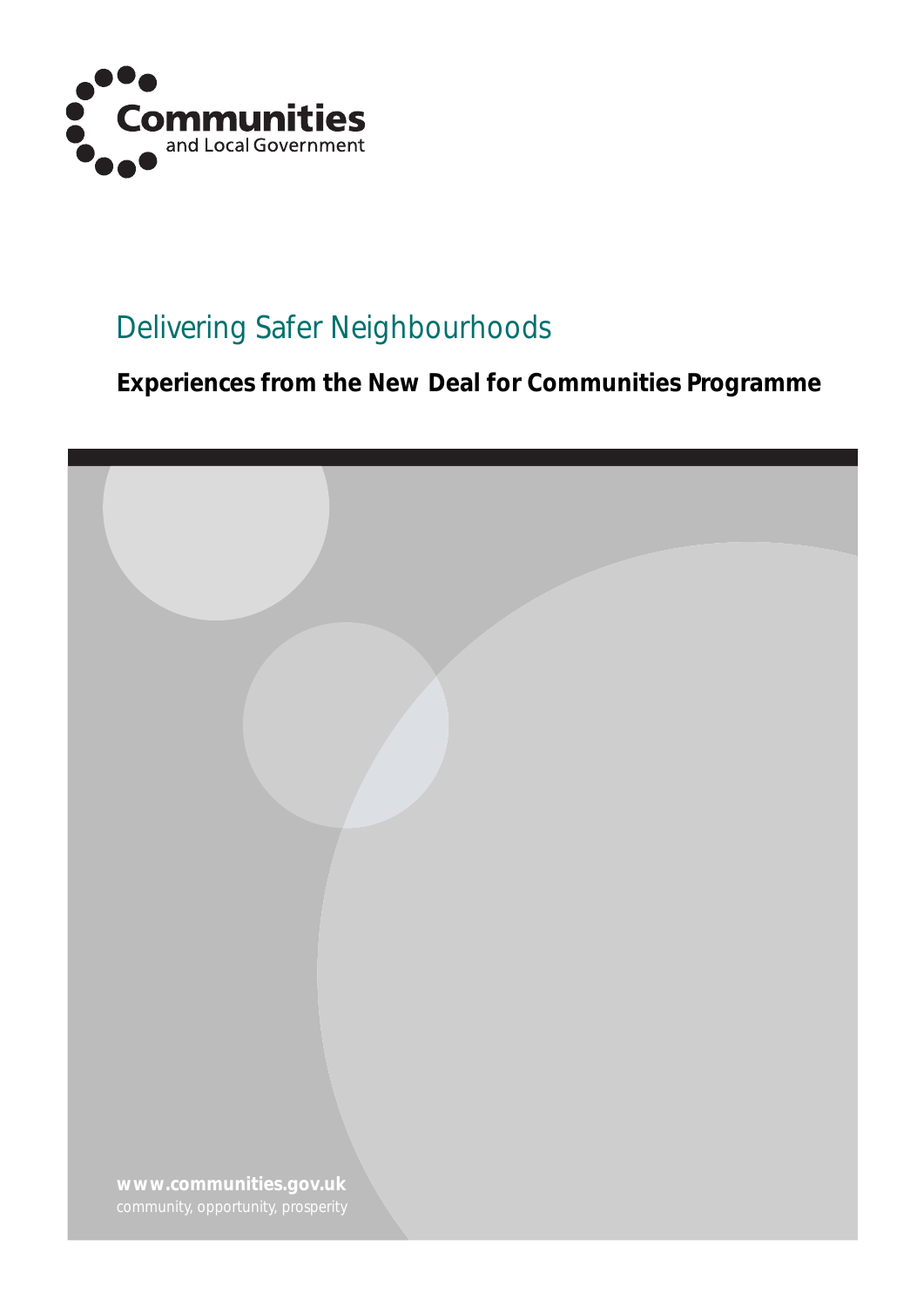

# Delivering Safer Neighbourhoods

**Experiences from the New Deal for Communities Programme**

Sarah Pearson (CRESR) with Rose Ardron, Paul Lawless & Peter Wells (CRESR), Scott Dickinson (SQW), Geoff Fordham (GFA Consulting), Crispian Fuller (WBS) David McLennan & Adam Whitworth (SDRC), Richard Meegan (EIUA)

> Centre for Regional Economic and Social Research Sheffield Hallam University

> > April 2008 Communities and Local Government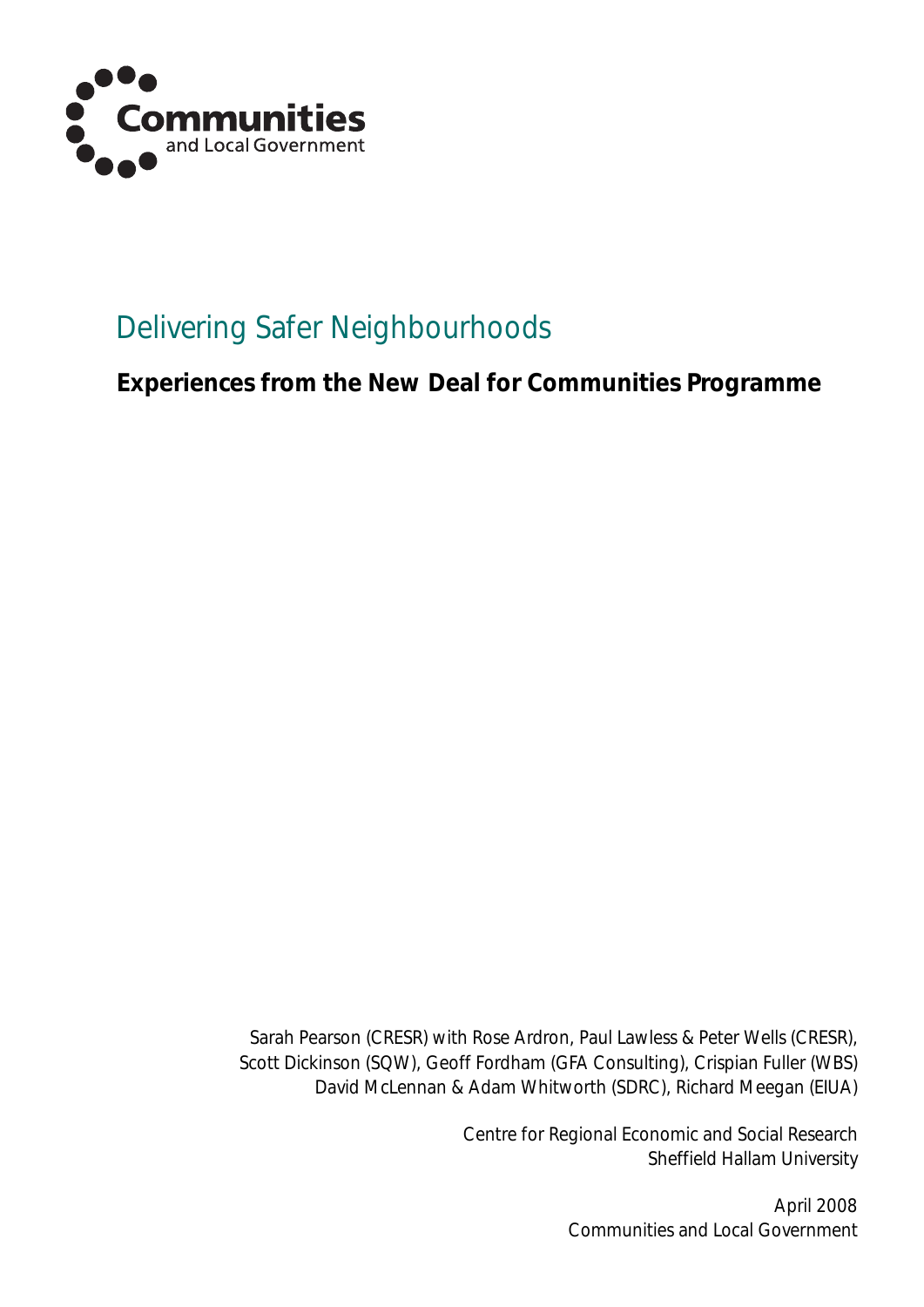#### **Acknowledgements**

The authors of this report would like to thank their colleagues in the national evaluation team including:

The CRESR data team: Tina Beatty, Mike Foden, Jules Manning and Ian Wilson

Peter Tyler and Angela Brennan from CEA

Other researchers who helped in locality based work including Elaine Batty (CRESR); Rachael Knight Fordham and Beverly Cook (GFA); Charlotte Clarke and Robert Turner (SQW); and Mike Geddes (University of Warwick)

Jessica Vince and Anka Robins at Ipsos Mori who organised and conducted focus groups in the six case study NDCs

Paul Senior at the Hallam Centre for Community Justice at Sheffield Hallam University.

The authors would also like formally to thank evaluation contacts in Communities and Local Government, notably Lucy Dillon, Helen Johnson and Penny Withers for their advice and guidance. But most of all thanks are due to those in the six NDC case study Partnerships and their partner agencies who contributed their time and expertise by participating in interviews and meetings and who also supplied additional data and documentation to the evaluation team.

Department for Communities and Local Government Eland House Bressenden Place London SW1E 5DU Telephone: 020 7944 4400 Website: www.communities.gov.uk

#### © *Sheffield Hallam University, 2008*

*Copyright in the typographical arrangement rests with the Crown.*

*This publication, excluding logos, may be reproduced free of charge in any format or medium for research, private study or for internal circulation within an organisation. This is subject to it being reproduced accurately and not used in a misleading context. The material must be acknowledged as Sheffield Hallam University copyright and the title of the publication specified.*

Any other use of the contents of this publication would require a copyright licence. Please apply for a Click-Use Licence for core material at www.opsi.gov.uk/click-use/system/online/pLogin.asp, or by writing to the Office of Public Sector Information, Information Policy Team, St Clements House, 2-16 Colegate, Norwich, NR3 1BQ. Fax: 01603 723000 or email: HMSOlicensing@opsi.x.gsi.gov.uk

If you require this publication in an alternative format please email alternativeformats@communities.gsi.gov.uk

Communities and Local Government Publications PO Box 236 Wetherby West Yorkshire LS23 7NB Tel: 08701 226 236 Fax: 08701 226 237 Textphone: 08701 207 405 Email: communities@twoten.com or online via the Communities and Local Government website: www.communities.gov.uk

#### April 2008

Product Code: 07NRAD05152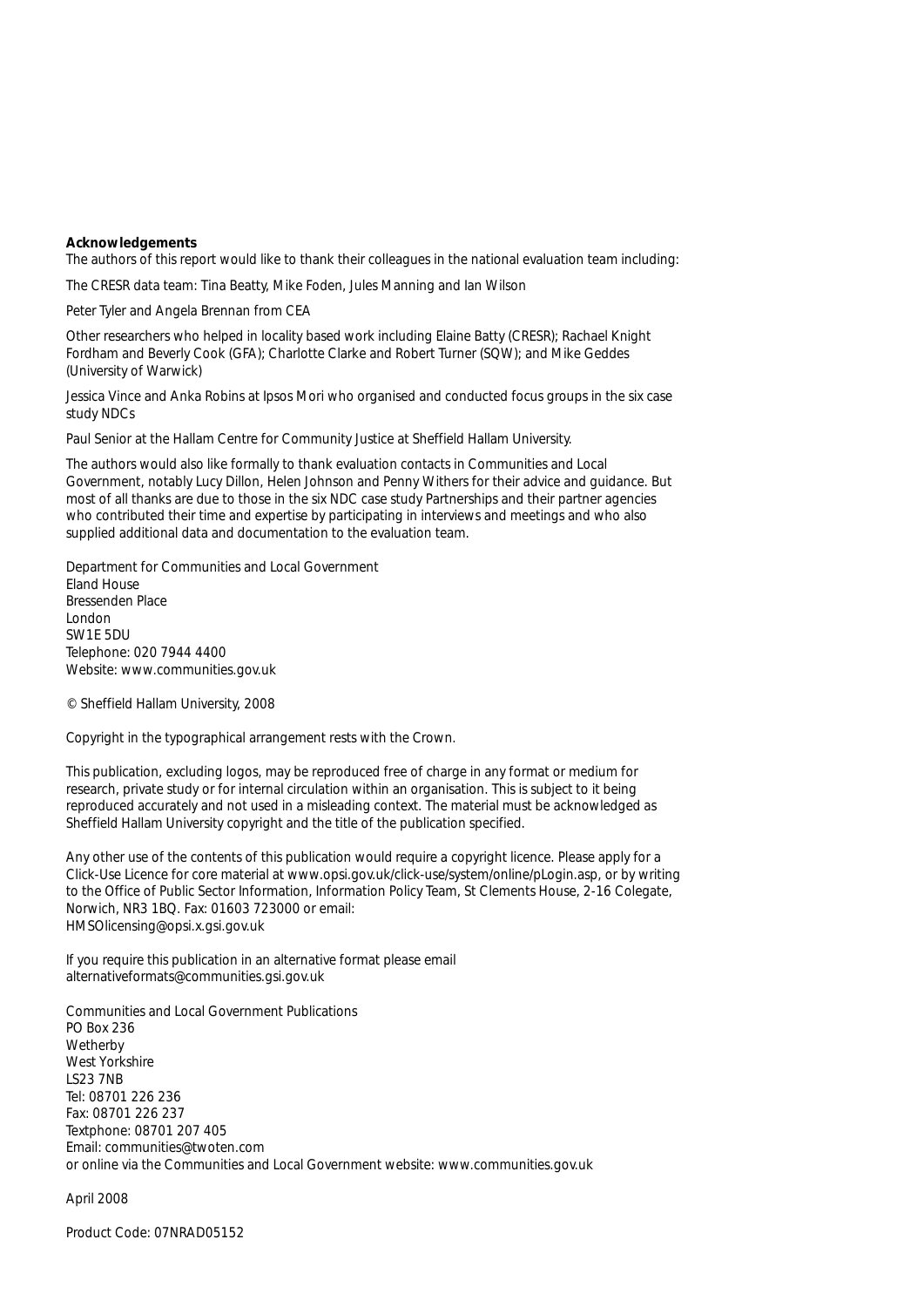# **Contents**

|                  | Summary                                                                       | 5  |
|------------------|-------------------------------------------------------------------------------|----|
|                  | Introduction                                                                  | 5  |
|                  | Safer Neighbourhoods? Identifying and exploring neighbourhood level change    | 5  |
|                  | Delivering Safer Neighbourhoods: The NDC's Strategic Approaches               | 7  |
|                  | Delivering Safer Neighbourhoods: Working with Communities and Agencies        | 8  |
|                  | Linking Interventions and Outcomes                                            | 9  |
|                  | Implications from the Research                                                | 11 |
| <b>Chapter 1</b> | Introduction                                                                  | 15 |
| <b>Chapter 2</b> | Context                                                                       | 18 |
| <b>Chapter 3</b> | Safer Neighbourhoods? Identifying and exploring<br>neighbourhood level change | 21 |
|                  | Introduction                                                                  | 21 |
|                  | The incidence of Crime                                                        | 23 |
|                  | The impact of crime                                                           | 31 |
|                  | Displacement of crime and diffusion of benefit                                | 35 |
|                  | History and local culture                                                     | 36 |
|                  | Summary                                                                       | 44 |
| <b>Chapter 4</b> | <b>Delivering Safer Neighbourhoods:</b><br>The Case Study NDCs' Approaches    | 46 |
|                  | NDC Approaches                                                                | 46 |
|                  | Use of Evidence in developing a strategic approach                            | 53 |
|                  | Working across themes                                                         | 56 |
|                  | Sustainability of outcomes                                                    | 59 |
|                  | Summary                                                                       | 61 |
| <b>Chapter 5</b> | Delivering Safer Neighbourhoods: Working<br>with Communities and Agencies     | 63 |
|                  | Working with communities                                                      | 63 |
|                  | Working with ABIs and other agencies                                          | 65 |
|                  | Summary                                                                       | 72 |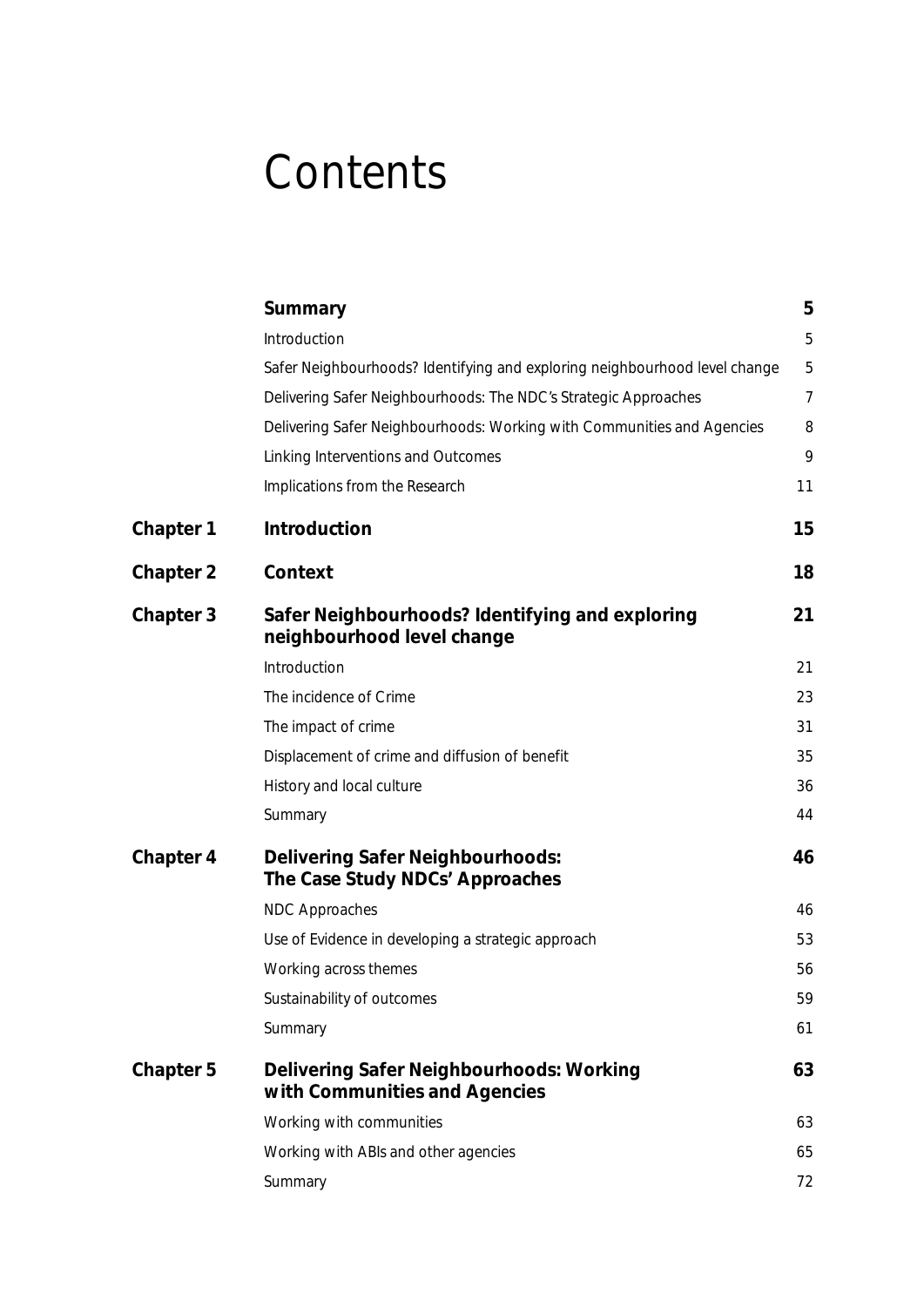| Chapter 6         | 73                                           |     |
|-------------------|----------------------------------------------|-----|
|                   | Impact and outcomes: tensions and dilemmas   | 80  |
| <b>Chapter 7</b>  | Implications from the Research               | 82  |
| <b>Appendix 1</b> | <b>Research Approach</b>                     | 86  |
|                   | Project Reviews                              | 86  |
|                   | Data analysis                                | 86  |
|                   | Interviews                                   | 86  |
|                   | <b>Topic Guide</b>                           | 87  |
|                   | <b>Focus Groups</b>                          | 89  |
|                   | Data synthesis and analysis                  | 89  |
| <b>Appendix 2</b> | <b>Crime and Community Safety Indicators</b> | 90  |
|                   | Household Survey Data 2006                   | 90  |
|                   | Household Survey Data: Change 2002 - 2006    | 94  |
| <b>Appendix 3</b> | <b>Lawlessness and Dereliction Score</b>     | 98  |
| <b>Appendix 4</b> | <b>Selection of Case Study NDCs</b>          | 99  |
|                   | Good performance                             | 99  |
|                   | Regional spread                              | 99  |
|                   | Type of neighbourhood                        | 100 |
|                   | Strategic approach                           | 100 |
| <b>Appendix 5</b> | <b>NDC Interventions</b>                     | 104 |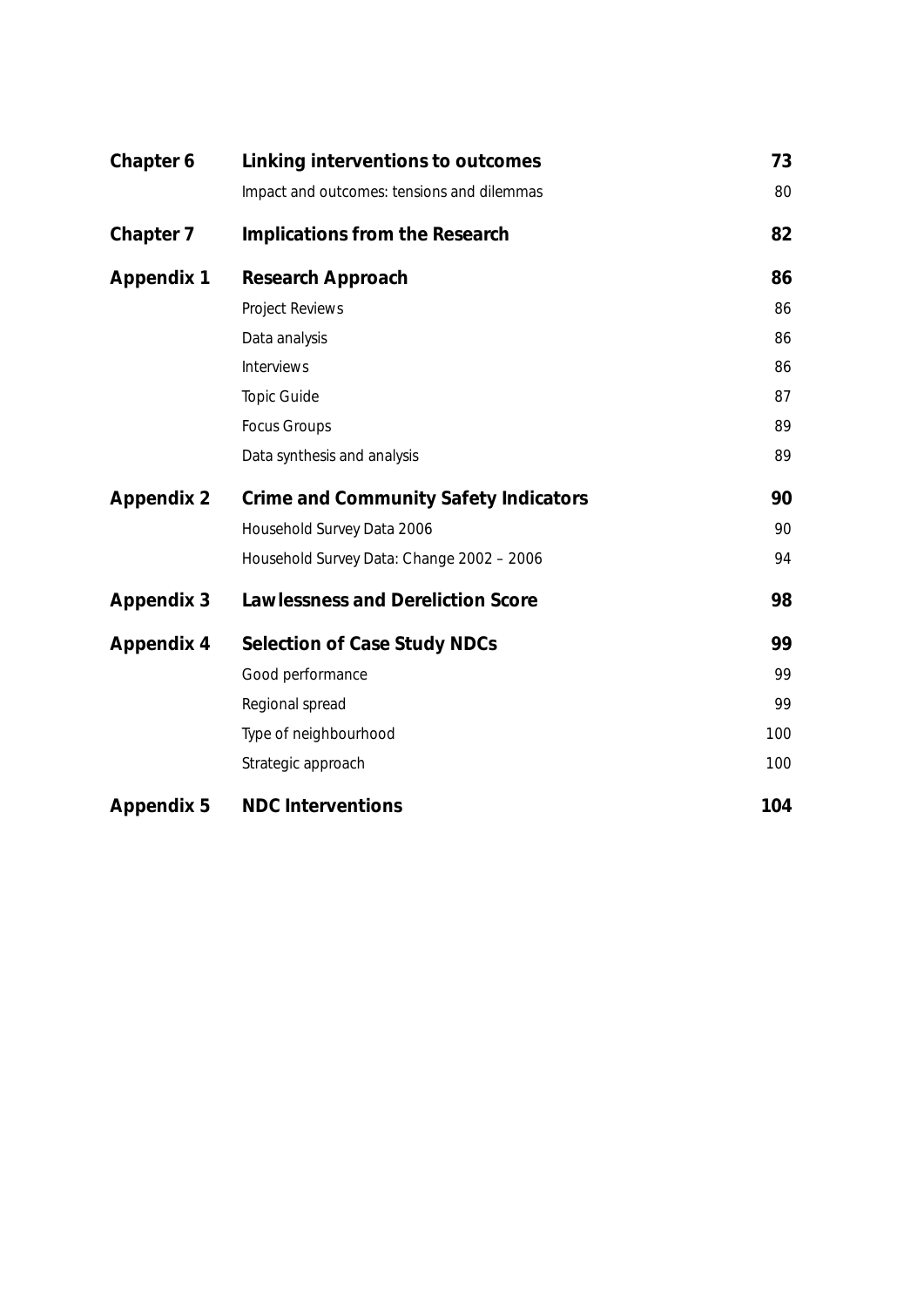# <span id="page-5-0"></span>**Summary**

### **Introduction**

The New Deal for Communities (NDC) Programme was announced in 1998 and is designed to reduce gaps between some of the most deprived areas in England and the rest of the country. 39 NDC Partnerships have been established in areas accommodating on average 9,800 people. Each Partnership is implementing an approved 10 year delivery plan which has attracted an average of £50m of Government investment.

This report presents the findings of one element of the second phase of the evaluation of NDC: research in six case study NDC Partnerships focusing on interventions and outcomes under the theme of crime and community safety1.

#### **Context**

The 2006-07 British Crime Survey (BCS) indicates that **crime levels** in England and Wales have fallen by 42 per cent since their peak in 1995, representing a total of eight million fewer crimes2. But according to the 2006-07 BCS, residents of NDC areas are between two and three times **more likely** to be victims of crime than is suggested by national averages.

The context in which NDCs have been working has been largely **supportive of neighbourhood level interventions to address local crime issues**. The roll out of **neighbourhood policing** in particular has provided opportunities for targeted work at the neighbourhood level.

## Safer Neighbourhoods? Identifying and exploring neighbourhood level change

In relation to NDC level **change**:

• most change is **positive**, with an overall reduction in both **crime and fear of crime**, but there are key variations across both places and people: women and older people tend to be more fearful of crime, although changes have been more positive for women than men; black and

<sup>1</sup> An outline of the approach used to select the case studies is at Appendix Four. An overview of the six case study NDCs is contained in the report 'Challenges, Interventions and Change: An overview of Neighbourhood Renewal in six New Deal for Communities areas', which can be found on the NDC evaluation website at http://extra.shu.ac.uk/ndc .

<sup>2</sup> Nicholas, S., Kershaw, C. and Walker, A., (eds), Crime in England and Wales 2006/7 4th Edition, Home Office Statistical Bulletin July 2007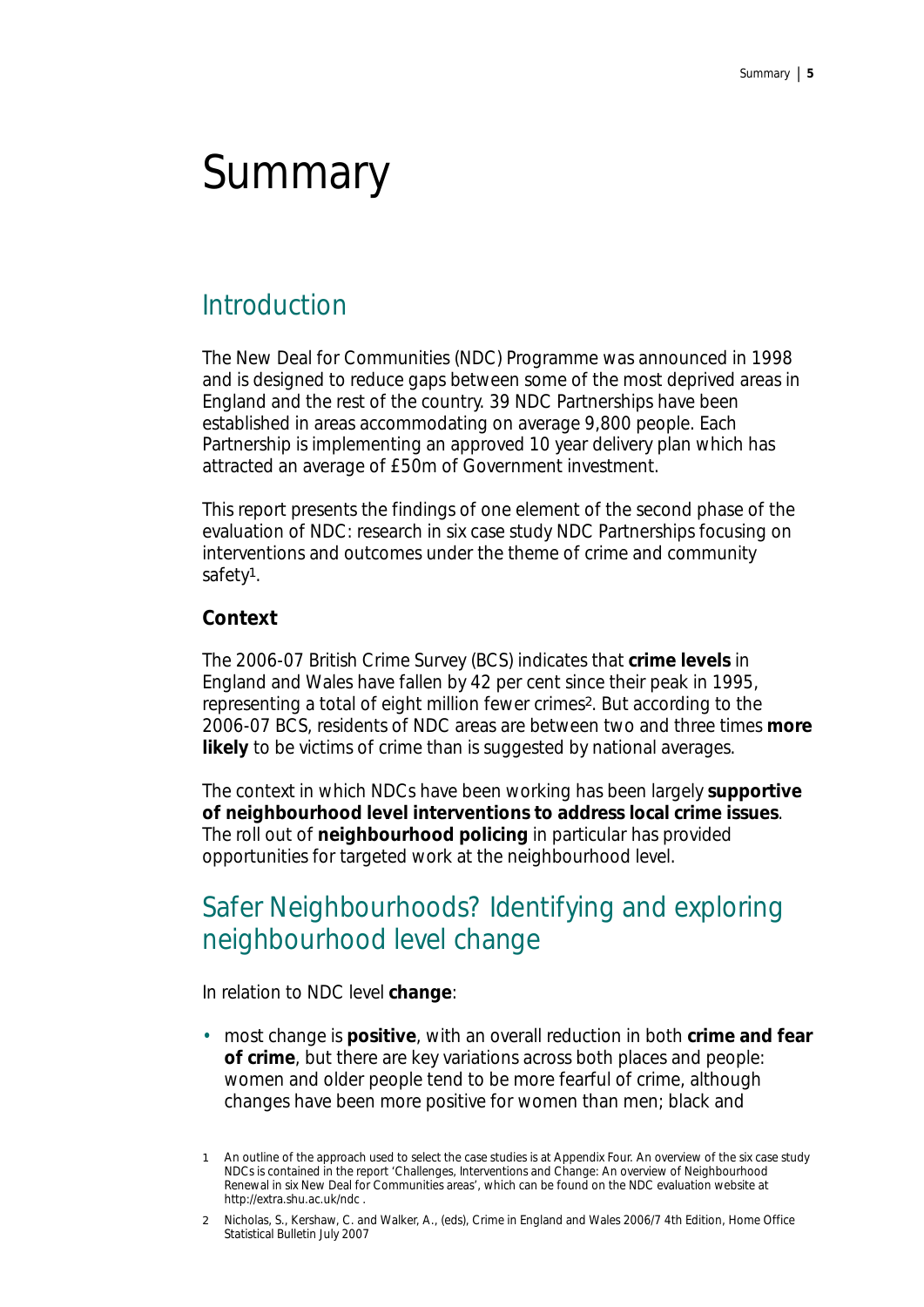minority ethnic communities tend to be more positive about their local areas and saw` more positive change for quality of life and satisfaction with area indicators

- there have been overall **reductions** in **burglary and theft**, but only marginal reductions in criminal damage in three case studies and reductions in violent crime in only the two London NDCs
- Bradford and Newham have seen substantially better than programmewide average changes in **satisfaction with area** indicators, all except Lambeth and Knowsley have seen better than programme-wide average improvements in residents feeling part of the community; and most are around or above NDC average for changes in feeling unsafe after dark and high fear of crime scores. Levels of **trust** the police have risen at or more than the NDC average in Lambeth, Newham and Walsall
- there are strong relationships across **different elements** of the crime and community safety agenda: those who have been a victim of crime are less satisfied with NDC neighbourhoods as places to live, are more likely to want to move, more likely to feel unsafe walking alone after dark and less likely to feel part of the community
- as might be predicted, **reductions in the fear of crime** have tended to fall behind actual reductions in crime levels, although it might be anticipated that if crime reductions are maintained, or increased, subsequent reductions in the fear of crime might also be observed
- **caution** needs to be taken when assessing change through time. Change data is rarely 'objective': mechanisms through which it is collected, and the assumptions underpinning its analysis, are almost always contestable
- there is little evidence that crime has been **displaced** from the NDC case study areas to surrounding communities. However, where positive change has occurred in outcomes in NDC areas there is also evidence that these benefits have extended to areas surrounding NDC neighbourhoods.

Evidence from the case study NDCs highlights a number of **complexities** in delivering safer neighbourhoods:

- the existence of crime 'hotspots' associated with particular geographies or communities
- patterns of crime which changed over time, both in relation to the particular crimes committed and in relation to their distribution within NDC areas
- the importance of particular local history and circumstances in determining crime and community safety issues and responses to them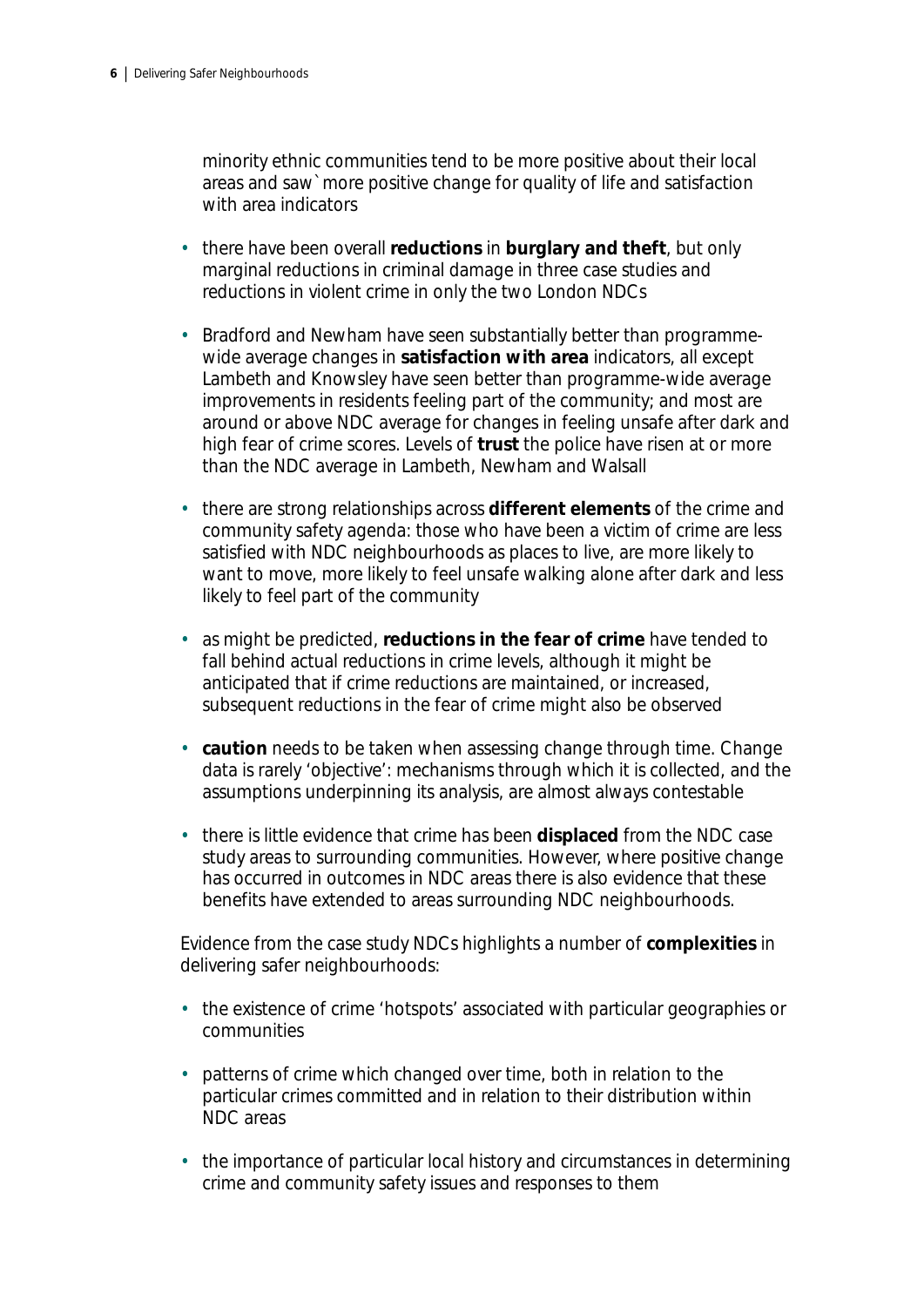- <span id="page-7-0"></span>• the increasingly high profile of youth nuisance and anti-social behaviour issues
- the relative vulnerability of younger and older people
- issues relating to drugs and drug dealing
- and problems associated with changing populations, particularly where there were increases in the number of refugee and migrant communities.

### Delivering Safer Neighbourhoods: The NDC's Strategic Approaches

A number of **themes** are common to the approaches adopted by case study NDCs:

- a focus on tackling high levels of **recorded crime** through early interventions to combat vehicle and property related crime in particular
- tackling the **fear of crime** through resources for increased police presence, funding for neighbourhood wardens and the expansion of surveillance through CCTV
- **preventative** and diversionary work with young people in particular as a means of reducing levels of disorder and anti-social behaviour
- **support** to victims and communities
- flexible use of **resources** to enable targeting of 'hotspots' and problem areas
- emphasis on **agency collaboration** and 'joined up' delivery, with a focus on 'problem solving'

The case study NDCs have made good use of local and national **evidence** and strategies have been refined in relation to new information and local evaluations.

There has been recognition of the **cross-theme** dimensions to crime and community safety issues and in some of the case study NDCs cross theme linkages have been pursued. However, there is still an emphasis on working within themes, meaning that some opportunities for joining up across outcome areas have been missed.

The **sustainability** of approaches will depend on partnership working and mainstreaming. Some NDC interventions have been mainstreamed or are likely to be so: community police, neighbourhood wardens and CCTV, for instance are widely seen to be effective mechanisms for reducing crime and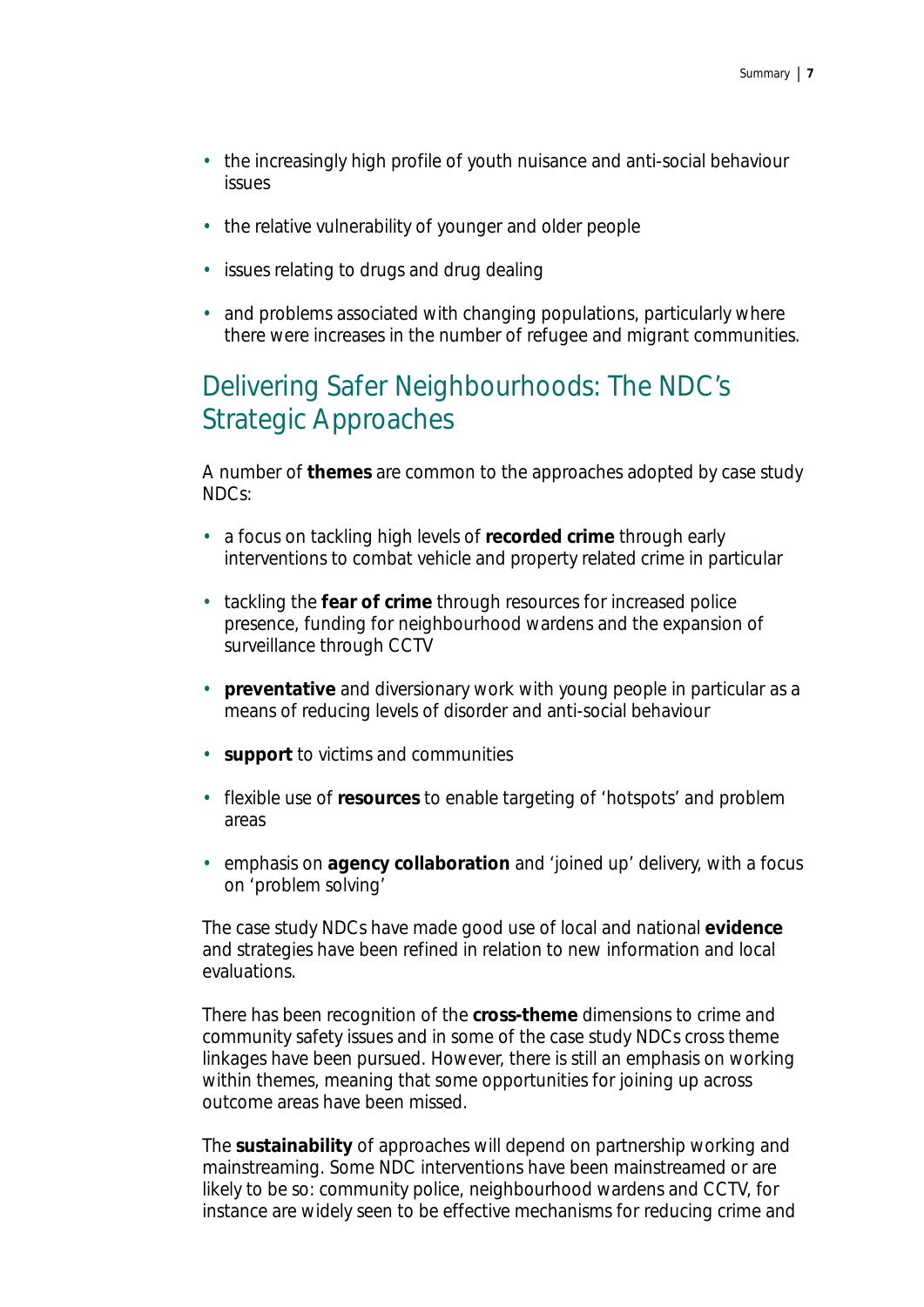<span id="page-8-0"></span>the fear of crime and in most cases will be supported by police and local authorities beyond NDC. Others, particularly those run by third sector organisations, are more vulnerable and less likely to attract mainstream funding. This is a particular problem for preventative work and that which targets less high profile crimes or victims, for instance work around domestic violence or racial harassment. Even where initiatives have been mainstreamed there is no guarantee of long term funding.

## Delivering Safer Neighbourhoods: Working with Communities and Agencies

In relation to working with **communities**:

- communities have been **engaged** in the delivery of safer neighbourhoods through a variety of mechanisms: as community board members, through engagement in theme groups and projects; and as project beneficiaries
- there is evidence of communities impacting positively on crime and community safety **outcomes**: through influencing project development, highlighting issues and participating in projects.

But there have been some **challenges**:

- NDCs have found it difficult to engage **young people**
- communities have not always felt comfortable working with agencies and the police around **sensitive** crime and community safety issues
- and there have been **tensions** between community priorities and those of other agencies, sometimes resulting in NDCs being 'out of step' with wider strategies and approaches.

And in relation to **agencies**:

- a wide range of agencies have been involved and the police in particular have made positive contributions to crime theme work; early **engagement** of agencies in strategic and delivery work has been beneficial
- key foci for **partnership working** have included neighbourhood policing, youth diversion and neighbourhood management
- **multi-agency** partnerships have been useful mechanisms for the development of **holistic** approaches to crime and community safety. These partnerships have typically included NDCs, police, Youth Offending Teams (YOTs), wardens, local authority service reps, housing managers and local projects. Some have also included the probation service (Bradford), and Fire and Rescue Service (Newcastle)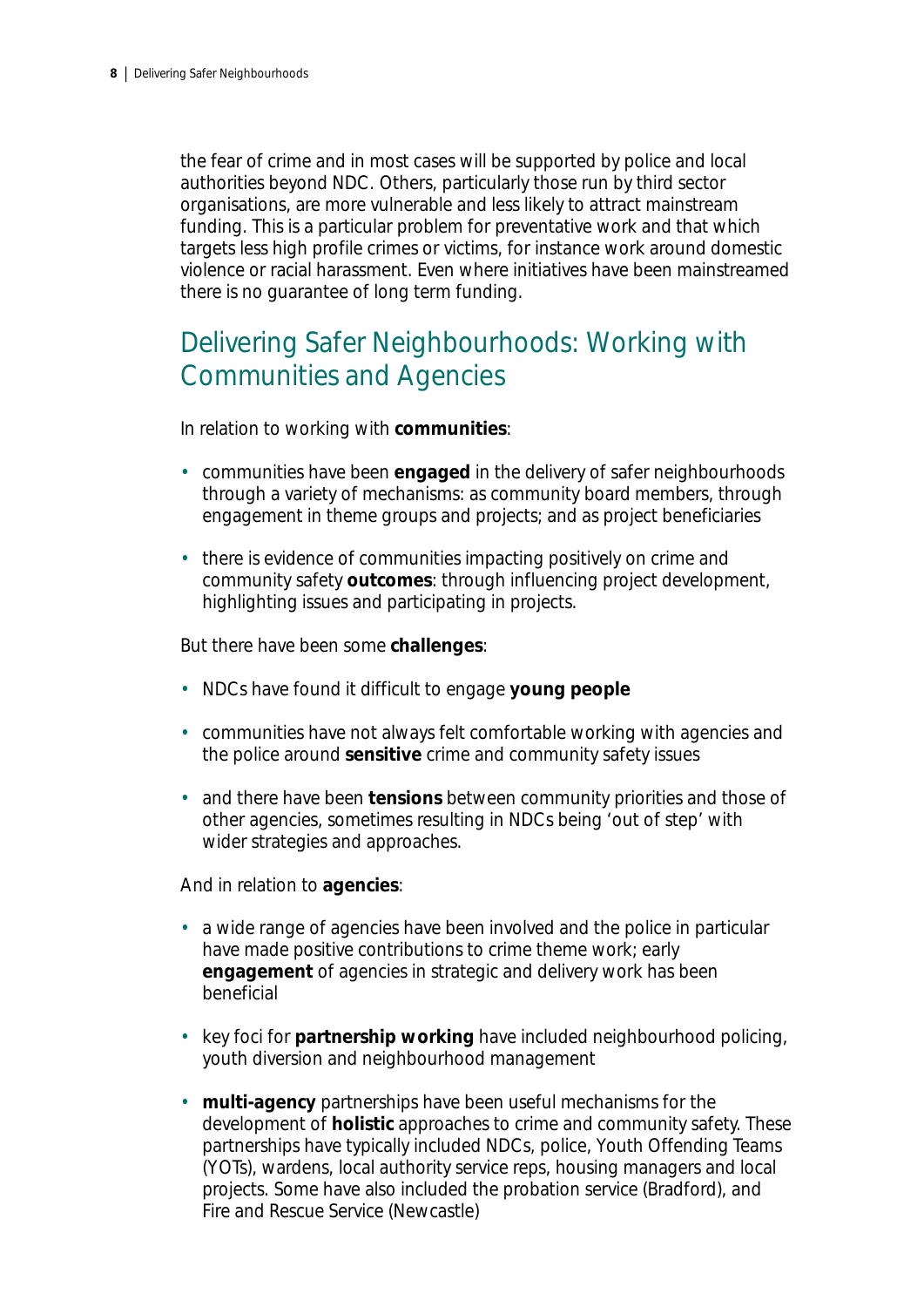<span id="page-9-0"></span>• NDCs have a possibly unique contribution to make to the **co-ordination** of agencies and initiatives and to encouraging **collaboration** at the local level.

### Linking Interventions and Outcomes

Any assumption of **'causality'** in the relationship between NDC **spend** and **change** needs to be treated very cautiously. But there may be some emerging signs that spend and interventions are beginning to impact on the scale of police recorded crime:

- Knowsley had the least NDC and overall spend on crime and also had the highest overall police recorded crime rate in 2005 and saw the least change over the previous five years
- Walsall and Newcastle saw most overall spend and both witnessed considerable positive changes: Newcastle saw more improvement against its comparator than did any of the other five areas, and overall crime in Walsall fell more than four of the five other areas. It is interesting to note also that Newcastle and Walsall have attracted the highest levels of match funding to crime projects, primarily through mainstream police resources dedicated to neighbourhood policing projects. In Walsall this equates to one police Sergeant and eight constables
- However, Lambeth which saw the largest overall reduction in crime, saw less spend than all other NDC areas apart from Knowsley.

The 2004 household survey asked respondents about the **probability of being burgled**. Those who were re-interviewed in 2006, and who had **changed their mind** between 2004 and 2006 about the probability of their house being broken into, were asked why their views had evolved. These figures need to be treated with caution because of the relatively small numbers involved. But results are of interest:

- markedly more residents were less worried in 2006 than had been the case two years earlier, although less so in the two London case study areas
- in five of the six areas the fall in crime rates generally was the single biggest reason for people being less worried
- but many of the other key factors which had helped reduce fear of crime reflected on domestic 'target hardening'<sup>3</sup> programmes introduced by NDCs and/or partner agencies
- It is intriguing to note that, although all of the areas have probably seen an increasing police presence, this does not impact to any significant degree of people being less worried about burglary.

<sup>3</sup> Target hardening refers to the strengthening of the security of premises with a view to making them a less attractive or more difficult target for criminals.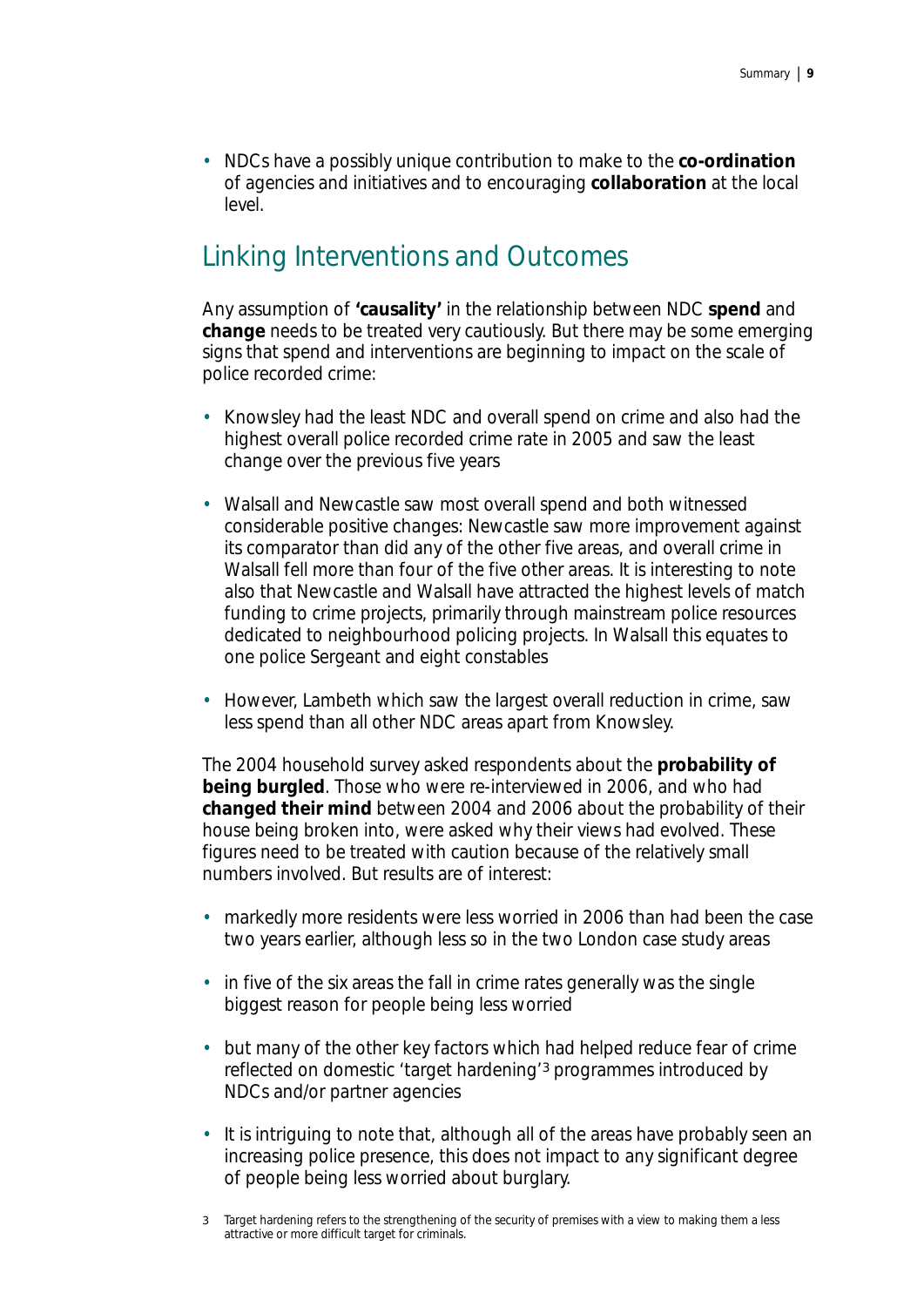Case study respondents from NDCs and partner agencies expressed views as to the plausible **links** between NDC interventions and outcomes:

- In Bradford deterrence and reassurance initiatives such as target hardening measures, better use of CCTV and community police/wardens/PCSOs, may have made the likelihood of theft, burglary and criminal damage less likely. However, it is also probable that the targeting of interventions around particular types of crime (e.g. Drugs Interactors), addressing issues of safety (Personal Safety training), and Arrest Referral<sup>4</sup> may have both supported victims more effectively and also reduced the likelihood of (re) offending.
- In Lambeth the drugs and prostitution project helped contribute towards reductions in both the amount of open drug dealing and use in the area and the number of street-based prostitutes working in the area. Tackling both of these issues appears to have helped reduce the amount and the frequency to which residents are exposed to criminal activity. In addition funding of interventions such as the Safer Homes project have resulted in improved security for homes most at risk of burglary and this will have a direct influence on the likelihood of these homes being burgled.
- In Knowsley there has been a reduction in fear of crime, together with a marked improvement in residents' perceptions of the area. It seems plausible to assume that this is due in part to a range of NDC sponsored reassurance and local improvement initiatives including:
	- vandalism and graffiti and arson: the environmental work of the Neighbourhood Action Team
	- abandoned and burnt out cars: the 'target hardening' work on 'St. Dom's Field', effectively removing the prime site for such activity
	- being insulted or pestered/teenagers hanging around the streets/ hooliganism: a mix of youth alternative activities programmes and Section 30 dispersal notices on part of the estate
	- Drug dealing and usage: crackhouse closures undertaken by the Problem Solving Team/Chameleon project
	- 'muggings and robbery': high visibility policing in the area.
- In Newcastle, it is the view of the police that the impact of extra officers in the NDC area has been significant in helping to secure falling levels of crime. One respondent argued that reduced crime was due to a combination of increased levels of intelligence, together with additional visible and flexible police initiatives and operations. The ability of the police to use additional NDC resources in a flexible manner to meet evolving

Arrest Referral schemes typically target substance misusers in custody with advice and support on how to get treatment. See http://drugs.homeoffice.gov.uk/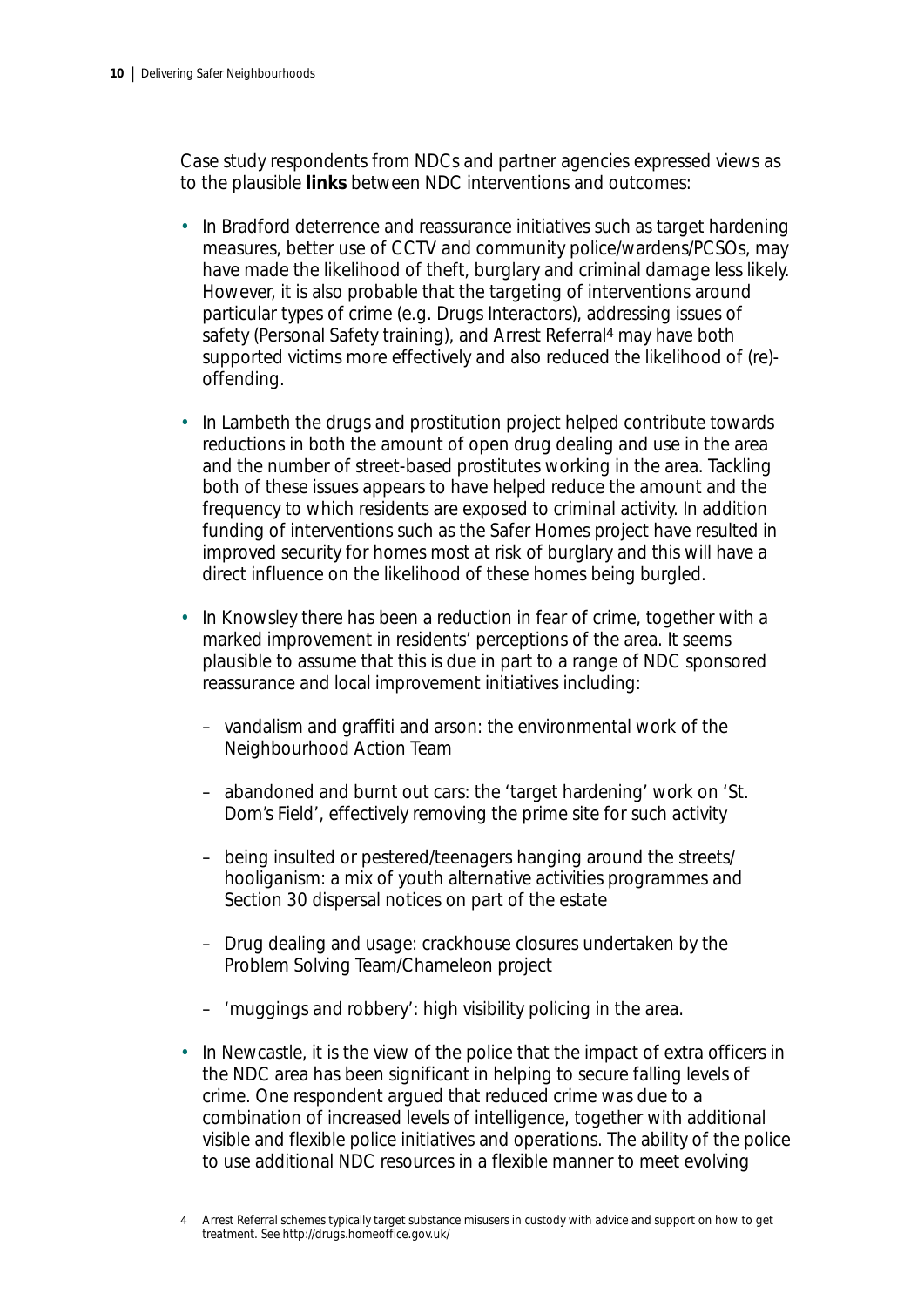<span id="page-11-0"></span>needs may be reflected in more obvious signs of falling crime than has occurred in the in the bordering Neighbourhood Management Pathfinder area. It seems reasonable too to assume that the substantial reduction in burglary can be attributed at least in part to various target hardening initiatives**.**

- In Newham plausible links between NDC actions and positive crime and community safety outcomes include the following:
	- according to police sources, NDC initiatives on burglary led to local reductions (even if there was some displacement)
	- the reduction in levels of violent crime (in contrast to elsewhere) may be seen, to some extent, to derive from improved security in Memorial Park
	- reduced criminal damage may reflect improved lighting and other security measures.
- In Walsall respondents highlight the positive impact on crime levels arising from the more intensive policing of the NDC area. They suggest that the increased police presence allows a quick and appropriate response to criminal activity and also acts as a deterrent, as potential offenders are aware that criminal activity will be responded to quicker than in other areas with less police resources. Interventions which are also seen as likely to have impacted on crime include the Block Grant project which has provided lights and alarms to a large number of buildings and sheds in the area, and the introduction of CCTV in particular areas.

Work in these six case study NDC areas, has also revealed a number of more reflective issues which have impacted on the ability of Partnerships in their efforts **to assess and to interpret change** in the broad area of crime and community safety. These include the issue of understanding change through time, the complexity of relationships between crime and fear of crime, the potential impact of other agendas, and questions about the extent to which positive changes in crime and community safety outcomes can be sustained into the future.

### Implications from the Research

There are clear indications from the Case Study NDCs that a holistic approach, which combines informed and integrated project delivery with a multi agency approach has much potential for addressing crime and community safety issues at the local level. The Case Study NDCs have **added value** through:

- successfully engaging agencies and communities in the work in the theme
- providing a clear strategy for tackling crime and community safety issues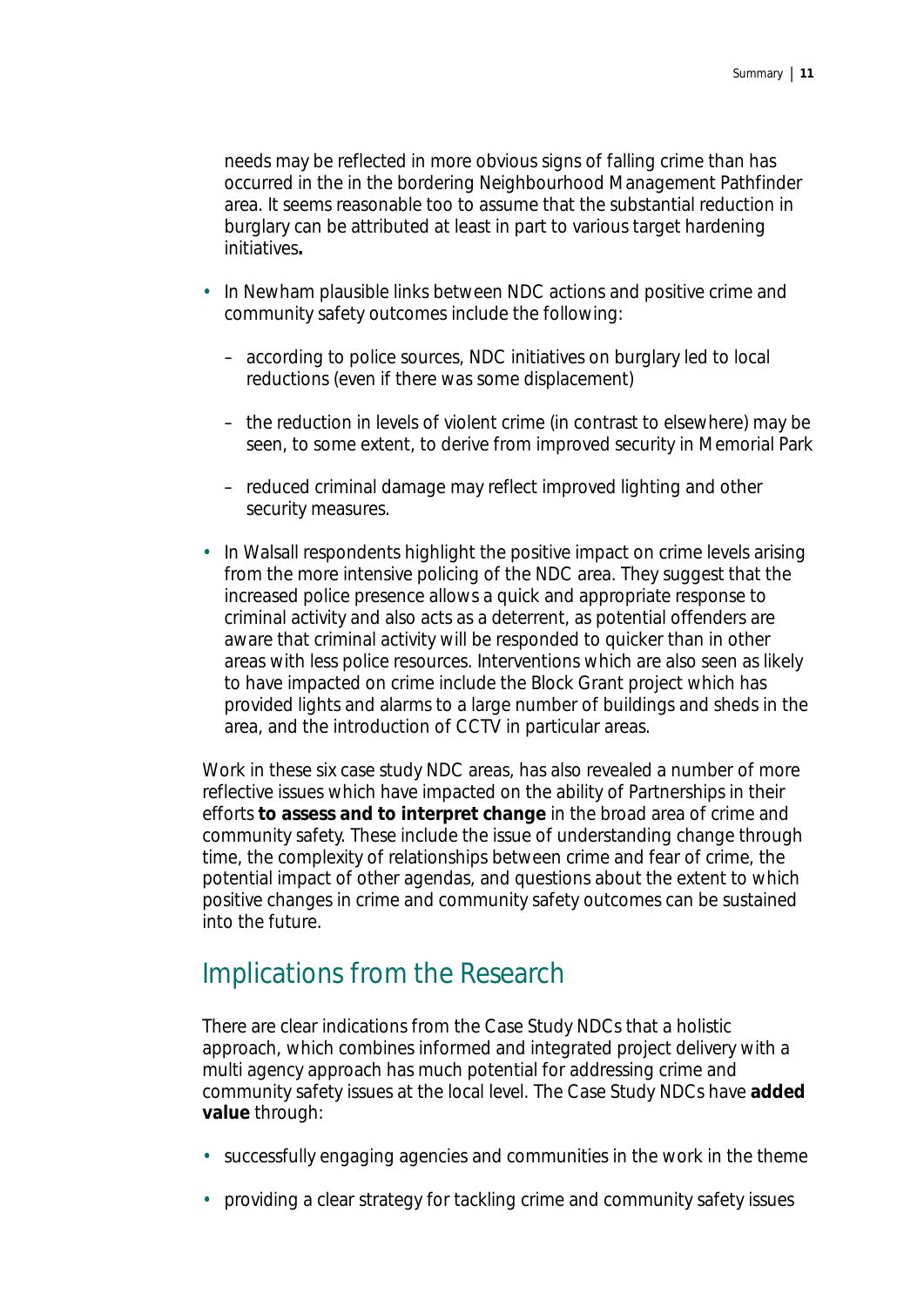- bringing a neighbourhood focus to interventions and linking these interventions to multi-agency partnerships
- support for the problem-solving approach
- providing a forum for community and agencies, especially the police, to come together
- challenging agency agendas
- providing funding to enhance mainstream and agency approaches.

The case studies suggest a number of **implications** for policy and practice:

- NDC resources have '**enhanced**' mainstream services providing additional services or flexibility in delivery – and there is evidence that these approaches have been successful in reducing crime by allowing for co-ordinated and immediate responses to problems and 'hotspots'. The flexible use of NDC resources to supplement mainstream police budgets has been highlighted by respondents as particularly beneficial and there may be scope for replicating this approach in other neighbourhood renewal programmes.
- the approach to delivering safer neighbourhoods within the case study NDCs has focused on **prevention, detection and enforcement**. There has less been emphasis on integration or restorative justice5. In the context of Neighbourhood Renewal there may be limitations in an approach which leads to exclusionary outcomes for people caught up in criminal activity Whilst these issues may be beyond the scope of NDCs working alone, there may be long term implications for Neighbourhood Renewal if neighbourhood based organisations do not actively seek to create environments which help to **resettle offenders**
- evidence from the case studies suggests that **neighbourhoods** are an appropriate spatial scale at which to co-ordinate interventions and address some community safety issues: crimes against property, and anti-social behaviour and youth nuisance. The very local focus of NDCs has been valuable in addressing the problems caused by relatively small groups of young people and a key strength of NDCs has been their ability to **reflect local concern** in relation to ASB and to take action accordingly. But there may be some issues which require interventions beyond NDC resources and **spatial scales**, for instance drug-related crimes which cut across a range of deprived communities

The term Restorative Justice refers to a *theory of criminal justice* that focuses on crime as an act against another individual or community rather than the state. The victim plays a major role in the process and may receive some type of *restitution* from the offender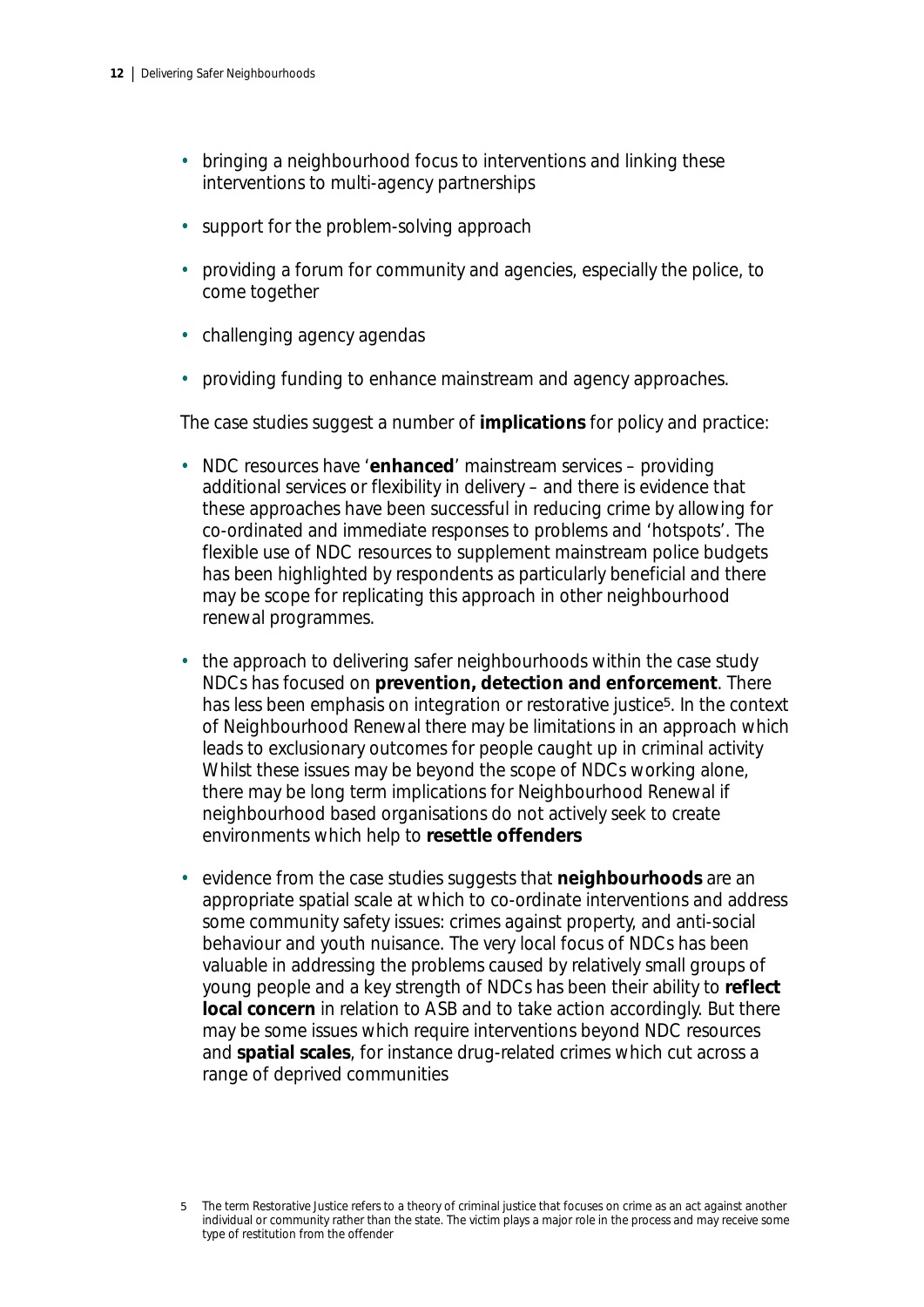- neighbourhood-based **multi-agency partnerships** that reach beyond the main criminal justice agencies (to include for example, social landlords, neighbourhood managers, and those responsible for housing maintenance) can provide valuable intelligence as well as mechanisms for crime prevention and project implementation and in the case study NDCs these partnerships have been central to the co-ordinated approach to local issues. It is important that these fora are linked into agencies/programmes with a wider geographical remit. There is limited evidence within the case study NDCs of any systematic links with Local Strategic Partnerships or Local Area Agreements. Only one of the case study NDCs, Bradford, has worked closely with the probation service, notably on target hardening projects in which offenders are required to install security in properties as part of their probation
- the police have clearly been a key agency in implementing the NDC's approach to safer neighbourhoods. But respondents in the NDC case studies suggest that **social infrastructure projects** will probably be most important in sustaining long-term change. Projects which focus on education, family support, youth activities, community facilities and employment were seen to play a crucial role in instigating the cultural change required to sustain reductions in crime levels. These projects are commonly delivered by third sector agencies but evidence to date is that these projects are the least likely to be **mainstreamed** or to attract secure funding from outside the NDC. Again, there may be implications for the long term sustainability of outcomes if alternative funding streams are not available to non-mainstream providers. The sustainability of integrated support services needs to include forward plans for projects outside of mainstream agencies. An **asset-based** strategy<sup>6</sup> may not be sufficient to support social infrastructure projects which are unlikely to be adopted by mainstream service providers
- there are clear messages too about the importance of **holistic approaches** to crime and community safety; evidence from the case study NDCs it that it is vital to combine support for 'safer' communities with mechanisms which aim to build 'stronger' communities through the development of social capital and resources
- **community involvement** has been critical; communities are a key source of information for agencies and ultimately the resource on which safer neighbourhoods will depend. But it is important to recognise the limits to community engagement: an emphasis on community priorities can mean that some issues receive less attention (for instance violence) and there is an understandable tendency for communities to prioritise enforcement

<sup>6</sup> NDCs are funded for a period of ten years. Some NDCs have developed a portfolio of assets, which will be owned by the NDC and its successor body, and which will provide a continued stream of income to support local regeneration initiatives after the NDC grant has ended.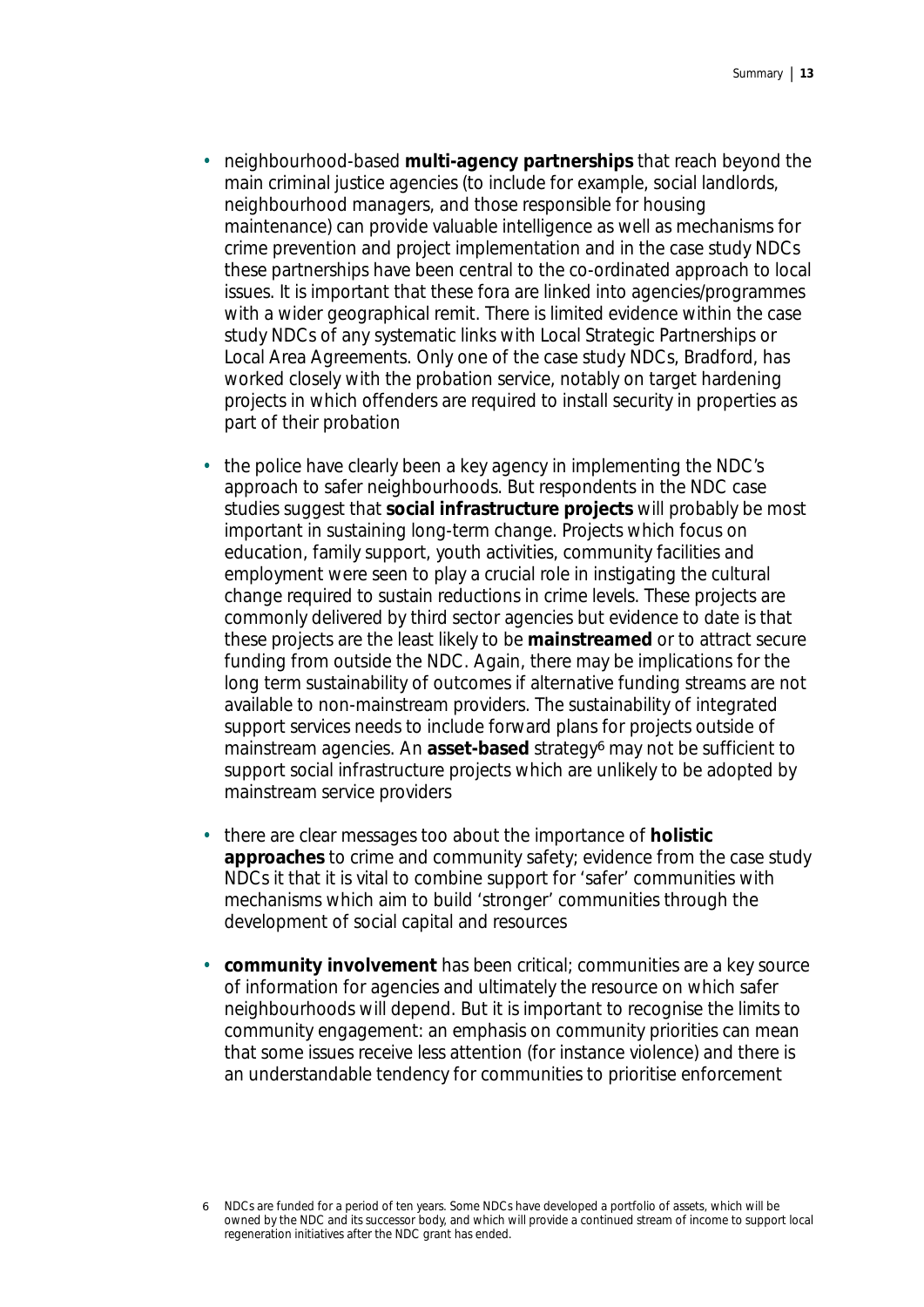- interventions which aim to **transform** neighbourhoods through demolition and redevelopment might, in the short to medium term, result in increases in crime rates in particular 'hotspots' created when homes or land is left vacant. There is a need in these instances for a 'long term' view and the recognition that closing the gap with local authority districts or other comparator areas might be difficult in the short to medium term
- it is important to use a range of **evidence and data** in planning and delivering interventions. In particular, developing an intelligence base that combines rigorous analysis with the informal intelligence that comes from residents is valuable. The case study NDCs have responded directly and clearly to key concerns raised by residents, through consultations and in the household survey
- a **strategic approach** based around core themes (policing and deterrence, support to victims and perpetrators, and education and diversion) and routed in a flexible, problem solving approach appears logical. This should be complemented by the coordinated delivery of projects: operational level partnerships appear to be an effective way of achieving this
- community based partnerships have a key role in working with local communities and can be effective in **brokering** and strengthening better relationships between communities and agencies, notably the police. **Communication** to residents through newsletters and consultation through community forums and organisations is vital in ensuring the vitality of crime and community safety programmes. These also serve to raise the profile of interventions and provide safe conduits for residents to provide agencies with intelligence.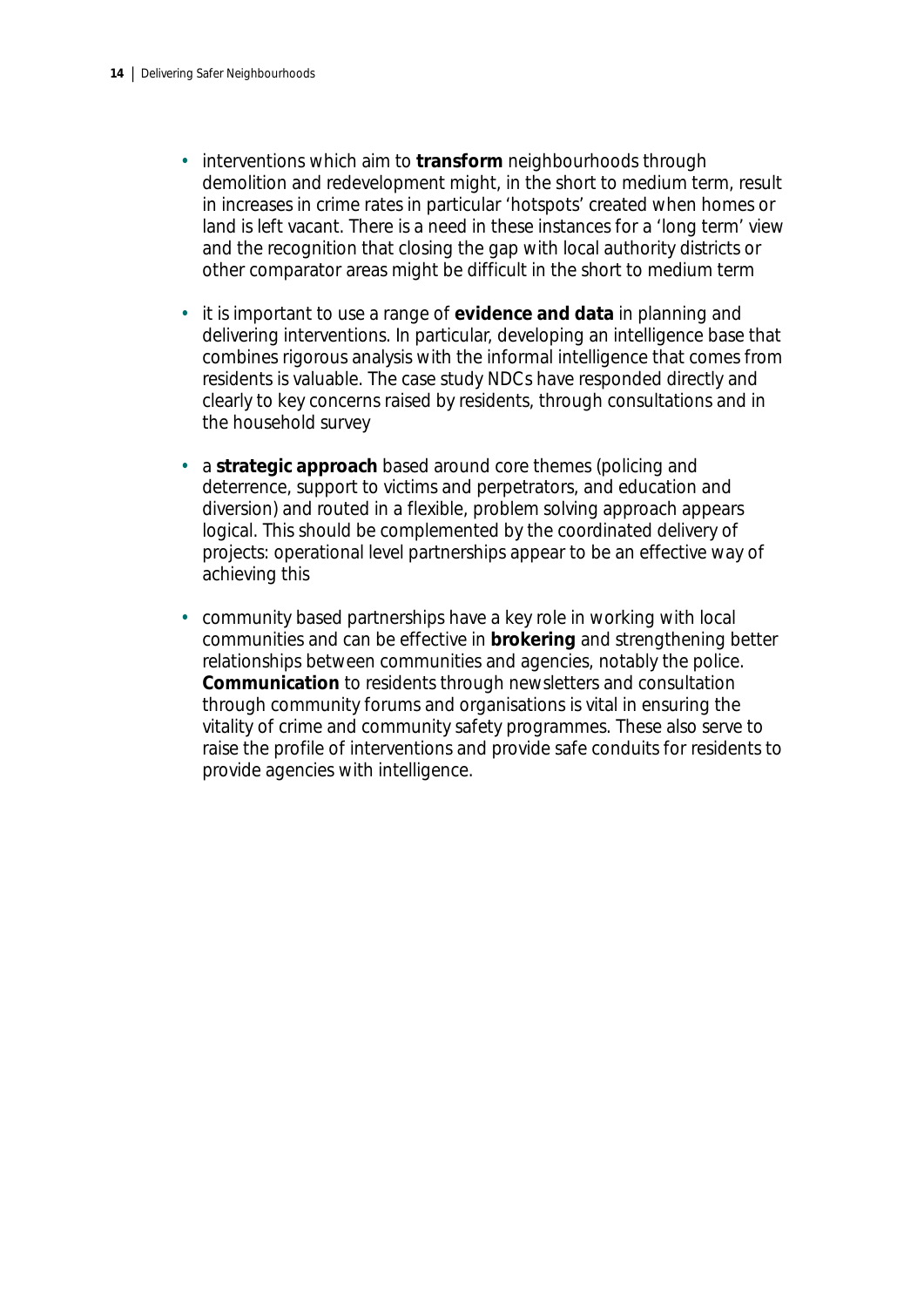# <span id="page-15-0"></span>Chapter 1

# **Introduction**

- 1.1. The New Deal for Communities (NDC) Programme was announced in 1998 and is designed to reduce gaps between some of the most deprived areas in England and the rest of the country. 39 NDC Partnerships have been established in areas accommodating on average 9,800 people. Each Partnership is implementing an approved 10 year delivery plan which has attracted an average of £50m of Government investment.
- 1.2. This report presents the findings of one element of the second phase of the National Evaluation of NDC: research in six case study NDC Partnerships focusing on interventions and outcomes under the theme of crime and community safety. The national evaluation of NDC is being undertaken by CRESR at Sheffield Hallam University, together with partners, and is funded by Communities and Local Government from 2006 to 2009.
- 1.3. The research was carried out between July 2006 and March 2007. A full description of research methods is included at Appendix 1.
- 1.4. In the first phase of the NDC evaluation, detailed research was carried out in each of the 39 NDC Partnerships in order to support the NDCs in building and developing partnerships to deliver renewal programmes based on robust baselines and understanding of local problems7. In this second phase, the focus of the evaluation is on understanding how and why change has occurred in NDC neighbourhoods: utilising administrative and household survey data to identify outcome change and undertaking detailed locality-based research to explore relationships between change and interventions and identify, if possible, what has worked in effecting positive change in NDC neighbourhoods.
- 1.5. The evaluation is not resourced to carry out this detailed enquiry in all 39 NDC Partnerships and so six case study NDC Partnerships have been identified in which ongoing research into different aspects of renewal will be undertaken over the period 2006-9. In broad terms the six are amongst the NDC areas that have seen more change across a range of outcomes. They also encompass a range of other factors which may be important in affecting outcomes, notably in relation to local contexts, models of partnership and demographics8.

<sup>7</sup> This phase culminated in the interim evaluation, NRU Research Report 17 NDC Evaluation 2001-05 http://www.neighbourhood.gov.uk/publications.asp?did=1623

<sup>8</sup> A full discussion of the methods employed in identifying and selecting the case study NDCs is at Appendix 4 to this report.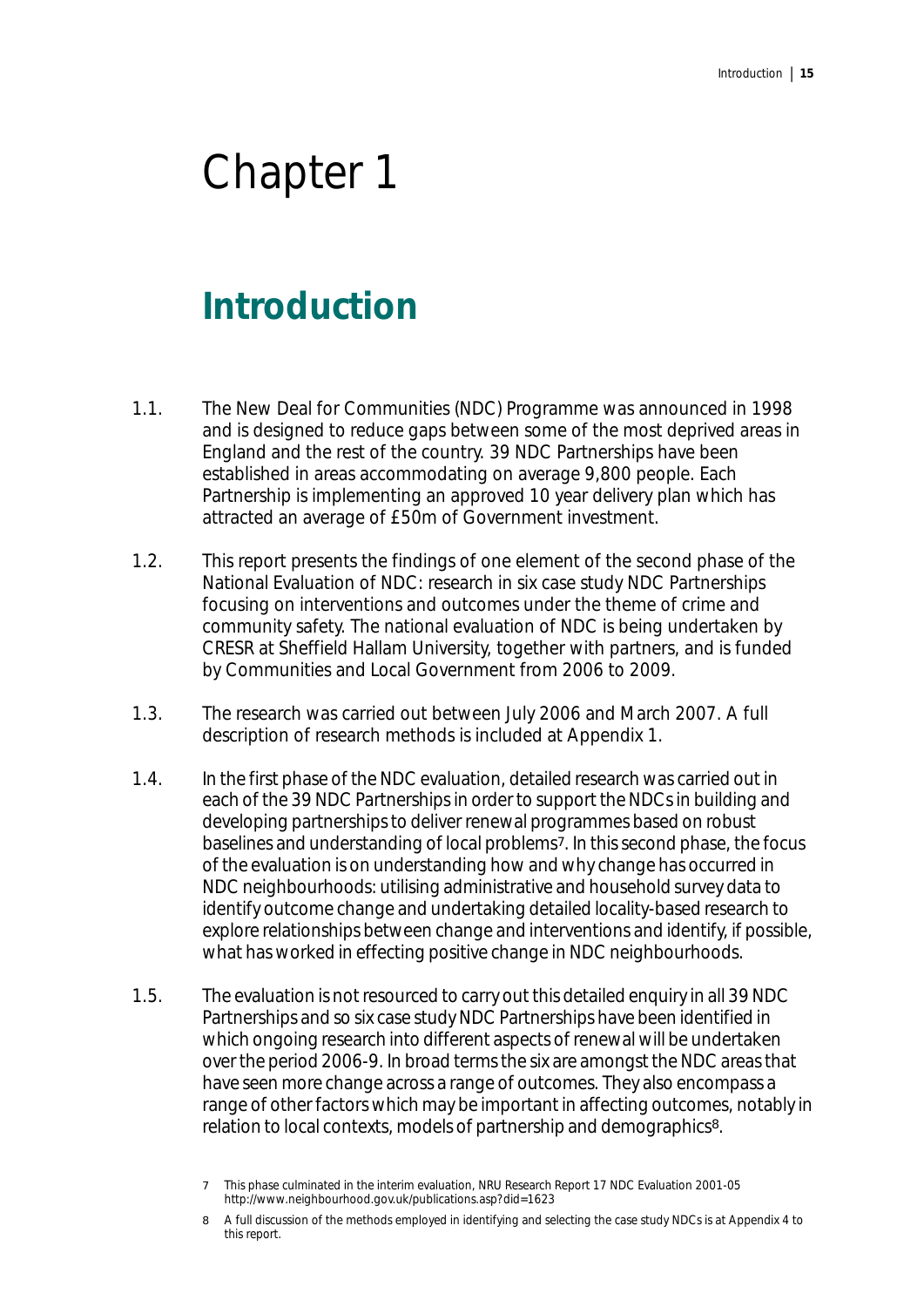The six are:

- Bradford
- Knowsley
- Lambeth
- Newcastle
- Newham
- Walsall
- 
- 1.6. Table 1.1 contains a brief outline of each of the NDC case study areas. A fuller description of the case study NDCs, and their comparator areas is contained in the report 'An Introduction to the Six Case Study NDCs'.

|                           | Table 1.1 Case Study NDCs                                                                                                                                                                                                                                                                                                                                                                                                                                                                                                                                                                                           |
|---------------------------|---------------------------------------------------------------------------------------------------------------------------------------------------------------------------------------------------------------------------------------------------------------------------------------------------------------------------------------------------------------------------------------------------------------------------------------------------------------------------------------------------------------------------------------------------------------------------------------------------------------------|
| <b>Case Study</b><br>NDC. | Area description                                                                                                                                                                                                                                                                                                                                                                                                                                                                                                                                                                                                    |
| <b>Bradford</b>           | The NDC is an area of approximately one square mile on the outskirts of Bradford city<br>centre and is made up of three of the most disadvantaged neighbourhoods within<br>Bradford: Little Horton, Marshfields and West Bowling. Over 50 per cent of the<br>population from these distinct communities are of South Asian heritage. Housing<br>stock dates from the Victorian and Edwardian eras but also includes newer properties<br>and more than a third of residents live in social rented accommodation.                                                                                                     |
| Knowsley                  | The NDC is located in the centre of the Borough of Knowsley and is made up of three<br>large social housing estates. Much of its rationale can be traced back to slum<br>clearance programmes in Liverpool carried out from the 1930s onwards. Its<br>population of around 9,500 is predominately white with just over 1 per cent being<br>from a black and minority ethnic background. Although renewing housing is a key<br>objective for the NDC, it is not within a Housing Market Renewal Area.                                                                                                                |
| Lambeth                   | The NDC sits at the intersection of Clapham, Streatham and Balham, a short bus ride<br>from the centre of Brixton, which has overshadowed the estate as a regeneration<br>priority in the past. The area is bisected by the South Circular and includes the largest<br>council estate in the borough. The area contains two local shopping areas and is close<br>to centres of commercial activity and employment opportunities. Almost 70 per cent<br>of the population are from black and minority ethnic communities.                                                                                            |
| Newcastle                 | The NDC is situated in a predominantly residential area west of the city centre. The<br>area consists of homes of various types and tenures in the Arthur's Hill, Cruddas Park,<br>Elswick and Rye Hill areas. The NDC area has a relatively high proportion of black and<br>minority ethnic communities, which are spatially concentrated towards the north of<br>the area. It is in a Housing Market Renewal Pathfinder area.                                                                                                                                                                                     |
| Newham                    | The NDC is situated along the western boundary of Newham, bordered by Stratford<br>to the north and Canning Town and the Royal Docks to the south. The area divides<br>into three distinct neighbourhoods, each with its own identity, and combines terraced<br>and interwar housing with blocks of social housing flats. All three areas are<br>predominantly residential with few commercial or community facilities. The area is<br>ethnically diverse. It can be anticipated that opportunities will arise in the area as a<br>result of major developments planned for east London, notably the 2012 Olympics. |
| Walsall                   | The NDC covers the Blakenall, Bloxwich East and Leamore area in north Walsall,<br>characterised by low-density local authority and former local authority ('Right to Buy')<br>housing stock in varying states of disrepair. The NDC area is overwhelmingly white and<br>has strong familial links, with many residents having extended family in the immediate<br>vicinity. The economy of the area has suffered from a decline in traditional<br>manufacturing industry, although there are employment opportunities within and<br>adjacent to the NDC area.                                                       |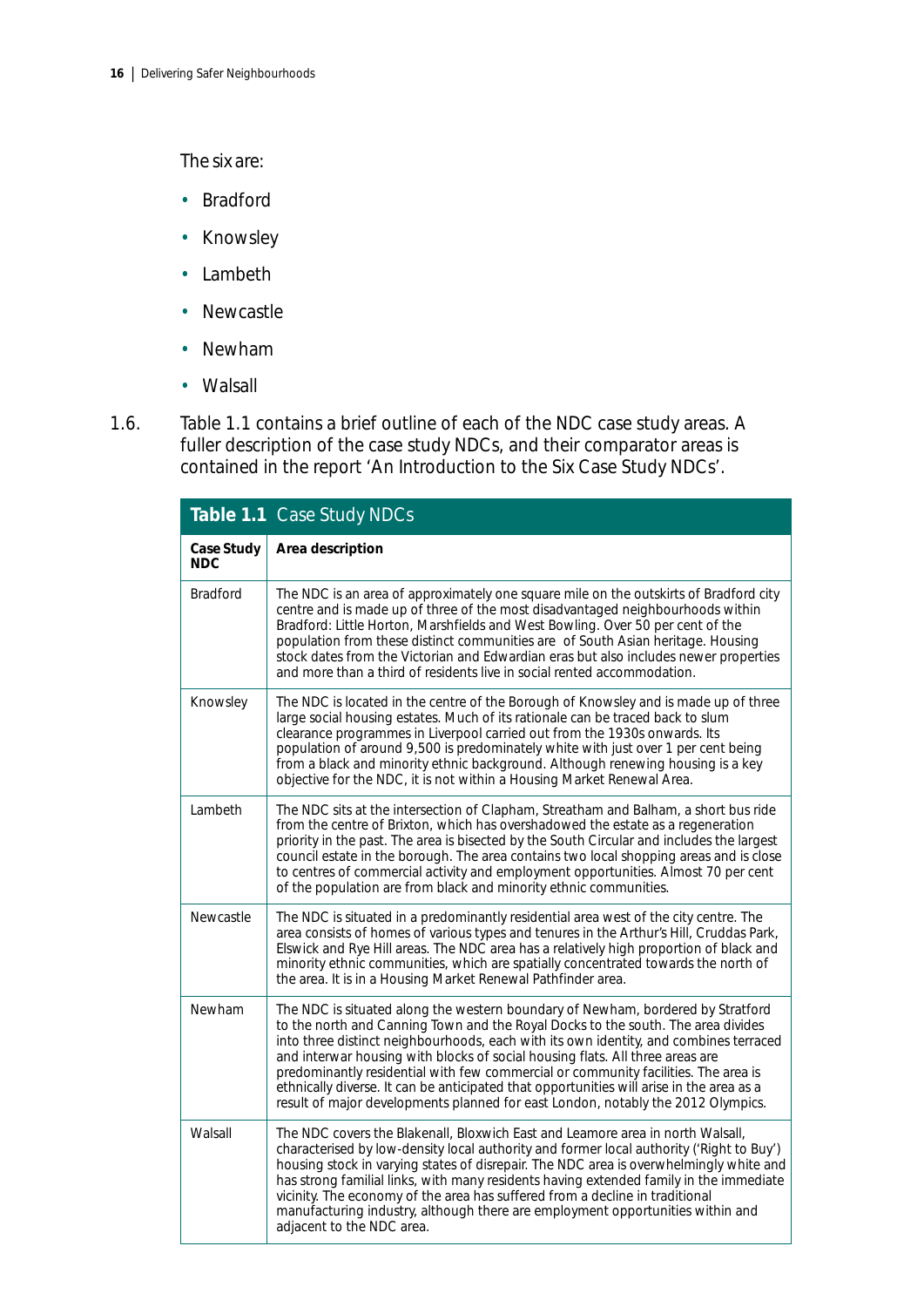- 1.7. The remainder of this report is structured as follows:
	- Chapter 2 outlines the context for NDCs in delivering 'Safer Neighbourhoods'
	- Chapter 3 looks at the extent and nature of neighbourhood level change in relation to crime and fear of crime
	- Chapter 4 considers the strategies and interventions adopted by the case study NDCs
	- Chapter 5 reviews the approach to working with communities and agencies
	- Chapter 6 sets out the implications arising from the research
	- Appendix One details the research approach
	- Appendix Two contains crime and community safety indicators drawn from the Ipsos Mori household survey
	- Appendix Three gives an explanation of the Lawlessness and Dereliction score used in analysis of household survey data
	- Appendix Four outlines the process for selecting the case study NDCs
	- Appendix Five contains examples of NDC interventions in the crime and community safety theme.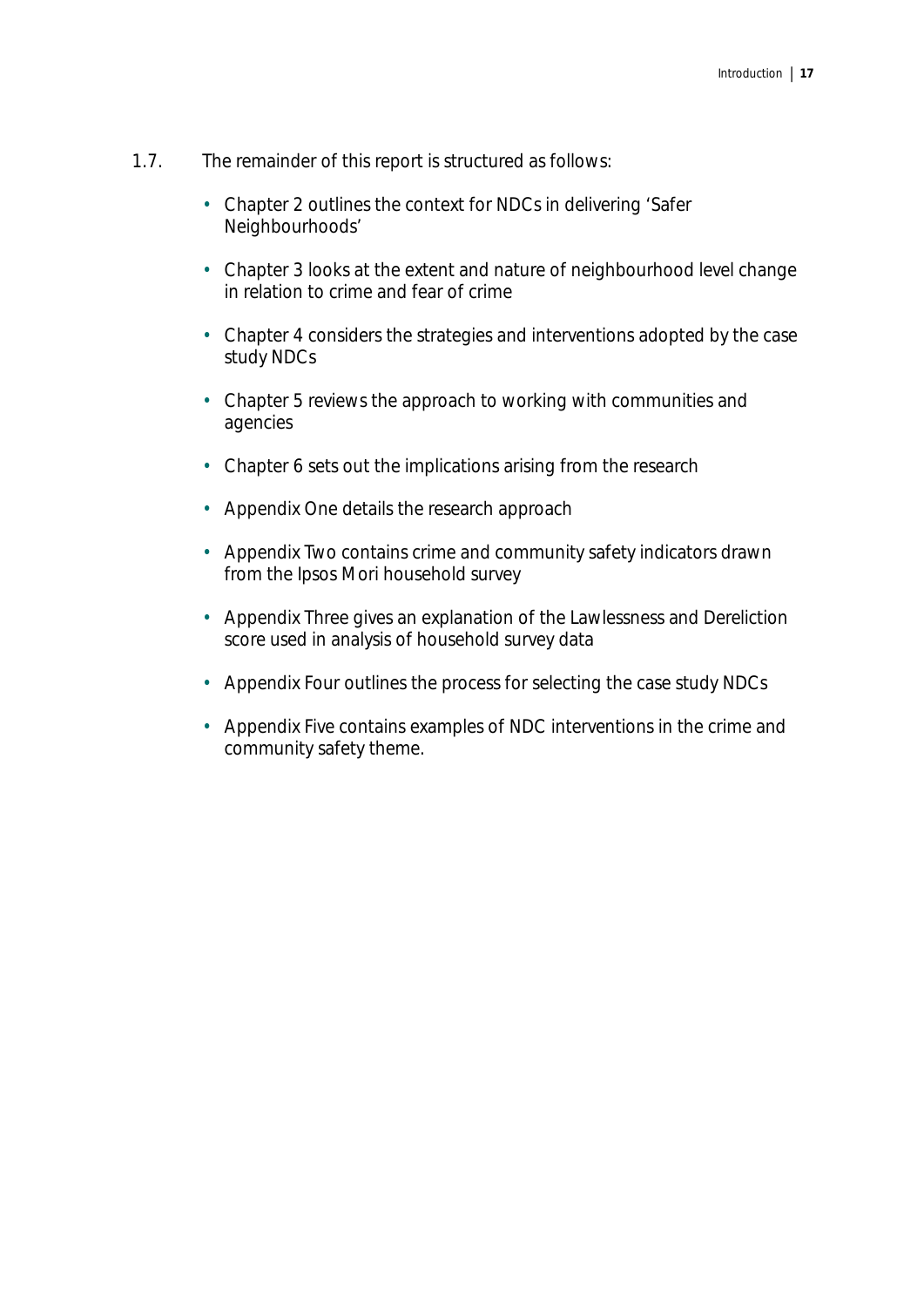# <span id="page-18-0"></span>Chapter 2

# **Context**

- 2.1. The 2006-07 British Crime Survey (BCS) indicates that crime levels in England and Wales have fallen by 42 per cent since their peak in 1995, representing a total of eight million fewer crimes. Domestic burglary and all vehicle thefts have fallen by over half (59 per cent and 61 per cent respectively) during this period and violent crime by 41 per cent. Police recorded crime data also indicate that domestic burglary and offences against vehicles have fallen over the same period9. But it is still the case that, according to the 2006-07 BCS, despite overall reductions in crime levels, people living in deprived areas were more likely to be a victim of crime than those living in less deprived areas, and residents of NDC areas are between two and three times more likely to be victims of crime than is suggested by national averages.<sup>10</sup>
- 2.2. The building of safe and strong communities is one of the key aims of the National Strategy for Neighbourhood Renewal<sup>11</sup> and NDC Partnerships have developed strategies to address both crime and the fear of crime in their neighbourhoods. The findings of the Interim Evaluation of the NDC programme, outlined in NRU Research Report 17, point to an approach to crime and community safety within NDCs which focuses on target hardening, security improvements, reassurance policing, developments in anti-social behaviour work and projects of various kinds. The emphasis is on public protection, reducing victimisation and enhancing safety and security.
- 2.3. The NDC approach reflects more conventional approaches to crime prevention which have emerged throughout England and Wales and are echoed in recent reviews of evidence. For instance, Volume 2 of the State of the English Cities Report (ODPM, 2006)<sup>12</sup> contains a review of the extent to which policies and initiatives have made cities more socially cohesive and liveable (Chapter 9). In relation to crime and community safety the report highlights the key aspects of Government policy since 1997:
	- tackle anti-social behaviour more actively through the introduction of new court orders such as Anti-Social Behaviour Orders (ASBOs) and Child Curfews

10 Beatty, et al,(2005) 'Fear of Crime in NDC Areas: How do Perceptions Relate to Reality', http://extra.shu.ac.uk/ndc/

12 ODPM (2006) State of the English Cities: A Research Study, ODPM, London

<sup>9</sup> Nicholas, S., Kershaw, C. and Walker, A., (eds), Crime in England and Wales 2006/7 4th Edition, Home Office Statistical Bulletin July 2007

<sup>11</sup> NRU (2005) Making it Happen in Neighbourhoods – The National Strategy for Neighbourhood Renewal – Four Years on.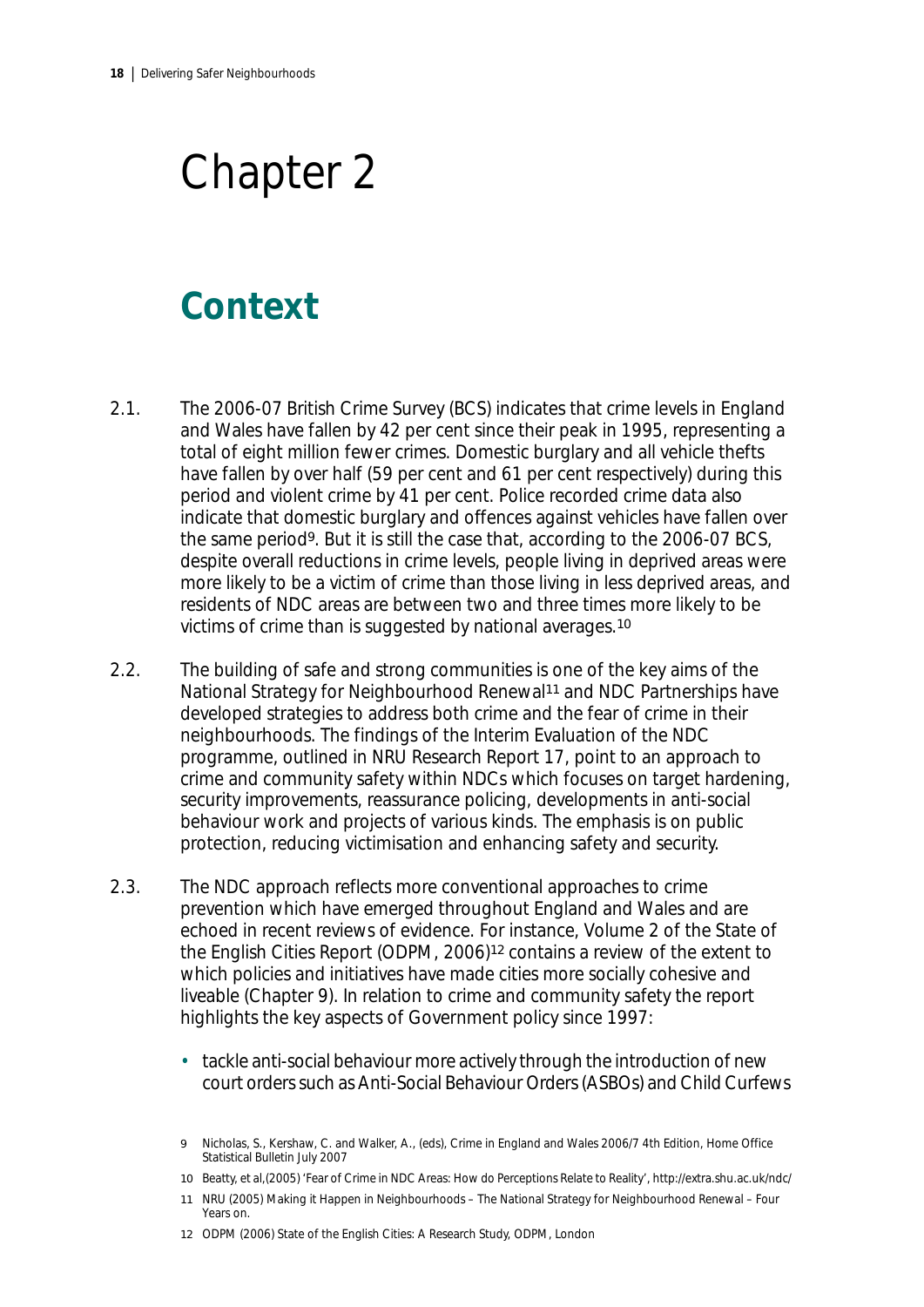- introduce measures to speed up the criminal process, toughen sentencing and better align different elements of the criminal justice system
- increase the number of police officers
- deal more effectively with youth crime by developing a more coherent multi-agency approach through preparation of local Youth Justice Plans featuring fast tracking of offenders, improved access to support services for offenders and victims and encouragement of innovation, for example in rehabilitative schemes and restorative justice
- make local authorities statutorily responsible for developing Crime and Disorder Reduction Partnerships (CDRPs), involving all the key agencies in order to audit local crime and develop appropriate crime reduction plans.
- 2.4. The report identifies key issues for policy:
	- the importance of 'place'
	- the emphasis on support for vulnerable groups
	- a 'zero tolerance' approach to anti-social behaviour.
- 2.5 It also highlights the resource and organisational challenges imposed by the need for multi agency approaches to urban crime. Whilst these challenges have been addressed in part at least by the alignment of Home Office and (then) Office of the Deputy Prime Minister funding streams relating to crime reduction and the fear of crime into the single Safer, Stronger Communities Fund introduced in 2005, and may be further eased at local level by the new style Local Area Agreements (LAAs)<sup>13</sup> they have also been highlighted again in the Policy Review of Security, Crime and Justice<sup>14</sup> and the ensuing Flanagan Review of policing15.
- 2.6 A neighbourhood focus has increasingly been incorporated into the work of the Police. Neighbourhood policing trails were commenced in 2003 through the National Reassurance Policing Programme (NRPP). The Government has committed to the rollout of neighbourhood policing across England by 2008. The approach involves dedicated police teams working in neighbourhoods, an increased emphasis on community participation in community safety and the use of spatially focused information (provided through the National Intelligence Model (NIM)) to inform the targeting of resources and activities. The Flanagan Review in particular highlights the importance of partnership arrangements, and community involvement, in the successful rollout of neighbourhood policing.

<sup>13</sup> The Local Government White Paper 'Building Prosperous Communities' outlined proposals for LAAs to replace performance frameworks under which local authorities currently operate and a renewed emphasis on area based service delivery and on increased budgetary freedoms. See 'Strong and Prosperous Communities – The Local Government White Paper', Communities and Local Government, October 2006

<sup>14</sup> Building on Progress: Security, Crime and Justice, Cabinet Office, March 2007

<sup>15</sup> The Review of Policing by Sir Ronnie Flanagan: Interim Report, September 2007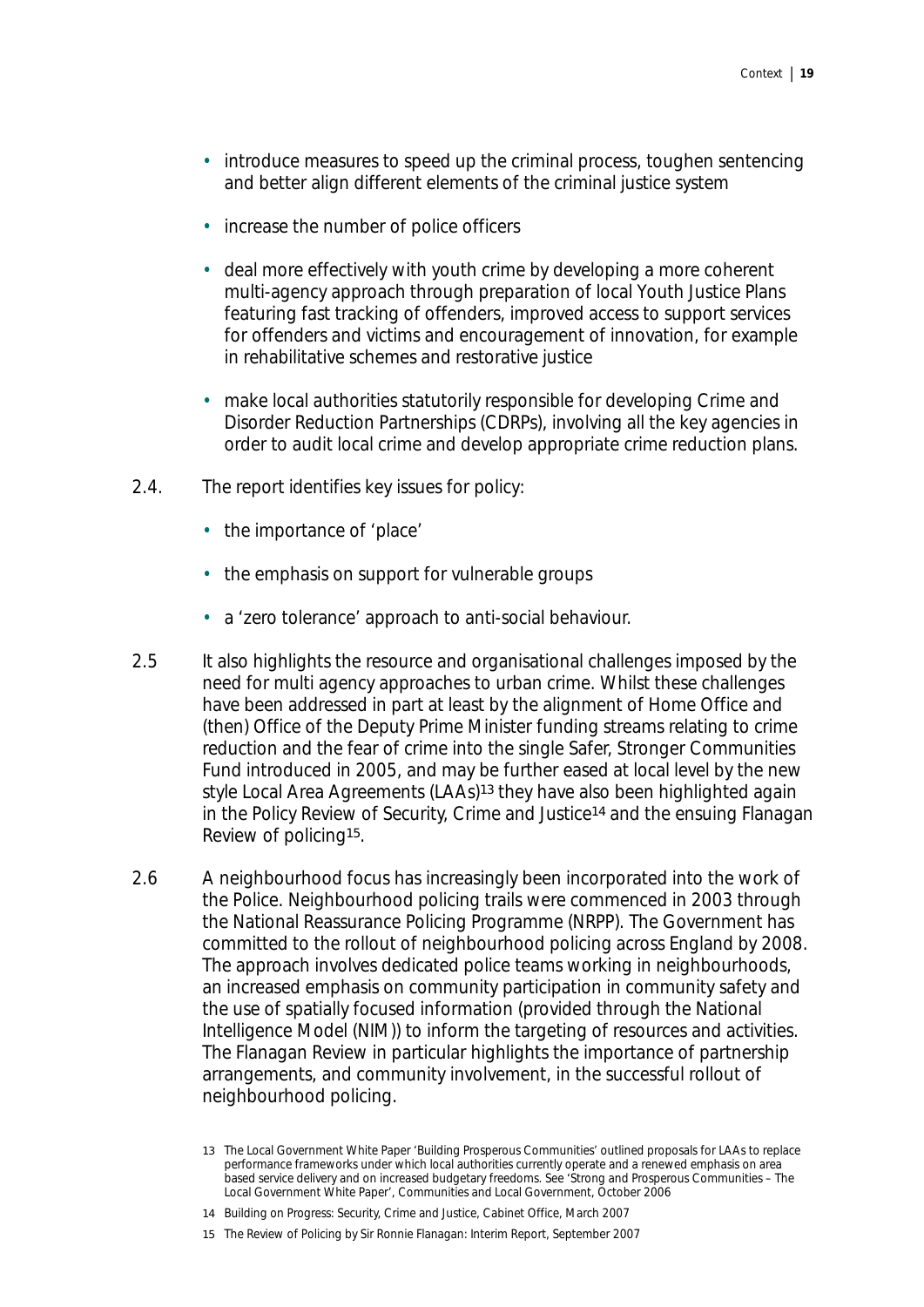- 2.7 There is clear resonance here with much of the work supported by the case study NDCs and as is discussed in Chapter 5 the police have been an essential and effective partner in the delivery of safer NDC neighbourhoods. NDCs have been operating within a rapidly changing policy environment which has to date been largely supportive and the case study NDCs provide some important insights into the challenges and successes of crime and community safety work at the neighbourhood level and into the benefits and limitations of working in partnership with agencies and communities to achieve safer neighbourhoods. The Policy Review of Security, Crime and Justice outlines future directions for crime policy16:
	- emphasis on early intervention to prevent criminality from developing
	- targeting the offender and not the offence
	- 'designing out' crime
	- use of new types of summary powers and extending the application of existing powers
	- improving the effectiveness and targeting of non-custodial sentences and rehabilitation programmes in prison
	- making greater use of new technology
	- the application of public service reform principles to criminal justice institutions
	- reform of the criminal justice workforces
	- increased visibility and local accountability for policing.
- 2.8 The last of these points includes commitments to mainstream neighbourhood policing and to manage effectively resources for local community safety work. The challenge for NDCs is to continue to work within this broad policy framework whilst also ensuring that improvements in community safety in NDC localities are maintained.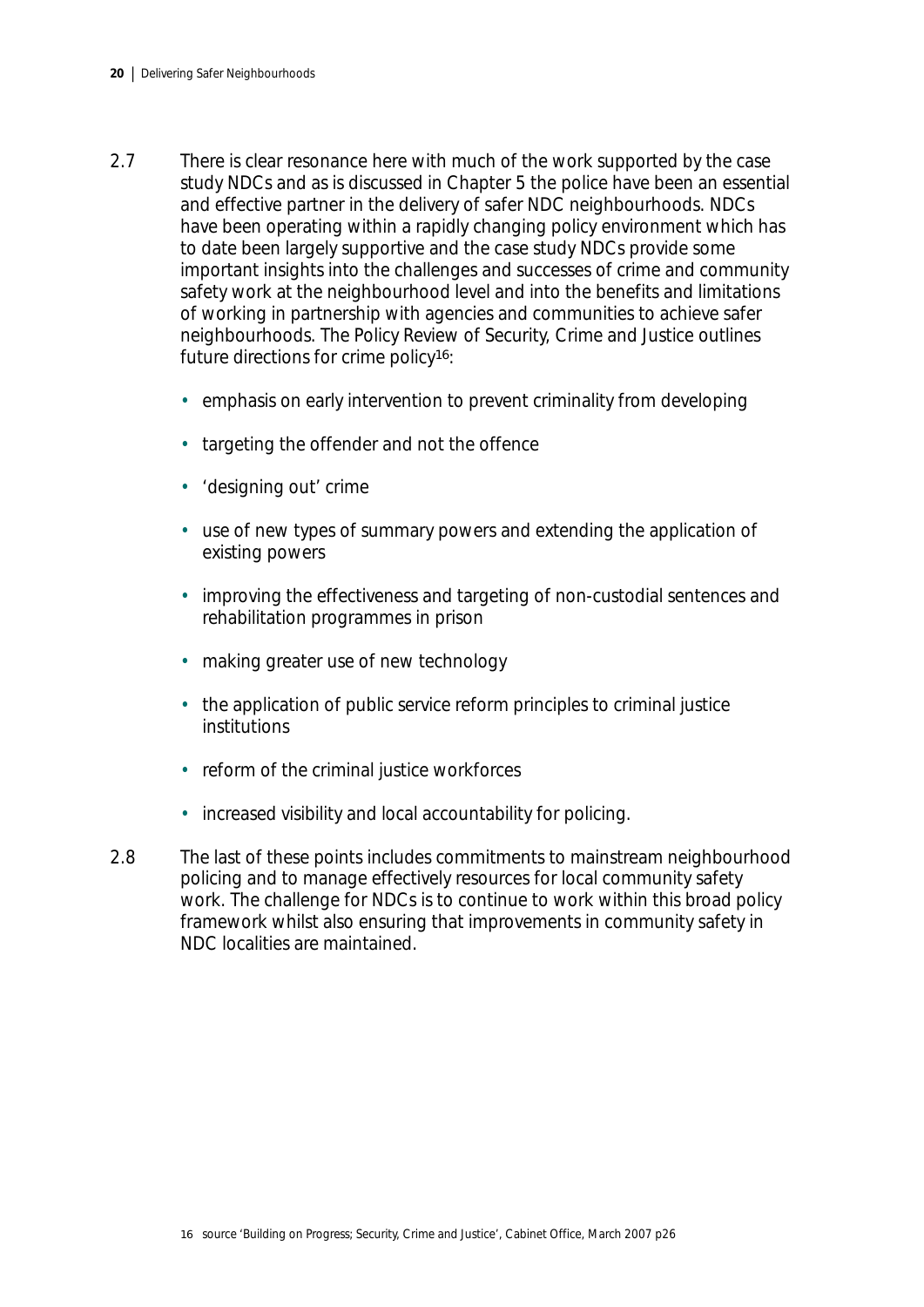# <span id="page-21-0"></span>Chapter 3

# **Safer Neighbourhoods? Identifying and exploring neighbourhood level change**

## Introduction

- 3.1. Crime and community safety issues were an almost universal priority for the case study NDCs at the outset of the programme. As highlighted in the Interim Evaluation of NDC (ODPM, 2005)<sup>17</sup> 'crime' has been seen by many NDCs as one of the easier outcome areas in which to intervene: it has high priority with local residents and businesses; relationships with local police forces have been almost universally positive; and many of the interventions have been implemented at relatively limited cost.
- 3.2. Crime is an important determinant in how people feel about themselves and the neighbourhoods in which they live. There are, not surprisingly, strong relationships **across different dimensions to the crime and community safety agenda**. To give a flavour of these in the case study areas:<sup>18</sup>
	- only 57 per cent of those in these case study areas who have been a victim of crime (excluding car crime) in the last year are satisfied with the area as a place to live compared with 78 per cent of those who have not been a victim
	- half of those who have been a victim of crime in the last year want to move compared with only a third who have not been a victim
	- fifty five per cent of those who have been a victim of crime in the last year feel unsafe walking alone in the area after dark compared with only 37 per cent of those who have not been a victim
	- forty per cent of those who have been a victim of crime in the last year feel part of the community compared with 48 per cent who have not been a victim.

<sup>17</sup> ODPM (2005) NRU Research Report 17, New Deal for Communities 2001-2005: An Interim Evaluation, ODPM. London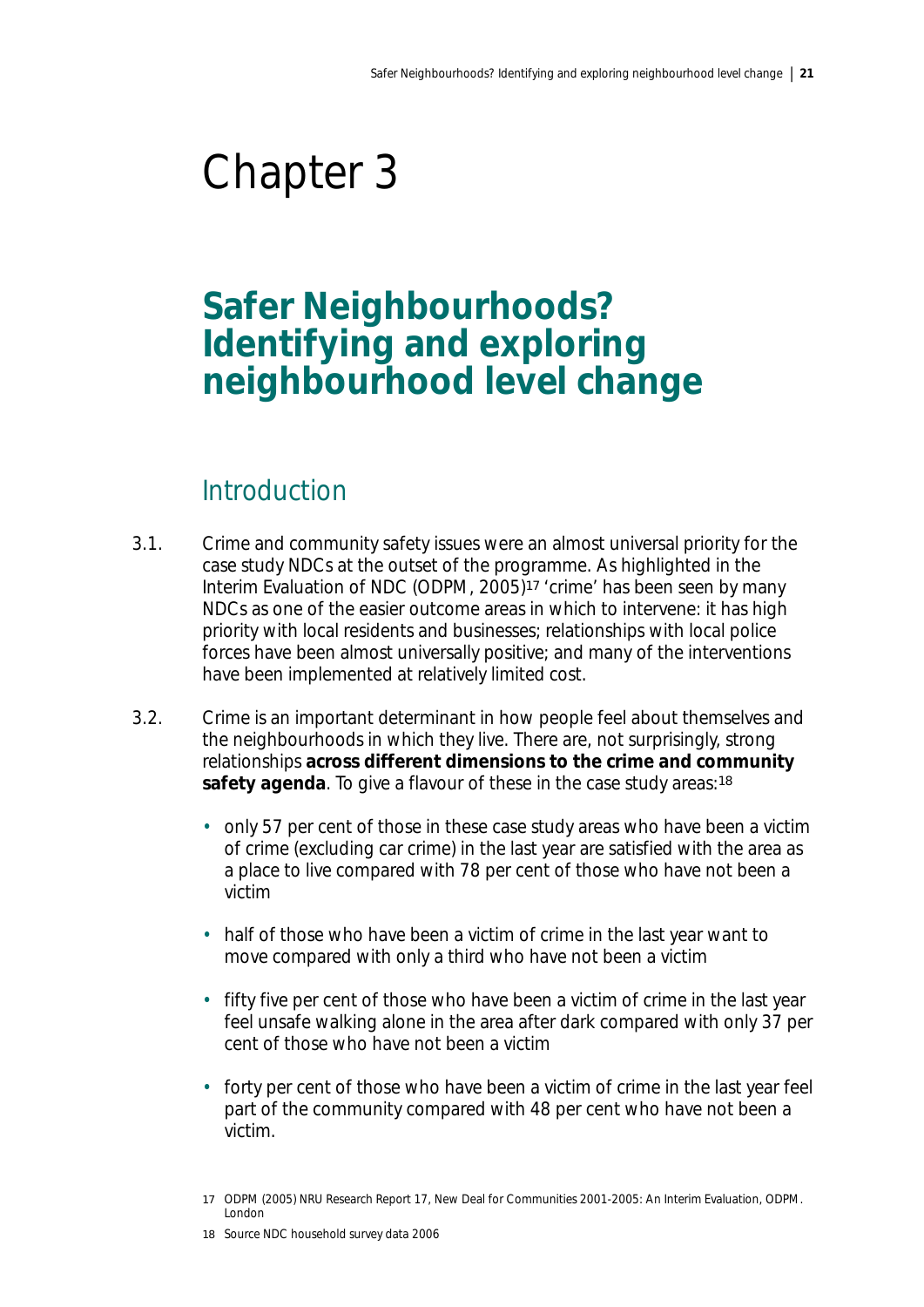- 3.3. There is clear evidence here that attempts to address the 'crime' agenda will also help sustain additional benefits in broader arenas surrounding attitudes to the community and the area, and planned mobility19. These findings have been echoed in recent analysis of survey data collected for the evaluation of the Neighbourhood Management Pathfinder programme which found an association between improvements in resident perceptions around 'crime and grime' issues and overall improvements in residents' satisfaction with NMP areas as places to live. The strongest correlations were observed in relation to issues of vandalism and graffiti, litter and rubbish and drug dealing/use and with the treatment of litter and rubbish, car crime and burglary<sup>20</sup>.
- 3.4. This chapter examines the incidence, nature and impact of crime in the six case study areas as well as looking at evidence of change over time and the degree to which these six NDCs have been successful in addressing the broad crime and community safety agenda.
- 3.5. Despite the centrality of crime as an issue for NDC areas evidence on the incidence of crime at neighbourhood level is collected in different ways with the result that data from different sources is rarely unambiguously or definitively exact. This chapter relies on two main data sources:
	- NDC-specific **police recorded crime data** collated by SDRC at the University of Oxford; this data provides information on the **incidence** of recorded crime and can be used to assess change in the six case study areas against what is happening in comparator areas. This is a similar approach to that adopted in The Home Office Statistical Bulletin
	- the 2002, 2004 and 2006 **Ipsos Mori household surveys** asked respondents a range of questions regarding their **experience** of crime, fear of crime and their attitudes towards other liveability issues. This is analogous at the national level to the British Crime Survey.
- 3.6. In combination these two data sources provide a comprehensive picture of crime in NDC areas but it is important to point out that each has different strengths and limitations:
	- the household survey asks respondents whether they have been the victim of various crimes in the previous twelve months, and includes valuable attitudinal questions on issues such as fear of crime which cannot be investigated using administrative data; but it doesn't provide evidence about criminal damage against a local business or a local services, and crimes occurring to NDC residents may not occur within NDC areas
	- the administrative data capture crimes in NDC areas regardless of type of victim, but there is evidence that certain crime types, such as domestic violence, are significantly under-reported.

<sup>19</sup> These issues were explored in detail at the Programme wide level in Phase 1 of the evaluation: 'Fear of crime in NDC areas: how do perceptions relate to reality?' http://extra.shu.ac.uk/ndc/downloads/reports/Fear%20of%20crime\_perceptions%20relate%20to%20reality.pdf

<sup>20</sup> Communities and Local Government, The Contribution of Neighbourhood Management to Cleaner and Safer Neighbourhoods, Research Report 36, CLG 2007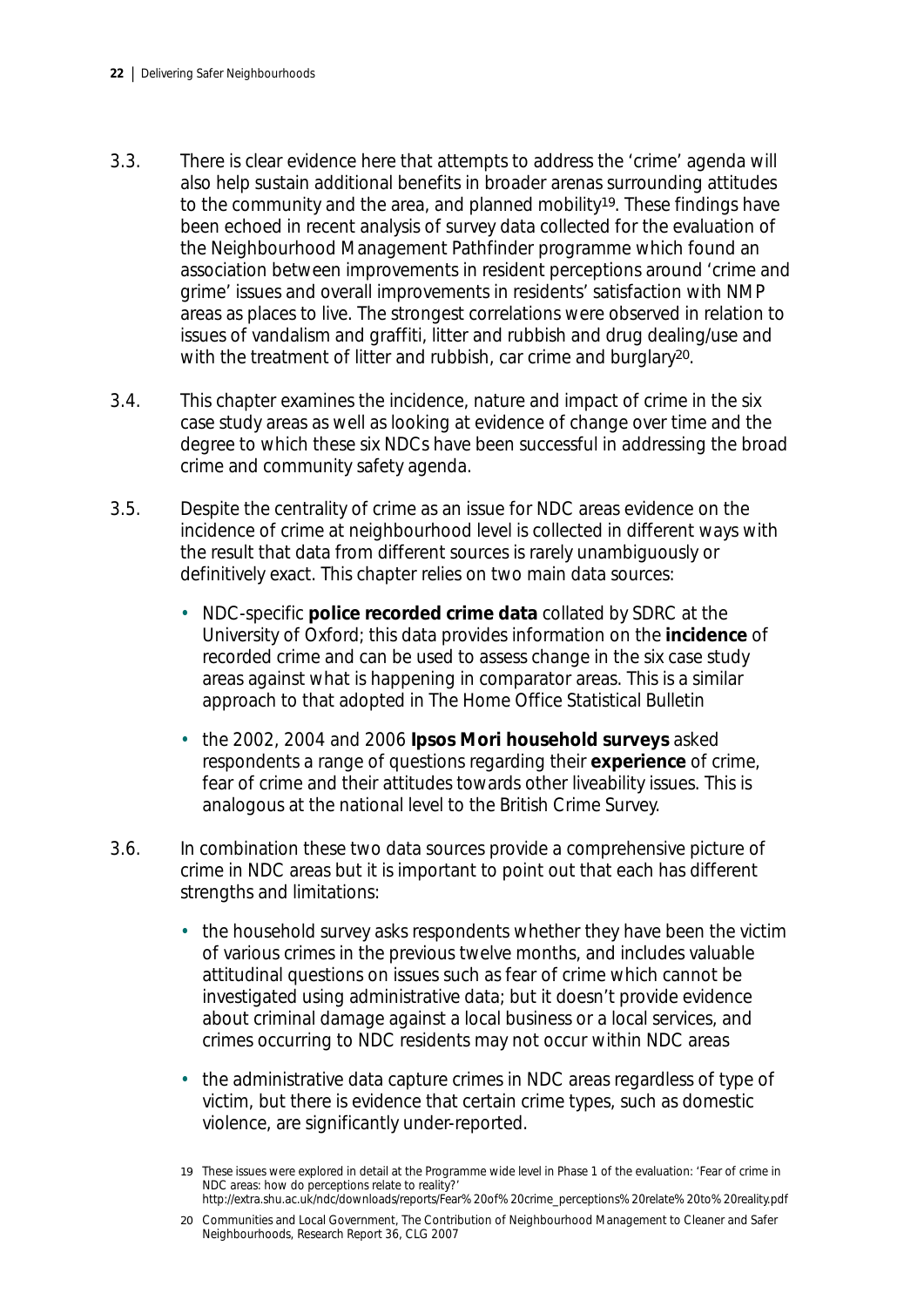## <span id="page-23-0"></span>The incidence of Crime

### **Police recorded crime data**

3.7. The six case study NDCs display considerable variation in relation to types of crime, density and composition of crime. These NDCs are not, generally, amongst those experiencing the highest levels of crime. Only Knowsley is above the NDC average for total crime (primarily as the result of a particularly high incidence of criminal damage, see 3.35) and Bradford is below the NDC average for all crimes except burglary. When compared with England, only Knowsley and Lambeth are above national averages for all crimes. One or more of the case study NDCs is below national average for burglary (Walsall), criminal damage (Bradford and Newham), and theft (Bradford, Newcastle and Walsall). Only in relation to violent crime do all the case study NDCs have higher than England rates. Table 3.1 outlines rates per thousand 'relevant population' for four crimes in each of the six NDCs in 2004-05.

| <b>Table 3.1</b> Crime rates for 2004-05 (per 1,000 of relevant population/<br>properties) |                 |                    |              |                         |       |  |  |
|--------------------------------------------------------------------------------------------|-----------------|--------------------|--------------|-------------------------|-------|--|--|
|                                                                                            | <b>Burglary</b> | Criminal<br>damage | <b>Theft</b> | <b>Violent</b><br>crime | Total |  |  |
| <b>Bradford</b>                                                                            | 48.8            | 12.9               | 11.8         | 19.0                    | 50.3  |  |  |
| Knowsley                                                                                   | 37.2            | 41.8               | 21.4         | 25.8                    | 103.7 |  |  |
| Lambeth                                                                                    | 37.6            | 20.1               | 17.5         | 26.6                    | 78.6  |  |  |
| Newcastle                                                                                  | 40.5            | 28.1               | 14.3         | 14.4                    | 64.8  |  |  |
| <b>Newham</b>                                                                              | 35.1            | 13.8               | 16.9         | 25.5                    | 66.7  |  |  |
| Walsall                                                                                    | 27.3            | 25.3               | 12.2         | 19.7                    | 66.9  |  |  |
| <b>NDC</b> Average                                                                         | 47.4            | 21.7               | 17.2         | 22.3                    | 81.4  |  |  |
| England                                                                                    | 28.8            | 15.8               | 14.8         | 13.9                    | 51.3  |  |  |

**Table 3.1** Crime rates for 2004-05 (per 1,000 of relevant population/

Source: SDRC

- there are marked variations in the **types of crimes** being recorded across these six areas: Bradford has the highest rate for burglary but the lowest of the six for theft; violent crime is highest in the two London NDCs but also high in Knowsley
- there is a considerable range too in relation to the **density of crimes** being recorded in the six: for the four types of offences analysed here, police recorded crime in Knowsley is double that for Bradford for instance; of the two London NDC areas, crime is consistently, if sometimes marginally, higher in Lambeth than in Newham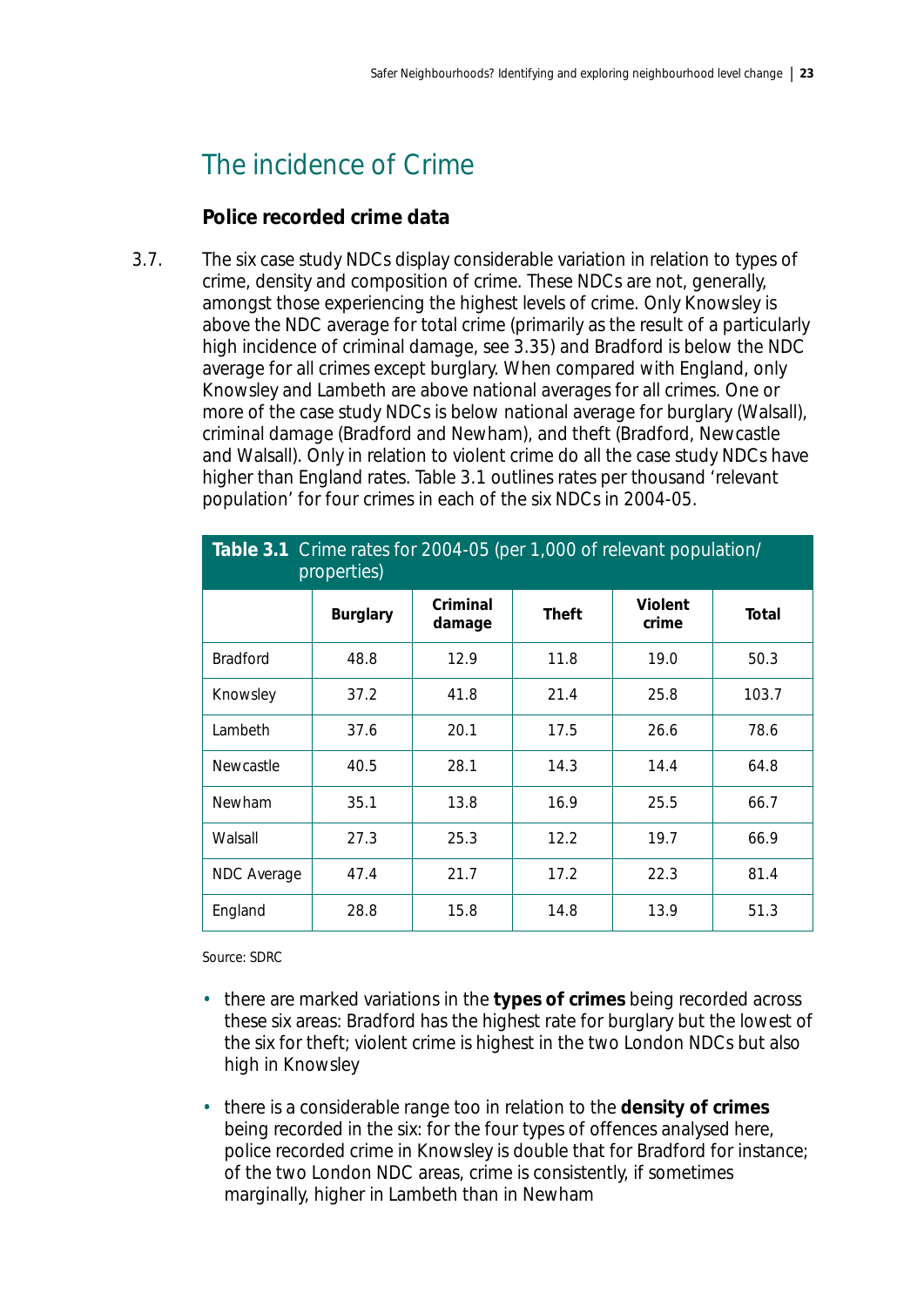- there are also variations in the **composition of crime** within the six: burglary tends to be recorded more than any other offence, possibly because of issues such as needing to report offences for house insurance purposes; but in Knowsley there are more reports of criminal damage.
- 3.8. Figures 3.1 to 3.6 display recorded crime data for the case study NDCs for 2004-05; Total Crime Rate per 1,000 Population; Crime rates per 1,000 population for burglary, criminal damage, theft and violent crime; and proportion of total crime rates made up of four different crimes.





### **Figure 3.2** Burglary Rate per 1,000 Properties; 2004-05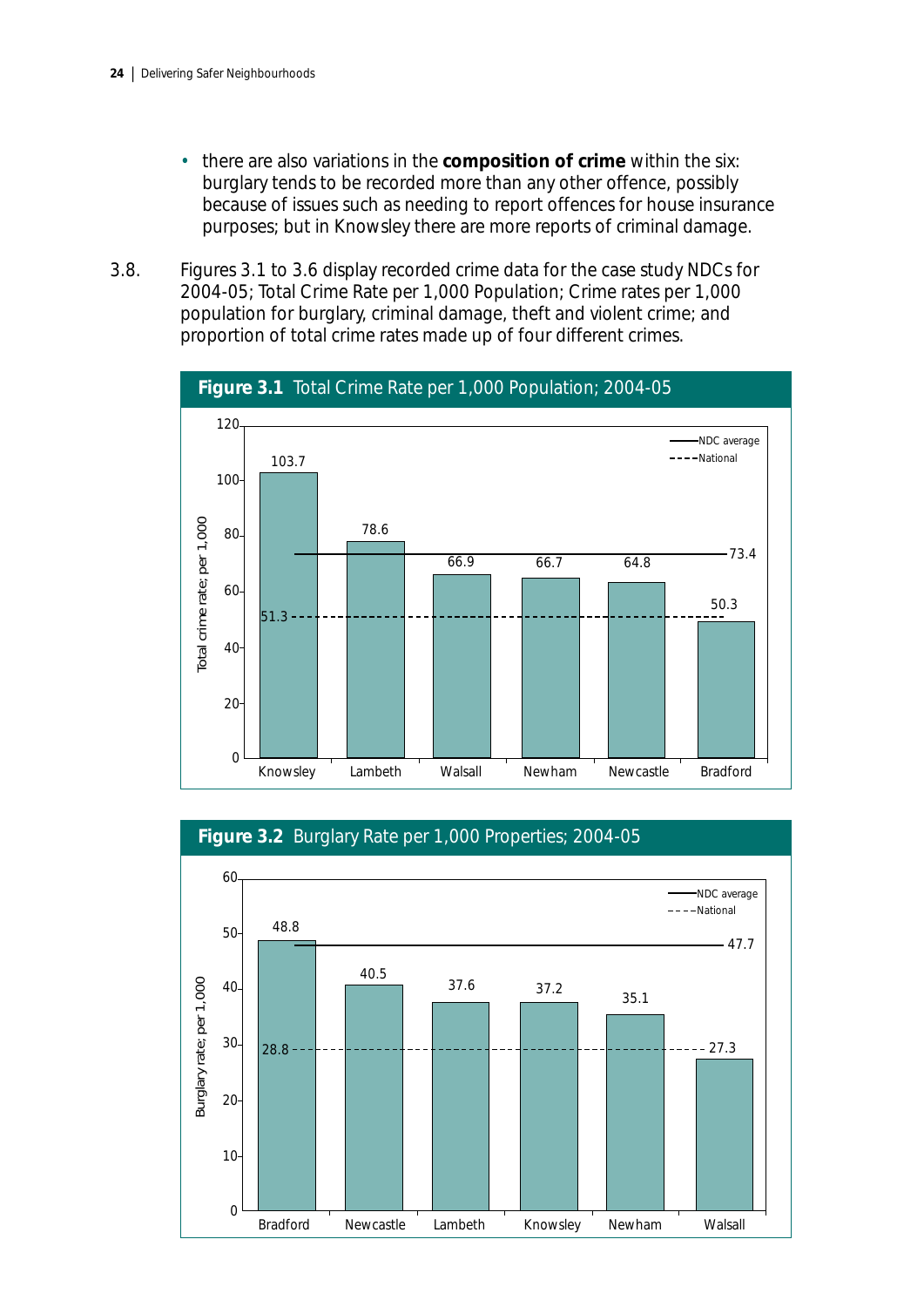

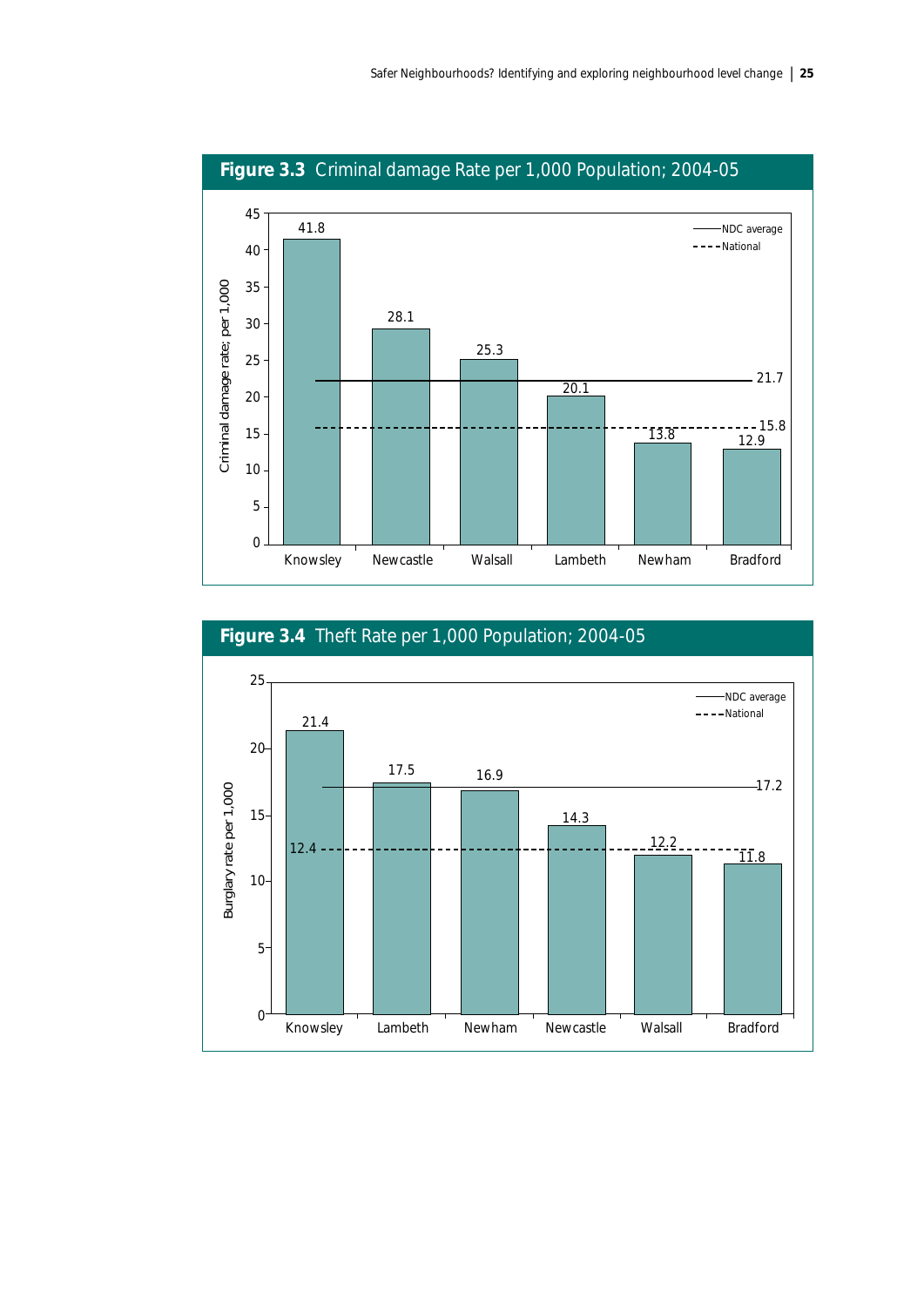



- 3.9. The six case-study NDCs also show considerable differences in the scale and nature of change in recorded crime over the period 2000-01 to 2004-05:
	- rates of **burglary** fell in all the areas with the exception of Knowsley. Large reductions in burglary rates can be seen in the case of Bradford (-44.7 per 1000 relevant population) and Walsall (-45 per 1000 relevant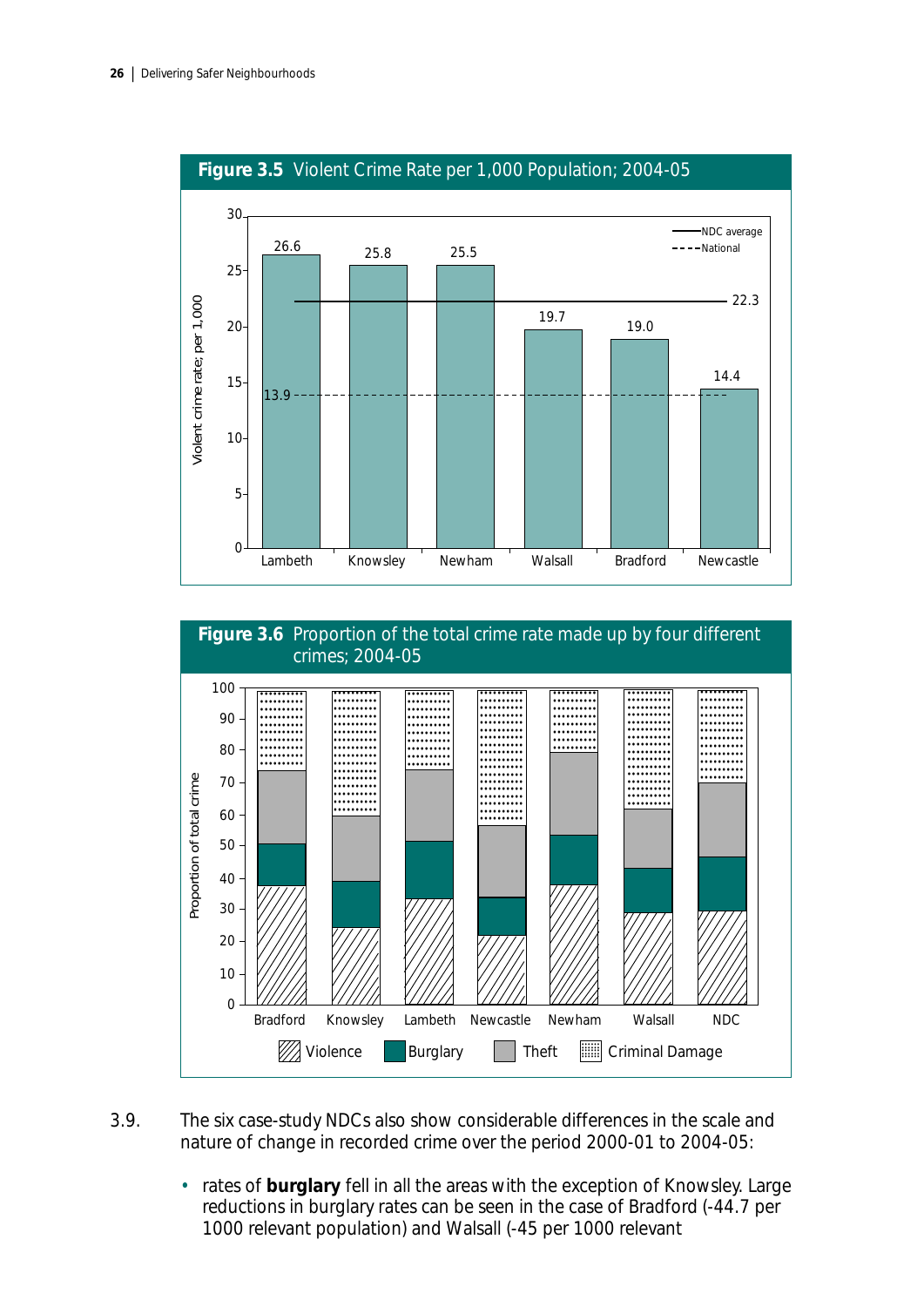population)21. All six areas saw a fall in theft, although this was marginal in Knowsley only three saw, relatively marginal, falls in **criminal damage**, and only the two London areas recorded falls in violent crime

- at the level of the **individual case study**, the two London NDCs saw a reduction in all four types of crime, whereas recorded crime rose in Knowsley for three categories, with theft falling marginally
- overall, police recorded crime rates fell more in Lambeth and to a lesser extent Walsall and Newham than in the three other areas; but only Knowsley saw an increase in recorded crime over this period.
- 3.10. Table 3.2 provides details of change between 2000-01 and 2004-05. Newcastle and Bradford experienced very little overall reduction in police recorded crime whilst in Knowsley rates of total recorded crime rose. The biggest reductions were seen in Lambeth.

| relevant population/properties) |                 |                    |              |                         |         |  |  |  |
|---------------------------------|-----------------|--------------------|--------------|-------------------------|---------|--|--|--|
|                                 | <b>Burglary</b> | Criminal<br>damage | <b>Theft</b> | <b>Violent</b><br>crime | Total   |  |  |  |
| <b>Bradford</b>                 | $-44.7$         | $-3$               | $-7.1$       | 10.9                    | $-5.3$  |  |  |  |
| Knowsley                        | 1.8             | 18.4               | $-0.1$       | 13.9                    | 33.5    |  |  |  |
| Lambeth                         | $-28.4$         | $-1.5$             | $-9.6$       | $-6$                    | $-28.4$ |  |  |  |
| Newcastle                       | $-23$           | 2.6                | $-2.8$       | 2.8                     | $-1.7$  |  |  |  |
| <b>Newham</b>                   | $-2.2$          | $-6$               | $-4.8$       | $-3.5$                  | $-15.2$ |  |  |  |
| Walsall                         | $-45$           | 2.2                | $-6.9$       | 1.8                     | $-18.3$ |  |  |  |
| NDC average                     | $-20.4$         | 1                  | $-5.2$       | 6.2                     | $-3.2$  |  |  |  |
| England                         | $-6.7$          | 2.8                | $-2.9$       | 5.4                     | 3.1     |  |  |  |

**Table 3.2** Change in crime rates 2000–01 to 2004–05 (per 1,000 of

Source: SDRC

Key:  $\Box$  = increase relative to NDC average:  $\Box$  = reduction relative to NDC average

### **The contestability of neighbourhood level crime data**

3.11. Many Partnerships have collected and analysed local crime data of their own. Comparisons with data collected as part of the national evaluation reveal a range of issues that demonstrate that neighbourhood level data is rarely unambiguously or definitively exact. Four themes merit comment here.

<sup>21</sup> This relative improvement within NDC areas in burglary and theft may reflect the emphasis which NDCs have tended to place on target hardening programmes such as improving home and business security and enhancing a visible policing presence on the streets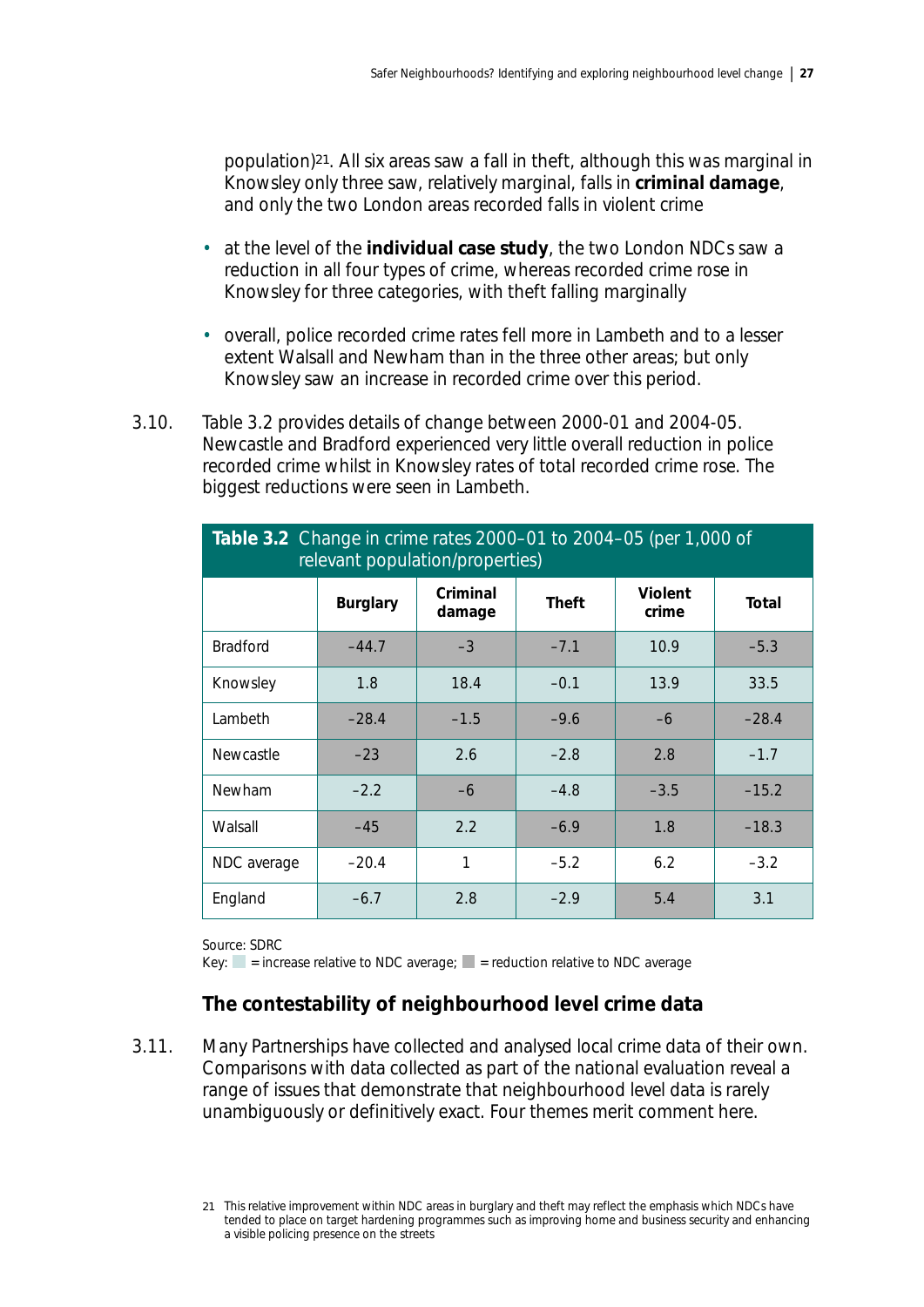- 3.12. First, issues can arise regarding the **accuracy of neighbourhood level police recorded crime data**. It is not appropriate here to address the details of this debate. But throughout the evaluation there have been instances where police recorded crime data collected centrally by the SDRC from all English police authorities and based on the post-coding of offences has differed from that collated by individual NDCs. There may be a number of reasons for this. NDC area boundaries will not always map onto police 'beats' so there can be a local nuancing of 'beat' figures to fit NDC boundaries. Data will of course depend on recorders being totally accurate in relation to both NDC boundaries and the location of offences. That can be a problem in that, for instance, offences occurring in a locality or along a road may be given one common post-code when in practice some such offences may fall within, and others outwith, NDCs areas. The NDC National Evaluation Team (NET) employs two methods for addressing weaknesses in the geocoding of police data: 'smoothing' crimes geographically to improve the accuracy of the distribution; and constraining all small area counts to Home Office aggregate totals to account for variations in completeness of geocoding between police forces. The locally sourced data will not have been geographically smoothed and are unlikely to have been constrained.
- 3.13. Second, **it is not so much absolute numbers of crimes that are important but rather rates which should measure 'risk of victimisation'**. The denominators for crime rates should therefore represent the most accurate measure possible of the 'at-risk' population. The numerator for the NET definition of burglary consists of both residential and non-residential burglaries and therefore the denominator is a combined count of the two. Defining denominators for violence, theft and criminal damage is less straightforward. A population-based denominator is more suitable than a property-based denominator but using resident population alone has a major drawback: these crimes tend to concentrate in town and city centres where there are lots of 'at-risk' targets but relatively low resident population. Using resident population therefore does not give a representative measure of actual risk of victimisation. The NET denominator definition therefore uses total resident population plus total workplace population which goes some way towards producing an accurate denominator. It is not possible to include other at-risk groups such as shoppers, students, and passers-by.
- 3.14. Third, some **issues may be 'hidden' because of lack of local or indeed national data**, although there may be some local anecdotal and qualitative evidence. This is, for example, an issue in relation to domestic violence. Respondents in Bradford pointed out that it was only through locally commissioned projects that the scope, although perhaps not the scale, of this problem was raised. It may simply be difficult for neighbourhood level partnerships always to understand, and even less so, monitor change in some criminal activities.
- 3.15. Fourth, a **number of perverse effects on both the incidence and reporting of crimes can come into play exactly because of the policies which NDC and their partner agencies have implemented**. In Knowsley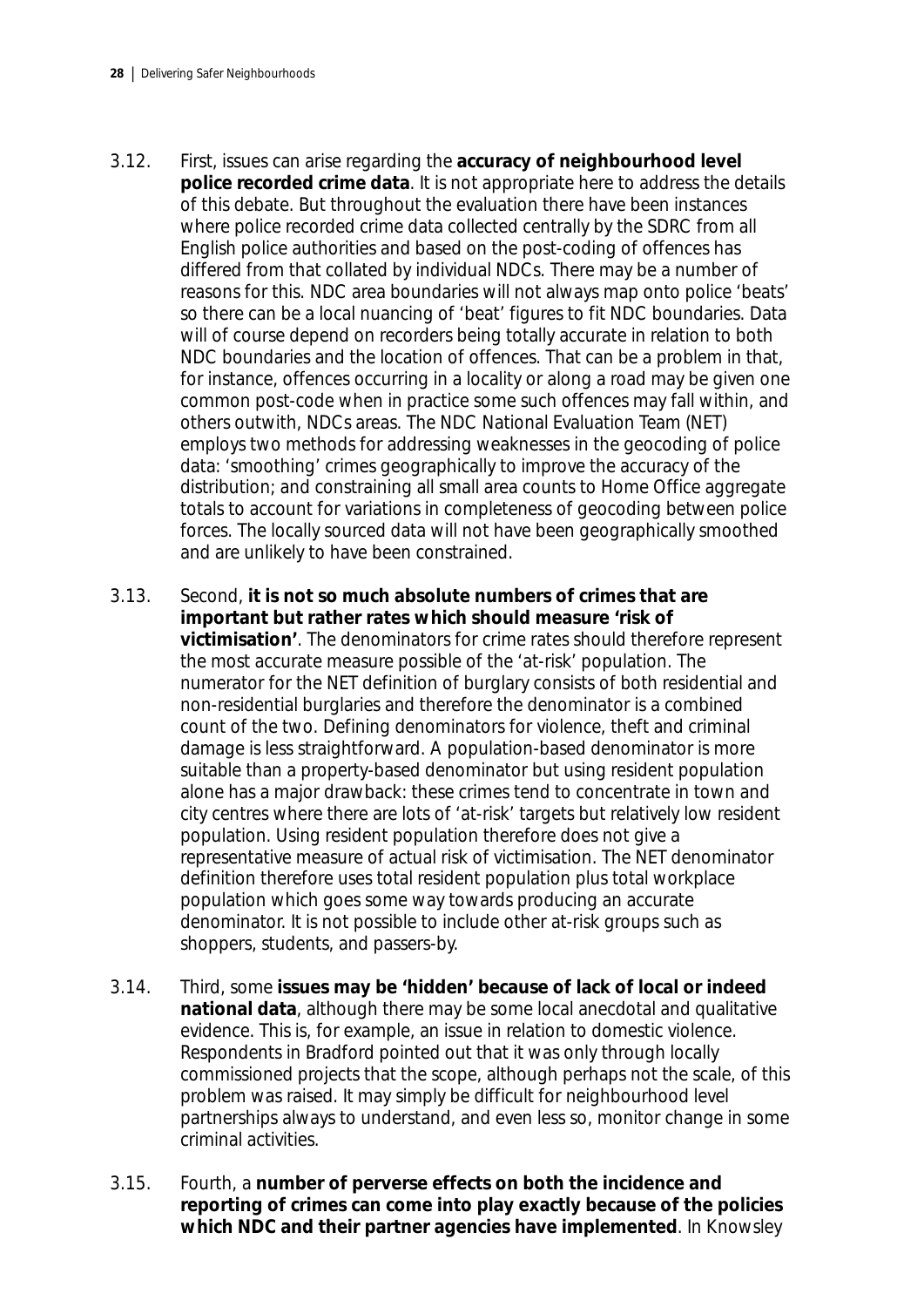for instance, respondents point out the paradox that proactive policing of the kind supported by the NDC is likely to result, at least in the short-term, in an increase in recorded crime. This is clearly shown in the figures for drugs crime, where the step change increase for the NDC area and indeed the Borough from 2004 reflects targeted drugs and stop and search operations. But that NDC points out that one of its objectives is to raise residents' confidence that reporting criminal activity is worthwhile and will not have negative repercussions for the reporter. Hence anti-social behaviour (ASB) and domestic violence projects actively promote increased reporting of anti-social and criminal behaviour. In Newham a similar comment is made, that although there are no corroborating monitoring statistics, the consensus amongst interviewees is that improvements such as lighting and other safety measures in Memorial Park have led to a significant increase in usage and, unsurprisingly, a rise in reported incidents.

3.16. Details surrounding the use, and perhaps sometimes the misuse, of crime data can become overly complex. But there is an underlying issue at stake here. Assessing the effectiveness of neighbourhood renewal programmes will inevitably involve an assessment of change through time. The dilemmas raised immediately above show just how complex it can be to collect and accurately to interpret usable and comparable data in relation to 'crime'. Change data is rarely 'objective': mechanisms through which it is collected, and the assumptions underpinning its analysis, are almost always contestable.

### **Household survey data**

3.17. Household Survey data provides a 2006 overview of residents' experiences of crime (Figure 3.7). There is very considerable **variation across these six areas**: 43 per cent of residents in Newcastle had been the victim of a crime in the previous year, almost double those in Walsall.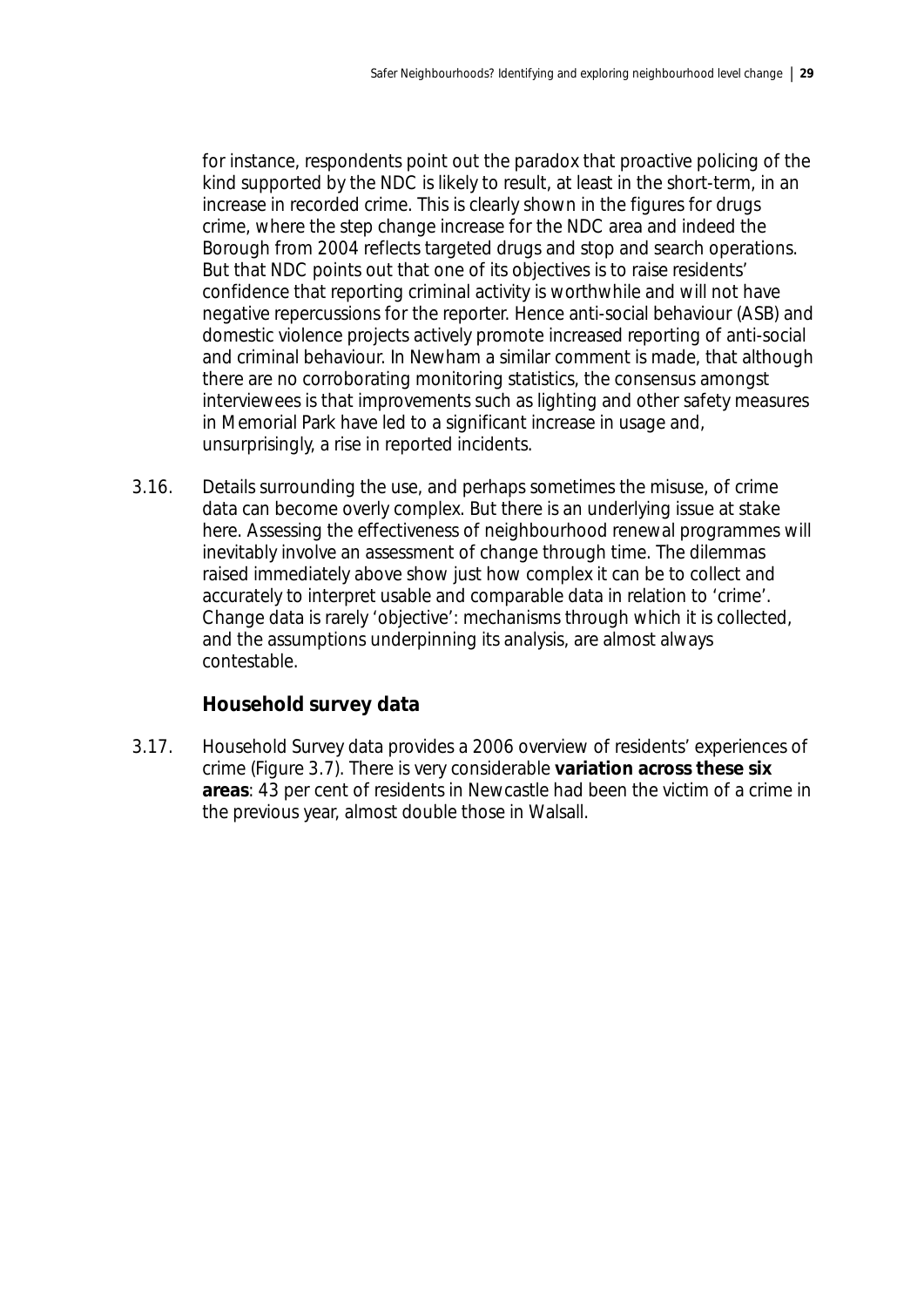

Base: All respondents; Walsall (402), Bradford (404), Knowsley (410), Lambeth (403), Newcastle (407) Newham (400), NDC (15,792)

- 3.18. Additional analysis (see Appendix Two, Tables 1 to 7) shows that **women** are slightly more likely than men to have experienced crime across the six case study areas. This is particularly the case in Lambeth, although in Newham, a higher proportion of men had experienced crime. **Older people** are much less likely to experience crime than younger adults although again experiences varied across the six areas: in Newham nearly one in four respondents aged 65 and over had experienced crime, compared to less than one in ten in Walsall. With regard to ethnicity, in the four areas with large minority ethnic populations, it is generally the case that experience of crime is lower amongst respondents from **minority ethnic groups**.
- 3.19. Experience of crime amongst local populations does not coincide with total reported crime across the 6 case study areas. In relation to the **absolute position** there is considerable difference in the scale of variation between this police recorded crime for 2004-05 and direct experience of crime as sourced through the 2006 Household Survey. Comparisons between the two sources of data need to be treated with very considerable caution, because as is mentioned above they are explore different components to overall crime, and they relate to different time points. Whilst accepting these caveats, it is interesting to compare the two sets of data for Newcastle and Knowsley. The latter has quite the highest police recorded crime data rate for 2004-05 but is 'middling' in relation to direct experience of crime, admittedly for the following year, 2005-06. For Newcastle the opposite pattern applies. As is discussed in Chapter 4 this may reflect the emphasis which Knowsley has placed on encouraging local residents to record crime whenever it occurs. It is also the case that many respondents in Newcastle are of the view that fear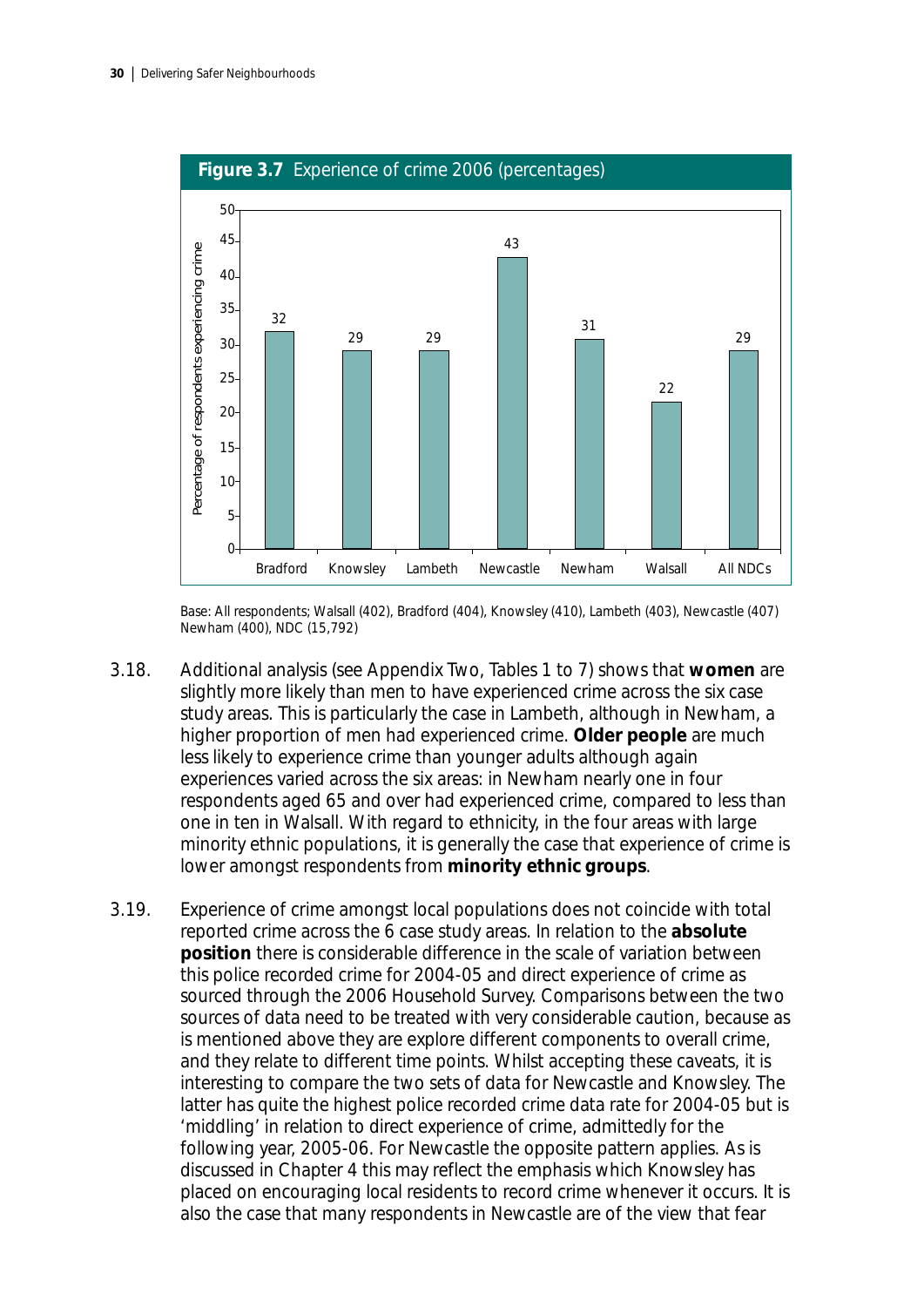<span id="page-31-0"></span>and intimidation may be behind what some believed to be an underreporting of local crime. But whatever the reason it is clear that, at least at the local level, the two sources of crime data do not always point in the same direction.

## The impact of crime

### **Fear of crime and perceptions of crime**

- 3.20. Nationally the reduction of fear of crime is a priority for policing and local authorities and data from the British Crime Survey indicates that low income respondents in social sector housing and/or in inner city areas were more likely to worry about crime.<sup>22</sup>
- 3.21. Research carried out for the scoping phase of the NDC evaluation identified a strong positive relationship between increasing fear of crime and selfreported poor health23. More detailed analysis into fear of crime and perceptions of crime undertaken during Phase 1 of the NDC Evaluation found that the perception of crime rather than fear of crime or experience of crime was important in explaining differences in quality of life, particularly in relation to satisfaction with the area and whether an area was felt to be a good place to bring up children.<sup>24</sup> This report also pointed to the importance of addressing area perceptions as a means to improve quality of life through crime-related factors, notably the level of physical disorder as 'in the absence of direct experience of crime, people may get their cues about crime from physical disorder cues.'
- 3.22. Crime and community safety issues were discussed in focus groups by residents of the six areas. Participants at all the groups cited perceptions around crime and anti-social behaviour and housing and the physical environment as key in determining their attitudes towards the communities in which they lived. Graffiti, burglary and vandalism were identified as key concerns by all groups. And there were also issues which affected some groups in particular: in Walsall and Knowsley residents aged over-50 highlighted anti-social behaviour as a cause of fear. Black residents aged 25- 49 in Lambeth were concerned about gun crime as a small number of recent high profile cases had affected people's senses of personal safety.
- 3.23. Household survey data indicates considerable variation across the six areas in relation to fear of crime and community satisfaction indicators (Table 3.3). The highest fear of crime score is in Newham, for example. But here, although community indicators and satisfaction with the area are scored at

<sup>22</sup> Research Report 14 'Fear of Crime and Insecurity in NDC Partnerships' Kris Christmann, Michelle Rogers and Derek Walters (2003), http://extra.shu.ac.uk/ndc/

<sup>23</sup> NDC Evaluation Scoping Report : Review of major policy developments and evidence base: crime domain (2001), http://extra.shu.ac.uk/ndc/

<sup>24</sup> Research Report 35 'Crime, Fear of Crime and Quality of Life' Kris Christmann and Michelle Rogerson 2004 (NB the report also points out that problems with debt or poor health are more important for quality of life than fear of crime)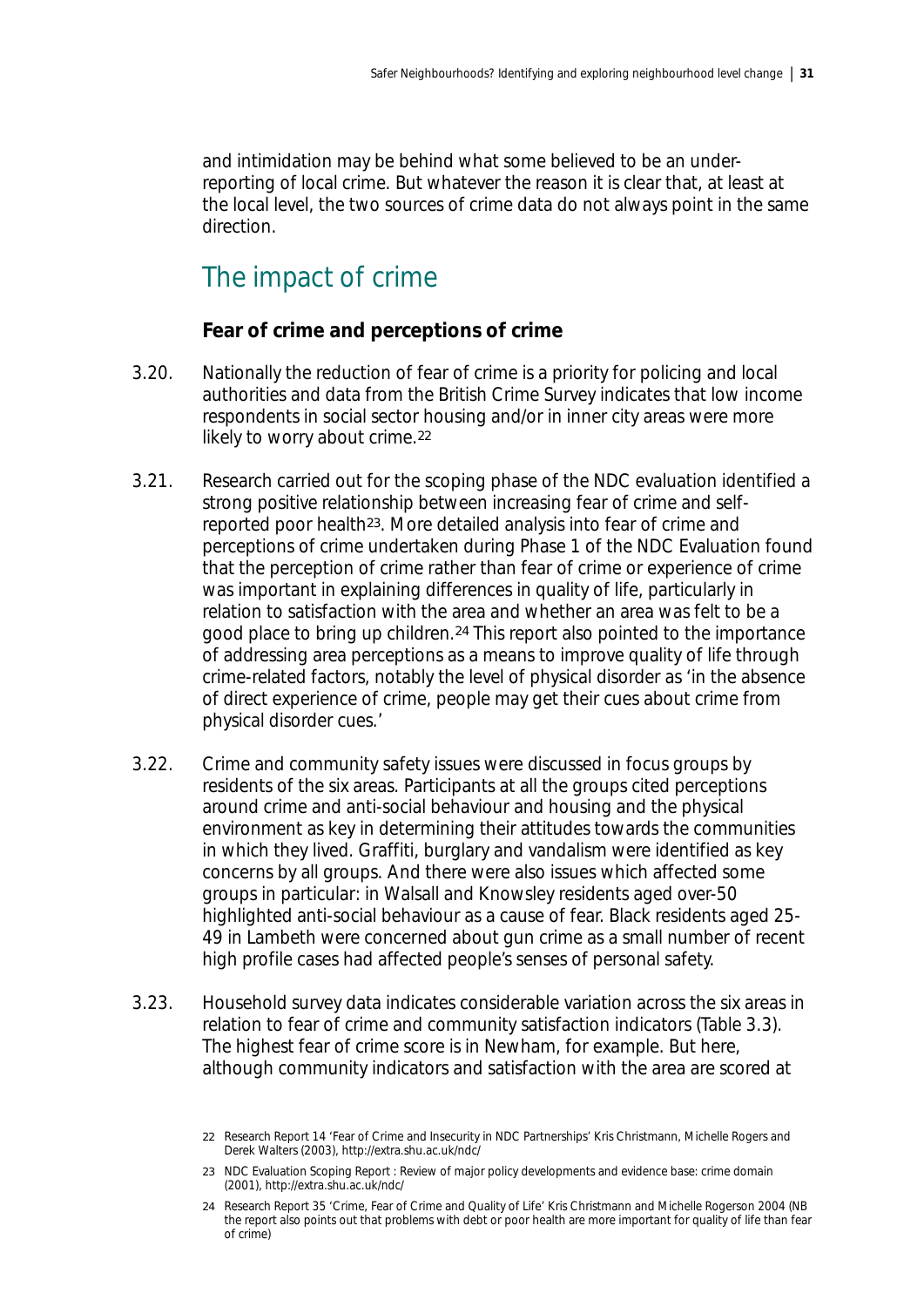below average for NDCs, the lawlessness and dereliction score is at average for all NDCs, as is the quality of life score and trust in the police is high. Yet in Knowsely, where there is a high lawlessness and dereliction score and where trust in the police is particularly low, fear of crime is the lowest of the 6 case study NDCs.

- 3.24. Findings also suggest differences experienced by different population groups (for data see Appendix Two, tables 1 to 7):
	- as would be expected in relation to **gender**, despite being subject to similar levels of crime, women are much more fearful of it: in several of the case studies fear of crime figures for women are three times higher than for men; and despite what might have been assumed, there is no consistent picture to suggest women are always more engaged in local organisations than are men, but they do tend to feel more part of the community
	- with regard to **age**, as would be expected although older people are less likely to suffer from incidences of crime, they are more fearful of it than are those aged 16-24; in some case study areas, notably Newcastle and Lambeth older people are much more likely to feel part of the local community than are younger residents; and the London NDCs again show marked variations: younger people in Newham are much more likely to feel positive about the area and the community than are older people: but in Lambeth the reverse is true
	- finally with regard to **ethnicity,** whilst numbers from black and minority ethnic communities are too small to make judgements in relation to Walsall and Knowsley, the constant theme which runs through the data for the other four case study NDCs is the degree to which non-white respondents tend to be more positive about the area, appear to be more embedded in the local community, and are generally less likely to be fearful of crime and to have experienced less crime; Bradford's figure are especially interesting: the population from black and minority ethnic communities which amounts to about 69 per cent of the total is consistently, and sometimes markedly, more positive about the area, the community and crime than is the white population.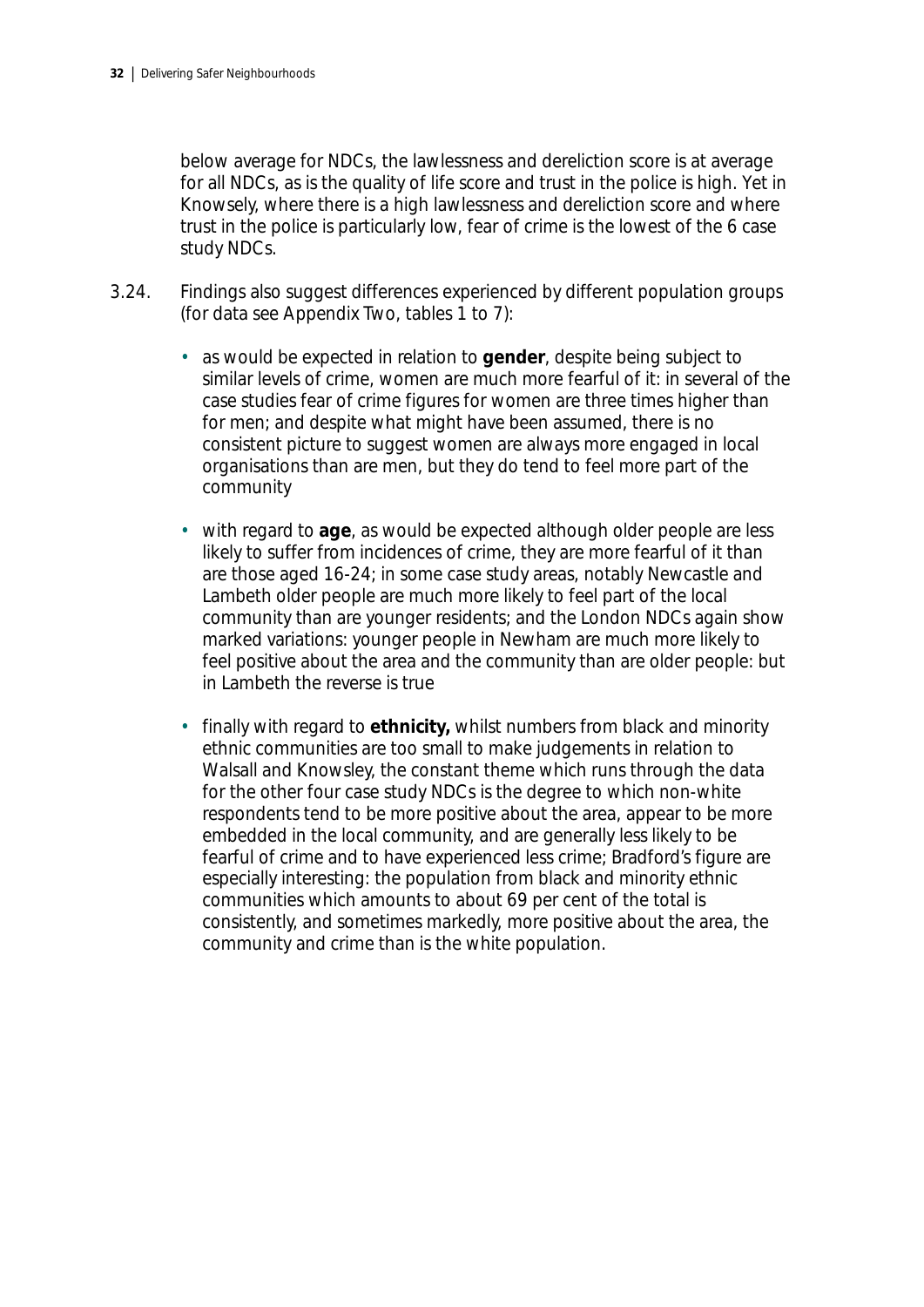| Table 3.3 Safer Neighbourhoods Indicators: all respondents 2006<br>(percentages) |          |          |         |           |        |         |     |
|----------------------------------------------------------------------------------|----------|----------|---------|-----------|--------|---------|-----|
|                                                                                  | Bradford | Knowsley | Lambeth | Newcastle | Newham | Walsall | NDC |
| Crime & fear of crime indicators                                                 |          |          |         |           |        |         |     |
| Feel unsafe after dark                                                           | 46       | 32       | 43      | 43        | 50     | 43      | 45  |
| High fear of crime score                                                         | 23       | 16       | 21      | 19        | 30     | 18      | 21  |
| Victim of at least one type of crime                                             | 32       | 29       | 29      | 43        | 31     | 22      | 29  |
| Trust police                                                                     |          | 57       | 64      | 72        | 71     | 62      | 63  |
| Area indicators                                                                  |          |          |         |           |        |         |     |
| Satisfied with area                                                              | 66       | 70       | 77      | 74        | 63     | 78      | 71  |
| Quality of life good                                                             | 78       | 81       | 81      | 78        | 79     | 86      | 80  |
| High Lawlessness & Dereliction score <sup>25</sup>                               | 9        | 21       | 11      | 13        | 15     | 10      | 15  |
| <b>Community indicators</b>                                                      |          |          |         |           |        |         |     |
| Feel part of the community                                                       | 51       | 47       | 44      | 46        | 37     | 48      | 42  |
| Neighbours look out for each other                                               | 68       | 67       | 45      | 54        | 49     | 75      | 61  |
| Involved in local organisations                                                  |          | 10       | 15      | 13        | 11     | 14      | 13  |

Base: All respondents; Walsall (402), Bradford (404), Knowsley (410), Lambeth (403), Newcastle (407) Newham (400), NDC (15,792)

Key:  $\Box$  = below or equal to NDC average;  $\Box$  = above NDC average

- 3.25. But in many respects it is not the absolute picture which is of interest here but rather **changes though time**. Table 3.4 indicates change between 2002 and 2006 for all residents, and by gender, age and ethnicity (further analysis is included at Appendix Two, tables 8 to 14). Key headlines include:
	- in relation to **all residents** in these six areas, a number of consistent themes emerge in that for instance all six saw an increase in those satisfied with the area and with their quality of life; but there were variations too; being a victim of crime fell in four but rose in two case study areas; and whereas say Walsall saw quite sharp reductions in crime and fear of crime, this was less evidence of this in Newcastle and Newham
	- there are no clear patterns in relation to how the Case Study NDCs have fared compared the programme as a whole. Bradford and Newham have seen substantially **better than NDC average** changes in satisfaction with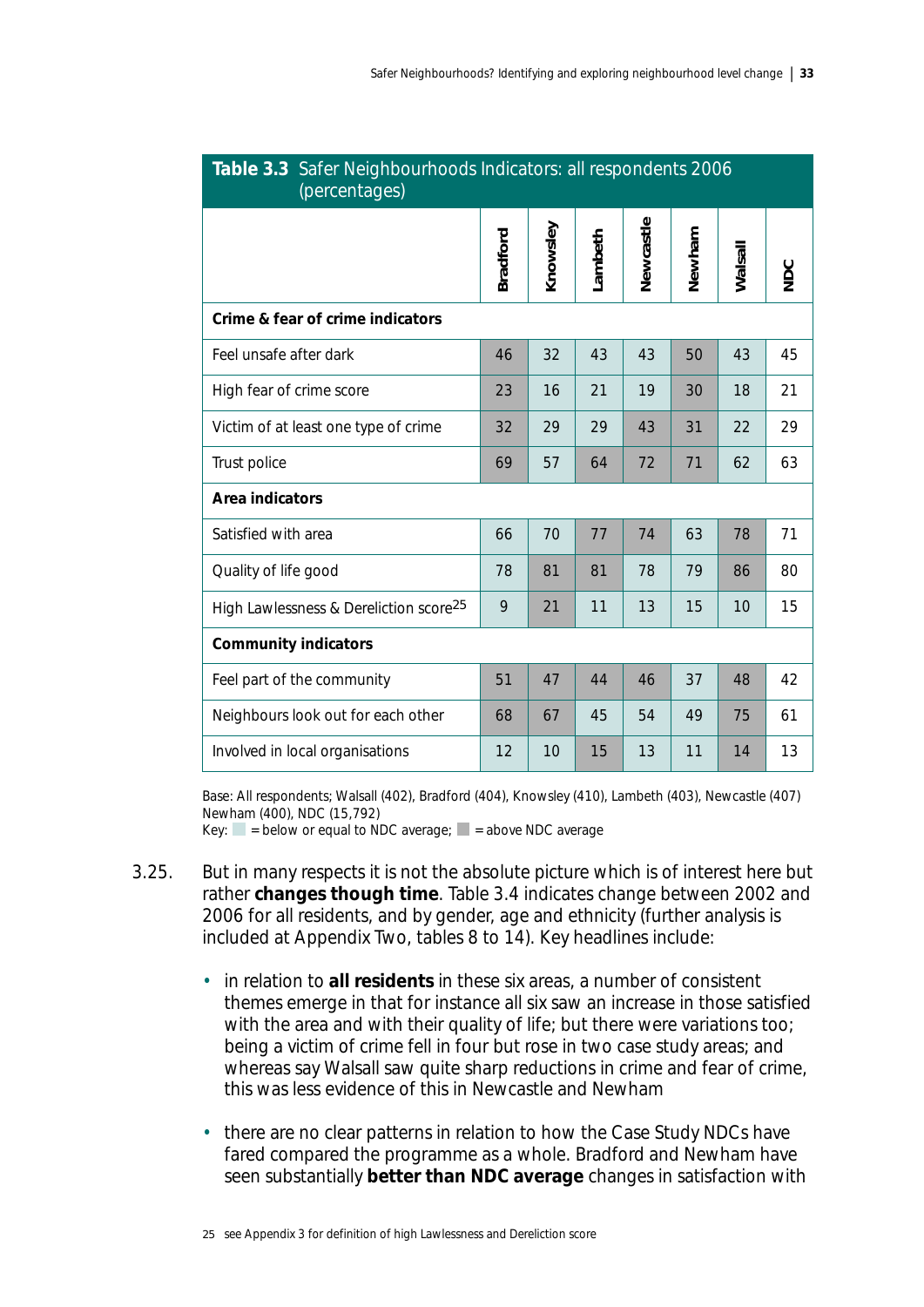area indicators; all except Lambeth and Knowsley have seen better than NDC average improvements in residents feeling part of the community; and most are around or above average for changes in feeling unsafe after dark and high fear of crime scores. There have been smaller than average reductions in the numbers of residents reporting that they have been victim of at least one type of crime although in Newcastle the number has increased substantially; and although levels of trust the police have risen at or more than the NDC average in Lambeth, Newham and Walsall, there has been less positive change in Newcastle, and a reported worsening of trust in Bradford and Knowsley

- with regard to **gender**, where it is possible to see consistent patterns of change women tended to show more positive outcomes in relation to both community and fear of crime indicators; Walsall is especially interesting here in that women showed more positive signs of change for eight of these ten indicators; there was a 27 percentage points fall in women feeling unsafe after dark in that NDC area in just four years compared with a seven percentage points fall for men
- in relation to change data and **age**, there are some sharp variations across these six areas: in Bradford for instance change for older people was more pronounced for virtually all of these ten indicators, whereas in Newham for most indicators the reverse was the case
- and with regard to **ethnicity**, in general non-white populations probably saw more positive change for quality of life and satisfaction with the area indicators and there was also a consistent rise across the case studies in the involvement of non-white residents in local organisations; but again there were marked variations across these six; in the case of the two London case study areas for instance non-white populations showed more positive outcomes for fear and experience of crime than did white populations in Lambeth, but in Newham the reverse tended to be true.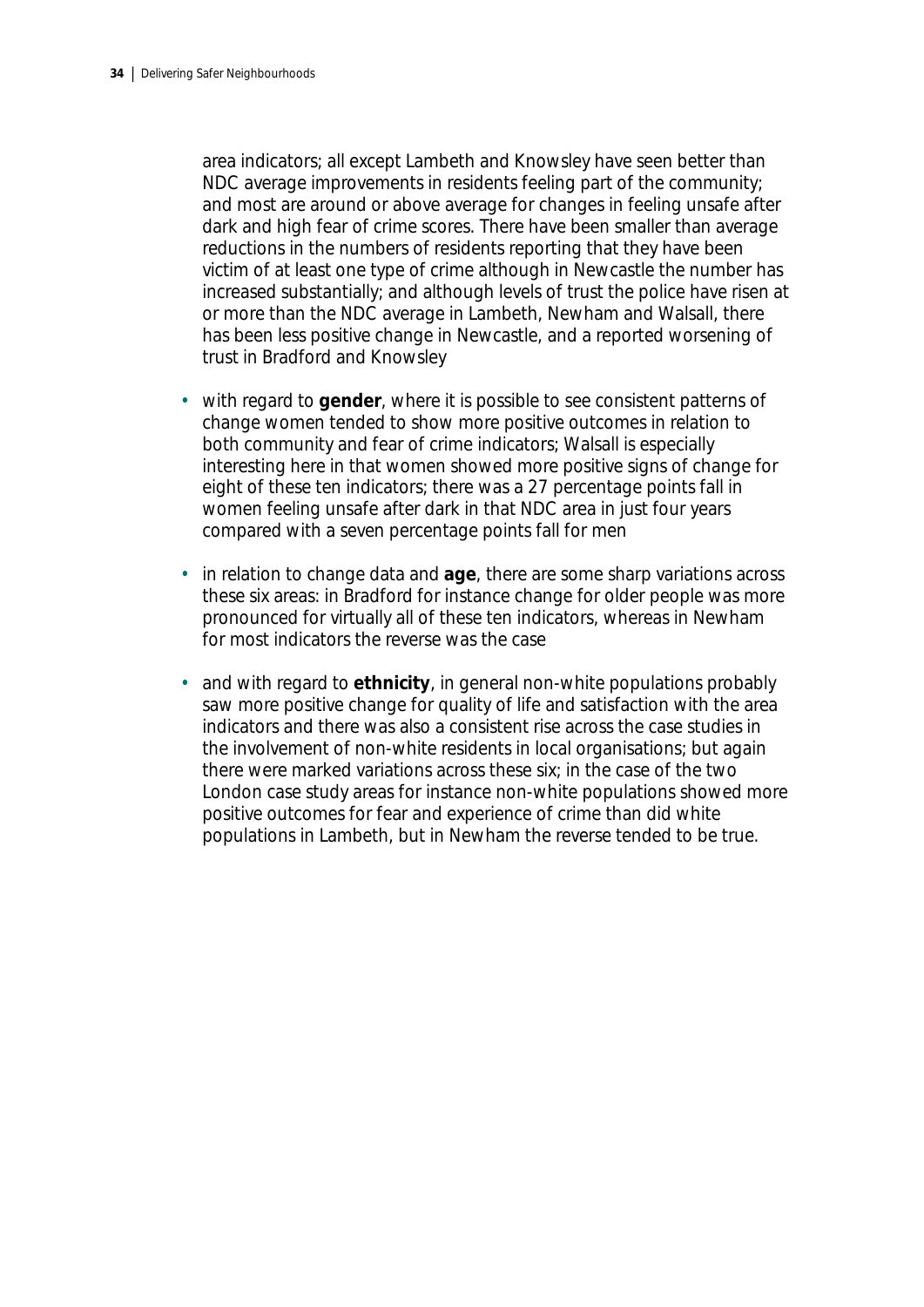<span id="page-35-0"></span>

| <b>Table 3.4</b> Safer Neighbourhoods Indicators: all respondents change 2002<br>to 2006 (percentage point change) |                |          |              |                |        |                |                |
|--------------------------------------------------------------------------------------------------------------------|----------------|----------|--------------|----------------|--------|----------------|----------------|
|                                                                                                                    | Bradford       | Knowsley | Lambeth      | Newcastle      | Newham | <b>Walsall</b> | DC             |
| Satisfied with area                                                                                                | 18             | 11       | 9            | 11             | 16     | 8              | 11             |
| Quality of life good                                                                                               | $\overline{7}$ | 5        | 5            | 1              | 6      | $\overline{4}$ | 4              |
| High Lawlessness & Dereliction score                                                                               | $-20$          | $-18$    | $-12$        | $-3$           | $-17$  | $-19$          | $-16$          |
|                                                                                                                    |                |          |              |                |        |                |                |
| Feel part of the community                                                                                         | 8              | 13       | $-1$         | 9              | 13     | 3              | 7              |
| Neighbours look out for each other                                                                                 | $-1$           | $-7$     | $-1$         | $\Omega$       | 6      | $\overline{4}$ | $\overline{2}$ |
| Involved in local organisations                                                                                    | $\Omega$       | 3        | $\Omega$     | $\overline{2}$ | 3      | 1              | $\mathbf{1}$   |
|                                                                                                                    |                |          |              |                |        |                |                |
| Feel unsafe after dark                                                                                             | $-13$          | $-9$     | $\mathbf{1}$ | $-8$           | $-17$  | $-12$          | $-10$          |
| High fear of crime score                                                                                           | $-14$          | $-9$     | $-5$         | $-3$           | $-13$  | $-12$          | $-12$          |
| Victim of at least one type of crime                                                                               | $-3$           | $-6$     | $\mathbf{1}$ | 9              | $-5$   | $-2$           | $-6$           |
| Trust police                                                                                                       | $-6$           | $-3$     | 8            | 1              | 5      | 7              | 5              |

Base: All respondents; Walsall 2002 (500), 2006 (402); Bradford 2002 (517), 2006(404); Knowsley 2002 (508), 2006 (410); Newcastle 2002 (501), 2006 (407); Lambeth 2002 (500), 2006 (403); Newham 2002 (501), 2006 (400); NDC 2002 (19,574), 2006 (15,792) Key:  $\blacksquare$  = change smaller than/equal to NDC average;  $\blacksquare$  = change greater than NDC average

## Displacement of crime and diffusion of benefit

- 3.26. As the data above demonstrates, there have been positive changes in relation to crime and community safety in the six case study NDCs. However, there are two key questions for neighbourhood renewal:
	- i) are these changes absolute reductions crime or do they in effect represent a movement of problems away from NDC neighbourhoods and into surrounding areas: has crime been *displaced* from NDC areas into other deprived communities?
	- ii) do positive changes in NDC areas also result in positive change in surrounding areas: has there been *diffusion* of benefit from NDCs to other deprived communities?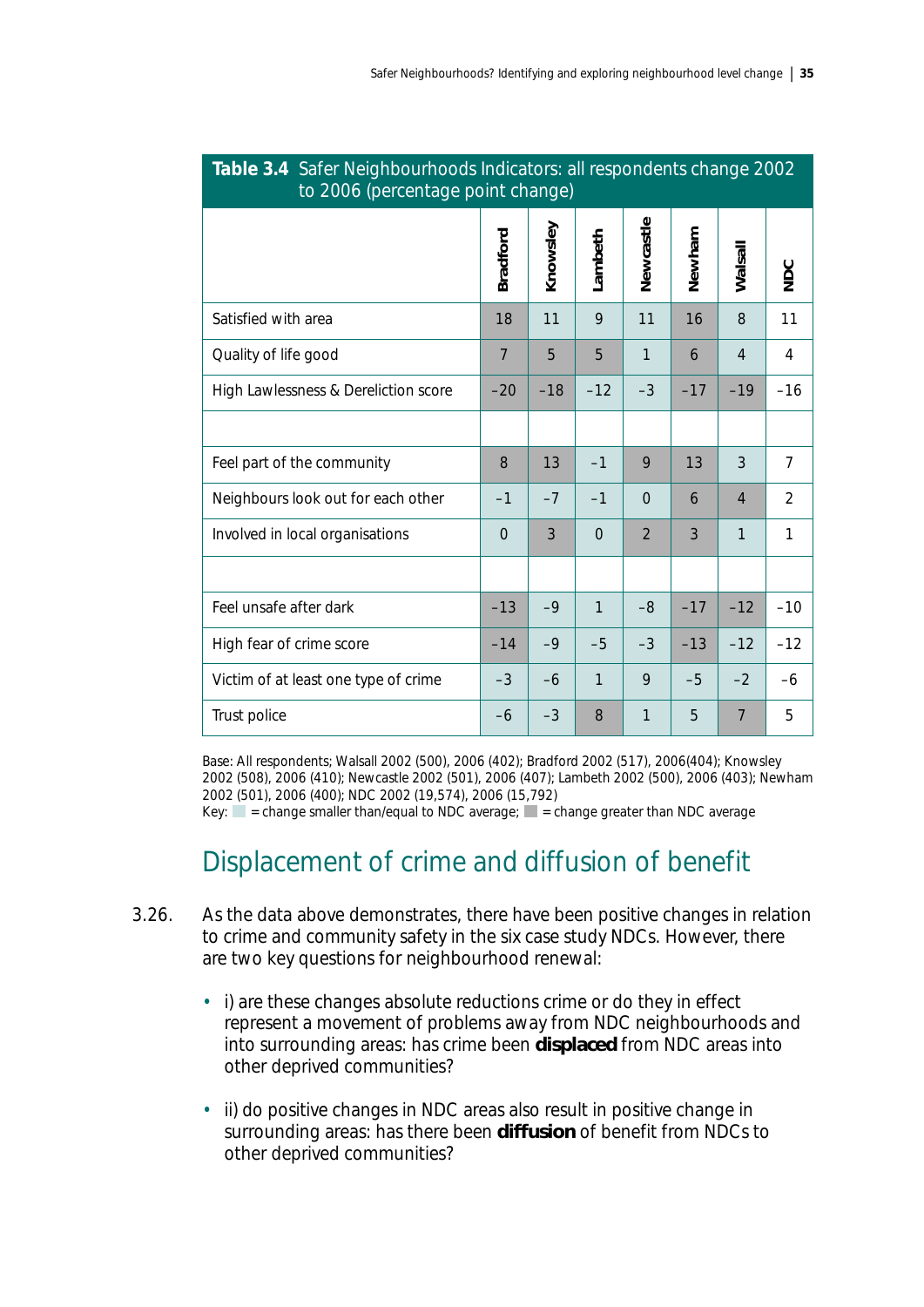- 3.27. Early analysis of programme-wide data in Phase 1 suggested that displacement was not happening at the programme level<sup>26</sup>. As part of ongoing programme-wide analysis, geographical displacement and diffusion of crime has been assessed using five concentric buffer rings around each NDC area. Each buffer ring is of a 200m radius giving a total catchment area of a 1km ring around each NDC. Four types of crime are assessed over four time periods between 2000-01 and 2004-05: violence, burglary, theft and criminal damage. Changes in the NDC areas and buffer zones are assessed relative to similarly deprived and sized neighbourhoods in the wider area and displacement/diffusion is only assumed to occur when there is a measurable reduction in crime in the NDC area relative to the wider local area<sup>27</sup>
- 3.28. There is very little evidence of **displacement** in the case study NDCs. The one exception is Newcastle, where there is evidence that a reduction in theft in the NDC area between 2001-02 and 2002-03 was associated with an increase in theft in all five buffer zones over the same period.
- 3.29. There is more evidence of **diffusion**; in most instances where measurable change has occurred this has been associated with the positive diffusion of benefit in NDC buffer zones and in the majority of cases this goes well beyond the immediate buffer ring. When things have got better in NDCs they have also improved in surrounding areas. This is perhaps not surprising, as interventions to reduce crime and improve community safety will not always benefit exclusively those living in NDC areas. One example is the provision of NDC resources to supplement local police budgets, as has happened in all of the case study areas. An example is Newcastle, where NDC resources support two additional police officers and provide an overtime budget. The overtime budget is used exclusively in the NDC area, allowing local police to respond quickly and proactively to trouble 'hotspots'. However, the officers patrol an area that extends beyond the NDC, following local police beats based on 'natural neighbourhoods' which do not sit exclusively within NDC boundaries.

# History and local culture

- 3.30. A range of other issues which illustrate the complexity and changing focus of community safety issues have also emerged:
	- the spatial distribution of crimes and targeting of problem hotspots
	- the changing geography of crime
	- the increasing emphasis on anti-social behaviour and youth crime
	- the extent to which crime and community safety issues have affected certain groups and populations.
	- 26 See ODPM (2005) NRU Research Report 17, New Deal for Communities 2001-2005: An Interim Evaluation, ODPM. London
	- 27 A full explanation of the methodology used in the calculation of displacement and diffusion is included in the technical appendix to the report Displacement of Crime in NDC Areas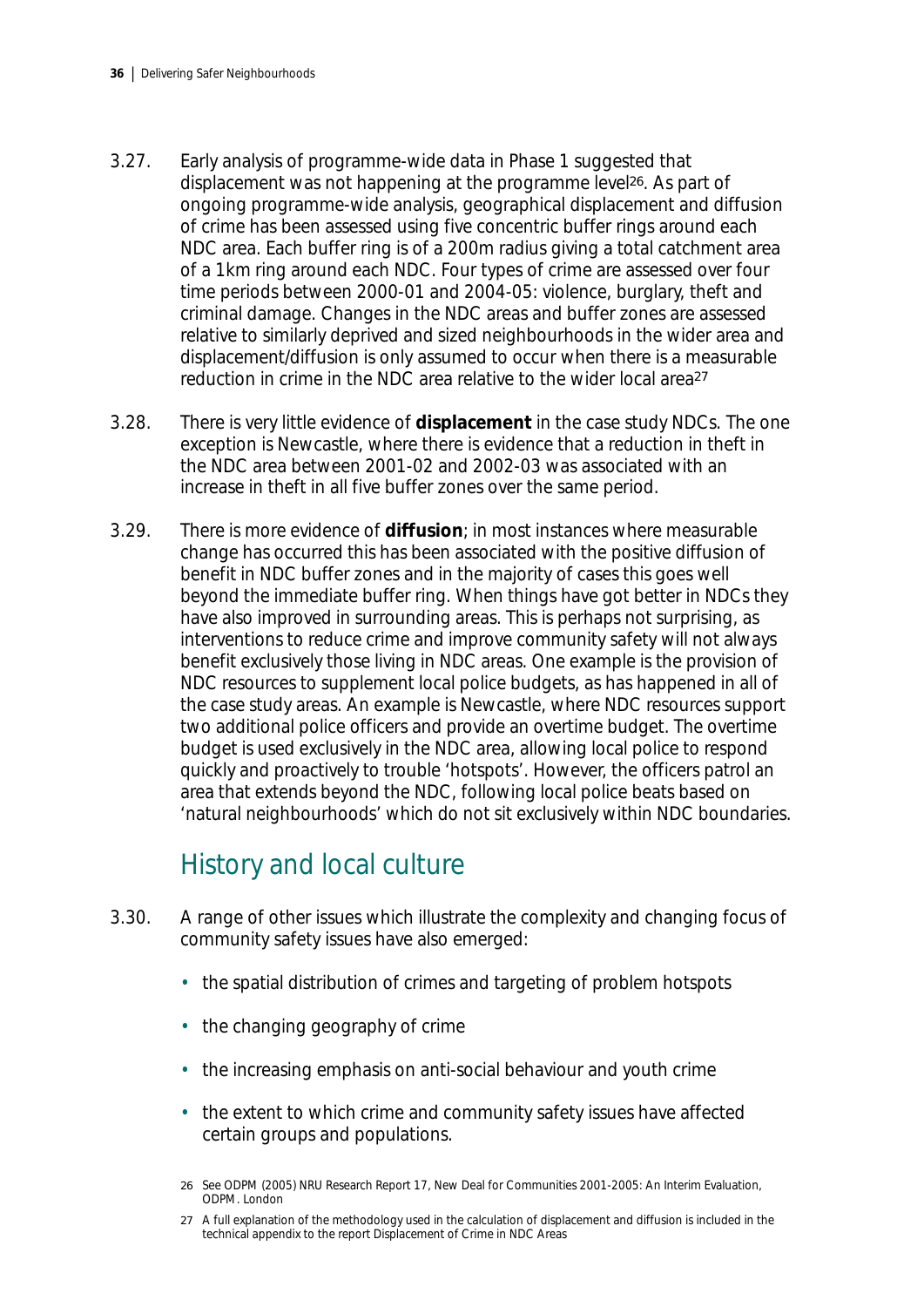### **Crime Hotspots**

- 3.31. Case Study partnerships are aware that problems are not equally distributed across the NDC neighbourhoods. Most have identified a number of **hotspots** where levels of crime and anti-social behaviour are particularly high. In Newcastle, for instance, a respondent reported a particular problem with theft from motor vehicles, which constituted the 'top' volume crime in the NDC area but where over half the instances occurred in a small, defined area. In some cases the prevalence of activity in certain areas was attributed to particular features of the physical environment which fostered criminal activity and/or inhibited the building of a sense of community amongst the local population: high rise flats with poor security access; and poor street lighting and the dissection of the NDC area by busy roads were examples. In others, it was suggested that the existence of particular populations or groups contributed to levels of disorder: in one NDC the existence of a small number of 'criminal' families was identified as a problem. An interviewee commented: *'some estates ... they're not 'no go' zones, but they are certainly run by a group of families'*.
- 3.32. In focus groups, residents identified a strong link between crime and antisocial behaviour and the **physical environment**, with one impacting on the other to create a negative spiral of decline. A poor physical environment was felt to contribute to residents' sense of disconnection from, and lack of respect for, their community. This, in turn, 'enabled' people to engage in crime and anti-social behaviour within their area, further inhibiting interaction between residents. The negative effects of crime and anti-social behaviour on the environment were also thought to exacerbate the sense of disconnection and lead to more criminal activity. Conversely an appealing physical environment was thought by residents to enable people to feel proud of the area and more connected to it, thus enabling interaction.

# **Geographies of Crime**

3.33. In Knowsley, the **geography** of crime and disorder was seen to be complex. An early issue for the NDC was that of stolen cars being brought into the area for joyriding and then set ablaze and abandoned. This focused on the open space surrounding a local school. A great deal of effort was expended on addressing this issue in the NDC's early 'quick wins': "*it gave the field back to the community*". The NDC's CCTV cameras are located in identified 'hotspots' for fly tipping and anti-social behaviour and some areas also contained a high proportion of empty properties which attracted criminal damage. The NDC's Problem Solving Team's early Review of crime in the area broke down the rates of violence and criminal damage across the NDC's six constituent estates and revealed that a number of local estates experienced disproportionately high rates of these crimes. Similarly, Walsall NDC has undertaken a strategic assessment exercise which has proved important in identifying where crimes are committed, by who and the nature of the victims. This approach highlights the spatial distribution and concentration of crimes but also recognises that the causes and incidences of crime are complex in nature and subject to change over time.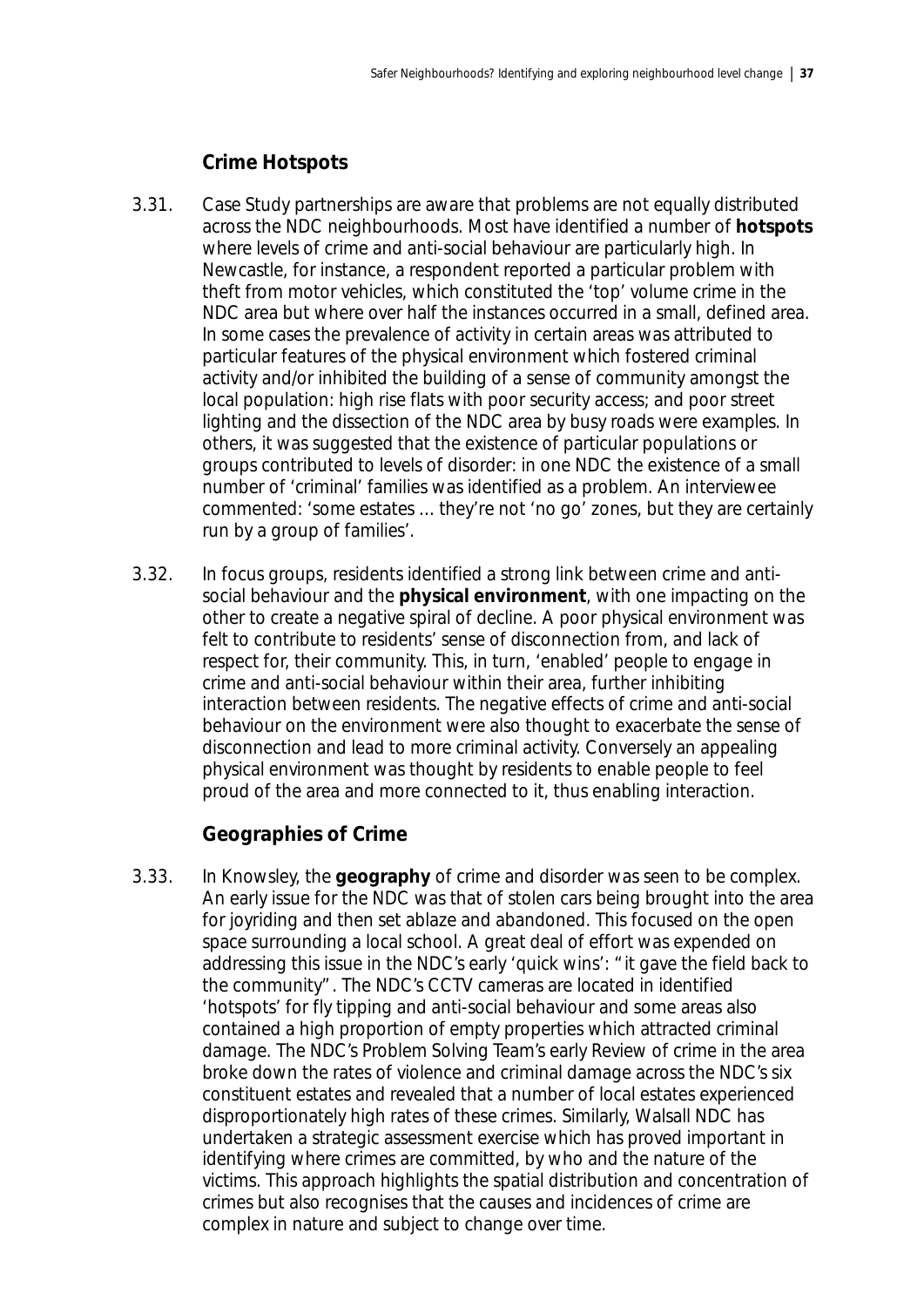- 3.34. There is a fluctuating pattern in relation to the incidence and extent of crimes over time. Sometimes interventions that have the potential to contribute to positive change in one outcome area can result in negative impacts in relation to crime and community safety; in Walsall a demolition programme, as it moved around the area as part of the overall Outline Plan, has inevitably brought with it petty criminal damage. Similarly, Knowsley NDC is conscious that its major, long-term housing redevelopment programme will increase crime in the short and medium-term as the blighted areas created are susceptible to arson, petty crime and criminal damage. The area has seen a clear pattern of increases in these crimes following the demolition programme. Arson and criminal damage crimes have now reduced in some of the first areas experiencing demolition but increased in successor areas that had not experienced significant levels of these crimes when previously occupied. The problem is expected to continue right up to the end of the NDC programme as crime related to the areas undergoing demolition is experienced alongside crime related to new build (such as site robbery, graffiti and anti-social behaviour). This type of crime is a real issue for all major redevelopment programmes and means that for NDCs undertaking redevelopment, 'closing the gap' with comparator areas not subject to similar interventions may be difficult in the short to medium term.
- 3.35. However, evidence from the case study NDCs was that although levels of particular crimes and behaviours had increased or decreased over time according to particular crime 'fashions', there had been little fundamental change in the nature of the problem. Interviewees pointed to the importance of **history** in understanding the complex interrelationships between poverty, social problems and crime and community breakdown in the case study NDC areas. In the Newham NDC, for instance, the NDC area was perceived as having always been poor, and with a pattern of crime that reflected this, with a persistent problem pertaining to burglaries, street robberies and gangs. Although there was seen to be a national perception that gang related crime was on the increase, this was not borne out by local data and the area was characterised by respondents as 'highly tolerant' of crime. Similarly in Newcastle, the NDC area has been known locally as the crime capital of Newcastle. This reputation was based on historic levels of crime and whilst there is some local evidence to show that crime in the NDC area is decreasing at a faster rate than the city average, the reputation is hard to dispel. It is perpetuated through the media and still features in residents' perceptions of the area and attitudes towards working with the police. For example, an interviewee reflected on the importance of deprivation in determining crime and anti-social behaviour issues: '*The New Deal area is the most deprived in Newcastle, we will always have a problem there. We are trying to contain (the crime problem) as much as anything'*. In Lambeth respondents noted that although there had been some reductions in the scale of the problem, the issues affecting the NDC have not changed fundamentally over the lifetime of the programme. In Walsall, interviewees highlighted the persistence of crimes such as violence, which are related to cultural norms and which require complex and cross-cutting interventions which are harder to develop and sustain than for instance those which promote target hardening or reductions in vehicle crime.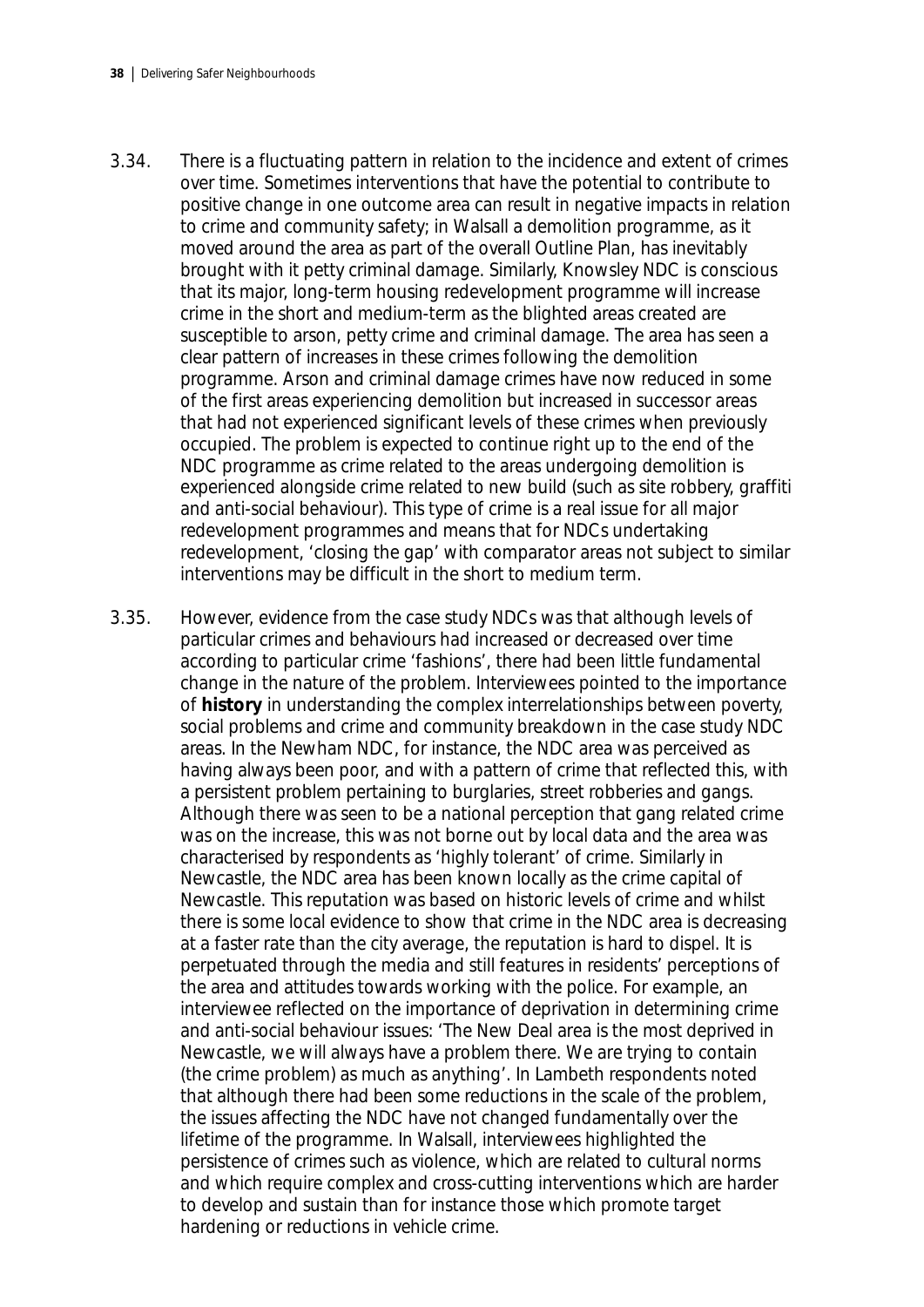#### **Anti-Social Behaviour**

- 3.36. In all the case studies the issues of **anti-social behaviour (ASB) and youth nuisance** have increased in profile over the lifetime of the programme. This is a reflection of national trends: an Audit Commission review of neighbourhood crime and anti-social behaviour<sup>28</sup> points out that nearly all Crime and Disorder Reduction Partnerships place anti-social behaviour as a high priority (p9). The report also supports the findings outlined in 3.24 above, that there is no clear cut relationship between experience and fear of crime, but goes on to suggest that 'For a majority of people, it is their daily experience of anti-social behaviour in their immediate neighbourhood, on their street or estate, or their perception of what is happening locally, that shapes their view. Fear of crime is fuelled by dirty streets cluttered by abandoned cars and anti-social behaviour such as noisy neighbours' (p3). As highlighted above, focus groups participants from the case study NDCs also cited crime and anti-social behaviour, particularly amongst young people, as one of the key factors contributing to negative attitudes towards their communities. In Knowsley, for instance, longer-term older (50+) residents participating in the focus group firmly believed that crime and anti-social behaviour had contributed to less interaction between residents and a less cohesive community than had previously been the case.
- 3.37. In Lambeth, anti-social behaviour was not afforded a high priority at the outset but the NDC received a series of complaints one summer in the early stages of the programme that young people were congregating in groups during the school holidays and displaying anti-social behaviour. This resulted in a decision to provide increased youth provision during holidays and to fund an additional worker for the YIPs to work specifically with the core group of at risk young people. Diversionary activities for young people have remained a key feature of the community safety theme's activity.
- 3.38. In Knowsley a particular problem in relation to youth disorder occurred on 'Mischief Night29' (which historically presented difficult problems for the police and other agencies):

*"Sefton and St Helens don't see any problems [relating to Mischief Night] but in Knowsley [Mischief Night] wipes us out in terms of anti-social behaviour and we have to plan heavily for it" (Police officer)*

- 3.39. This NDC also recognised that the marked lack of local youth facilities could be a major contributory factor in youth disorder with *"there being nowhere for them to go"* to socialise and has supported initiatives accordingly.
- 3.40. But it is hard to judge the extent to which these issues have worsened over time or have simply risen up the NDCs' agenda. Nationally, there is scant

29 Mischief Night, November 4th, traditionally in Northern areas of England – children and young people 'get up to mischief'

<sup>28</sup> Audit Commission (2006), Neighbourhood Crime and anti-social behaviour: making places safer through improved local working, Audit Commission for Local Authorities and the National Health Service in England, London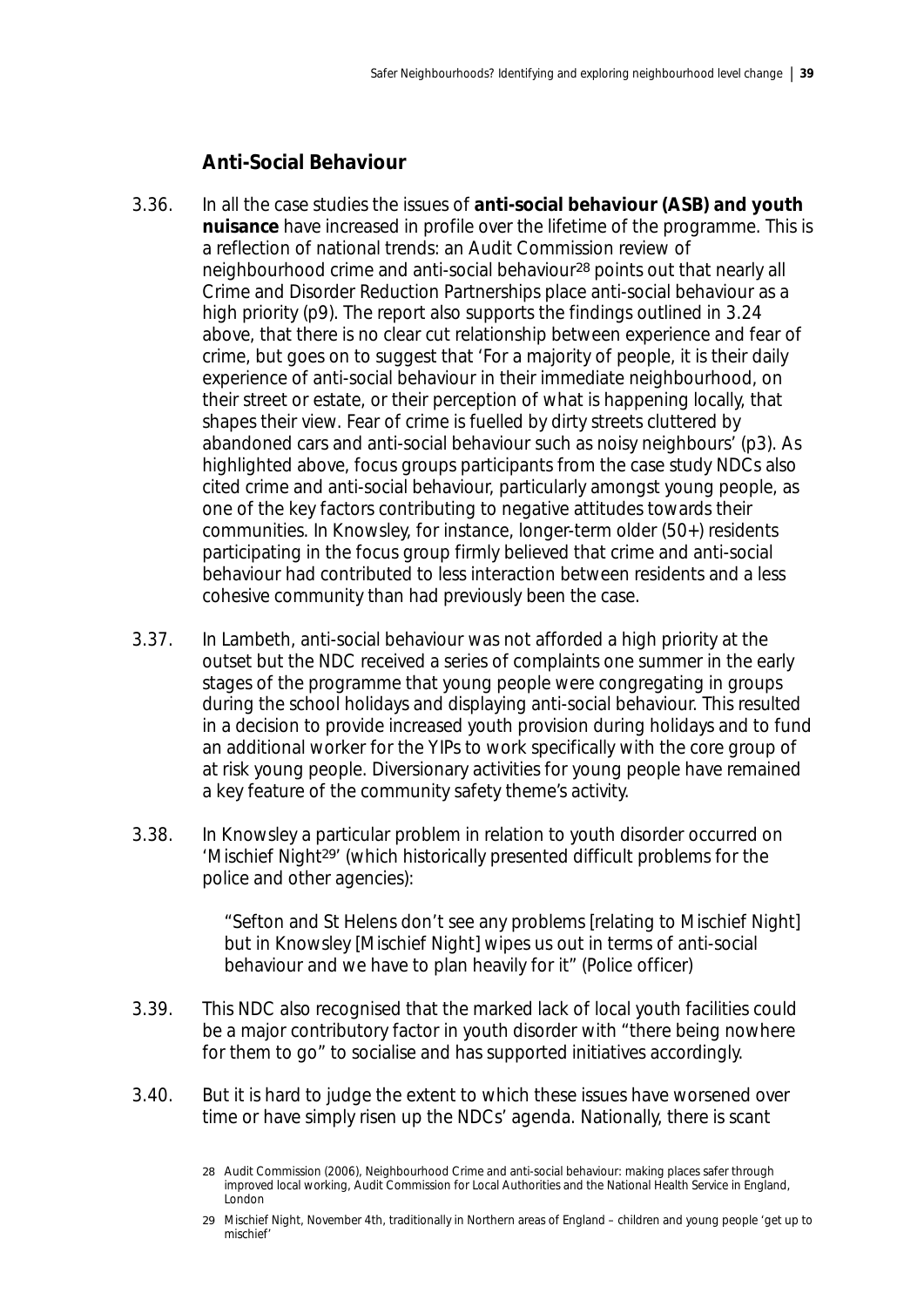evidence that the anti-social behaviour problem has worsened, particularly amongst young people<sup>30</sup> and indeed increases in the numbers of incidents reported to the police are seen by some respondents as a mark of the success of campaigns encouraging local communities to 'stamp down' on undesirable activities and individuals. In Newcastle, despite an emphasis on addressing youth disorder and anti-social behaviour there had been very little change in the figures for youth disorder in the NDC area while those for the city had decreased. Respondents believed that as residents had begun to feel more positive about the area their levels of tolerance had become lower and they were more likely to report behaviour and incidents that would have gone unreported previously. The increase in public and media attention on anti-social behaviour is also likely to have contributed to a heightened awareness in the community leading to a higher number of incidents being recorded as youth disorder. And there may be issues of perception too: many NDC board members are older and across the programme there tends to be less involvement from young people. Activities which are perceived by young people as 'normal' can be experienced as threatening or disruptive by older residents. This problem was particularly acute in one case study NDC where there had been an influx of families into areas which had not recently housed children.

### **Different Populations and community cohesion**

- 3.41. The case study Partnerships have from the outset also been aware that community safety issues have had different impacts and implications for different sections of the community. Two key groups were highlighted by all case study NDCs as being vulnerable to the experience or fear of crime: **young people and older people**. Young people were also seen to be at a greater risk of offending. Other groups were specific to particular NDC neighbourhoods, including vulnerable residents at risk from drug dealing in Lambeth, and students (particularly those from overseas) at risk of theft and burglary in Newcastle.
- 3.42. Older people are particularly vulnerable to fear of crime (see 3.24). In Walsall, which has a higher than national average population of older people, a number of respondents suggested that residents were still very concerned about particular crimes, despite data indicating a fall in overall crime levels. One described the resident's assessment as one of *"living in Beirut rather than an area that has dramatically improved over last five years"*. Patch representatives on the Board and within the community safety theme groups continued to argue for anti-burglary measures, despite there being a drop in the number of burglaries within the area. There may be important issues of perception and experience here: older residents are perhaps more likely to have experienced (or have friends who have experienced) crimes against property. They may be less aware of other crimes that occur in particular areas of the neighbourhood or at certain times, such as violent crimes (which may occur around pubs, or domestic violence in the home).

<sup>30</sup> Home Office (2006) Perceptions and experience of anti-social behaviour: Findings from the 2004/2005 British Crime Survey, Home Office Online Report 21/06, London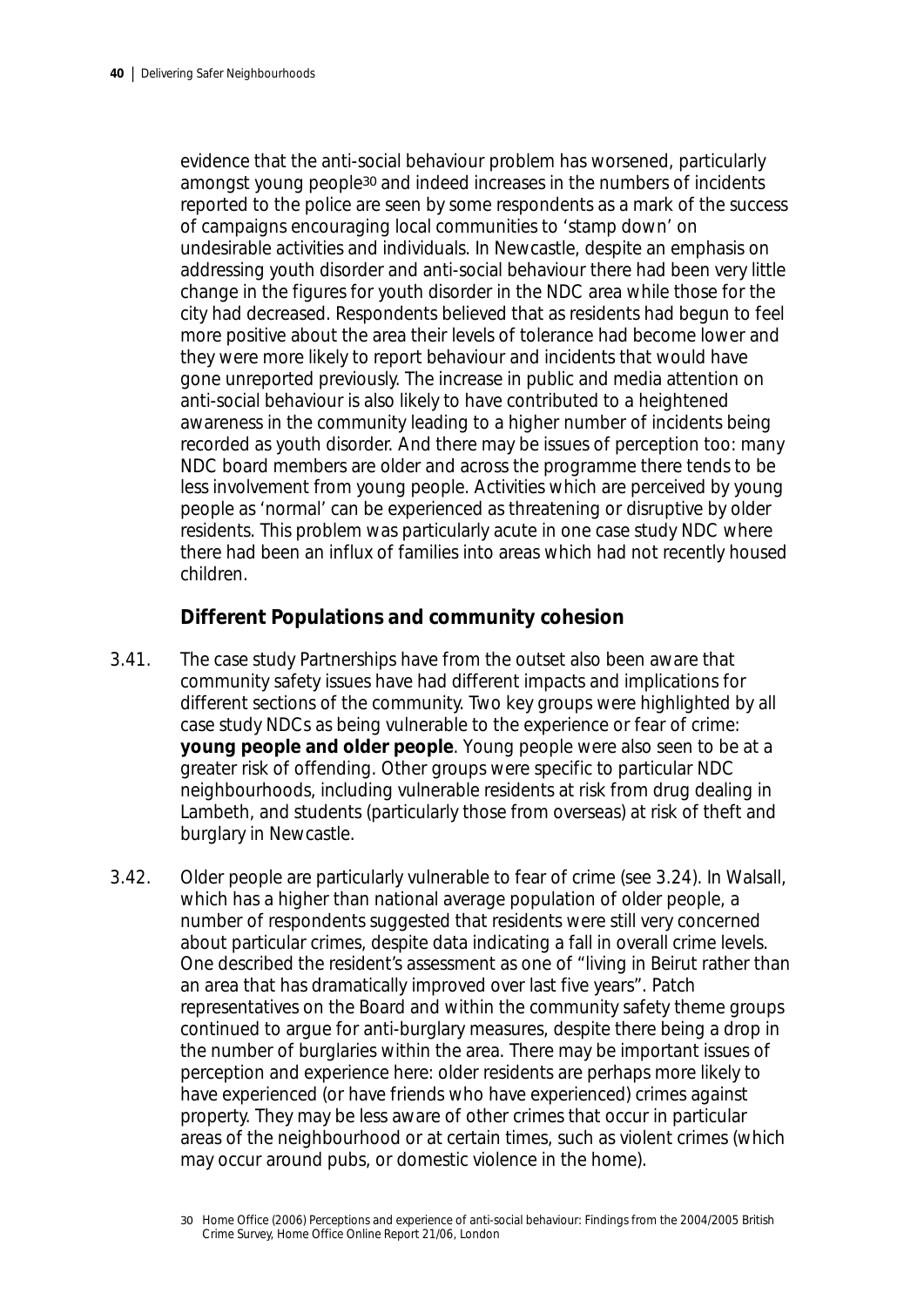- 3.43. In Knowsley youth disorder, or perceptions of youth disorder, were also seen as particularly problematic for older people, with youths hanging around the streets being regularly raised as an issue at residents' meetings. However, a project focusing on young people revealed that youths did not always appreciate how intimidating their behaviour could be to older residents: complaints were received from older residents about the behaviour of some of the youths involved in the project at a bus stop. When this was brought to the attention of the youths concerned, the group felt that what it saw as friendly, boisterous interaction was being misunderstood. Elderly residents also tended to be on the receiving end of anti-social behaviour surrounding Mischief Night, and both young and older residents constantly refer to the lack of youth facilities as a problem (and one the NDC is trying to address with the building of a new youth facility).
- 3.44. The plight of older people was also highlighted in focus groups, and the fear of crime was a particular problem (and was perceived as such by others) for elderly residents whose age and comparative fragility left them feeling vulnerable. One possible result was a tendency to feel uncomfortable interacting with people beyond a familiar circle of family, friends and acquaintances and an avoidance of interacting with young people. Feeling unsafe also undermined residents' sense of connection with their communities.
- 3.45. The predominance of 'crack dens' and general drug dealing in the Lambeth NDC area was highlighted as a major concern by residents and agencies at the start of the programme. There were particular issues with drug dealers targeting and 'befriending' **vulnerable residents** so they could operate from their homes, frequently resulting in the residents losing their tenancies because of criminal and anti-social behaviour. In many instances drug dealing and prostitution activity were operating from the same premises, and the majority of local prostitutes also had substance misuse issues. Whilst issues of drug dealing and prostitution were not necessarily obvious from recorded crime figures, they were highly visible issues for local residents and seriously impacted on people's feelings of safety in the area. Anecdotal evidence suggests that these issues have improved in recent years, with one interviewee describing drugs and prostitution in the area as "*being at a tolerable level now because it is not in your face all the time".* An increase in co-ordinated, quicker enforcement activity when issues of drug dealing – particularly from residential premises – become apparent may have contributed to a reduction in these problems. The NDC has also encouraged housing providers and Social Services to inform them if they are placing vulnerable people in the area.
- 3.46. Evidence in relation to the extent to which populations from black and minority ethnic communities are at risk of crime was mixed and as is outlined at 3.25 above, in general populations from black and minority ethnic communities in the case study Partnerships have experienced more positive change in quality of life and satisfaction with area indicators. In Bradford, which has a majority Asian population, fear of attack due to skin colour, ethnic origin or religion was seen as a concern in 2002 (when 22 per cent of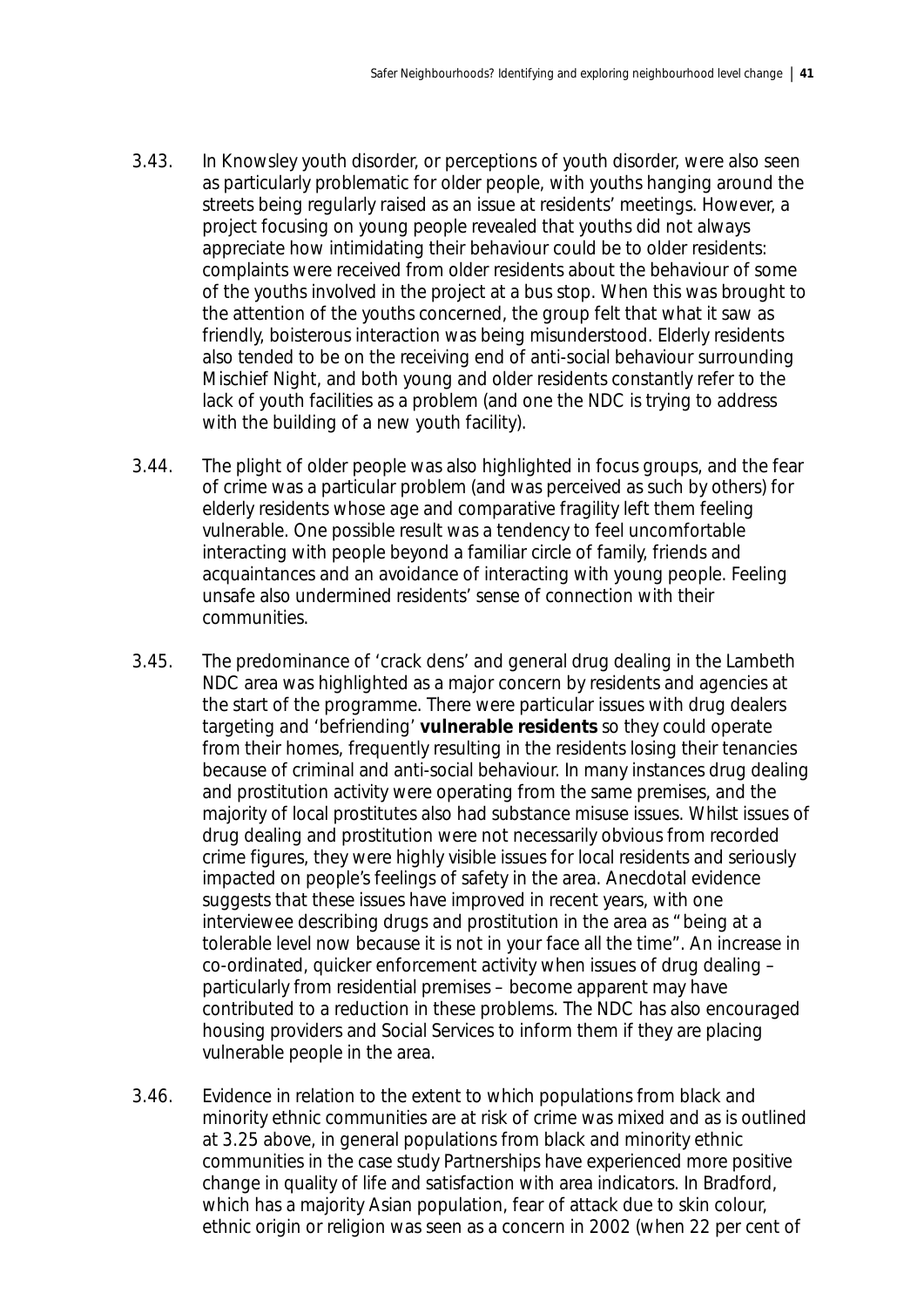people were very worried about this issue) but appears less of a concern in 2006 (12 per cent). This positive change may indicate wider improvements in community cohesion in the area. Similarly, resident perceptions that racial harassment in the area was a problem had also fallen, with 10 per cent seeing this as a serious problem in 2002 and 6 per cent in 2006. This is a positive trend although interviewees suggested that these results are no reasons for complacency and that lower level harassment may continue.

- 3.47. Some of the case study NDCs were experiencing **changing populations**, with different impacts. Across all the case studies respondents highlighted little change or an increase in racially motivated incidents. In one NDC where there is only a very small, recently arrived population from black and minority ethnic communities a small number of residents from a black and minority ethnic background have experienced harassment. These have been directly addressed by the NDC's dedicated police officer and the Neighbourhood Wardens. The situation in another NDC is more complex: the population from black and minority ethnic communities has increased by 13 per cent between 2002-2006 compared to a 4 per cent increase in the NDC average. The numbers of residents for whom English is not their first language have increased by 8 per cent over the same period, compared to 5 per cent for the NDC average. The number of residents in the NDC area who were born outside the EU increased between 1991 and 2001 from 11.2 per cent to 17.3 per cent – an increase of 6.1 per cent. Despite this there has been no change in the incidence of racially motivated crime, or those who are worried about being attacked.
- 3.48. Focus group evidence provides some insights into the ways that local residents view the impact of changing populations on communities in the NDC case studies.

# **Changes in population**

The level of stability in terms of the population living in the case-study areas also influenced residents' sense of community. Residents in all areas recognised, to a greater or lesser extent, that there had been changes over the years in terms of the kinds of people living in their communities, usually resulting in more heterogeneous populations. The differences between longer-term residents and 'newcomers' – in terms of ethnicity, culture, socio-economic class or emotional 'investment' in the area – meant that there was often a lack of common ground between them. As a result, residents *on both sides* were less inclined to interact with each other. In addition, changes in population often brought about changes in terms of the character and feel of areas; this added to longer-term residents' sense of disconnection with their communities and so inhibited interaction further.

Across the case study areas, changes in population took several different forms, detailed on the next page.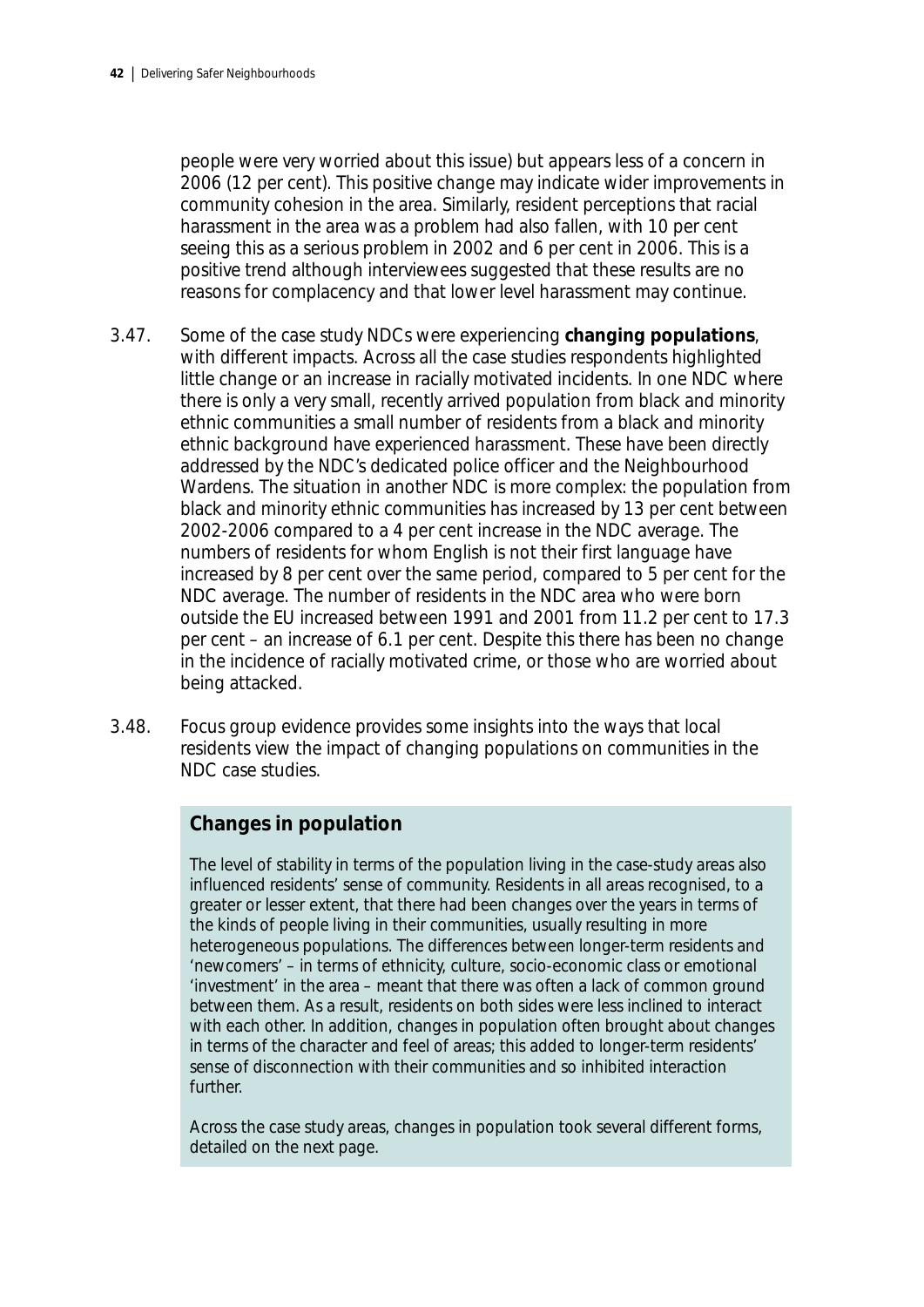#### **• TRANSIENT POPULATIONS**

One NDC had experienced a greater flux of people moving in and out of the area or commuting to work outside the area. Whilst residents noted that in the past, a stable population meant that people had well-established networks of friends and family in the area, the new transient nature of the present population meant that they were less motivated to establish firm links with neighbours. As such, most people were thought to largely keep themselves to themselves. Similarly in another, the transient student population were thought to have little motivation to invest in the community and to interact fully with their neighbours or other local residents.

#### **• ETHNIC MINORITIES/IMMIGRANTS**

In an NDC where there had also been an influx of minority ethnic communities over the last few years residents felt positive about the mix of different ethnic groups but there was a clear sense that the newcomers were thought to contribute to the lack of interaction between residents. Language barriers and different cultural backgrounds or norms were thought to make it difficult for people to mix, although there was no obvious friction between different ethnic groups. Residents felt that different ethnic groups tended to socialise together rather than with the wider community, and interestingly one resident suggested that the proportion of people from ethnic minority groups who felt part of the community would be much higher than the proportion of white people, as these were thought to be increasingly marginalised. The situation appeared to be similar in another NDC where although different ethnic minorities were thought to live respectfully side by side, there was no evidence of a high level of interaction between the different groups.

Residents in one NDC considered that the lack of ethnic diversity within the area due to the steady increase in South Asians and virtual 'disappearance' of white British residents over the past few years had created a weaker community, but in a different sense. Whilst a shared South Asian ethnic background was felt to have created a close-knit community based on cultural, religious and ethnic grounds, residents were deeply concerned about their area becoming the South Asian 'ghetto', cut off and isolated from the rest of the city. There was a clear worry about the implications in terms of residents' ability to mix with the other communities in the city.

#### **• PROFESSIONALS**

One London NDC had seen an increase in the number of professionals without children living in the area over the last few years due to the significant increase in house prices. On the one hand, residents felt that this trend increased the value of the area generally and believed that it would help to instil a greater sense of ownership amongst residents for its maintenance and thereby increase the level of community involvement. On the other hand, there was a clear worry that the increase in house prices (and rental costs) would increase people's cost of living and make it extremely difficult for people to buy locally. Moreover, there was a strong concern that this trend would change the character of the area from a 'family' area to one dominated by 'yuppies' who lived in flats unsuitable for families, and from an area boasting good value independent shops to one with large supermarkets like Sainsbury's and Tesco. These changes were seen as a potential source of alienation amongst longerterm residents.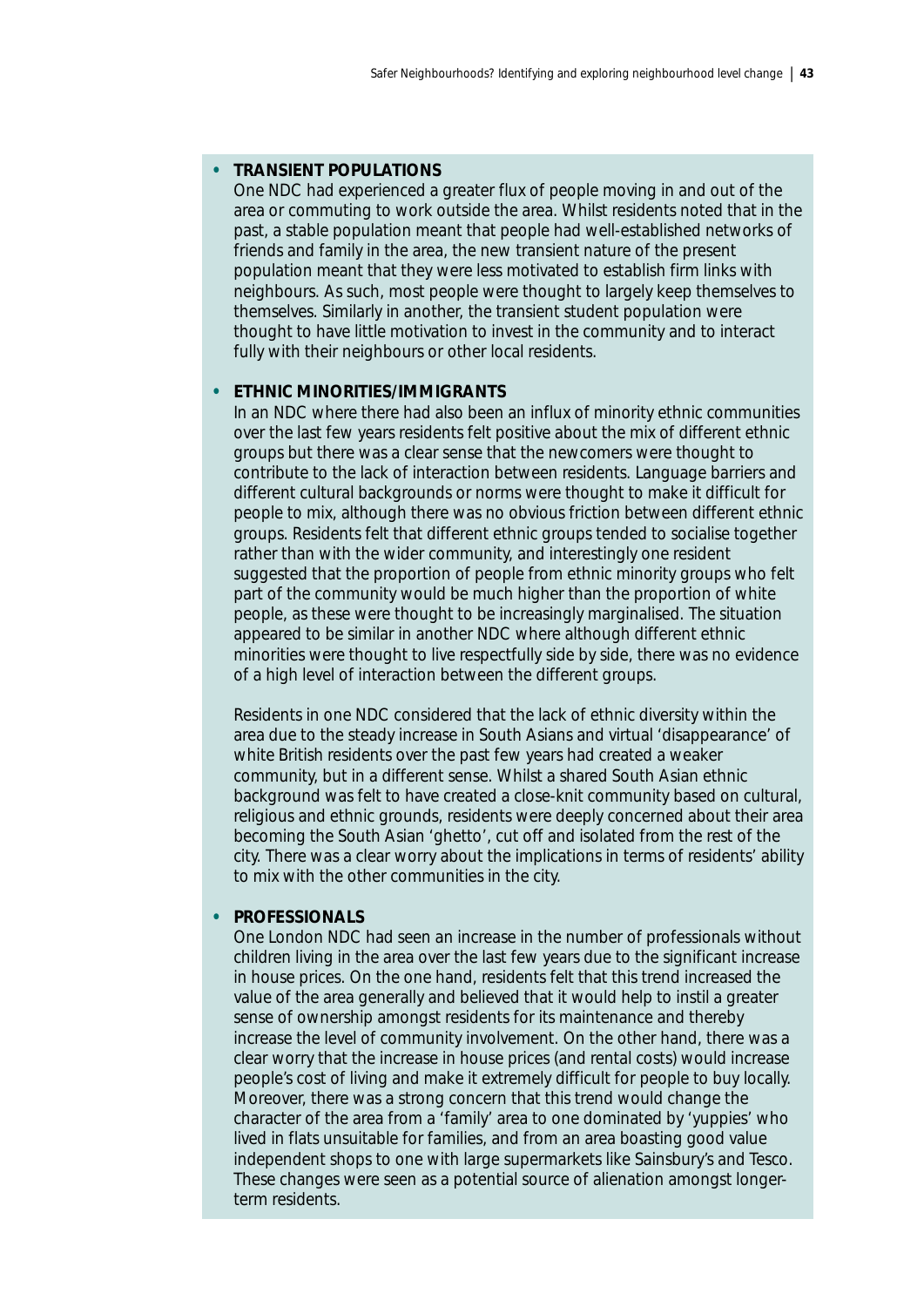#### **• 'TROUBLE-MAKERS'**

Another NDC had experienced an influx of 'trouble-makers' over the last few years, moved to the area by the authorities following multiple evictions from previous properties. Long-term residents were critical of the authorities for having used their area as a dumping ground in this way and viewed these newcomers and their reluctance to follow the unwritten rules of the area as a destabilising element within an otherwise closely-knit community. Not only did their anti-social behaviour pit the existing population against them, the threat that it represented was also thought to reduce the level of interaction between residents more generally, and was known to have driven 'decent' longer-term residents from the area.

# **Summary**

- 3.49. In relation to NDC level change:
	- most change is positive, with an overall reduction in both crime and fear of crime, but there are key variations across both places and people: women and older people tend to be more fearful of crime, although changes have been more positive for women than men; black and minority ethnic communities tend to be more positive about their local areas and saw` more positive change for quality of life and satisfaction with area indicators
	- there have been overall reductions in burglary and theft, but only marginal reductions in criminal damage in three case studies and reductions in violent crime in only the two London NDCs
	- Bradford and Newham have seen substantially better than average changes in satisfaction with area indicators, all except Lambeth and Knowsley have seen better than average improvements in residents feeling part of the community; and most are around or above average for changes in feeling unsafe after dark and high fear of crime scores. Levels of trust the police have risen at or more than the NDC average in Lambeth, Newham and Walsall
	- there are strong relationships across different elements of the crime and community safety agenda: those who have been a victim of crime are less satisfied with NDC neighbourhoods as places to live, are more likely to want to move, more likely to feel unsafe walking alone after dark and less likely to feel part of the community
	- as might be predicted, reductions in the fear of crime have tended to fall behind actual reductions in crime levels, although it might be anticipated that if crime reductions are maintained, or increased, subsequent reductions in the fear of crime might also be observed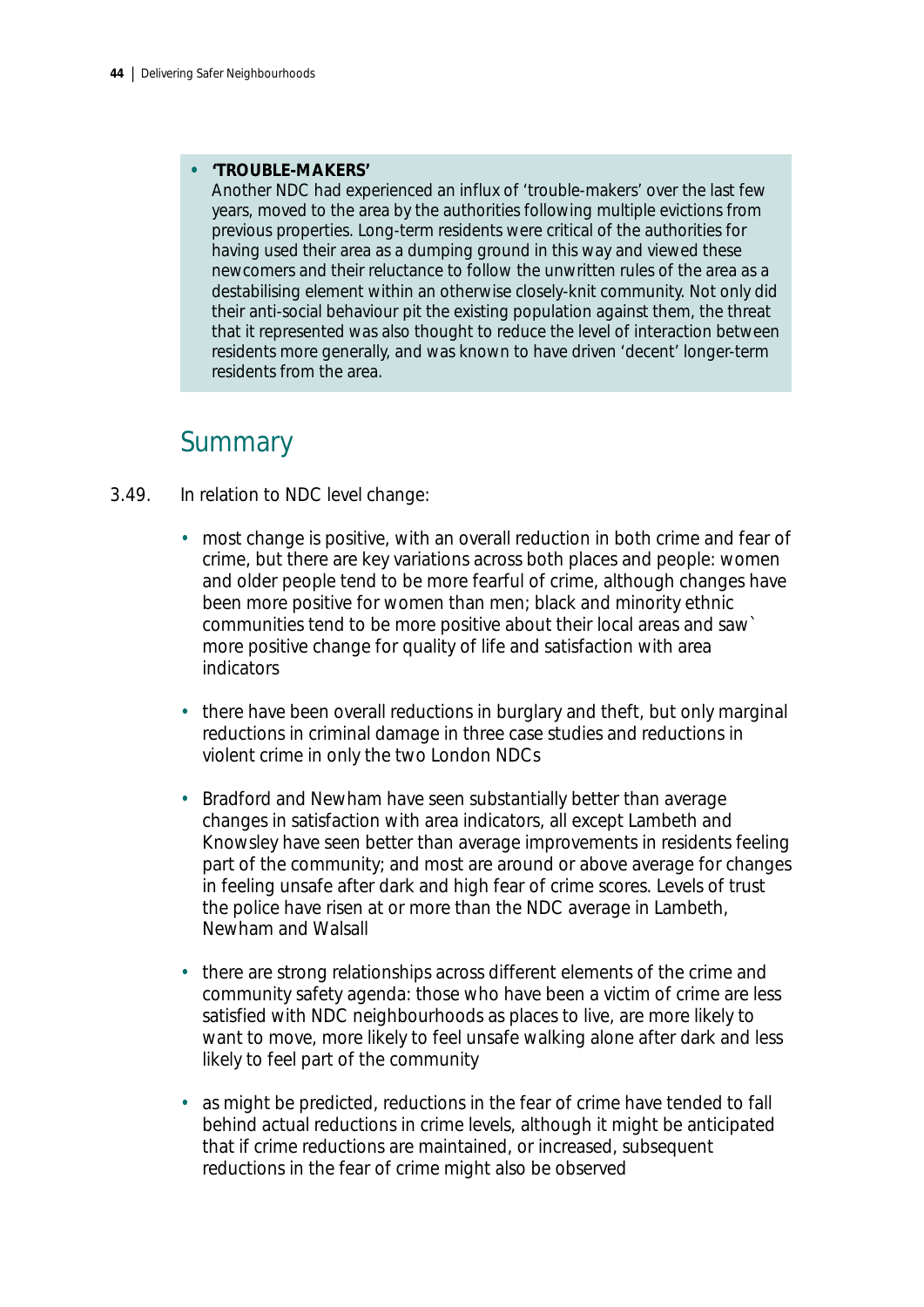- caution needs to be taken when assessing change through time. Change data is rarely 'objective': mechanisms through which it is collected, and the assumptions underpinning its analysis, are almost always contestable
- there is little evidence that crime has been displaced from the NDC case study areas to surrounding communities. However, where positive change has occurred in outcomes in NDC areas there is also evidence that these benefits have extended to areas surrounding NDC neighbourhoods.
- 3.50. Evidence from the case study NDCs highlights a number of complexities in delivering safer neighbourhoods:
	- the existence of crime 'hotspots' associated with particular geographies or communities
	- patterns of crime which changed over time, both in relation to the particular crimes committed and in relation to their distribution within NDC areas
	- the importance of particular local history and circumstances in determining crime and community safety issues and responses to them
	- the increasing profile of youth nuisance and anti-social behaviour issues
	- the relative vulnerability of younger and older people
	- issues relating to drugs and drug dealing
	- and problems associated with changing populations, particularly where there were increases in the number of refugee and migrant communities.
- 3.51. The next chapter discusses how these issues have been reflected in the Case Study NDC's approaches to delivering safer neighbourhoods.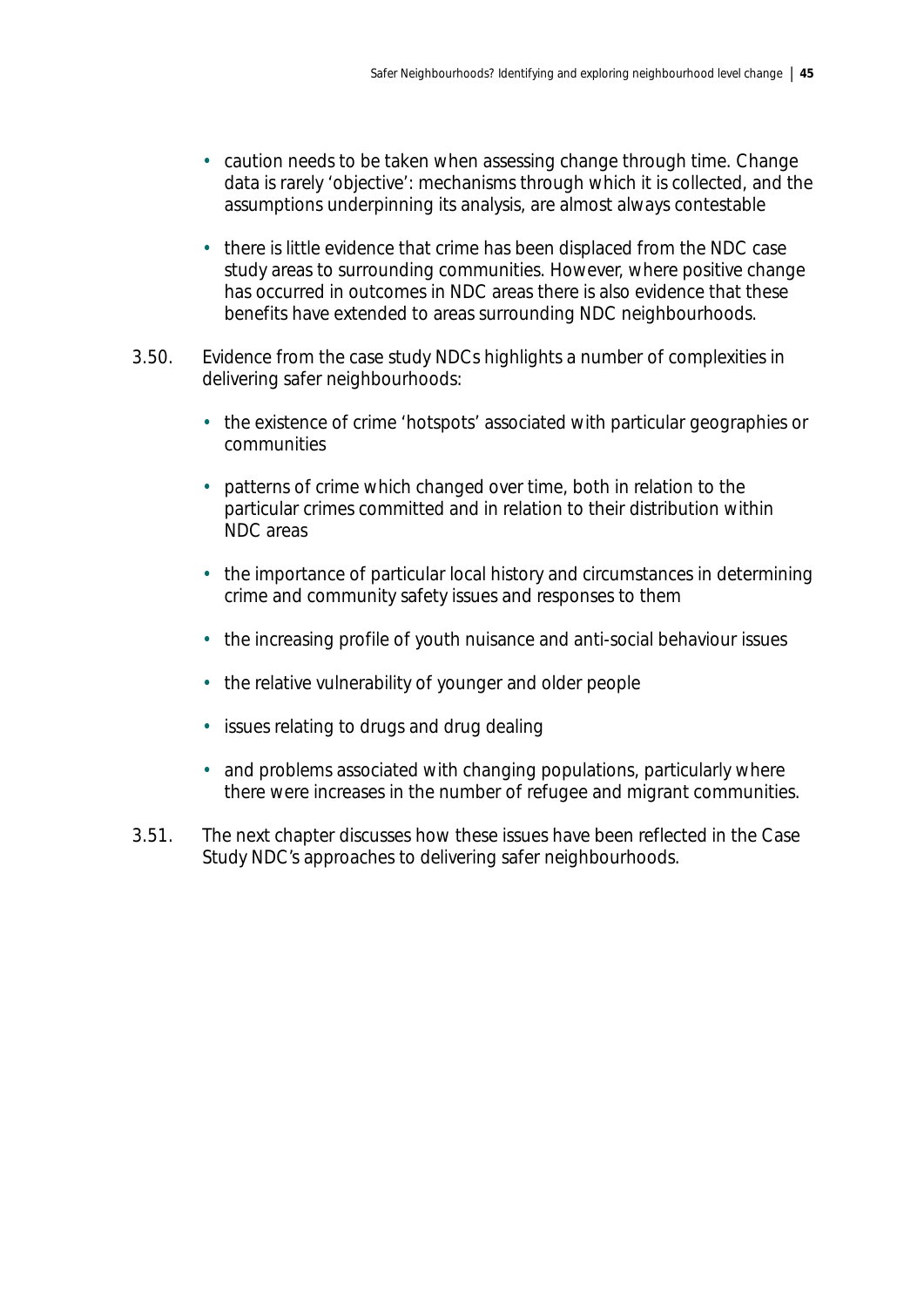# Chapter 4

# **Delivering Safer Neighbourhoods: The Case Study NDCs' Approaches**

4.1. This chapter takes an overview of the approaches the case study Partnerships have taken to delivering safer neighbourhoods. It reviews the extent to which the approaches taken are evidence based, and seek to exploit cross-theme linkages and concludes with a discussion of the degree to which NDC approaches would appear to encourage sustainability. The chapter uses illustrations of projects supported by the case study NDCs. Further examples of crime and community safety projects can be found at Appendix 5.

# NDC Approaches

- 4.2. Strategies to tackle crime and community safety issues have been afforded high priority by all the case study NDCs, although with differing degrees of importance in relation to overall area regeneration strategies. For instance
	- in Newcastle, tackling crime and anti-social behaviour were seen as key drivers to the long term regeneration of the area and there was an early focus on revenue spend in relation to crime, anti-social behaviour and liveability
	- this approach is also echoed in Newham where the NDC has implemented a mix of 'quick wins' aiming in the short term to tackle immediate crime and the fear of crime and interventions which seek over the longer term to change the culture of the neighbourhood. Emphasis has been placed particularly on improving the environment and access to facilities with a view to engaging young people in activities which will divert them from criminal activity
	- in Knowsley early interventions were seen as key to the NDC's initial 'stabilisation' phase of delivery resulting in a relatively large number of small scale projects (including a clampdown on vehicle crime, a truancy sweep, the installation of security devices in the homes of elderly residents, diversionary youth activities and, especially, the funding of extra policing)
	- in Lambeth, where the delivery of high quality housing and local environment has been the key programme driver crime and community safety issues have attracted fewer resources than in most of the other case study Partnerships (see 4.50, below).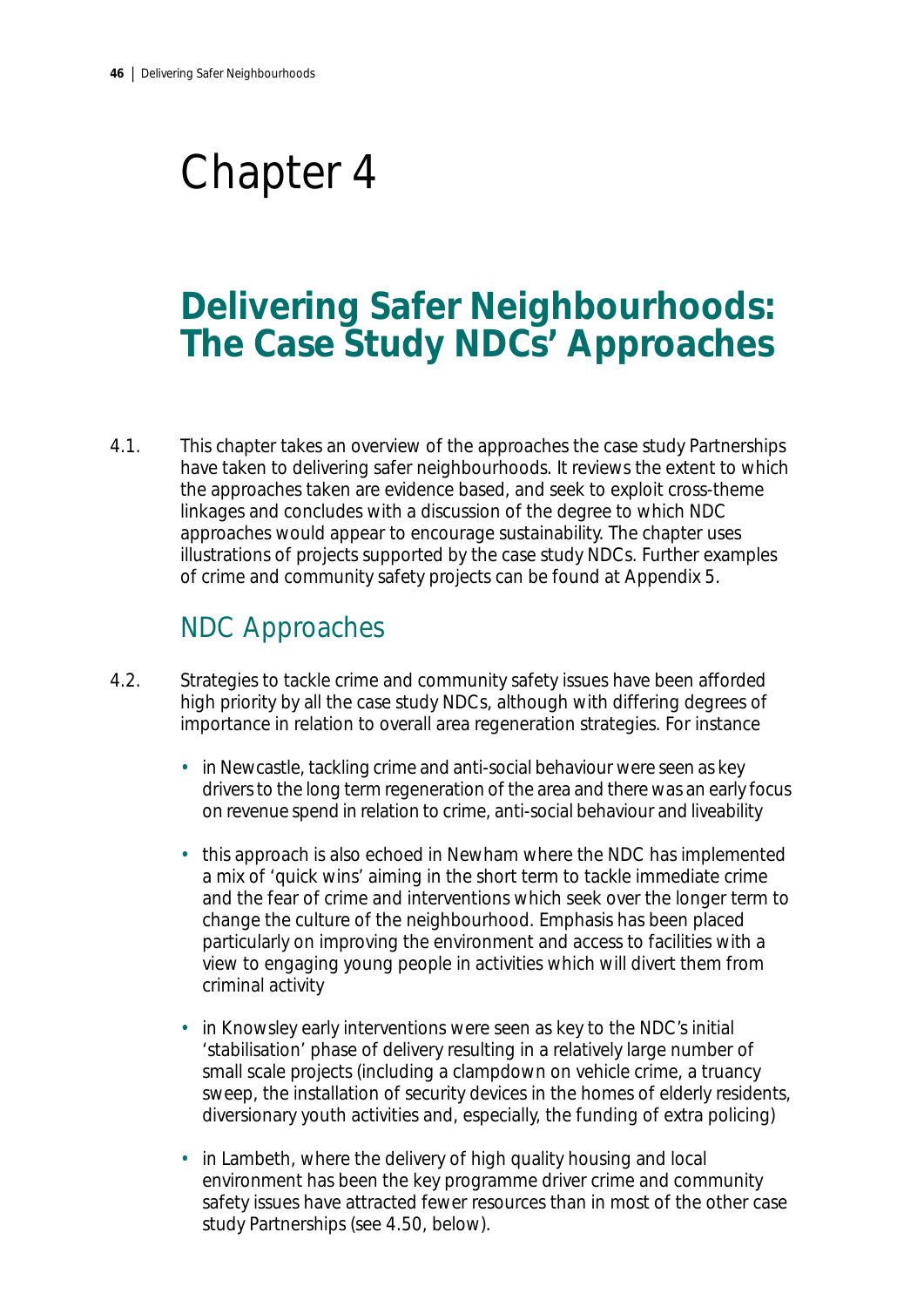- 4.3. As discussed in Chapter 3, there are strong relationships across different dimensions to the crime and community safety agenda. These have been acknowledged by the case study NDCs which have sought to address a range of associated crime and community safety issues (see also 4.36 to 4.46, below).
- 4.4. A number of common themes can be identified in the approaches that the case study NDCs have taken to tackling crime and community safety issues:
	- a focus on tackling high levels of recorded crime through early interventions to combat vehicle and property related crime in particular
	- tackling the fear of crime through resources for increased police presence, funding for neighbourhood wardens and the expansion of surveillance through CCTV
	- preventative and diversionary work with young people in particular as a means of reducing levels of disorder and anti-social behaviour
	- support to victims and communities
	- flexible use of resources to enable targeting of 'hotspots' and problem areas
	- emphasis on agency collaboration and 'joined up' delivery, with a focus on 'problem solving'.

# **Tackling Recorded Crime**

4.5. A reduction in recorded crime levels has been seen by all the case study NDCs as fundamental to the successful delivery of safer neighbourhoods. Projects have focused on tackling crime against property and vehicles and improvements to environments and public space. These latter interventions have aimed not only to deliver a more pleasant public realm to NDC residents but also to 'design out' and discourage crime and anti-social behaviour activity by introducing and improving community facilities, undertaking hard and soft landscaping, and improving boundary markers. Some of the case study NDCs have sponsored environmental improvements to public parks: notably Bradford and Newham where respondents remarked on the increased usage of local facilities as a result of improvements made.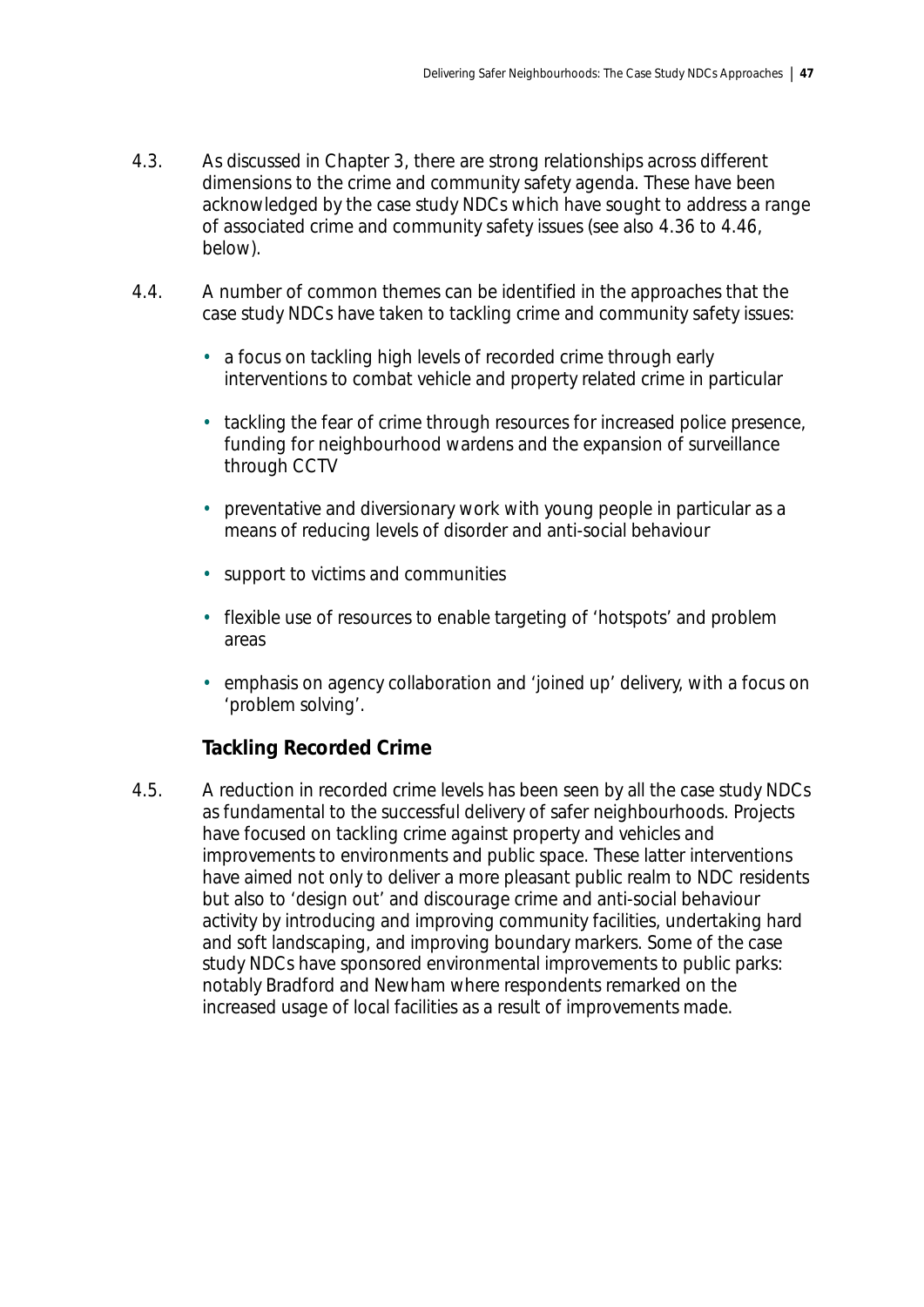### **NEWHAM**

#### **Memorial Park Security Package**

The Memorial Park Recreation Ground had a history of high levels of vandalism, anti-social behaviour and crime which, in effect, have made it a no-go area for local residents. It was one of two main crime hotspots identified by a crime analysis and tracking system implemented by Newham NDC. The project aimed to get local people back into the park by making it safer and creating a sense of ownership and by providing a high quality urban space. The major component of the package was a sophisticated CCTV system to protect the new Resource Centre, linked to Newham's Central Control System. The security package was part of a wider programme of improvements taking place in the park which included the building of a new resource centre, improved play areas and environmental improvements. Contractors were employed to install the CCTV and lighting and Newham Council supervised the implementation.

The London Borough of Newham is widely recognised as leading in the field of Town Centre CCTV systems. They are pioneers in the field of facial recognition via CCTV. Security experts from around the world have visited the Control Centre to learn from their example of good practice. The NDC Crime Theme Manager worked in the control centre for 12 months and has since worked with Bristol University on automatic identification of pre-crime activity via CCTV. He acted as advisor to the project.

The main achievements of the project have been implementing a combined electronic security system, linked to the London Borough of Newham Control Centre, to protect the new Resource Centre and an adjacent play area. This, combined with other improvements, such as lighting and park patrols, has led to greatly increased use of the park and regular high usage of the Resource Centre by local residents.

- 4.6. Environmental improvements were considered by respondents to be highly visible examples of interventions offering opportunities to demonstrate tangible results to NDC residents, and also mitigating against what one NDC referred to as the 'broken window' syndrome – the view that if a window is seen to be broken, people are more likely to think that a building is uncared for and more likely to vandalise it. A 'cared for' environment, the theory goes, will, in turn, discourage anti-social and criminal activity amongst local residents.
- 4.7. Another suite of projects have provided security improvements to homes and businesses, improved street lighting and installed CCTV cameras. Support has been either through directly funded projects or (as in Walsall) through the use of Block Grants to support a range of interventions.
- 4.8. There is evidence that improved security to properties has a strong influence on reductions in burglary (and in particular repeat burglary) – one NDC suggested that security upgrades had reduced burglary rates by 10 percentage points annually and reduced repeat victimisation levels to below 5 per cent. And whilst it is hard to prove definitively that they are contributing factors to overall reductions in the fear of crime in the case study NDCs,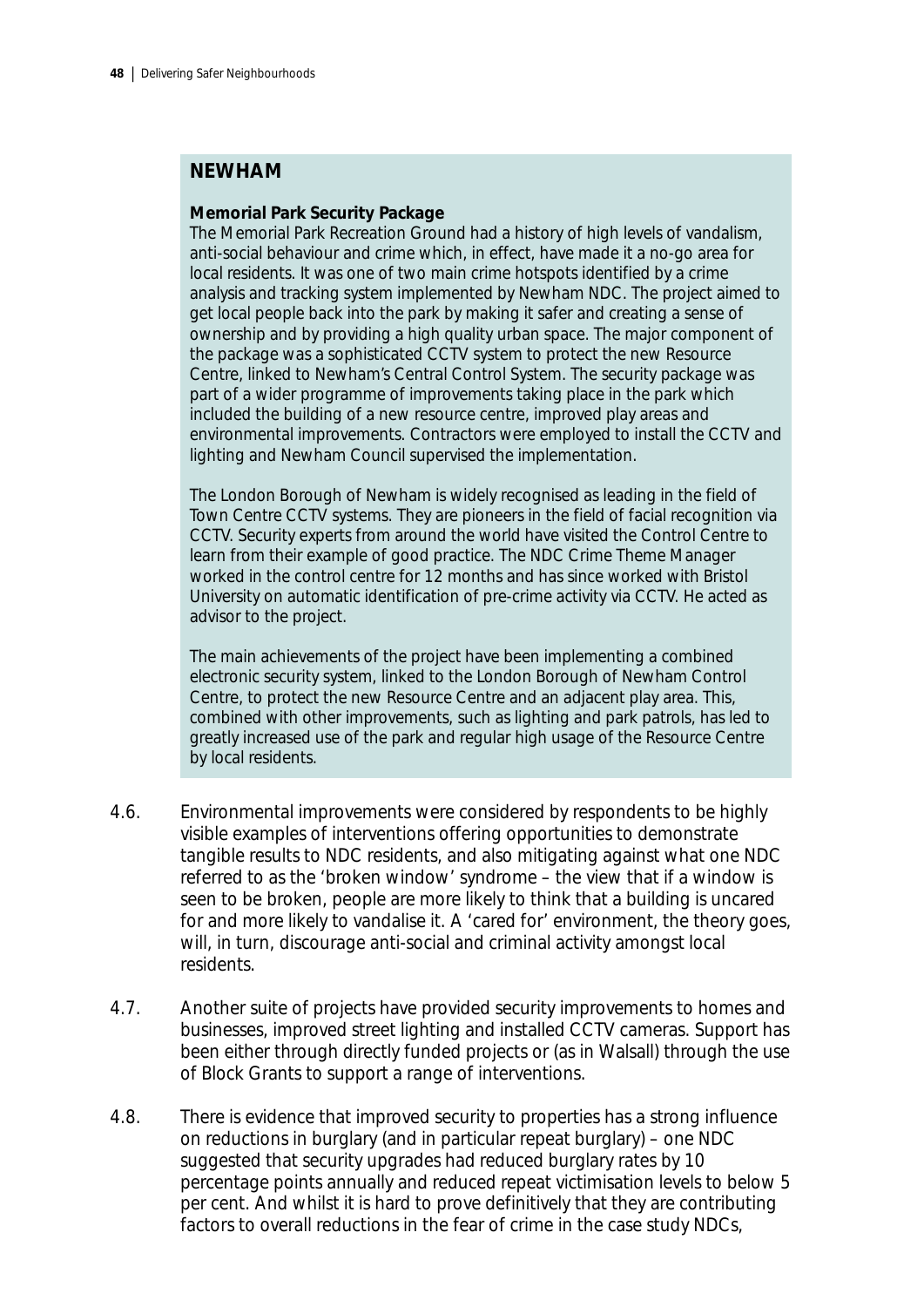improved security measures were perceived by respondents to be popular amongst local residents and agencies and to have contributed to an increased feeling of security in the NDC neighbourhoods.

### **KNOWSLEY**

#### **Rapid Deployment CCTV**

The project was set up to provide three Rapid Deployment CCTV cameras for mobile use across the NDC area, primarily to act as a deterrent to criminal and anti-social behaviour, and also as a means of detecting and prosecuting crimes. The cameras were located on a mobile or semi permanent basis at identified 'hot spots' for a range of anti-social behaviours, youth disorder, fly-tipping and other crimes.

The cameras are operated via a mobile telephone link and recordings can be viewed, controlled, and images downloaded remotely by computer directly linked to Knowsley Contract Services monitoring station. The NDC Neighbourhood Action Team and Merseyside Police have direct access to the system from a laptop computer.

The project is monitored by the NDC's Neighbourhood Action Team and day to day operating and monitoring of the cameras is carried out by Knowsley Contract Services. Neighbourhood Action Team monitoring of CCTV camera hotspots shows a reduction in fly tipping and anti-social behaviour in the areas covered.

# **Tackling the Fear of Crime**

- 4.9. As discussed at Chapter 3 there is a complex relationship between crime and the fear of crime. Household survey data suggests that fear of crime has fallen in all the case study NDCs and in Walsall, Newham and Newcastle fear of crime has fallen at or more than the NDC average (see Table 3.4). The approach taken by the case study NDCs to reducing fear of crime has focused primarily on the implementation of reassurance measures. This suite of projects, common in some form to all the case study NDCs, provides resources for an increased security 'presence' in the NDC neighbourhoods, primarily through an enhanced police service and/or through funding for neighbourhood wardens.
- 4.10. As is discussed in more detail in 5.7 to 5.9, the police have been perhaps the most significant partner agency in working with NDCs in the delivery of safer neighbourhoods. In part at least this has been because there has been a timely opportunity for collaboration around the adoption of neighbourhood policing. NDCs have been able to supplement mainstream police budgets, providing additional resources for more police on the beat, for police community support officers and for the flexible deployment of police resources (for instance through enhancing overtime budgets) to respond to trouble 'hotspots' in NDC areas.
- 4.11. NDCs have also supported neighbourhood wardens, either exclusively in NDC areas or in addition to mainstream budgets as a means of providing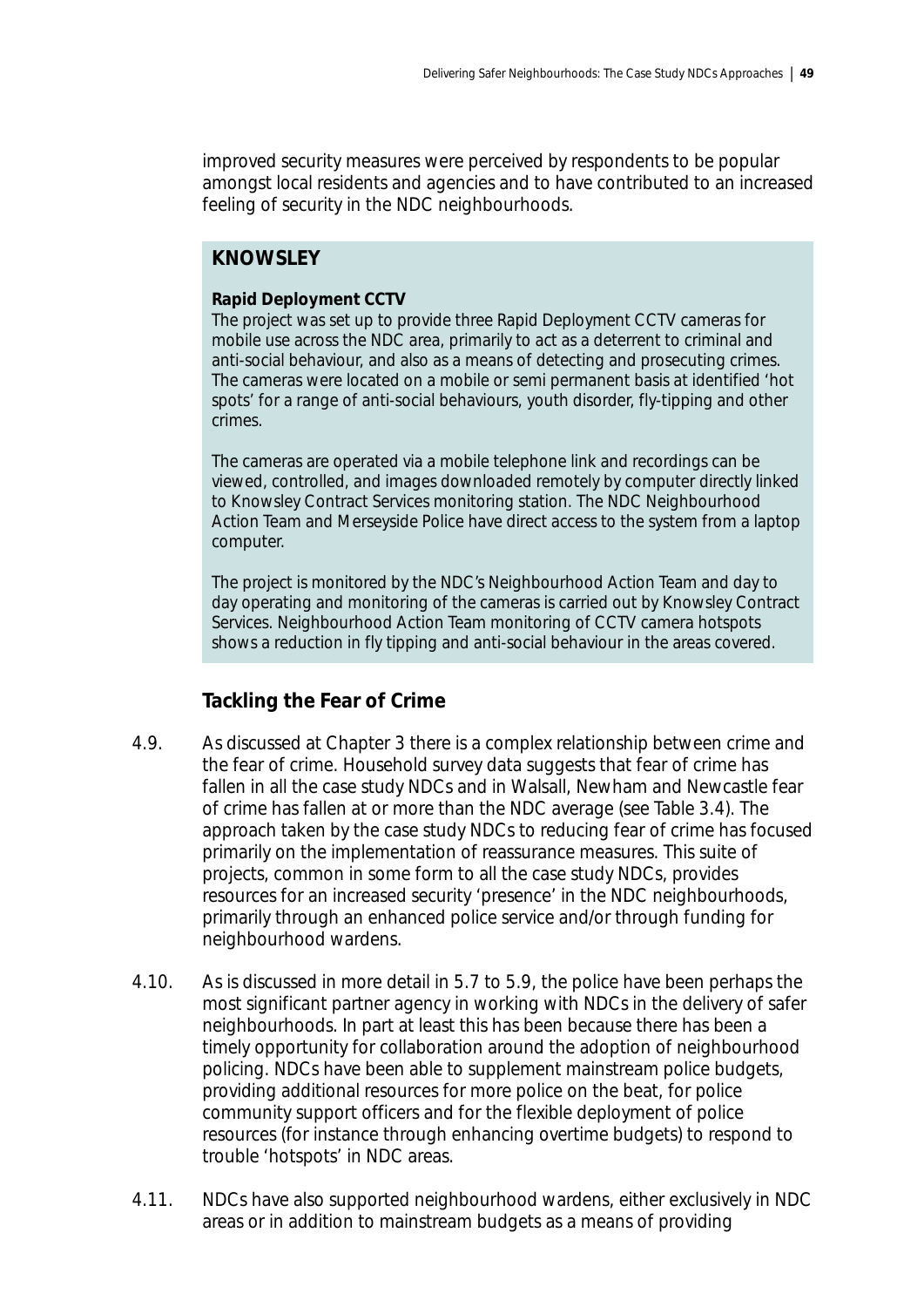reassurance to local residents and ensuring that issues are recognised and dealt with quickly. The national evaluation of the Street Wardens programme identified a number of improvements in liveability indicators in areas where street wardens operated including improvements in area satisfaction, reductions in crime rates and improvements in perceptions around environmental problems, anti-social behaviour issues and fear of crime31.

#### **NEWCASTLE**

#### **Neighbourhood Wardens**

Twelve neighbourhood wardens patrol the NDC area, providing reassurance to residents and ensuring that problems are quickly resolved. The wardens provide a visible street presence, attend resident meetings and collect intelligence which is then referred to local agencies for action. The wardens work closely with the local police force and with other agencies including the housing management agency, fire service and local authority.

The 2004 household survey included a number of questions about specific NDC projects, one of which was the Newcastle Neighbourhood Wardens. 62 per cent of residents in the Newcastle NDC area had heard of the Wardens. Of these, 23 per cent felt that they had benefited from them and 48 per cent felt that the wardens had improved the quality of life in the area a great deal or fair amount.

4.12. The existence of reassurance measures was highlighted by respondents in the case study NDCs as a key factor in the reduction of crime and fear of crime. Key elements in the successful implementation of these initiatives have included the secondment of police staff to NDC Partnerships; the location of dedicated police teams within NDC areas, the utilisation of intelligence-led and problem orientated policing and close co-operation between police and wardens.

#### **Prevention and Diversion**

- 4.13. As discussed in Chapter 3 problems around youth offending and anti-social behaviour have been identified by the case study NDCs as key issues in the effort to deliver safer neighbourhoods (3.37 to 3.41). This in turn has resulted in the central place of diversionary activities for young people in the NDCs' crime and community safety strategies. Projects have offered a range of diversionary and support activities to children and young people at risk of offending. Examples include:
	- the Youth Inclusion programme in Newcastle which offers activities and individual and peer group support to young people around a range of issues including crime, drugs and sexual health

<sup>31</sup> Communities and Local Government, National Evaluation of the Street Wardens Programme, Research Report 24, August 2006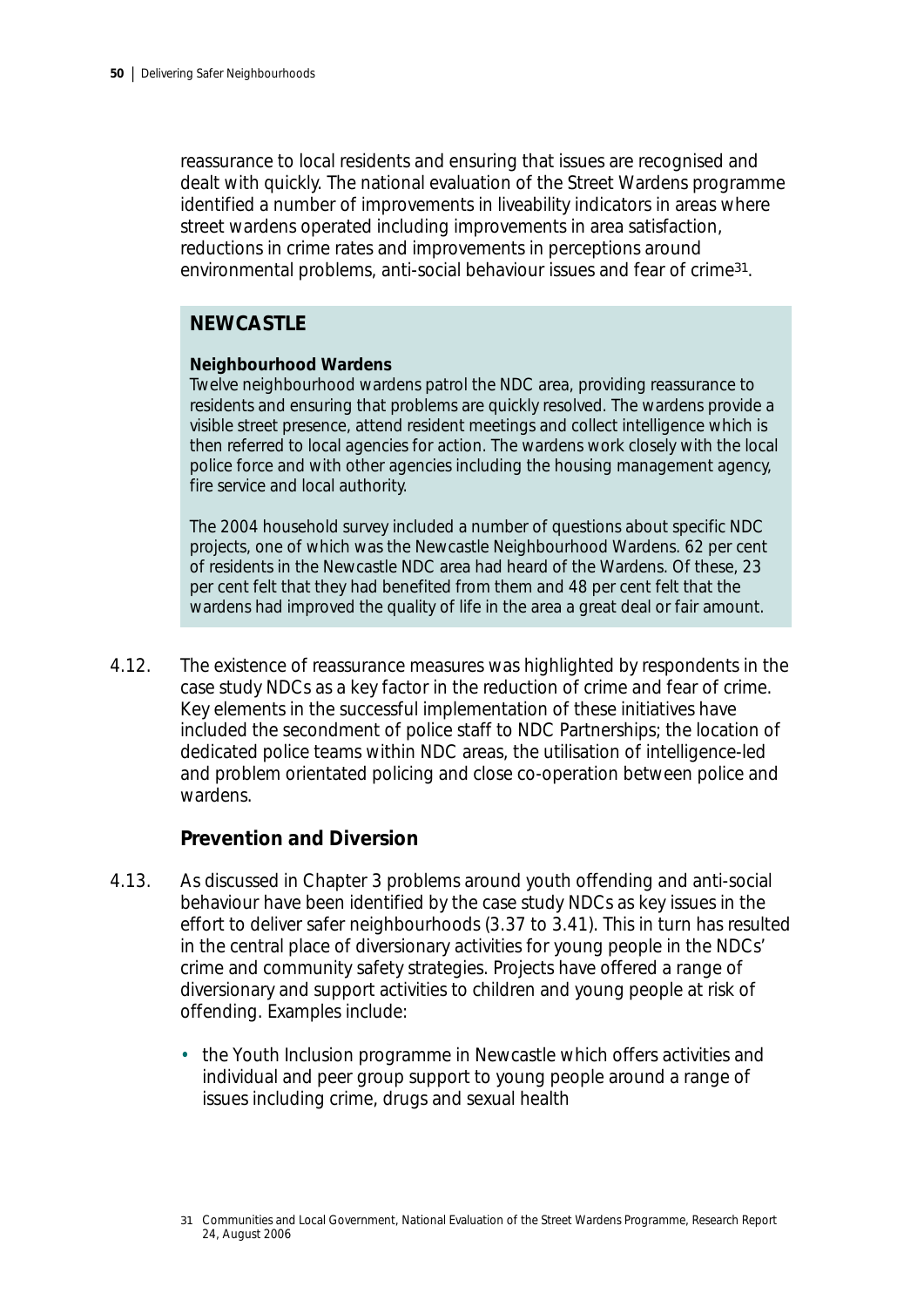- Lambeth junior Youth Inclusion programme targets 8-12 year olds seen to be at high risk of offending and offers one to one support, mentoring, after school provision, group programmes and parenting support
- the ESCAPE (Experience Success by Challenging Attitudes, Perceptions and Expectations) project in Knowsley aims to build the self-esteem and confidence of vulnerable young people and to develop personal skills including assertiveness, organisation and communication skills.
- 4.14. Partnership working has been a key feature of these projects, involving Youth Offending teams, social services, education welfare support, schools, police and local residents in an effort to offer integrated support and solutions to children and young people.

### **LAMBETH**

#### **Junior Youth Inclusion Project**

The project targets young people (aged 8 to 12) at a high risk of offending. It provides a range of inclusion and diversionary services with a view to reducing crime levels, supporting other services to work more effectively with young people, involving young people in society, and helping with young people's personal development.

The project is managed and delivered by a national charity for 'under supported young people', working in close partnership with a number of local agencies including schools, Lambeth police, and the Youth Offending service.

- 4.15. It cannot be said that these projects have resulted directly in falling levels of youth crime and anti-social behaviour in the case study NDCs. Indeed in general there was a perception amongst respondents that these problems had increased over the lifetime of the programme (see 3.37). But they have offered personal and social development opportunities to a large number of young people in NDC communities who might not otherwise have benefited from such resources. An interim evaluation of the ESCAPE project in Knowsley highlighted a number of typical benefits:
	- successfully reinforced positive attitudes amongst participants towards the dangers of using drugs
	- encouraged the development and maintenance of positive relationships among participants towards friends, family, parents, youth workers and the police
	- reduced young people's concerns about sexual health issues
	- fostered very strong views in young people towards offending over a range of offence types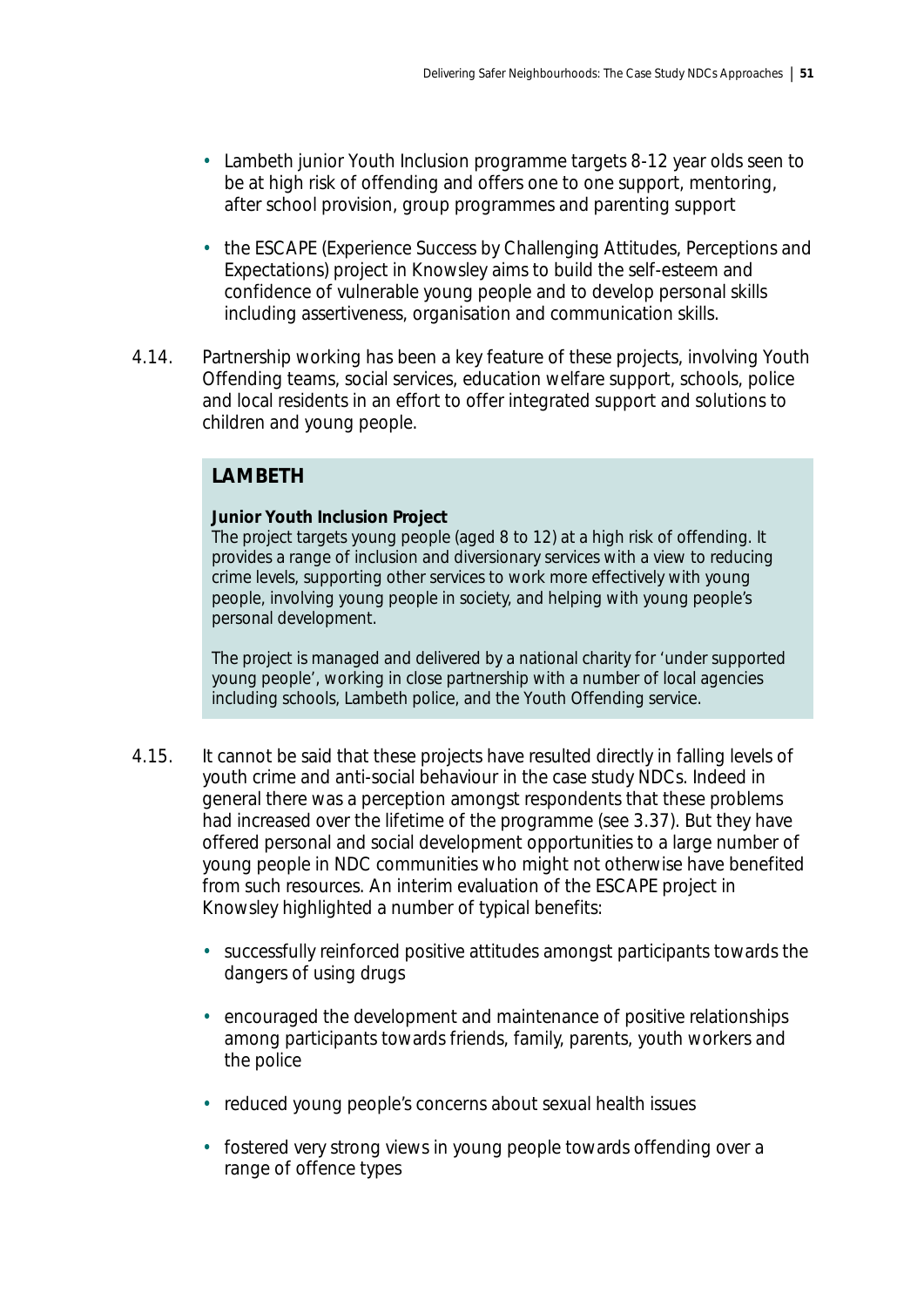- helped the young people involved to organise activities such as sport, reducing significantly the number of them 'hanging around' in the street or watching television in their homes
- increased the self esteem of participants and maintained a high sense of achievement on their part.
- 4.16. It may take time, however, for these kinds of support mechanisms to make an impact and a key lesson from at least one of the projects was that such work is intensive and long term. But there are individual success stories: one project highlighted participants involved in ongoing youth development activities (e.g. the Duke of Edinburgh Award Scheme) and one former beneficiary going on to work as a part-time youth development worker in the Borough.

### **Support to Victims and Communities**

- 4.17. A further set of projects are those which seek to provide a range of support and information services to NDC residents and to the victims of particular crimes:
	- domestic violence projects in Walsall and Knowsley aim to enhance the existing provision of support services to families experiencing violence. The Walsall project is implemented through the Domestic Violence Forum and brings together a range of partners including the police, social services, health authorities, other area-based initiatives (ABIs) and local schools. Respondents have highlighted a number of innovative features of the project:
		- a crisis intervention service which provides a complete support service from a single point
		- a focus on empowerment for domestic violence victims and on the service being victim-led
		- the provision of training for various professionals, helping them to spot the signs of domestic violence and providing information on course of action
	- the Community Drug Interactors project in Bradford delivers drugs education and awareness to the community. The project was developed in partnership between the Drug and Alcohol Abuse Action team and a local drugs support project, and is delivered by a steering group which includes the police, neighbourhood wardens, NDC projects and voluntary sector organisations.

### **Flexible Use of Resources**

4.18. A key feature of the approach taken by the case study NDCs has been the flexible use of resources to address local priorities. In some areas this has involved additional resources for local policing services. In Newcastle, for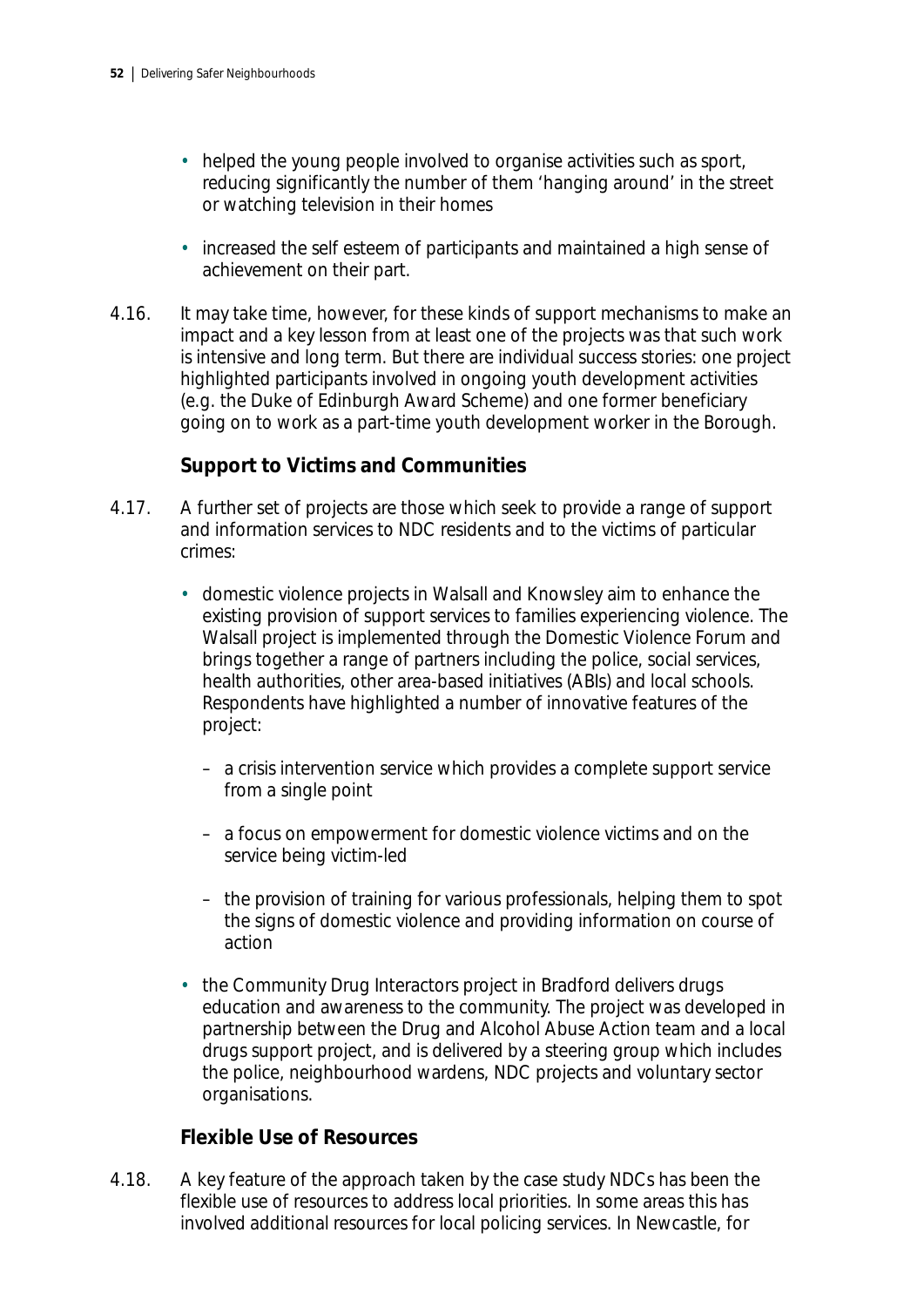instance, NDC resources have been used to supplement the overtime budget for the local police force, allowing the force to provide a flexible and rapid response to issues in the NDC area. In others projects have been developed to address particular issues. An example is the Combating Drugs and Prostitution Project in Lambeth. This project aimed to reduce dramatically the levels of prostitution and supply and use of drugs in the NDC area through improved security measures and enforcement action across prostitution and kerb crawling 'hotspots'. The project was delivered by a multi-agency partnership involving the NDC, police, Clapham Park Homes and Trust (a local charity supporting sex workers).

4.19. Like the environmental improvements discussed above these reactive projects are designed to deliver immediate and visible responses to issues identified as priorities by the community and other respondents. The Lambeth project highlighted the need for flexible relationships between partners and the importance of additional funding from mainstream agencies to ensure the sustainability of interventions initially supported by NDCs.

# **Agency Collaboration and 'Joined Up' Delivery**

- 4.20. As the examples above illustrate these projects, as with others in the crime and community safety theme, have relied on collaboration between NDCs and a range of agencies. As is discussed further in Chapter 5 a key innovative feature of the NDC approach has been the ability to bring agencies together in a strategic approach to crime and community safety.
- 4.21. Some projects have also involved NDC residents as volunteers: the Drug Interactors Project in Bradford, for instance, has attracted over 100 volunteers from across the community. Partnership working, between NDCs, agencies and local residents has been a defining feature of work under the crime and community safety theme and is discussed in more detail in the next chapter which reviews the NDC experience of working with communities and agencies.

# Use of Evidence in developing a strategic approach

4.22. Earlier evaluation reports have been critical of the failure of Partnerships to base their interventions on robust evidence, both in relation to baseline problems and what has been successful in addressing issues elsewhere. However, evidence from the case study NDCs suggests that they have made efforts to base their approaches on an **informed understanding** of the causes, problems and potential solutions in relation to local crime and disorder issues. In some ways this is not surprising; there is perhaps simply more evidence available in relation to crime and community safety than other outcome areas and it may be easier for NDC Boards to trace 'logical pathways' between baselines, interventions and outcomes in crime prevention, for instance, than in improvements in health outcomes. But it is encouraging to note the use of a range of complementary and in some cases very sophisticated sources of information by the case study Partnerships and the extent to which they have sought to develop their evidence bases as time has progressed.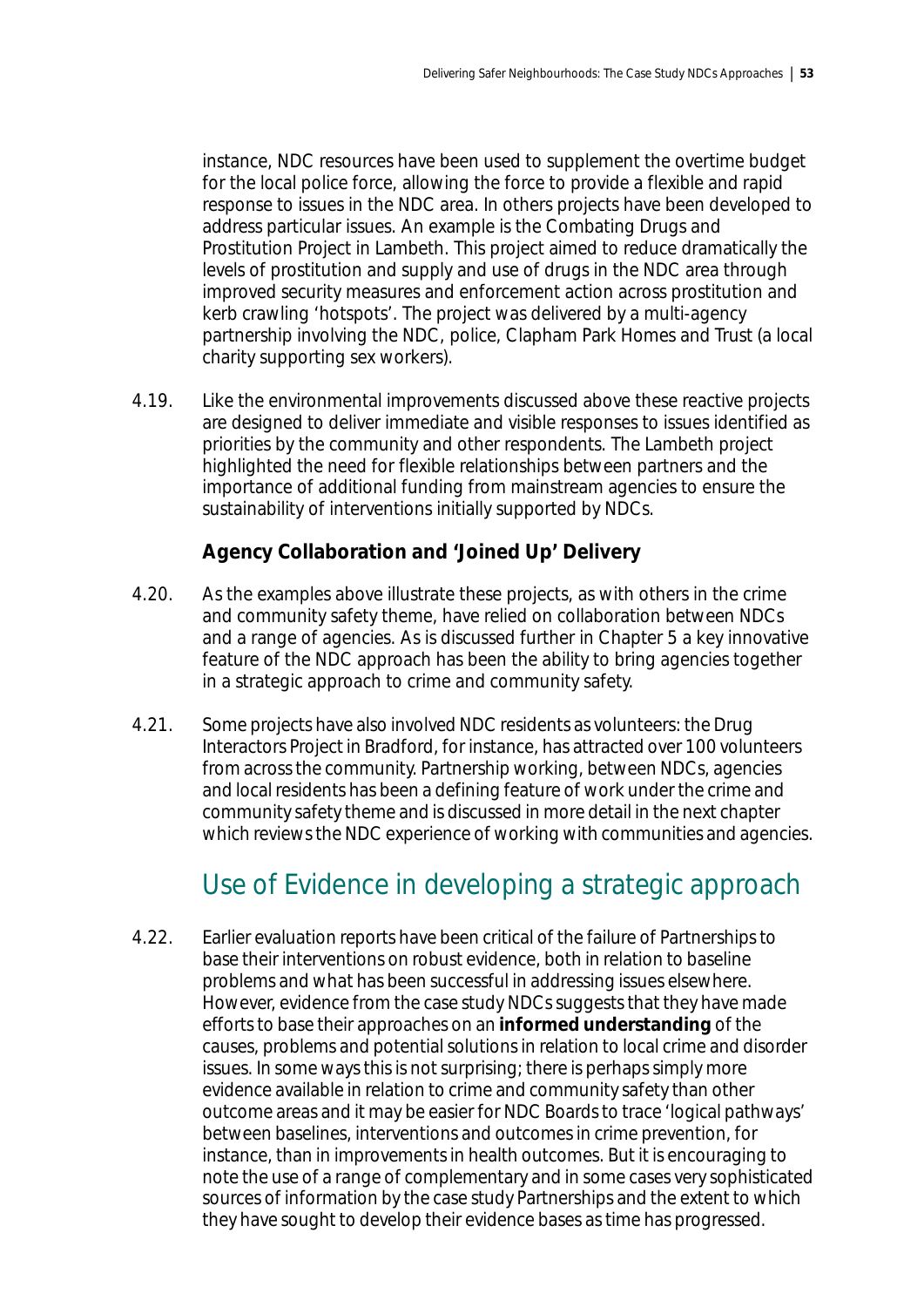- 4.23. Bradford NDC responded to available data and resident concerns although it was also noted that no explicit crime and community safety strategy existed until 2001 and that evidence from other successful/good practice schemes was used with caution. For example, traditional neighbourhood watch schemes were rebranded as community watches and rolled out through community groups and the mosques. In addition, the NDC has made good use of **local evaluation** evidence to enhance crime and community safety interventions: community police and the 'secure by design' project to reduce crimes against property were both evaluated early and changes made as a result of evaluation findings.
- 4.24. In Lambeth, evidence has been sought through a number of often complementary routes. For example, household survey, police statistics and feedback from residents and Neighbourhood Wardens. The household survey was particularly important in the early stages of the programme in developing an understanding of the community safety issues affecting the local area, and alongside the **local crime statistics**, was used to develop the baseline position against which the NDC's performance is measured. The police have also provided useful intelligence that has supported the NDC in identifying local trends in criminal activity. Neighbourhood Wardens have been an important source of ongoing intelligence in relation to understanding local issues and getting feedback from the community.
- 4.25. Several projects have also undertaken **feasibility studies** at the project design stage, e.g. Safe Space and the Integrated Drugs Reduction Programme in Lambeth. The Safe Space project built on an assessment of the support needs of young women living in the area, undertaken by children's charity NCH in 2002. The outcome was the identification of a need for additional preventative services focused on young women to cover issues such as crime prevention, self esteem, drugs awareness and health relationships. The feasibility study concluded that living in an environment where substance misuse and prostitution is prevalent can have a serious negative impact on the lives of young women and their feelings of safety, e.g. having to deal with approaches from kerb crawlers. The findings of the study informed the development of the Safe Space project which has worked with local young women to address the key issues identified, through a series of discussion groups and personal development programmes. In other instances the NDC has sought to identify good practice and evidence of successful interventions from projects that have been delivered elsewhere. One example is the Youth Inclusion Programmes (YIPs) which have built on the existing initiative that came out of the Youth Justice Board in 2000.
- 4.26. In Newcastle**,** the evidence base has expanded since the Anti-Social Behaviour Coordinator came into post in February 2005. The post holder undertook a **review of police statistics** in order to improve their accuracy. Information for the New Deal area is gathered from the beat areas that cover the NDC area; streets that fall outside the NDC area are removed from the figures. These figures have been used to inform the operational response to emerging 'hot spots'. There is also evidence of learning from elsewhere: the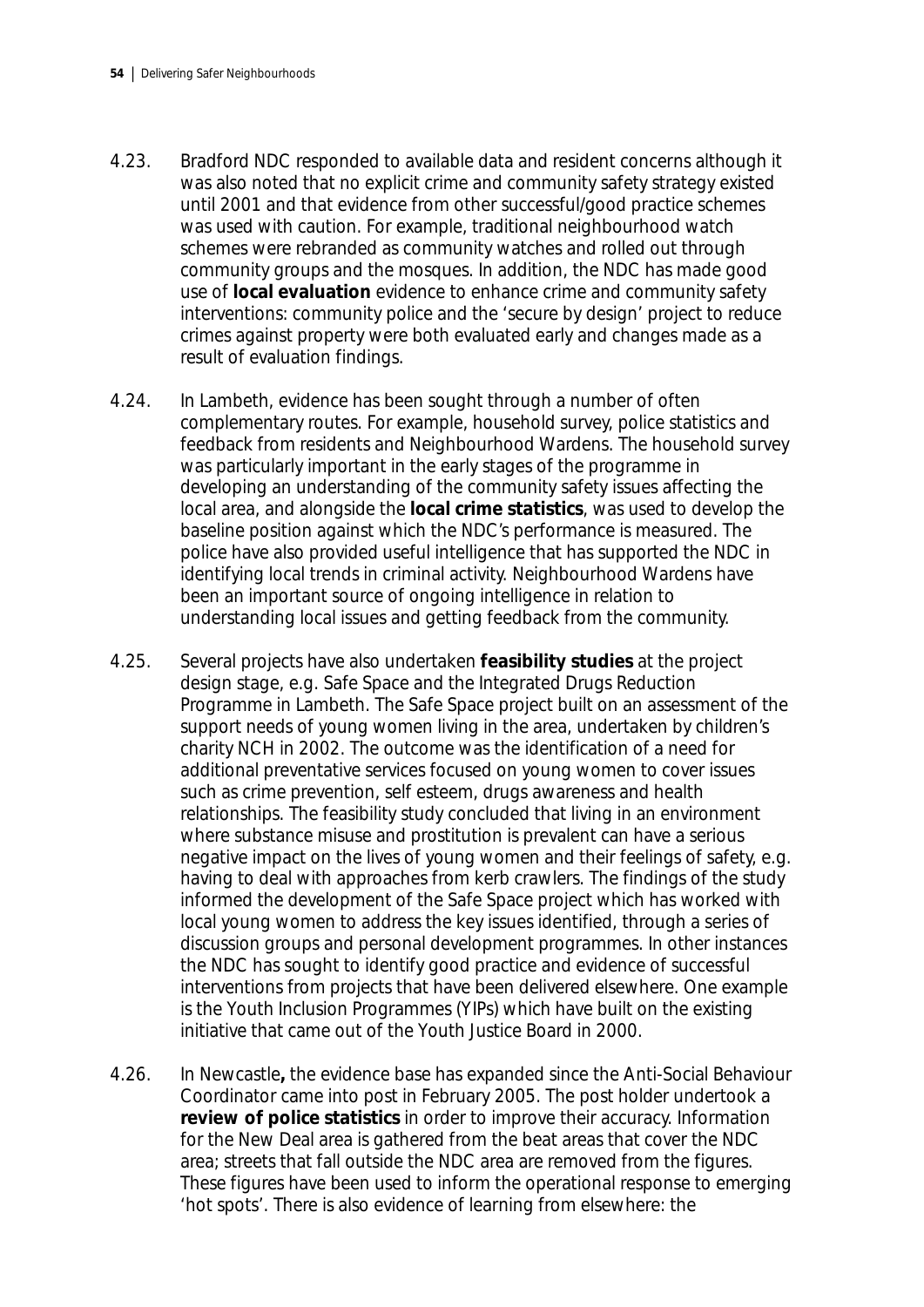introduction of Neighbourhood Wardens was informed by the success of the initiative in a Neighbourhood Management Pathfinder area of the city.

4.27. An early NDC review of crime levels in Knowsley was critical of the way that intelligence was used. The review highlighted a number of shortcomings:

> *"…a great deal of useful and timely information is being lost within the various systems that make up the New Deal for Communities initiative."*

*"Persons resident within the area contact the police on an ad hoc basis and are treated as a 'one-off' on each and every instance."*

*"It is clear from random examination of the computer logs…residents would have information which, when correctly processed, becomes viable intelligence. At present no system exists to capture this information. Equally there is no viable system in place for officials to pass community intelligence (or information) on an ad hoc basis…"*

*"There is a clear need for a dedicated development officer to bring together the many disparate strings and sources of intelligence to benefit the NDC as a whole"*

(Source: Knowsley NDC Review of Crime Levels 2002)

- 4.28. The review also noted that reporting could also be influenced by **intimidation or concerns over vulnerability**, whilst recognising that the NDC was developing community engagement structures that could make it easier to collect information on criminal and other safety matters than in other areas without such structures. The need was to ensure that the reporting systems were sensitive to residents' concerns over vulnerability.
- 4.29. The review, reinforced by evaluation of previous quick win initiatives, encouraged the shift to from 'quick win' project-based delivery to the more **strategic, 'intelligence-led**', multi-agency approach embodied in the Problem Solving Team and its successor, Chameleon Project. This approach has drawn on a range of evidence:
	- resident concerns/neighbourhood intelligence (through Crime and Community Safety Task Group, Resident Association meetings)
	- agency evaluations of 'quick win' initiatives
	- problem-solving analyses introduced by police and, initially, an academic criminologist seconded from the Jill Dando Institute to act as the Commissioning Officer for Crime and Community Safety and developed using police and community intelligence through the Problem Solving Team and Chameleon
	- use of police National Intelligence Model to quantify issues and assess risks
	- crime data from police and use of police data analyst.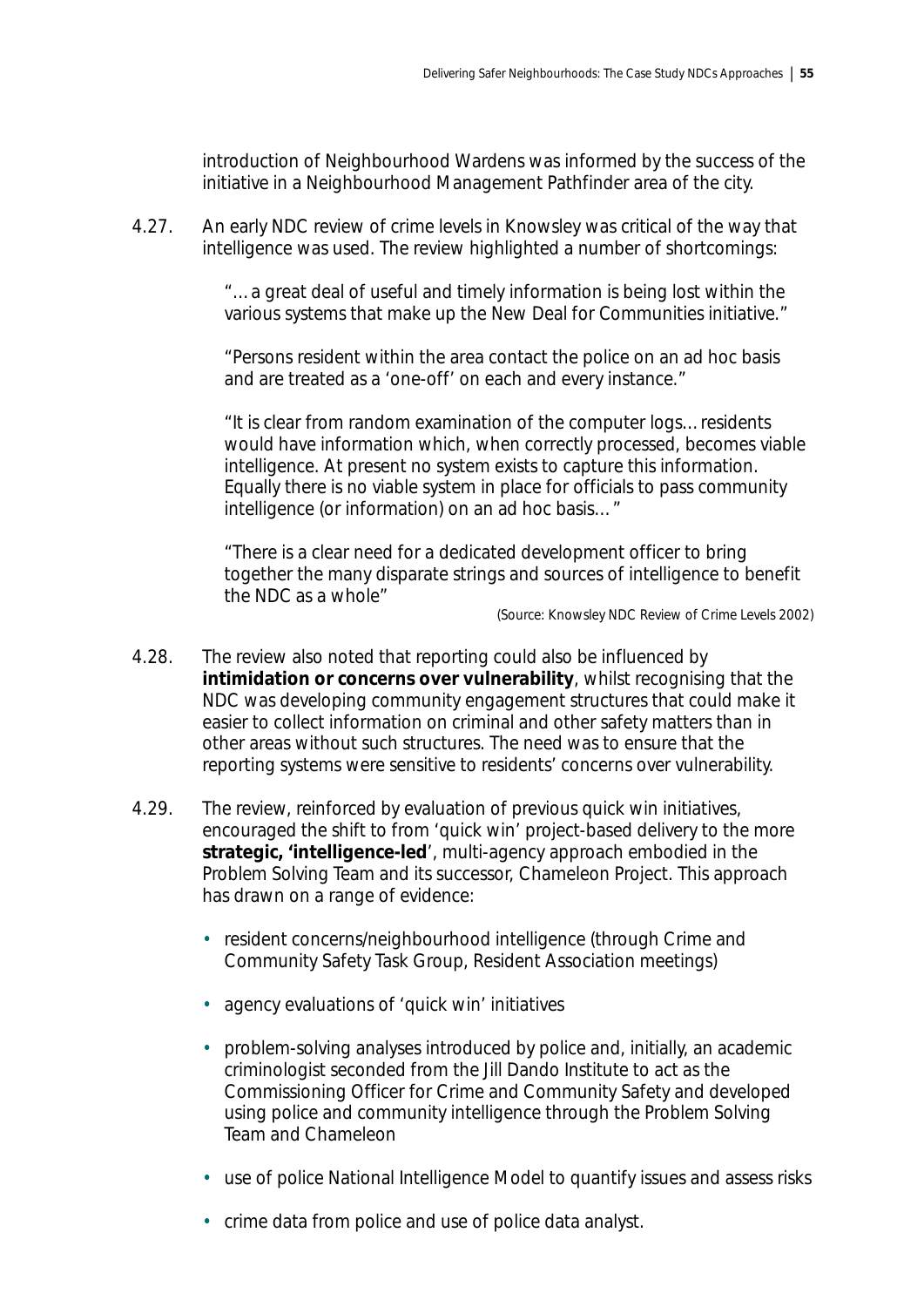- 4.30. And in Newham project proposals and appraisals demonstrate a good understanding of problems and, generally, a high level of background research. The Second Tier Policing Project is an **evidence-based** approach which supports local community policing and uses local evidence to target 'hot spots', thereby acting as a deterrent to crime. The crime theme lead for some years was also a crime analyst so the Partnership received regular updates of statistics and trends and was able to anticipate problems and discuss interventions at an early stage. This approach still continues, though the analyst role has passed to the Borough as the Borough crime analyst attends the Crime Theme Group meetings so there are regular opportunities to discuss the trends. However, there have been some instances in which national evidence in relation to 'what works' has not translated well locally. The Youth Inclusion Programme was part of a national project for which a great deal of evidence was available but which has not worked well in practice. Respondents commented that one contributing factor was an over reliance on published evidence which was not relevant to the local situation.
- 4.31. These initiatives have undoubtedly enabled the case study Partnerships to enhance their understanding of the scale and nature of crime and community safety issues within NDC neighbourhoods and to identify and respond rapidly to local issues. But there were sometimes tensions between available evidence and the **priorities of residents**, and there could be a tendency for issues for which evidence was less readily available to be overlooked.
- 4.32. In one case study Partnership, for instance were keen for the continuation of anti-burglary type interventions despite evidence which indicated that burglary rates had fallen.
- 4.33. And in another, a number of interviewees commented on the fact that NDC responsiveness to **'visible' issues** and resident concerns could sometimes override a more holistic approach. It was also observed that some of the more 'hidden' issues such as domestic violence and incidents of racism had not been identified as priorities by residents and the NDC Board.

# Working across themes

- 4.34. All the case study NDCs have recognised the key **linkages** between outcomes in the crime and community safety theme and those in other outcome areas. In Walsall, for instance, the view has been taken that violent crime, criminal damage and vehicle crime require a problem solving approach and **preventative** measures in order to address issues such as anti-social behaviour which may derive from deep-seated cultural norms and values. A domestic violence project, for instance, has a number of preventative elements, such as running educational programmes in schools, although it is accepted that these will only have an impact in the long term.
- 4.35. In a similar vein respondents in all these case studies generally point to **education** as having a potentially strong impact on crime. In Bradford, for instance, considerable efforts have been made over many years to improve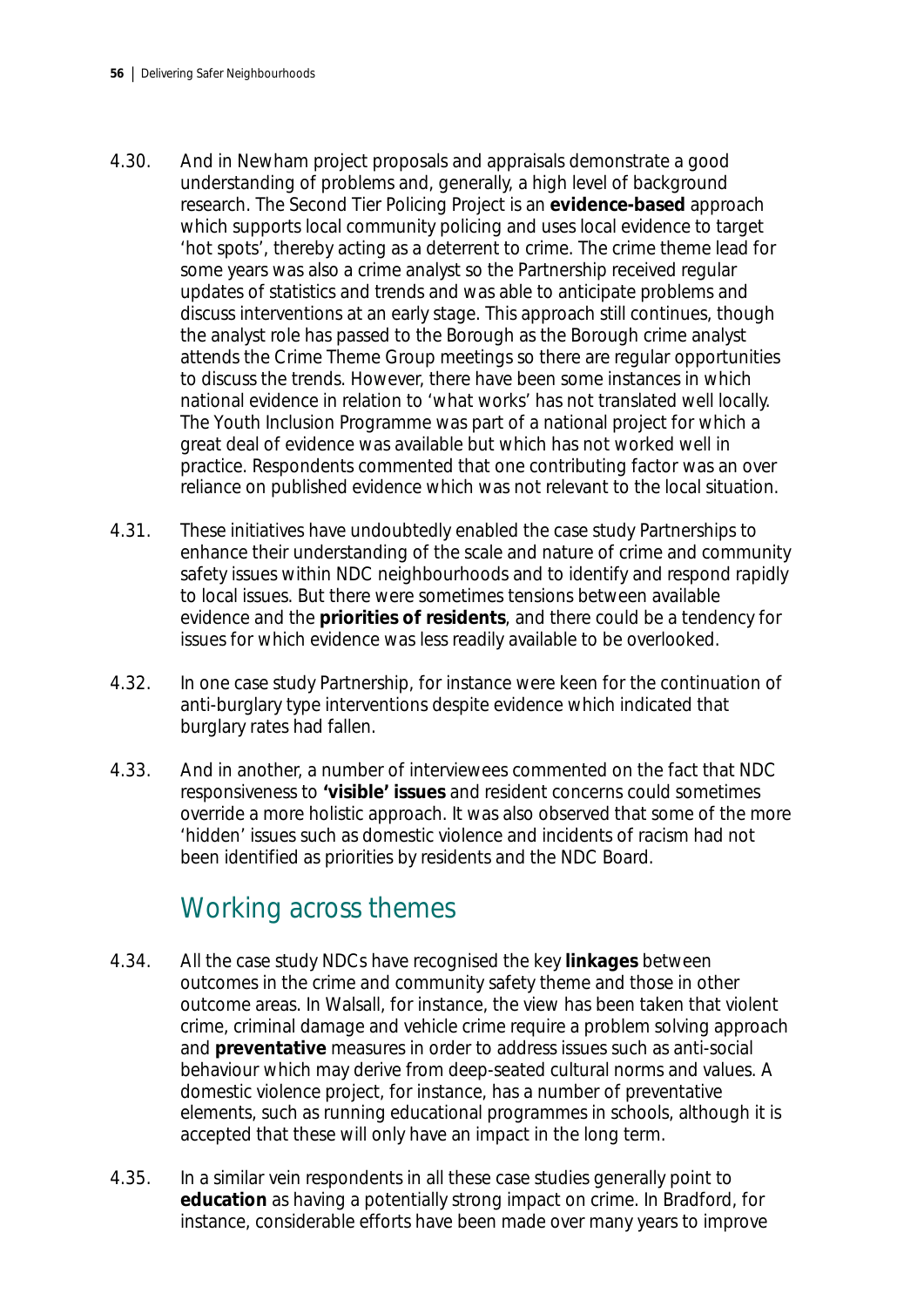educational attainment and to make young people feel more included in the neighbourhood renewal process, through for example enhanced IT in schools, after school clubs and the Youth Forum. This may have had the effect of reducing the likelihood of young people being perceived of as a problem, but rather as being increasingly seen as part of the community and as representing its future.

4.36. A number of Partnerships also point to potentially positive impacts flowing from changes to the **environment**. In Bradford improvements to the physical environment and to liveability generally including improved housing and 'living streets' have, according to the local Police, reduced the likelihood of vandalism, and helped change perceptions of the area as a place to live. Similar comments are made in Newcastle where the movement towards increasing capital spend in the second half of the programme has injected momentum and confidence in the area and its future:

> *"Doors, windows, fences have been done. Blocks are being re-built. We're starting to say to people 'come and live here'."*

- 4.37. Some NDCs have also placed a strong emphasis on improving the **image** of the area. Newcastle NDC has made a concerted effort to create a positive media image for the area. The Partnership has professionalised its approach to communications by, amongst other initiatives, launching a press campaign to achieve as wide publicity as possible for achievements and successes in the NDC area. This has helped to improve the reputation of the area and gives residents an opportunity to see the results of NDC investments. This can help improve perceptions of the area, play a role in reducing fear of crime, and help strengthen the community in the longer term.
- 4.38. However, there has been mixed experience in relation to the extent to which the Partnerships have been able to operationalise linkages across different outcome areas. There is some evidence of good practice at project level. In Bradford, for instance, there are some notable cross-theme linkages in particular between the physical environment projects (such as the demolition of blocks of flats or design of better street lighting), youth inclusion activities (such as the youth forum), and community investments (such as new community facilities). What was stressed in interviews in the area was the importance of joining these initiatives together with those of mainstream providers in order to maximise investments and benefits. In Lambeth the Integrated Drugs Reduction Programme had offered training to staff in the Neighbourhood Wardens and Shop for Jobs projects.
- 4.39. Walsall NDC is adopting a proactive approach by putting in place measures that support offenders to move away from criminal activity. The stance adopted sits within the problem solving approach and is described in greater depth below by the theme lead:

*"I look at my crimes, let's take for instance, burglary. I look at my crime and I look at burglary, now if burglaries are happening there needs to be a location, an offender and a victim. So I look at my locations and we've put*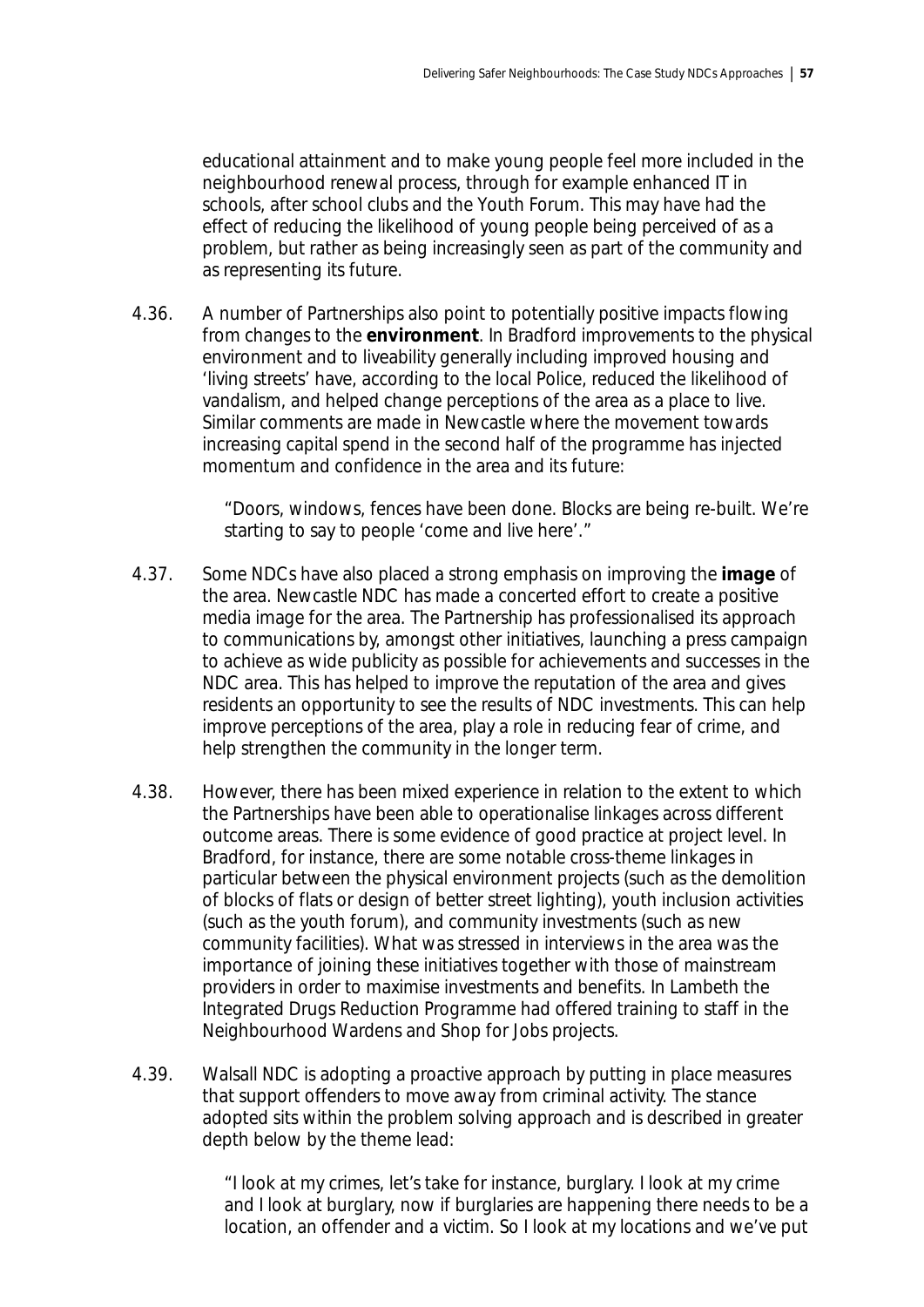*stuff in place in relation to making location more robust. Then I look at my victims and make sure that there's not a particular victim that's being prayed upon. Then I look at my offenders. The key thing for me is my offenders, now why are my offenders burglarising? (sic) They're burglarising because they need the money to fund whatever. I then look at why other means of them getting money are not being used, is it lack of education, is it lack of employment, is it lack of opportunity? So I then look to see what there is in terms of mainstream to deal with people that a) that's at risk of offending, or b) that are offending and therefore have gone through the Criminal Justice system."*

- 4.40. This approach aims to develop interventions that support offenders and those at risk of offending and has involved discussions with other theme leads, including employment and health (around drugs issues for instance). Interventions are being developed around schools, through the schools based officer. This includes activities around preventing crimes, truancy and excluded pupils.
- 4.41. In Newcastle linkages are recognised between crime and community safety and other theme groups: housing and the environment, children and young people and community. The Crime and Community Safety focus group and the Children and Youth Strategy group are both chaired by the Anti-Social Behaviour Co-ordinator and the wardens and YIP participate in both groups.
- 4.42. But in some of the case study Partnerships, a lack of a **strategic approach** to working across themes has meant that opportunities for linkages at thematic and project levels may have been missed. One respondent highlighted work taking place within one NDC with young people around diversionary activities. There were a number of interventions being delivered through the education and youth theme, as well as the community safety theme but it was not clear whether these complemented each other, or resulted in duplication.
- 4.43. Projects are by and large developed and managed within **specific themes**, and in most of the case study NDCs the different themes still appeared to work relatively independently albeit with an awareness of what is going on in the other themes.
- 4.44. One interviewee in particular felt that cross-theme linkage was a lost opportunity:

*"There's been no marrying up of projects…A lot had crime and community impacts. For example, the (project name) work on the environment links into crime, that cutting back bushes had an impact on crime but no one saw this. There's never that crossover. One of the downfalls is everyone's silo'd…no one's brought it together."*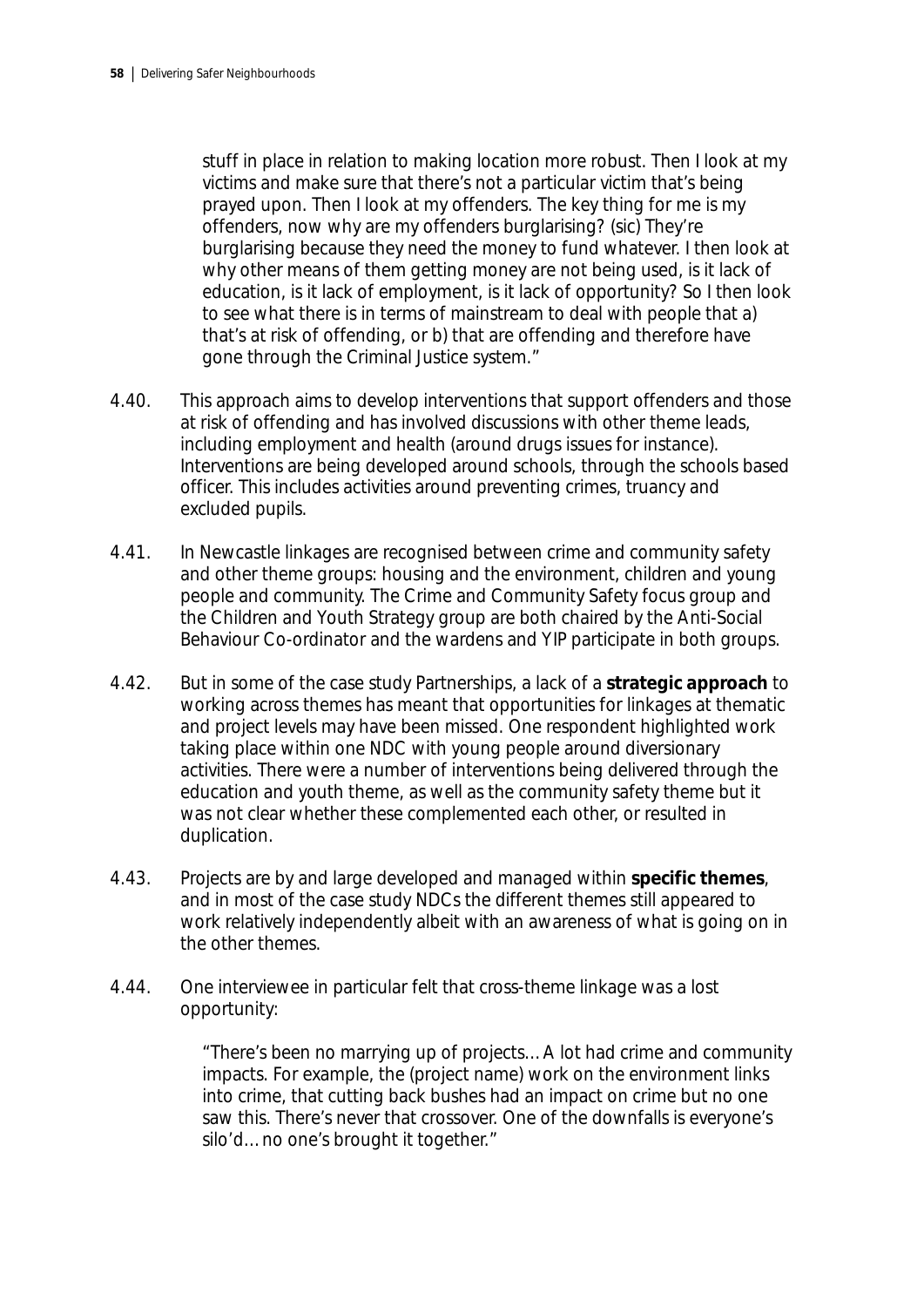# Sustainability of outcomes

- 4.45. The sustainability of crime and community safety outcomes will depend very much on continued **partnership** working and the willingness of partner agencies to **mainstream** initiatives which have hitherto relied on NDC support. Whilst the case study NDCs have a range of plans and arrangements in place to ensure the sustainability of organisations and neighbourhood incomes streams the willingness and **capacity of partner agencies** to continue interventions or ways of working will be critical in ensuring long term success.
- 4.46. There are grounds for optimism: the **police**, for instance have been willing to mainstream some key projects and activities where there has been evidence that they are working. In Newcastle, for instance, the local police Inspector has produced an evidence-based report that examines the impact of NDC resources on community policing – this has contributed to the force's decision to retain the same level of policing in the NDC area when NDC funding runs out in September 2007 and the securing of further funding for an 'interventions pot' for the police team to be sustained until March 2010. In Newham the Second Tier Policing project and Safer Neighbourhood Teams are funded by the police. The Teams are dedicated to the area but do not have to deal with all crime on the patch. They are taken out for only a few days each year, stated in advance, and in emergency situations. And in Bradford the funding of the community police team has been picked up by West Yorkshire Police. However, interviews suggested that in the long term funding could not be guaranteed as the Police force has to manage its response across a wider area. Nonetheless, in the short term the Police are supporting two community police officers (down from four originally).
- 4.47. Other initiatives have been mainstreamed by **local authorities**. The Neighbourhood Wardens project in Newcastle NDC has been extended for a further 2 years by Newcastle City Council. As part of the funding agreement the team will extend patrols to cover additional wards adjacent to the NDC. In Lambeth the Neighbourhood Wardens project has been extended for a further five years until 2011. One third of the project's funding will be matched by Clapham Park Homes, the new social landlord. Lambeth NDC provided capital funding for a CCTV system, originally monitored by Lambeth council which has now taken full responsibility for ongoing support and monitoring. In Newham the Sport and Physical Activity Development Officer is now funded and employed by Newham Council on a permanent contact, the resource centre in Memorial Park is funded by the Education Service, Sure Start and others and the CCTV was capital funded by the NDC but is monitored within the exiting Newham control room and has very little in the way of maintenance costs. Similarly, in Bradford, the NDC has negotiated that the local authority take responsibility for funding and supporting the CCTV provision in the area.
- 4.48. But there is also cause for concern. In particular, many of the initiatives are subject to **short term funding** agreements with no guarantee of future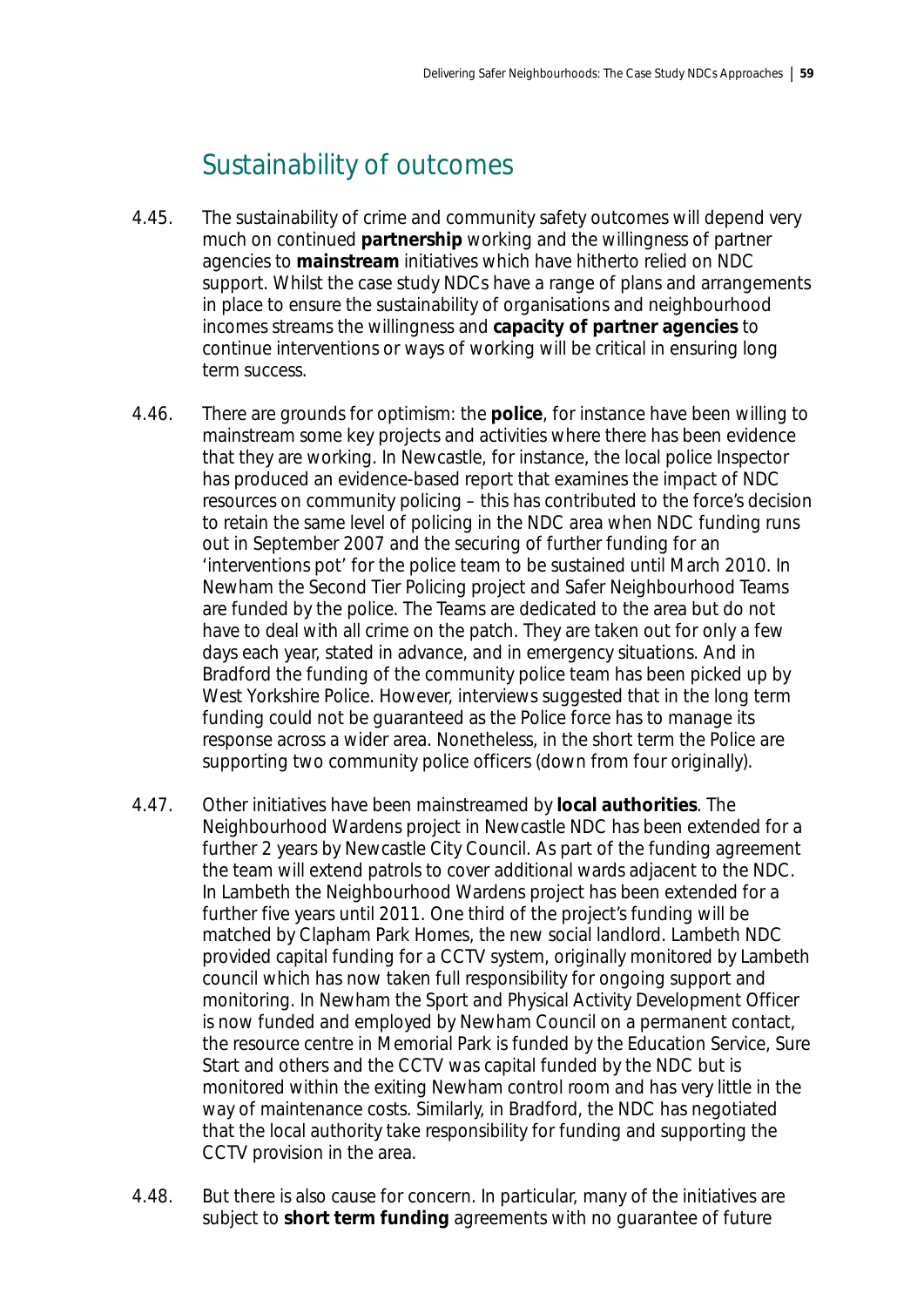sustainability or are dependent on the continued existence of other structures, for instance Safer Neighbourhood Teams. Others, particularly those without a mainstream funder's budget line behind them and delivered by the **voluntary sector** may struggle: for example intensive work with young offenders or local initiatives to highlight and address domestic violence. This may be a particular problem for preventative work, much of which is carried out in or through third sector organisations.

- 4.49. Interventions might also be vulnerable to changes in mainstream agency **targets** and priorities. As noted above, it is likely that at least one factor contributing to the close collaboration between police forces and NDCs has been the fact that the NDC's approaches to crime and community safety have in many ways complemented those of the police. But this might not always be the case and in particular if, as evidence suggests it will, the mainstream approach continues to focus on punitive measures, there may be less support for neighbourhood-based prevention.
- 4.50. It is also difficult to predict what will happen in the absence of NDC resources. Although it has not been possible to gauge the level of resources required to effect change in the case study NDCs, a number of respondents commented that in many ways it has been the relative **flexibility** and **intensity** of NDC resources that has made a difference, particularly in responding to local issues. This is unlikely to be sustained by mainstream agencies, even where specific initiatives have been mainstreamed. There is an additional tension between projects which are deemed suitable for mainstreaming (which implies strategic and operational conformity with other agencies, especially the police) and issues which require specific interventions (e.g. domestic violence).
- 4.51. There may also be an issue relating to the extent to which the case study NDCs have been able to put in place **longer term solutions**. Much of the emphasis has been on designing out crime and on stamping out criminal behaviour, but it was observed that while this approach had been necessary and effective in tackling the initial problems facing NDCs there was a gap in looking at longer term solutions, particularly in tackling generational crime and interviewees suggested that interventions which target **children and families** may be as important in effecting long term outcomes as those which focus on youth and criminal activity. The NDCs' approach has tended to be largely on punitive and preventative measures, rather than on the more deep seated and long term social issues which may lead to crime and antisocial behaviour in the first instance.
- 4.52. A further tension may be around work with persistent **offenders**. There is little evidence from across the programme that NDCs are actively supporting the reintegration of persistent offenders into NDC communities. In most case studies this work was seen to be the preserve of mainstream agencies. But the approach to youth offending suggests that neighbourhood agencies are particularly effective in implementing tailor made responses through Youth Intervention Projects (YIPs) for instance to individuals at risk of offending. This is not to suggest that NDCs take sole responsibility for the integration of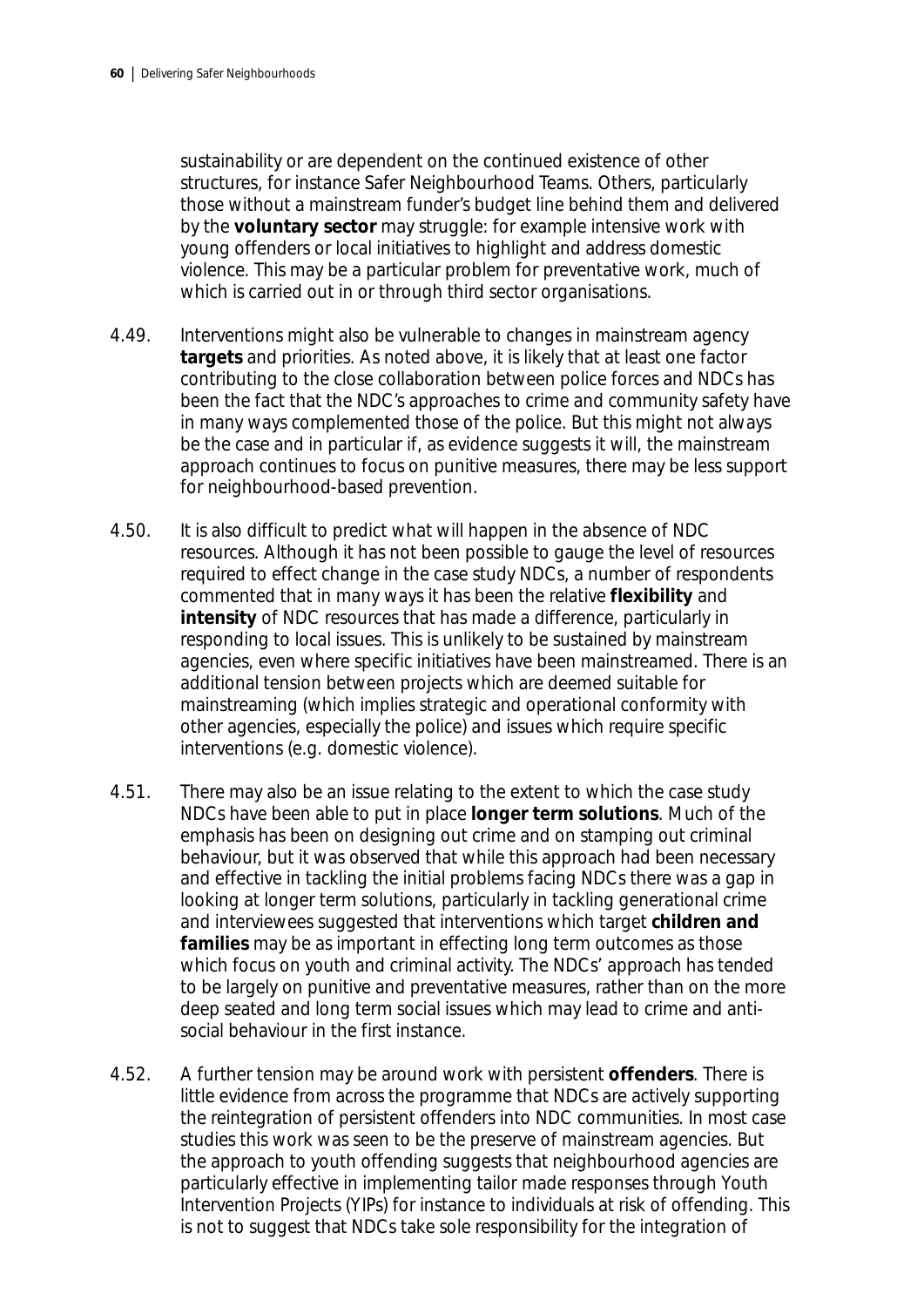offenders but as detection and conviction rates increase so do the numbers of offenders needing to be (re)introduced to community life. NDCs and other neighbourhood renewal agencies could clearly play a key role in ensuring that the appropriate support mechanisms and services are in place. One example from the case studies is the Trident Intensive Supervision and Surveillance Programme in Bradford.

### **BRADFORD**

**Trident Intensive Supervision and Surveillance Programme (TISSP)** TISSP is a partnership project delivered by the YMCA and the Youth Offending Team. It provides support to young people (13 to 18) who have committed an offence (ranging from ASB to assault to burglary). Most of the caseload has a support order to attend support provided by the YOT, although some individuals attend on a voluntary basis. The TISSP provides tailored support including counselling, family support, informal work with peer groups, contact with schools and education. The TISSP is operated on a more flexible basis than its Home Office counterpart (ISSP) – individuals need not have committed as many or as severe offences and resources are greater for TISSP. The original impetus for the TISSP was to address young offending and in particular to target the top 16 prolific offenders in the area.

The key outcomes are around reductions in youth crime in the area. Local data suggests that prior to the project (in 2003) there were 245 offences committed by young people. One year later this was 175. Respondents also suggest that there is a reduction in the severity of repeat crimes committed by offenders attending TISSP.

The project is a result of joint working between a voluntary sector organisation and a statutory agency. It is closely integrated with other services and has a good relationship with the Anti Crime Partnership for the area.

# **Summary**

- 4.53 A number of themes are common to the approaches adopted by case study NDCs to deliver safer neighbourhoods:
	- a focus on tackling high levels of recorded crime through early interventions to combat vehicle and property related crime in particular
	- tackling the fear of crime through resources for increased police presence, funding for neighbourhood wardens and the expansion of surveillance through CCTV
	- preventative and diversionary work with young people in particular as a means of reducing levels of disorder and anti-social behaviour
	- support to victims and, in some cases, perpetrators of crime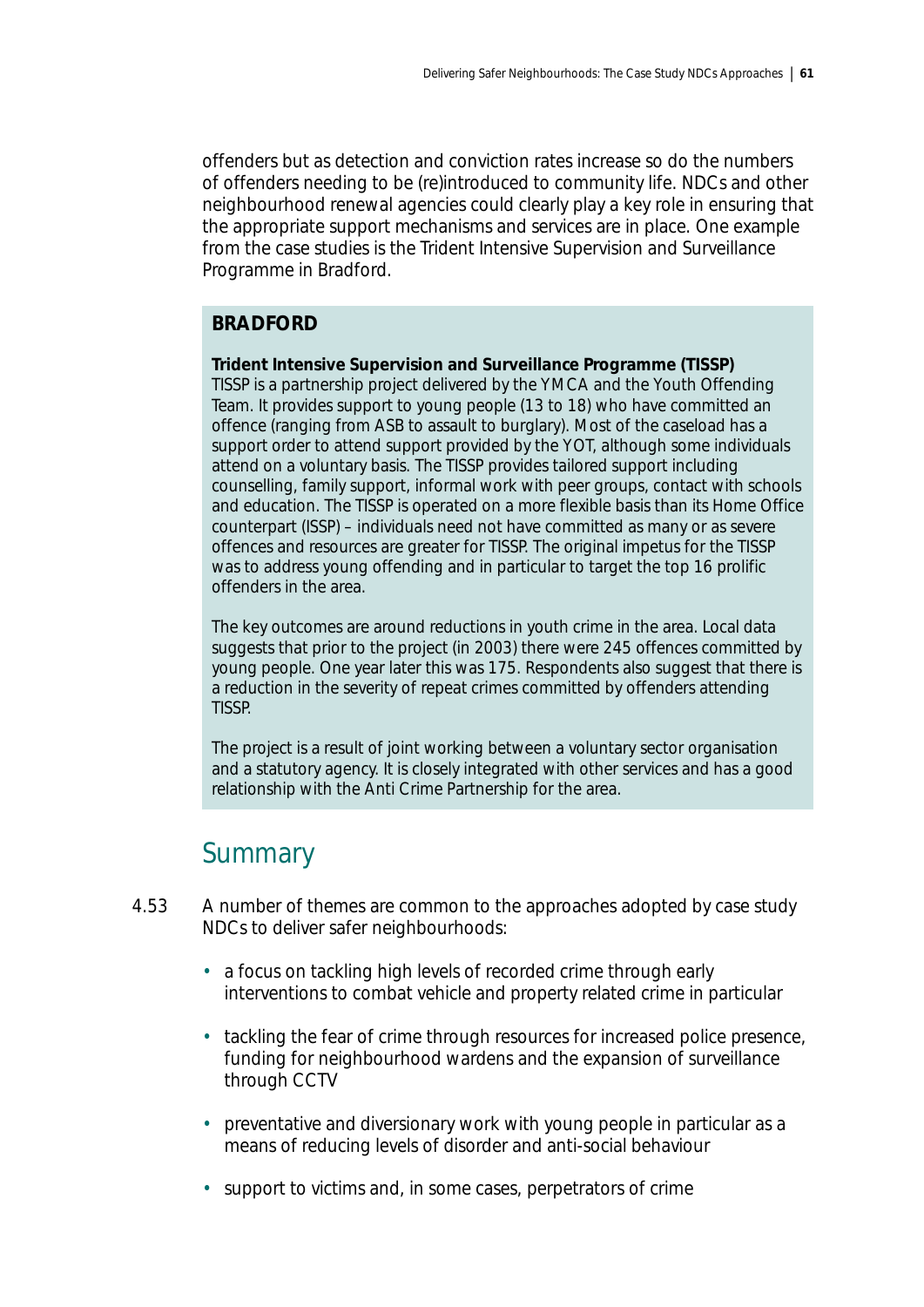- flexible use of resources to enable targeting of 'hotspots' and problem areas
- emphasis on agency collaboration and 'joined up' delivery, with a focus on 'problem solving'
- the case study NDCs have made good use of local and national **evidence** in their approaches to delivering safer neighbourhoods and strategies have been refined in relation to new information and local evaluations. However there have sometimes been issues arising from a focus on 'visible' issues (anti-social behaviour for instance) and those for which data is readily available (recorded crime) being prioritised over those for which evidence was less immediate (e.g. racially motivated crime or domestic violence)
- there has been recognition of the **cross-theme** dimensions to crime and community safety issues and in some of the case study NDCs cross theme linkages have been pursued. However, there is still an emphasis on working within themes, meaning that some opportunities for joining up across outcome areas have been missed
- the **sustainability** of approaches will depend on partnership working and mainstreaming. Some NDC interventions have been mainstreamed or are likely to be so: community police, neighbourhood wardens and CCTV, for instance are widely seen to be effective mechanisms for reducing crime and the fear of crime and in most cases will be supported by police and local authorities beyond NDC. Others, particularly those run by voluntary and community sector organisations, are more vulnerable and less likely to attract mainstream funding. This is a particular problem for preventative work and that which targets less high profile crimes or victims, for instance work around domestic violence or racial harassment. Even where initiatives have been mainstreamed there is no guarantee of long term funding.
- 4.54 The next chapter looks at the case study NDCs' experiences of working with communities and agencies.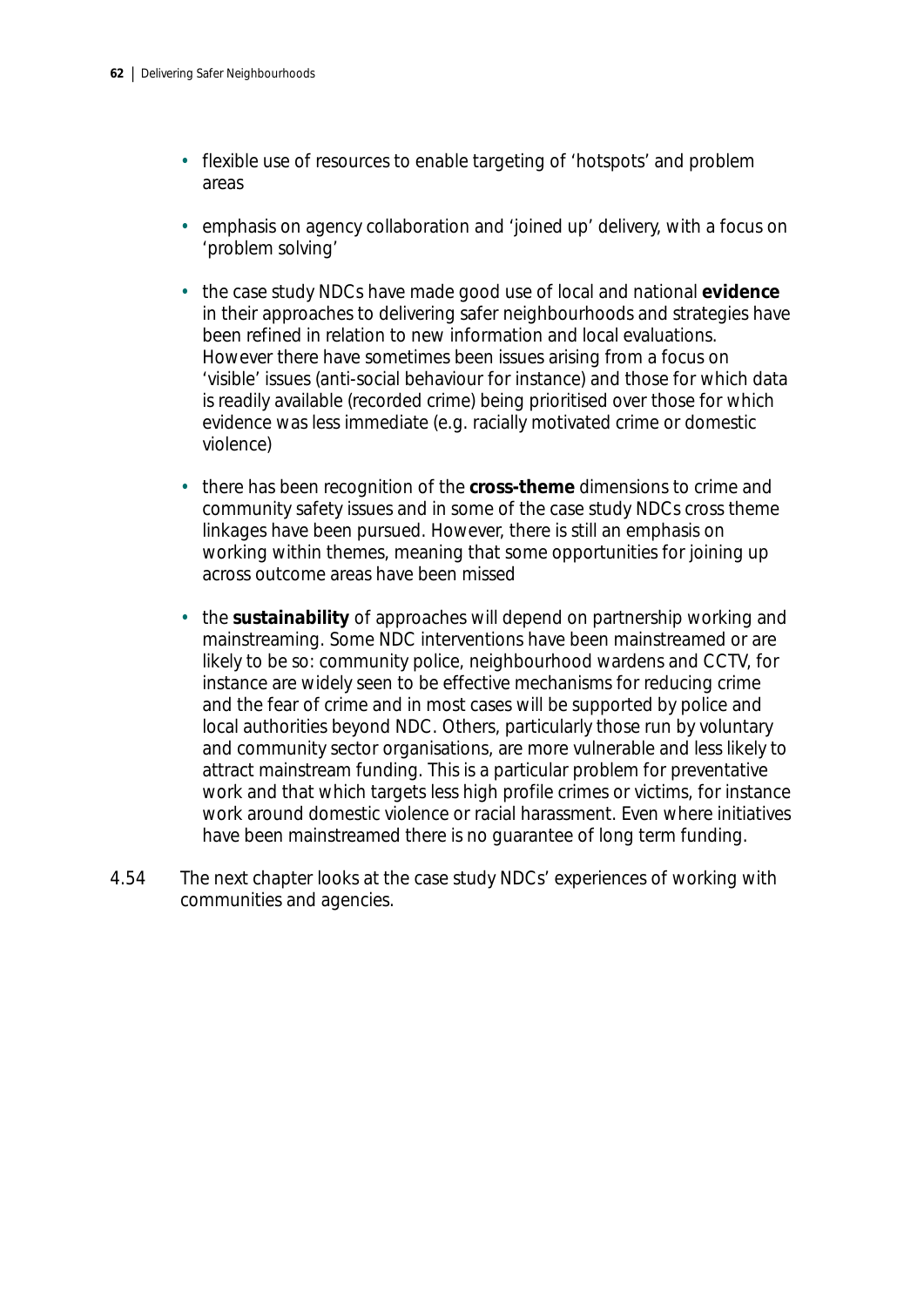# Chapter 5

# **Delivering Safer Neighbourhoods: Working with Communities and Agencies**

- 5.1. This chapter discusses the engagement and impact of local communities and partner agencies in the delivery of safer neighbourhoods in the Case Study NDCs. It is presented in two parts:
	- working with communities
	- working with ABIs and other agencies

# Working with communities

- 5.2. Communities have a key role to play in the delivery of safer neighbourhoods, not only because they can provide useful knowledge and intelligence to delivery agencies but also because many crime and community safety outcomes are intrinsically about building community in its broadest sense32. One way in which this can be achieved is through increasing levels of engagement and participation and, thereby, a sense of ownership in NDC communities. The Case Study NDCs have recognised this and all have adopted a range of mechanisms to encourage **community engagement**. Community participation is central to the ethos of NDC. The Interim evaluation of NDC identified a number of objectives for community engagement in NDC33:
	- increasing individual self-confidence
	- enhancing participation in voluntary activities
	- boosting accountability
	- addressing issues of social exclusion and poor cohesion

32 Together we Can: Improving community involvement in community safety, February 2006

<sup>33</sup> See ODPM (2005) NRU Research Report 17, New Deal for Communities 2001-2005: An Interim Evaluation, ODPM. London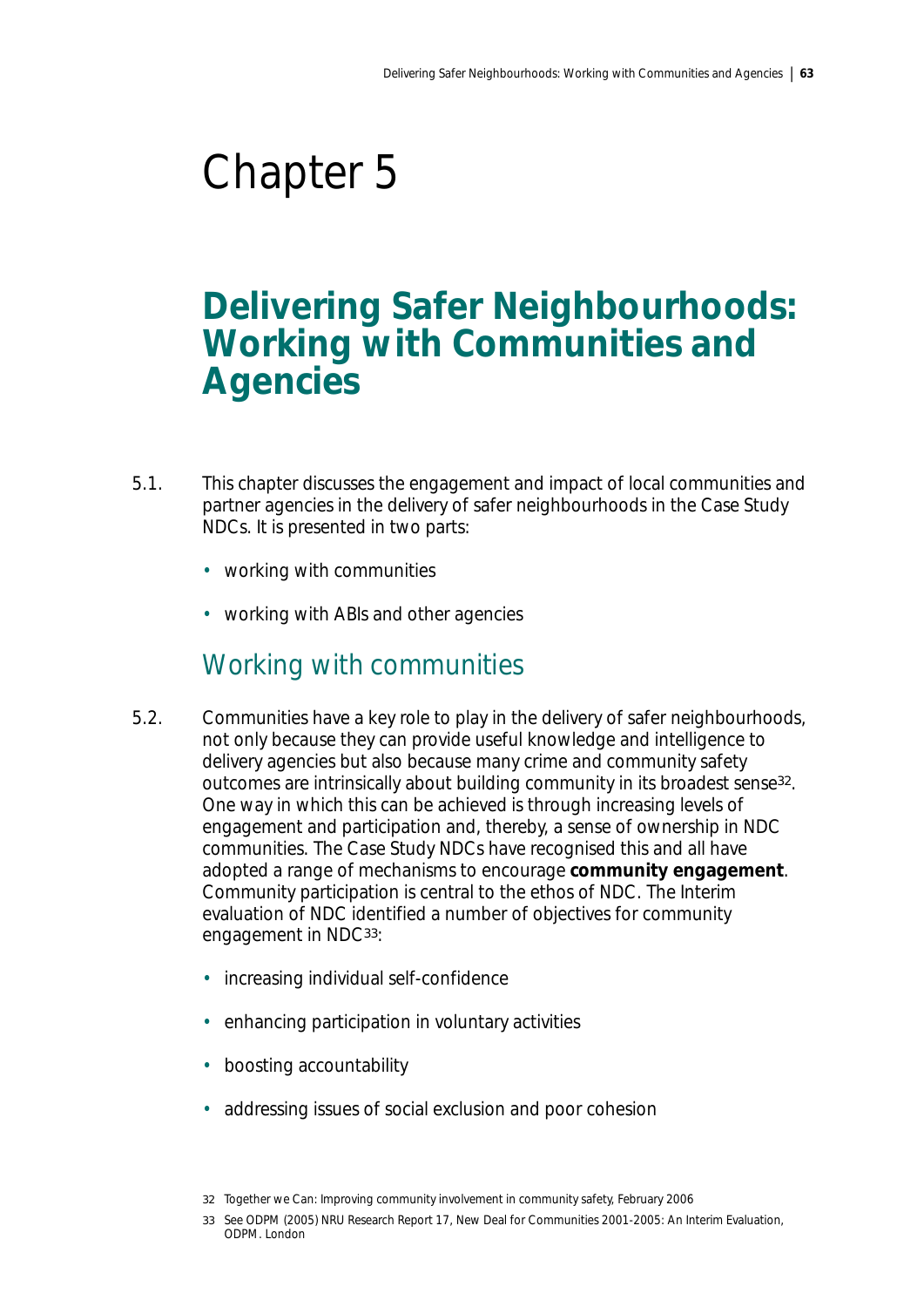- building social capital: strengthening the resilience of local communities
- re-engaging NDC residents within mainstream social and economic markets.
- 5.3. The centrality of community involvement to the NDC programme makes it can be difficult to isolate community engagement activities specifically concerned with crime and community safety issues. However, there are a number of ways in which the case study NDCs have sought to engage local residents in the delivery of Safer Neighbourhoods:
	- as in other themes resident Board Members are engaged in **theme group working**; in Lambeth and Newcastle, for instance, community safety theme groups involve a core of residents who have been involved over a period of time and who have developed a good understanding of the relevant issues
	- theme groups have also been supported by **wider community engagement structures**: in Knowsley the 'Neighbourhood Network' and various tenants and residents group meetings have acted as sounding boards for work in the crime and community safety theme
	- communities have been involved in the **design and development of projects**: In Lambeth, feasibility studies have provided residents with the opportunity to influence the design of projects including the Safe Space project which built upon the priorities of young women consulted at the project development stage
	- there has been extensive involvement of community groups and volunteers in **project delivery**: the Community Drug Interactors project in Bradford has attracted over 100 volunteers
	- there are many examples of communities assisting the work of NDCs and agencies by **highlighting community safety issues** and **providing evidence** to support the targeting of resources. One such is Newham where Safer Neighbourhood Teams target individual streets and undertake 'door knocking' to find out residents' views. Ward Panels have also been established which involve a number of elected local residents who meet regularly with the Safer Neighbourhood Teams to discuss local issues, to review resources and to prioritise action
	- and of course local residents have been **beneficiaries** of the range of crime and community safety interventions; an eight week drug education project in Lambeth has attracted over 80 residents so far.
- 5.4. It has not been the purpose of this study to review in detail the benefits and pitfalls of the different mechanisms for engaging communities in the work of NDC. Nevertheless respondents are of the view that communities have impacted positively on crime and community safety outcomes in NDC areas through influencing project development, highlighting issues and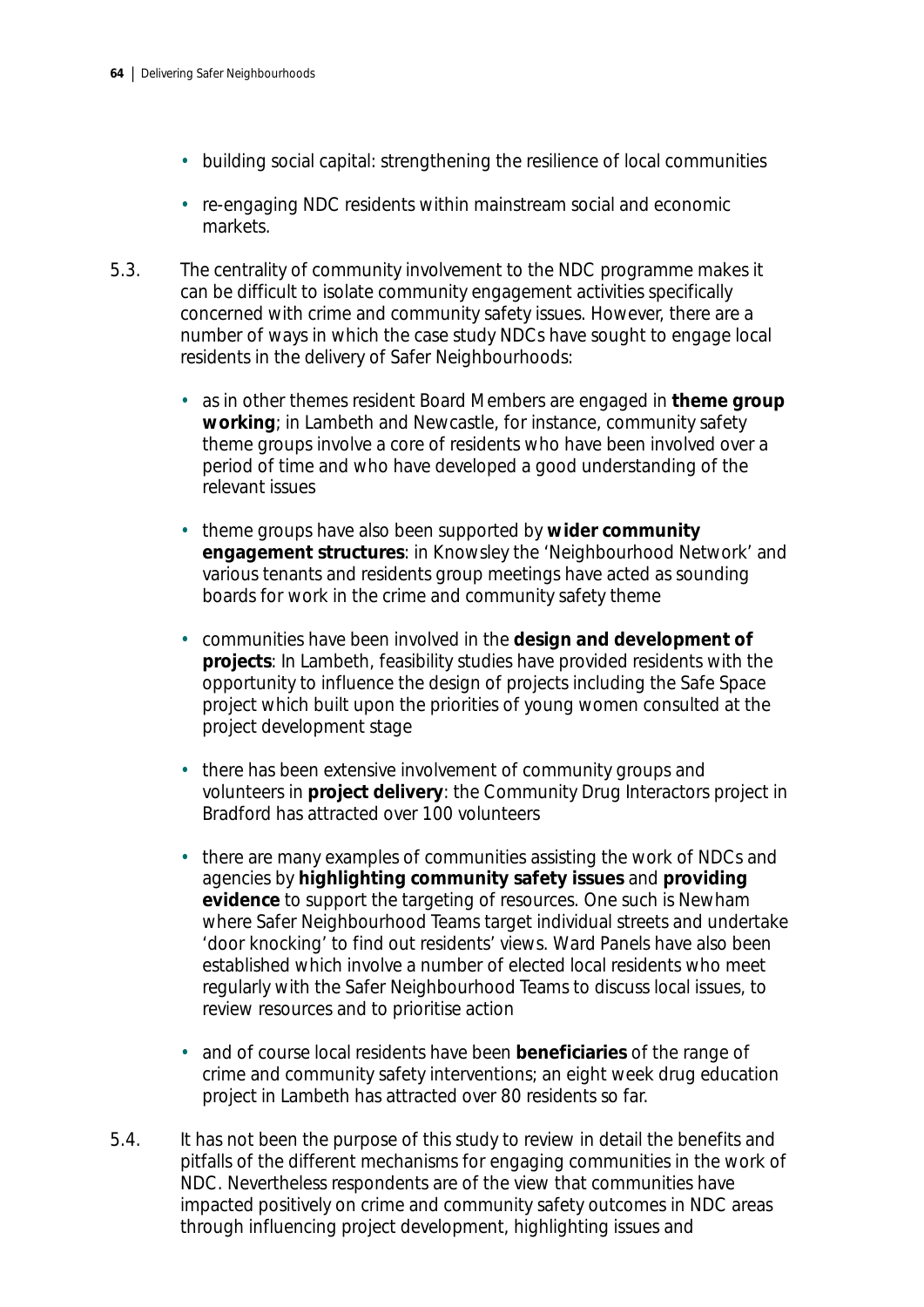participating in crime and community safety projects. But there have been a number of **issues**:

- as has tended to be the case across the programme, the Case Study NDCs in general have found it hard to engage **young people** in safer neighbourhoods forums, despite their 'over-representation' in crime and community safety issues
- despite the involvement of some very committed volunteers it has not proved easy to engage the wider community in some NDCs: in one NDC, respondents remarked that community involvement in the crime and community safety theme group was not widespread and despite steady interest from resident Board Members, attendance at the theme group and at community events has been low. One factor highlighted was a local culture of **intimidation** which deters people from being seen to be associated with the police. Although this is changing as a result of the work of the NDC and local agencies fear of reprisals were still strong enough to influence some sections of the community, despite police attempts at reassurance
- there have also been **conflicts** between **community priorities** and those of NDCs and other agencies. A number of respondents reported tensions between resident Board members and local police, particularly over styles of policing and there have been some cases where 'patch' representatives on NDC Boards have favoured initiatives to address particular crimes, even where there has been evidence that crime rates have been falling. In a small number of cases the approaches adopted by NDCs were also seen to be 'out of step' with agendas of agencies with a wider geographical remit: an example was given in relation to anti-social behaviour, where the focus of the NDC on an exclusionary approach and the use of Anti-Social Behaviour Orders (ASBOs) was seen to conflict with the approach of citywide partnerships which emphasised inclusion, diversion and the use of Acceptable Behaviour Contracts (ABCs).

# Working with ABIs and other agencies

- 5.5. The case study NDCs have had a **positive approach** to partnerships and have placed considerable emphasis on partnership working with ABIs and other agencies in the delivery of safer neighbourhoods. In most cases strong and productive links have been forged with a range of key agencies: local police forces; local authorities; youth services and Youth Offending Teams; housing providers. There is also evidence in some case studies of successful working with other agencies: Probation service (Bradford) and Fire and Rescue services (Newcastle and Walsall).
- 5.6. The **early engagement** of partners at both strategic and delivery level was seen as crucial in the promotion of effective working, although some NDCs have experienced frustrations arising from the frequent turnover of agency personnel. In Knowsley, the police have been involved since the early days of the NDC, working with the NDC's crime and community safety task group to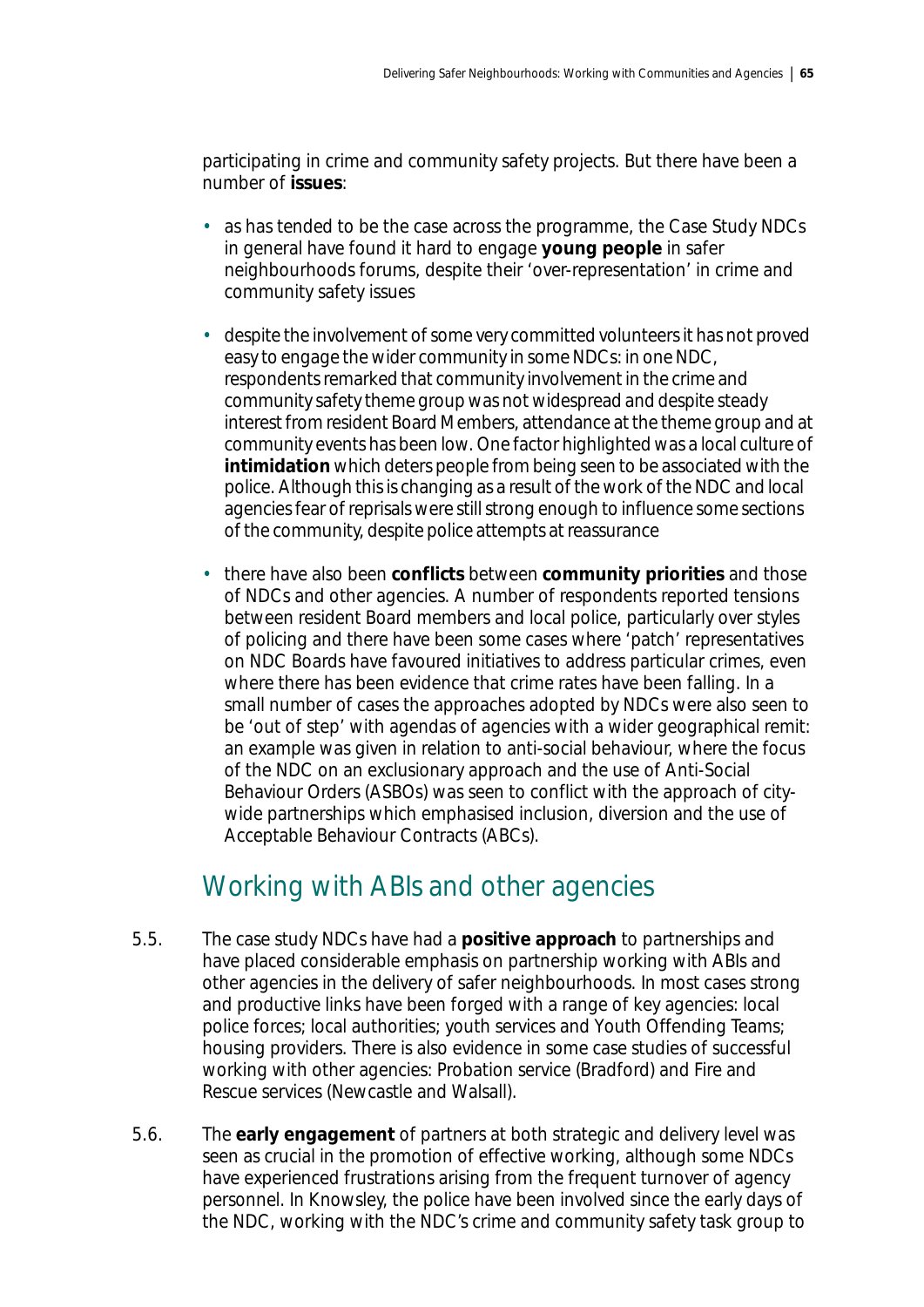develop the crime and community safety strategy for the Delivery Plan and proposing and delivering key interventions. They have also provided a Strategic Director Member of the NDC Board since it was established. Crime and Community Safety theme focus groups in all the case study NDCs have wide agency representation, facilitating joined up approaches and the levering in of additional resources, either from statutory sources or through applications for grants. One interviewee (in an RSL) commented:

*"New Deal has been able to fund priorities that can't be met through housing investment – so it has been an extra resource for (the RSL). But there has also been opportunity to explore more possibilities for match funding – lots of funders putting money together for projects".*

5.7. In line with findings from the first phase of the evaluation, and as would be anticipated, the **Police** have been quite the most engaged agency in the delivery of safer neighbourhoods. Of course, the initiatives funded by NDCs have in many ways chimed with police priorities in recent years, particularly through the adoption of neighbourhood policing and the emphasis on more community-based reassurance policing practices for example, through funding of Community Support Officers and neighbourhood management approaches. But there has nevertheless been a remarkable degree of genuine **partnership working** between NDCs and local police forces. This is epitomised by the approach to problem orientated policing undertaken in the Bradford Trident NDC:

#### **BRADFORD**

The Trident approach to addressing crime and community safety is consistent with the problem-oriented-policing approach. Problem-oriented-policing involves: 34

- routine and systematic efforts to identify local crime problems, disorder problems, and other community problems actually or potentially coming to the attention of the police;
- an analytic approach to understanding the sources of the problems;
- the implementation of measures designed to reduce or avert problems (either by the police alone or through partnerships or through persuading those able to introduce solutions to do so);
- habits of assessing the impact of the changes introduced both to learn lessons of potential future use, and to check that the problem has been reduced or solved, or the effects ameliorated.

Quite instrumental in the NDC's approach has been the Anti Crime Partnership. This was initially set up by the NDC Partnership but is now led by the Police. It brings together key agencies on a regular monthly basis to discuss current crime issues and to formulate possible responses. The partnership brings together the Police, Bradford Trident (NDC), the local authority, housing associations and voluntary sector organisations (involved in project delivery.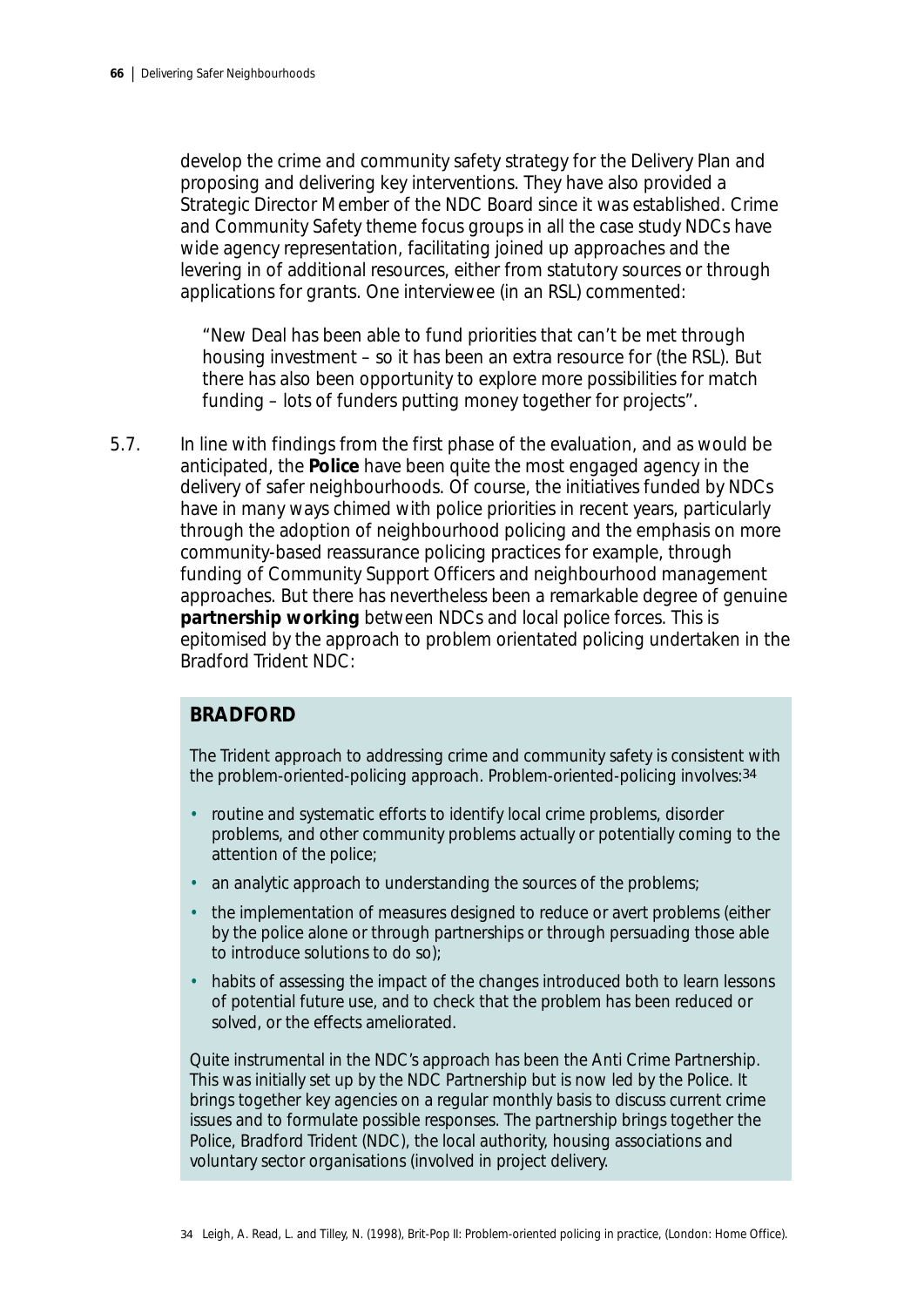5.8. But NDCs have also provided additional resources to the police, been able to provide local knowledge and intelligence for the targeting of hotspots and in some cases to broker, and improve, relationships between local forces and NDC communities. In Walsall a key partnership is focused on **neighbourhood policing**. This involves community consultation to identify key local issues and increase responsiveness. Extra resources are targeted to the area through the local neighbourhood team (one Sergeant and eight police constables) and secondment of Inspectors as crime theme leads. In the opinion of certain respondents this has provided an important factor in the progress made against outcome targets: *"The policing teams surrounding the NDC area haven't got the resources that we've got…they haven't got the ability to do the operations".* Other key policing features include the use of problem solving approaches and information-led policing, making it possible to targets resources towards hotspots of crime. One interviewee commented on the impact of NDC resources:

> *"The NDC gets back more than it puts in – the area gets more than its fair share of police resources anyway but NDC fills the gaps when the force can't give me what I need. There are more convictions because of NDC resources and that's a really positive message. There are results from the extra money"*

5.9. Another example of close collaboration between the Police and the NDC is the Newham Second Tier Policing project. In this case NDC support enabled a smooth transition to Safer Neighbourhoods Teams, which now see the contribution of the Crime Steering Group as crucial to their work. This is assisted by the fact that the group is chaired by a Chief Inspector of police.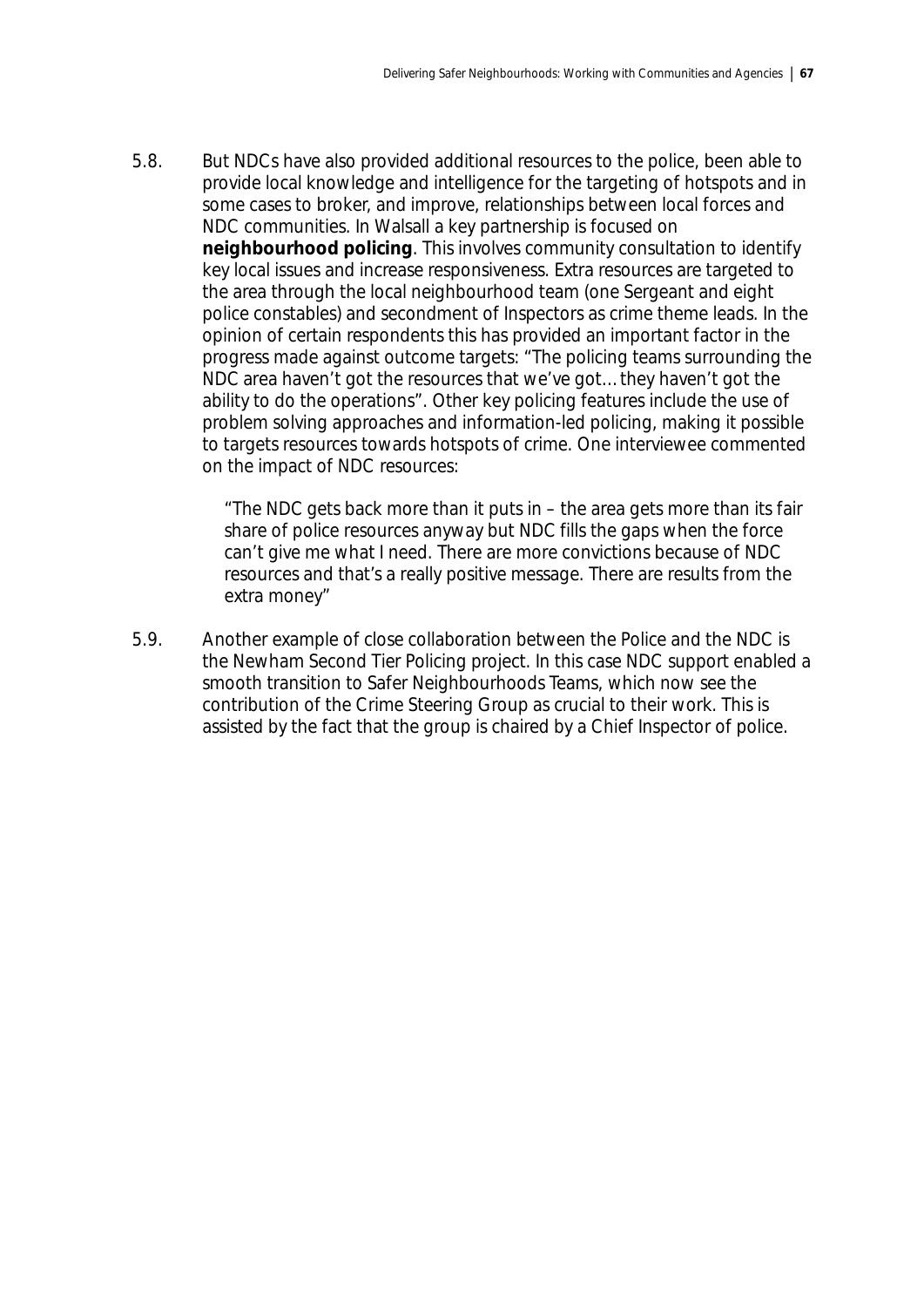### **NEWHAM**

#### **Second Tier Policing Project**

The NDC funded 4 Met police officers and 4 parks officers (Newham Council) to patrol the NDC area, including the Park. These officers worked in partnership to provide the two tiers of policing: – the met officers deal with the 'first tier' crime problems such as burglaries, violent offences, etc. whilst the parks officers deal with 'second tier' issues such as fly tipping and abandoned vehicles. Newham Council were unable to continue to provide dedicated officers and the police were due to introduce Safer Neighbourhood Teams in 2007. This left a gap of 12 months. The NDC there funded the Safer Neighbourhoods Team for 12 months in order to introduce the system earlier than would otherwise have been possible and, in addition, the NDC continued to fund the community constabulary (formerly parks) officers but on a 'pay as you go' basis. That is, the NDC provides Newham Council with intelligence and information about crime hot spots and officers are deployed directly to the problem, feeding back to the NDC. For the remainder of their time, they are deployed across the Borough.

Implementation of the project has been a gradual evolvement from the original Second Tier Policing Structure to the new Safer Neighbourhoods Teams. Funding the new teams a year in advance of their planned deployment has given the NDC a chance to embed the Teams and to sort out any teething problems. There have been some difficulties. It was difficult to recruit and retain dedicated Community Constabulary officers or to get 24/7 cover from dedicated officers. This was resolved by implementing a 'pay as you go' system. Community Constabulary officers are now deployed across the whole Borough and directed to the NDC to deal with particular crime hot spots as needed, and the NDC pays for the service it uses. This provides an instant response to crimes and incidents but does not require dedicated officers.

5.10. A key approach has been the establishment of **multi-agency, problem solving teams**, working across different agendas to develop holistic approaches and focusing on three key elements of the crime and community safety agenda: neighbourhood policing, youth diversionary work and neighbourhood management. The SNAPs (Safer Neighbourhood Action Planning) forum in Newcastle brings together key local partners in a problem solving approach, and in Bradford the Anti-Crime Partnership, originally run by the NDC but now taken on by the police, meets on a monthly basis bringing together key agencies including voluntary and community agencies and Registered Social Landlords to share intelligence and identify joined up approaches to community safety. In Lambeth the NDC is involved in Community Safety Partnership meetings, held on a regular basis with the local authorities Heads of Service Departments to discuss local issues, e.g. hotspots of criminal and anti-social behaviour and progress against local action plans.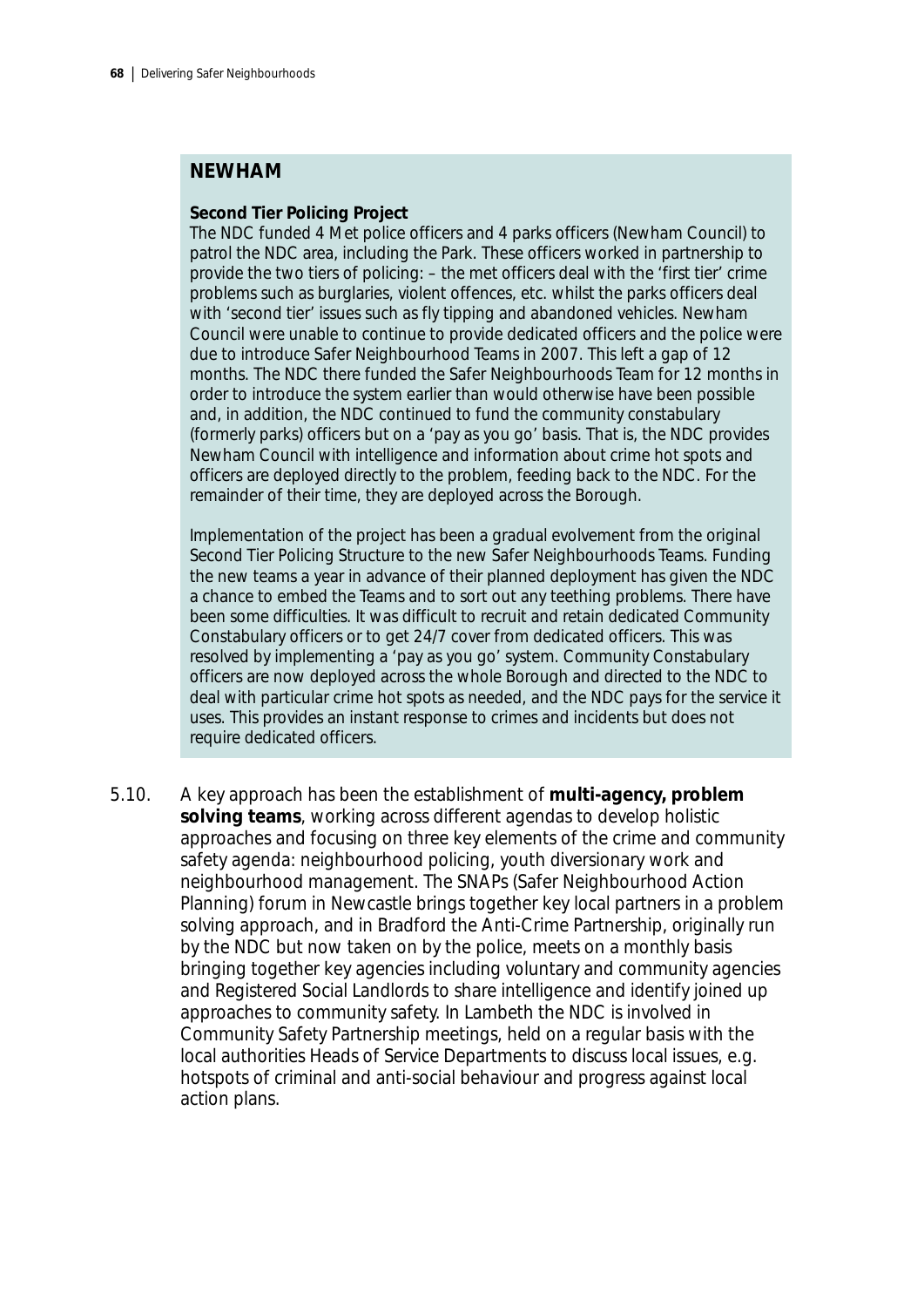### **KNOWSLEY**

#### **Chameleon Project**

The project was designed as a successor to the earlier Problem Solving Team and is a continuation of the "intelligence-led", "multi-agency" partnership working that the Problem Solving Team inaugurated in the NDC area. Its three-year strategy for tackling crime and community safety issues has three work streams designed around the police's National Intelligence Model work strands of Prevention, Enforcement and Intelligence:

#### Community Involvement and Intelligence

- regular support of local residents' meetings;
- further development of forensic science interventions;
- further development of intelligence and data exchange partnerships;
- ongoing support for the NDC's Crime and Community Safety Task Group.

#### Targeted Operations and Enforcement

- proactive use of ASBOs to target offenders;
- co-ordinated operations for disorder and anti-social behaviour;
- directed operations property crime;
- targeted operations tackling the use and supply of illegal drugs.

#### Preventative Measures

- greater use of the wider police family;
- high visibility patrols;
- development of a schools education programme;
- further development of joint agency truancy initiatives;
- further development of witness support systems.

The aim is to facilitate a sustainable reduction in crime utilising new and existing partnerships and to influence positively feelings of public safety. The Chameleon Project is made up of representatives of the NDC and agencies involved in community safety. Community representatives are not included in the Chameleon Project Board for reasons of data confidentiality and personal safety (avoiding residents being associated with policing and other enforcement activity). The Project Board is co-chaired by Merseyside Police's Huyton Neighbourhood Inspector and the NDC's Crime and Community Safety Monitoring Officer.

- 5.11. These partnerships had a number of **benefits:**
	- bringing together a range of key players involved in crime and community safety work
	- facilitating the development of holistic approaches
	- linking to community groups and representatives for the inclusion of 'on the ground' intelligence
	- the development of problem focused and responsive solutions
- 5.12. Respondents were also of the opinion that NDCs made a **key contribution** to these partnerships through their unique ability to bring together agencies,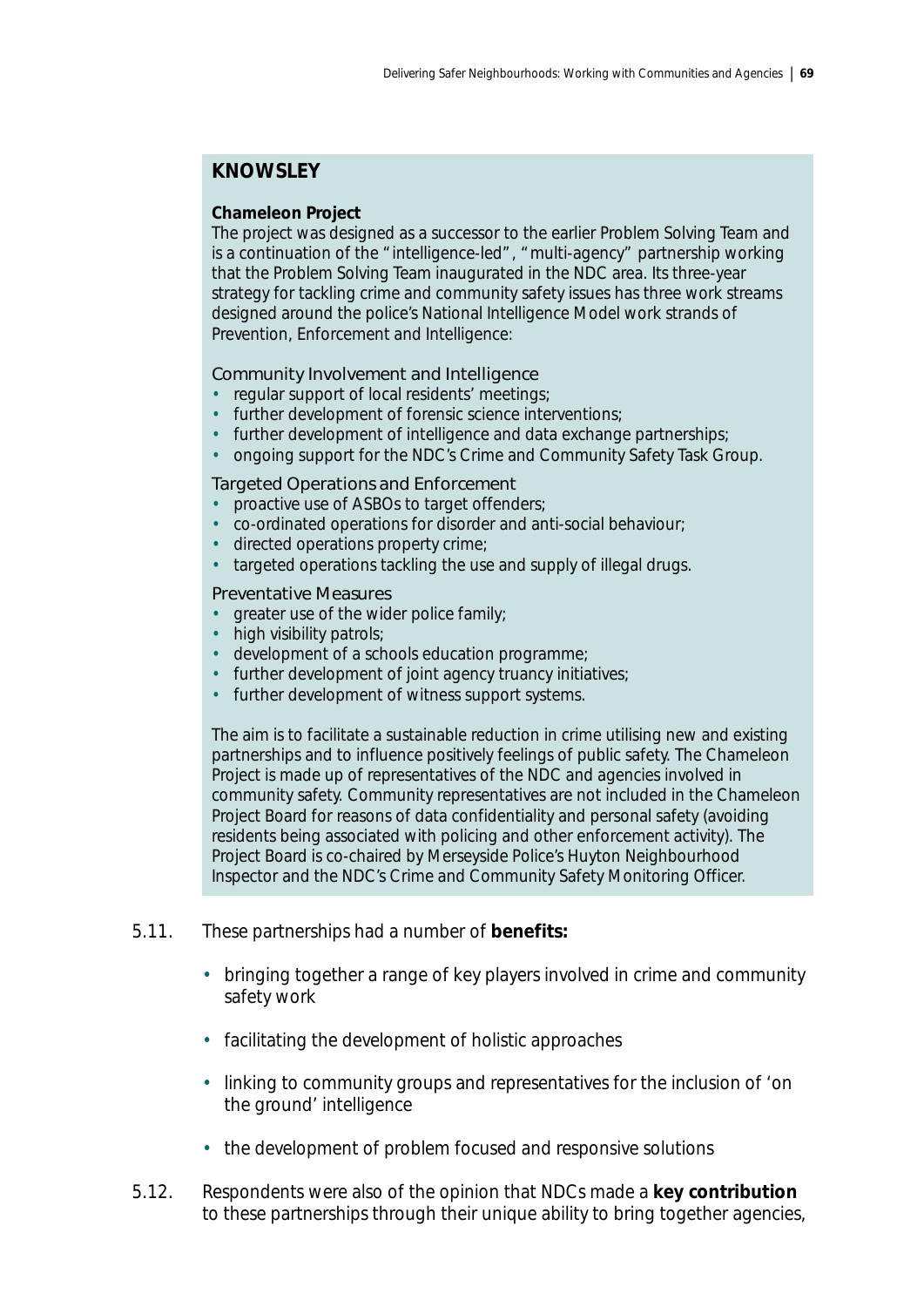encouraging collaboration and co-operation at the local level. NDCs' independence and credibility with local communities were particularly important in this. In most of the Case Study NDCs the theme lead was involved in partnership working, in others new roles have been created to focus on this role. The work of the Anti-Social Behaviour co-ordinator in Newcastle was identified by respondents as key in facilitating a co-ordinated approach to crime and community safety issues in the NDC area.

#### **NEWCASTLE**

#### **Anti-Social Behaviour Coordinator**

This post was introduced in February 2005 as an addition to the NDC Police team and in response to ongoing concerns from residents regarding anti-social behaviour. The Anti-Social Behaviour Co-ordinator (ASBC) has facilitated **a coordinated response** from a wide range of partners using a multi-agency approach to reducing crime and anti-social behaviour in the NDC area through the Safer Neighbourhoods Action Problem Solving (SNAPS) approach. The ASBC undertook a mapping exercise with 35 partners to document core functions, available resources and issues of concern in the NDC area. The meetings are task and action planning focused and issues (Domestic violence, car crime etc) are rotated on a monthly basis, enabling the relevant partners and attendees to be invited ahead of the meeting. Actions undertaken so far include: web-based youth services directory; multi-agency approach to removal of untaxed, abandoned and non road worthy vehicles; publicity for vehicle crime awareness targeting hot spot areas of vehicle crime. Meetings in 2006 have covered graffiti, youth issues, vehicle crime, community cohesion, student initiatives, Arson/fireworks, environmental issues/parks and drugs and alcohol.

The ASBC post is allocated an annual **Interventions Pot** to be used for initiatives aimed at reducing anti-social behaviour in the NDC area. This has been used to contribute towards setting up a boxing club, crime prevention and community safety awareness publicity for residents.

The ASBC post has contributed to internal and external partnership **links** including participating in the Safer Neighbourhoods Board and promoting links with citywide initiatives. The ASBC chairs the Crime and Community Safety focus group and participates in the Children and Youth strategy group. The ASBC also maintains links with the Education and Homes and Environment theme.

The ASBC post has also contributed to raising the profile and publicising police and partnership initiatives in the NDC area and supplies the NDC, Government Office North East and other partner organisations with detailed crime and youth disorder information for the NDC area.

#### 5.13. But there have also been **problems**:

• some agencies have proved **less willing** to be involved and in some cases there has been reluctance to address community safety issues or to invest in measures to address problems identified by NDCs (a particular issue involving the implementation of security measures in properties due for stock transfer and subsequent demolition was highlighted in one NDC).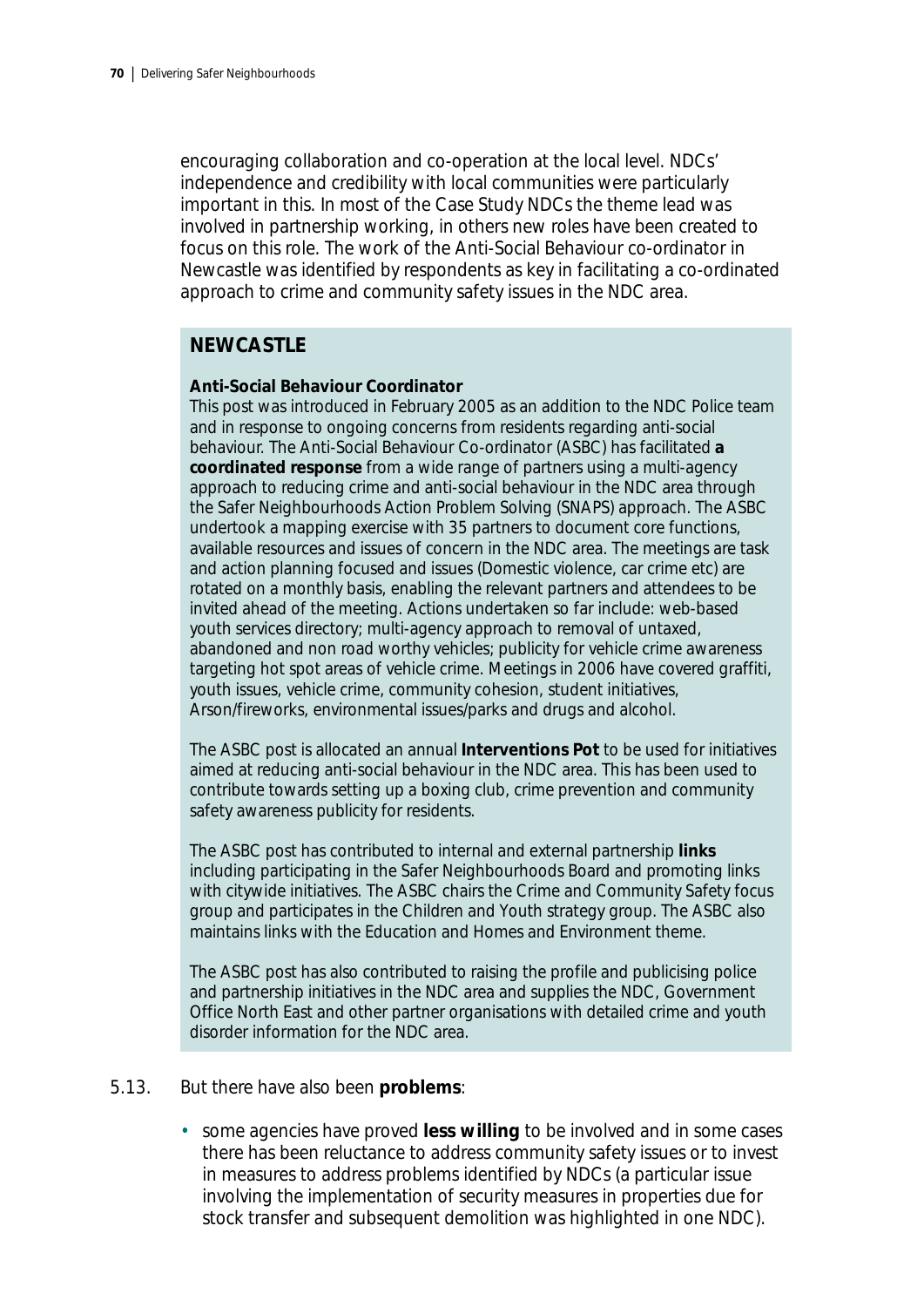And there have also difficulties in some NDCs when successful working relationships have depended on the commitment of key individuals in agencies who have then moved on and either not been replaced or where new incumbents have not shared the same enthusiasm for working with NDCs

• there have also been difficulties in linking NDCs into **wider forums** and partnerships engaged in crime and community safety work. In one case study the NDC is working with a multi-agency local neighbourhood partnership, which it considers to be a key vehicle for sustainability and succession of the NDC. However the partnership has a lack of resources and decision making power and (currently) only limited influence on broader agendas and partnerships. One stakeholder remarked:

*"the local neighbourhood partnership almost doesn't get mentioned at LSP and LAA meetings, it certainly doesn't get mentioned in the LSP management meetings where all the decisions are made, and it almost doesn't feature in the LAA".*

- in another, despite organisational links between the NDC and other agencies, there is a **lack of integration** into wider city strategies or the LSP. There is little evidence too across the other Case Study NDCs of any systematic links to Local Strategic Partnerships, Local Area Agreements or Crime and Disorder Reduction Partnerships
- NDCs emphasis on issues that had been identified by residents as **local priorities** could sometimes put them out of step with city-wide approaches:

*"It's very important to address local needs but it needs a balance between local people/agencies/government. Domestic violence and racism are too big to wait for them to show up in public consultation before taking action. (The) NDC approach to local consultation is good but these are tricky issues that may not show up – anti-social behaviour and alcohol fuelled behaviour are easier to see."*

• in one NDC a respondent also noted that the NDC approach to ASBOs had been more **hard-edged** than the city's policy which emphasised prevention, diversion and early intervention.

*"There already was a city wide approach to ASB which includes mediation and cultural activities together with the use of poor behaviour letters and Acceptable Behaviour Contracts... NDC tended towards the enforcement approach. The Local Authority dissuaded NDC from seeking a dispersal order as this was counter to LA policy."*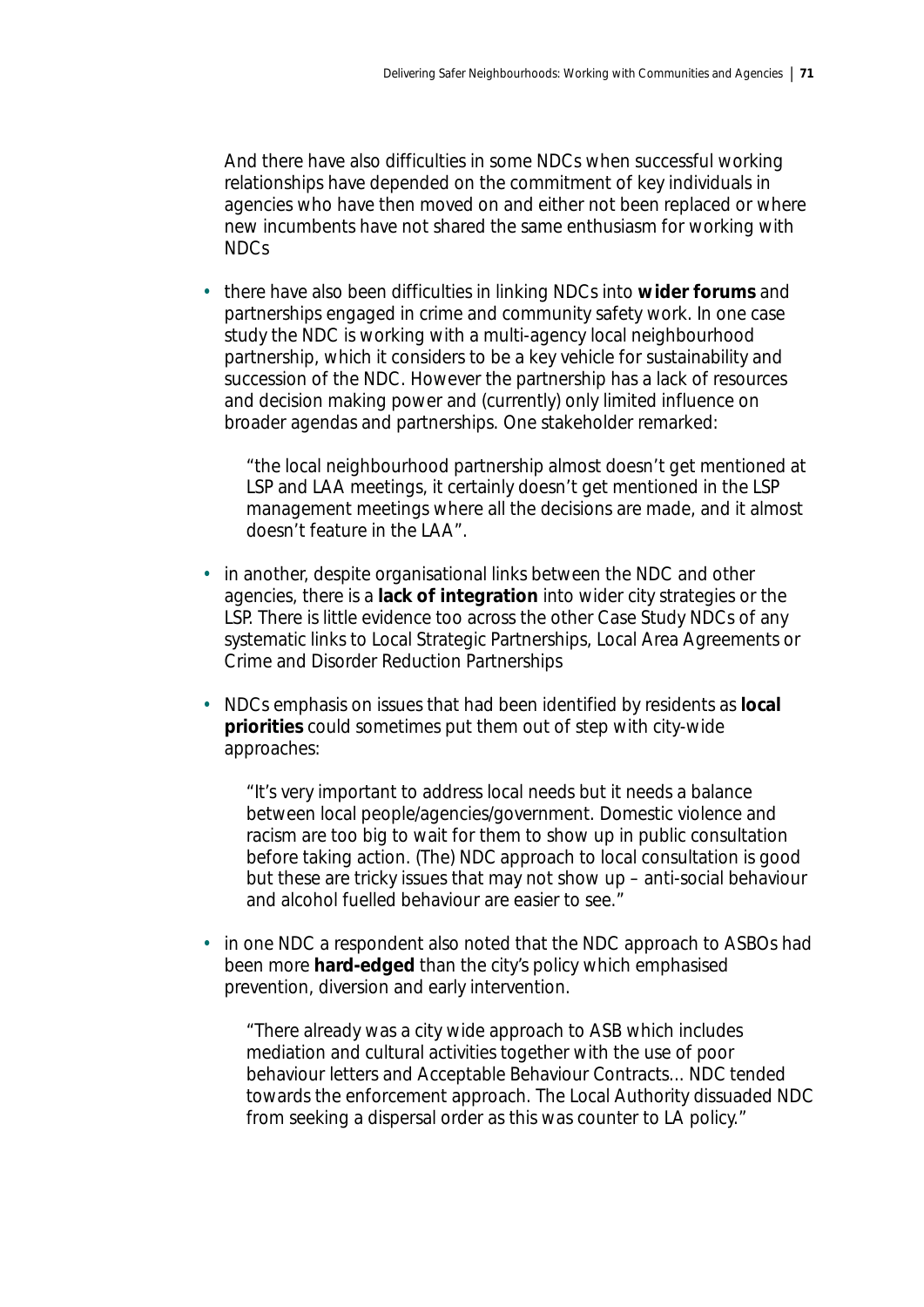### **Summary**

- 5.14. In relation to working with **communities**:
	- communities have been **engaged** in the delivery of safer neighbourhoods through a variety of mechanisms: as Community Board members, through engagement in theme groups and projects; and as project beneficiaries.
	- there is evidence of communities impacting positively on crime and community safety **outcomes**: through influencing project development, highlighting issues and participating in crime and community safety projects;

But there have been some **challenges**:

- NDCs have found it difficult to engage **young people**
- communities have not always felt comfortable working with agencies and the police around **sensitive** crime and community safety issues
- and there have been **tensions** between community priorities and those of other agencies, sometimes resulting in NDCs being 'out of step' with wider strategies and approaches
- 5.15 And in relation to working with **agencies**:
	- a wide range of agencies have been involved and the **police** in particular have made positive contributions to crime theme work; early engagement of agencies in strategic and delivery work has been beneficial
	- key **foci** for partnership working have included neighbourhood policing, youth diversion and neighbourhood management
	- **multi-agency partnerships** have been useful mechanisms for the development of holistic approaches to crime and community safety
	- NDCs have a possibly **unique contribution** to make to the co-ordination of agencies and initiatives and to encouraging collaboration at the local level.
- 5.16 The next section of this report seeks to disentangle relationships between interventions and outcomes.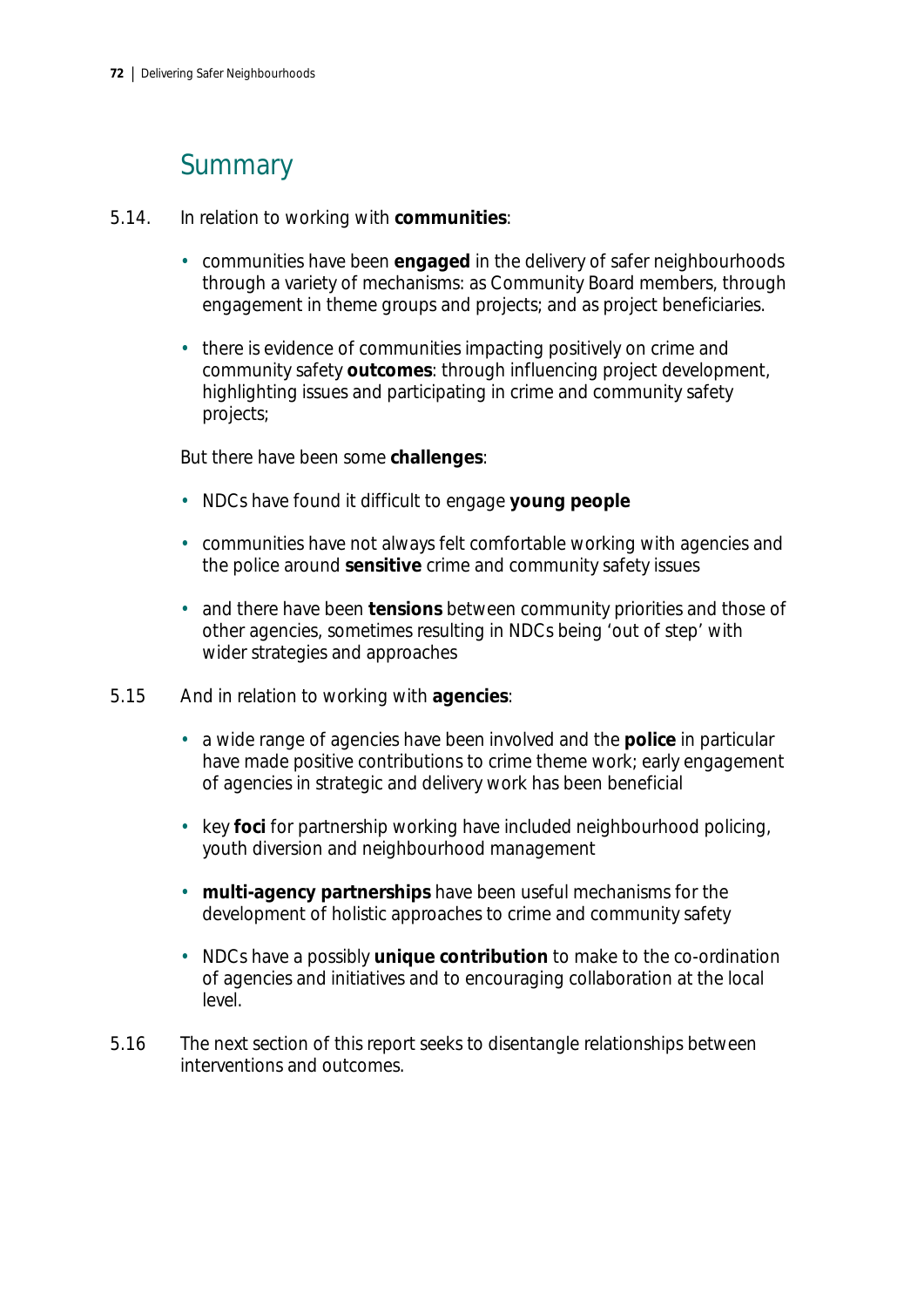# Chapter 6

## **Linking interventions to outcomes**

- 6.1 One important function of case study work is to try and disentangle relationships between interventions and outcomes. It should be stressed from the outset that this relationship is not one subject to 'scientific' analysis. The direction and intensity of outcome change may be due to a wide range of factors over which NDCs may have little if any control. These include:
	- national and district trends in relation to crime, and fear of crime
	- activities pursued by other agencies, including obviously the police but also local authorities, schools and probation services
	- crime and community safety outcomes might actually be driven by expenditure say in jobs or education where projects might have the effect of diverting individuals away from crime thus lowering NDC area crime levels
	- demographic trends can lead to new populations either leaving or moving into NDC areas; these processes are likely to impact on a wide range of outcomes including crime but also the strength of the local community, attitudes towards the local area, etc
	- 'crime industry' processes can impact on outcomes in potentially dramatic fashions: one NDC for instance points to the remarkably strong relationship between local crime levels and the incarceration and then subsequent release of a handful of known and persistent offenders.
- 6.2 The net effect of these kinds of processes makes it difficult, if not impossible:
	- to assess with any degree of definitiveness the extent to which change in NDC areas is due to the Partnership as opposed to reflecting national or district wide trends
	- to identify in any but a broad brush way the degree to which change is due to 'crime and community safety interventions' as opposed to other types of initiatives
	- to establish with any degree of accuracy a counterfactual which would provide a precise indication of what would have happened in these six areas in the absence of the NDC: there is simply too much 'noise' in the system.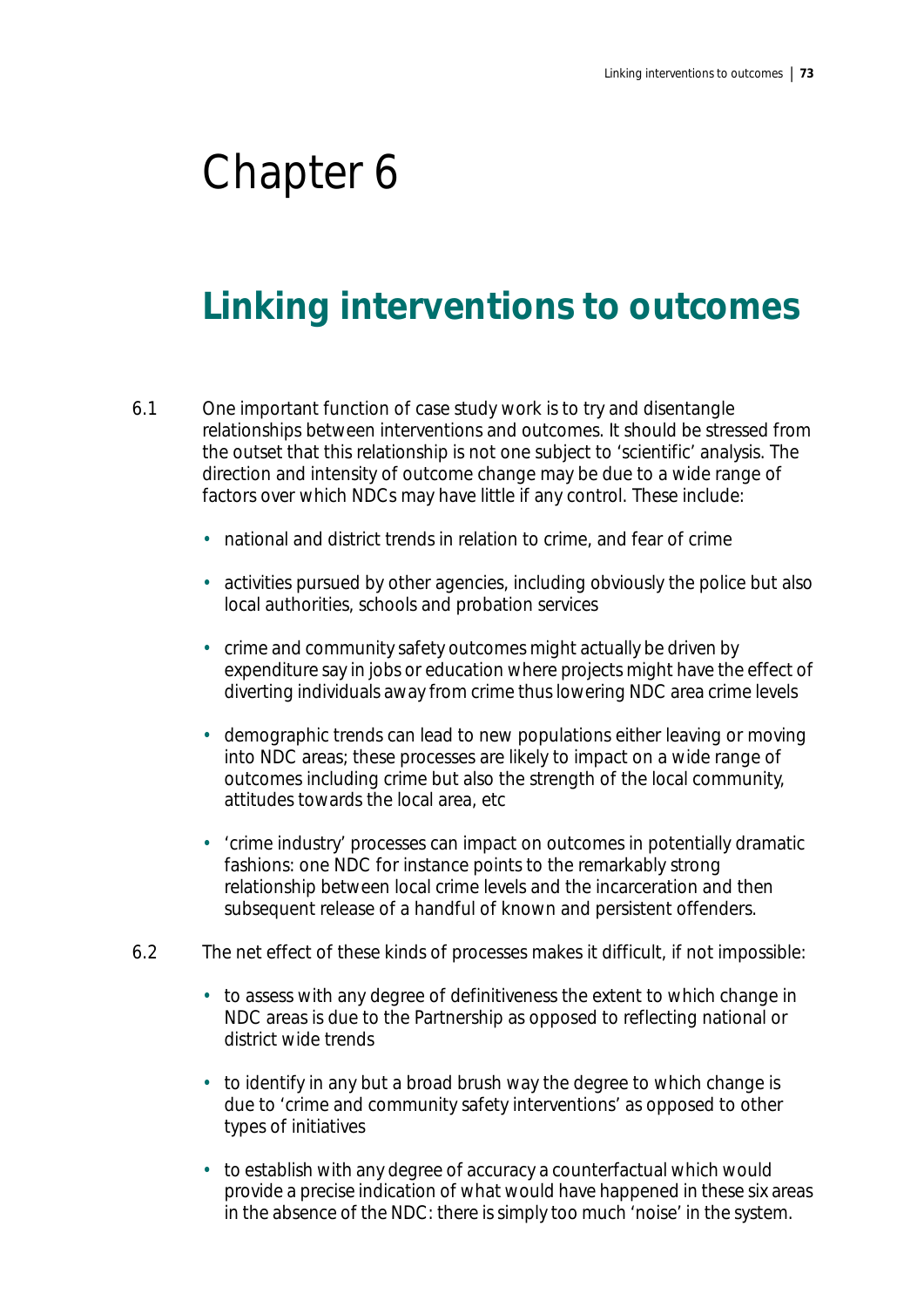- 6.3 Nevertheless, four sorts of evidence are available through which to explore relationships between interventions and change: the scale of spend and intervention; changing attitudes towards burglary; local evidence from the six case study areas; and focus group data which addresses resident perceptions of change. Each is explored in turn.
- 6.4 First, data is available regarding the scale of spend on, and density of projects within, the 'crime' arena (Table 6.1). It is interesting to see the degree to which these patterns match onto what is the best single indicator of crime in this context: change in the overall police recorded crime rate (Table 6.2). This seems the most appropriate relationship to explore since both NDC spend and police recorded crime relate to NDC areas. Household Survey data alternatively asks residents whether they have been a victim of crime but not where.
- 6.5 Any assumption of 'causality' in the relationship between NDC spend and change needs to be treated very cautiously. But there are some possible relationships worth exploring here:
	- Knowsley had the least NDC and overall spend and also had the highest overall police recorded crime rate in 2005 and saw the least change over the previous five years
	- Walsall and Newcastle saw most overall spend and both witnessed considerable positive changes: Newcastle saw more improvement against its comparator than did any of the other five areas, and overall crime in Walsall fell more than four of the five other areas. It is interesting to note also that Newcastle and Walsall have attracted the highest levels of match funding to crime projects, primarily through mainstream police resources dedicated to neighbourhood policing projects. In Walsall this equates to one police Sergeant and eight constables
	- However, Lambeth which saw the largest overall reduction in crime, saw less spend than all other NDC areas apart from Knowsley.
- 6.6 Probably the most reasonable comment to make at this stage is that there may be some emerging signs that spend and interventions are beginning to impact on the scale of police recorded crime: but this is not a determined and definitive relationship. Through time it may well be of course that this relationship becomes clearer to identify, but it is important to note also that spend is of course not the only indicator of NDC activity. This point has also been iterated in the evaluation of the Neighbourhood Management Pathfinder programme which states 'There is no necessary association between a Pathfinder spending more on community safety and the achievement of safer outcomes'<sup>35</sup> . Other relevant factors identified by the Pathfinder evaluation included ensuring that other agencies provided more responsive services and facilitating inter-agency working. As discussed in

<sup>35</sup> Communities and Local Government, The Contribution of Neighbourhood Management to Cleaner and Safer Neighbourhoods, Research Report 36, CLG 2007, p55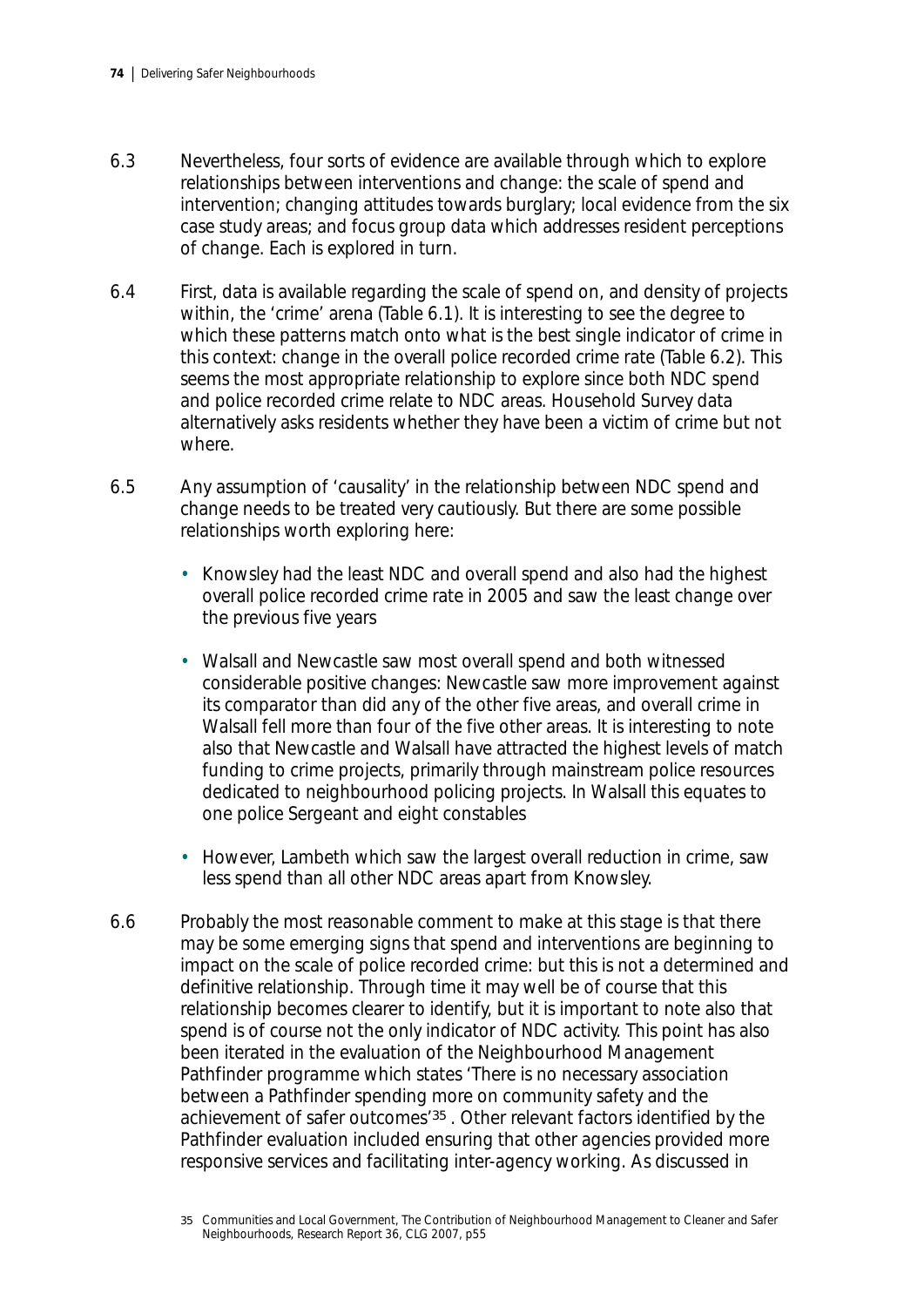Chapter 5, close collaboration with agencies has also been central to the work of NDCs, and it is likely too that as the Pathfinder evaluation also demonstrates, the impact of NDC investment will need to be considered in context of the investments made by other agencies. Positive outcomes in relation to crime and community safety are likely to depend on the effectiveness of mainstream interventions as well as those supported by the NDCs.

|                  | <b>Table 6.1</b> Crime Expenditure and Projects by NDC |                                     |                                                                   |                                             |                       |                                 |  |  |  |  |  |  |
|------------------|--------------------------------------------------------|-------------------------------------|-------------------------------------------------------------------|---------------------------------------------|-----------------------|---------------------------------|--|--|--|--|--|--|
|                  | NDC spend<br>on Crime<br>(E,000)                       | Percentage<br>NDC spend<br>on Crime | <b>Total spend</b><br>on Crime<br>$(NDC +$<br>Matched)<br>(E,000) | Percentage<br>of total<br>spend on<br>Crime | No. Crime<br>Projects | Percentage<br>Crime<br>Projects |  |  |  |  |  |  |
| <b>Bradford</b>  | 3,197                                                  | 8                                   | 3,197                                                             | 9                                           | 19                    | 11                              |  |  |  |  |  |  |
| Knowsley         | 1,169                                                  | 5                                   | 1,774                                                             | 5                                           | 14                    | 13                              |  |  |  |  |  |  |
| Lambeth          | 1,331                                                  | 6                                   | 2.226                                                             | 8                                           | 10                    | 13                              |  |  |  |  |  |  |
| <b>Newcastle</b> | 3,630                                                  | 11                                  | 5,607                                                             | 12                                          | 14                    | 10                              |  |  |  |  |  |  |
| Newham           | 3,500                                                  | 8                                   | 3,502                                                             | 7                                           | 14                    | 13                              |  |  |  |  |  |  |
| Walsall          | 2,212                                                  | 9                                   | 6,523                                                             | 18                                          | 8                     | 9                               |  |  |  |  |  |  |

Source: CEA System K: figures to end 2005/06

- 6.7 In addition, the 2004 household survey asked respondents about the probability of being burgled. Those who were re-interviewed in 2006, and who had changed their mind between 2004 and 2006 about the probability of their house being broken into, were asked why their views had evolved. These figures need to be treated with caution because of the relatively small numbers involved. But results are of interest (Table 6.10):
	- markedly more residents were less worried in 2006 than had been the case two years earlier, although less so in the two London case study areas
	- in five of the six areas the fall in crime rates generally was the single biggest reason for people being less worried
	- but many of the other key factors which had helped reduce fear of crime reflected on domestic target hardening programmes introduced by NDCs and/or partner agencies
	- It is intriguing to note that, although all of the areas have probably seen an increasing police presence, this does not impact to any significant degree of people being less worried about burglary.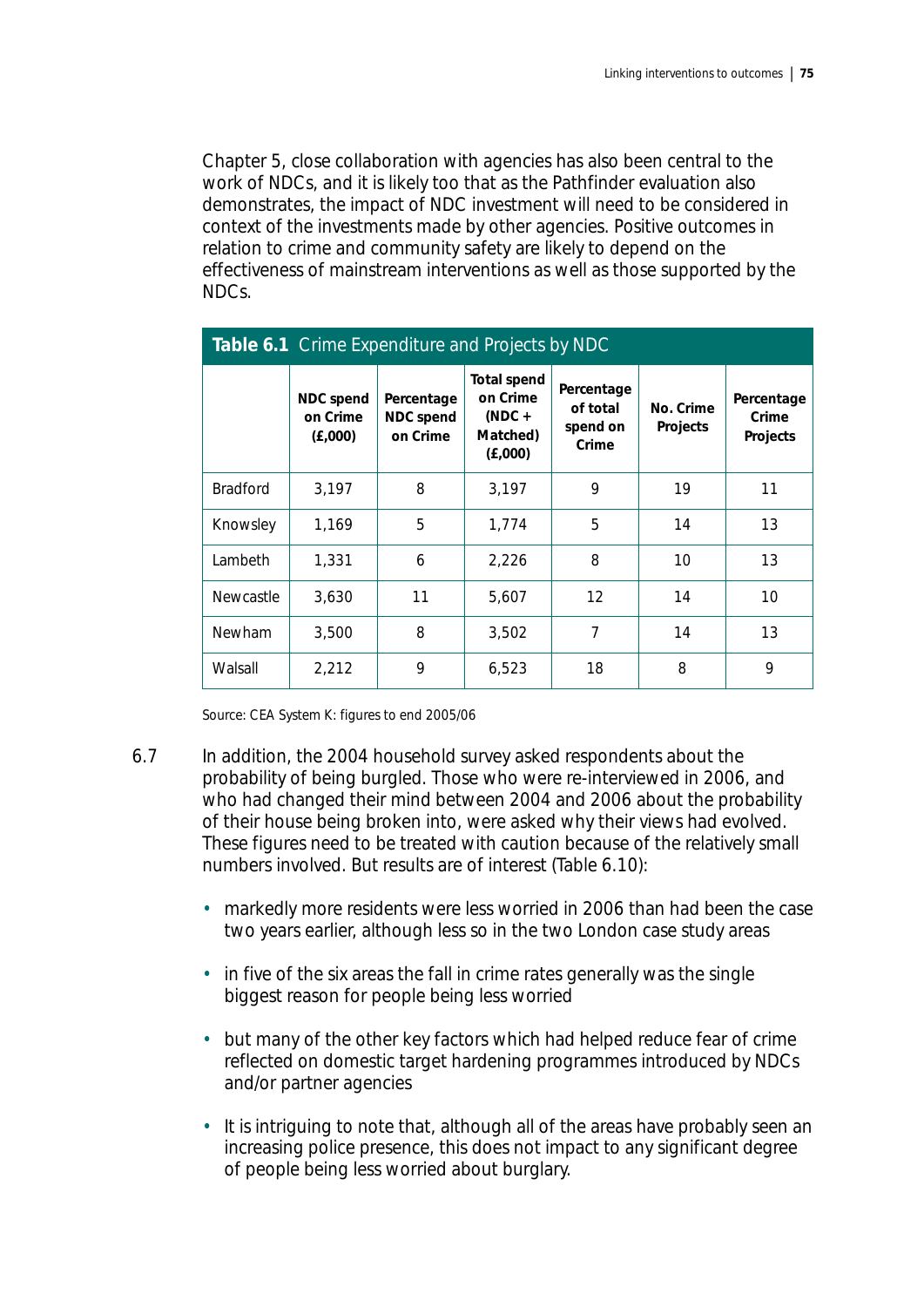| <b>Table 6.2</b> Fear of burglary. Changes in resident perceptions 2004 to 2006<br>(percentage changing response) |                  |                |                |                     |                |                |                      |  |  |  |
|-------------------------------------------------------------------------------------------------------------------|------------------|----------------|----------------|---------------------|----------------|----------------|----------------------|--|--|--|
|                                                                                                                   | <b>Bradford</b>  | Knowsley       | Lambeth        | Newcastle           | Newham         | Walsall        | All NDC <sub>S</sub> |  |  |  |
| <b>Less Worried</b>                                                                                               | 60               | 60             | 45             | 47                  | 36             | 44             | 54                   |  |  |  |
| Crime decreased generally                                                                                         | 26               | 19             | 16             | 13                  | 11             | 12             | 16                   |  |  |  |
| New security windows/doors                                                                                        | 14               | 12             | 6              | 20                  | $\overline{7}$ | 11             | 11                   |  |  |  |
| New locks/chains fitted                                                                                           | 17               | 7              | 4              | 10                  | $\overline{7}$ | $\overline{7}$ | 11                   |  |  |  |
| Street wardens in the area                                                                                        | 10               | $\mathbf{O}$   | 5              | 5                   | 2              | 11             | 6                    |  |  |  |
| Burglar alarm fitted                                                                                              | 10               | 7              | 1              | 5                   | 2              | 6              | 8                    |  |  |  |
| Better security in garden/outside home                                                                            | 5                | 5              | 6              | 7                   | 5              | 3              | $\overline{7}$       |  |  |  |
| More police around                                                                                                | 3                | 1              | 1              | 3                   | 6              | 4              | 6                    |  |  |  |
| Lived here longer/familiar with area now                                                                          | $\overline{2}$   | $\overline{7}$ | 2              | 4                   | 0              | 0              | 3                    |  |  |  |
| Have a dog now                                                                                                    | 0                | 4              | 0              | 3                   | 2              | $\overline{2}$ | 3                    |  |  |  |
| Criminals/bad neighbours have gone                                                                                | $\overline{2}$   | 2              | $\overline{0}$ | 2                   | 2              | 1              | 3                    |  |  |  |
| Neighbours are better                                                                                             | 3                | 1              | 1              | 3                   | 0              | 1              | $\overline{2}$       |  |  |  |
| CCTV                                                                                                              | $\overline{2}$   | $\overline{2}$ | 0              | $\mathbf{1}$        | 0              | 2              | 1                    |  |  |  |
| Someone at home more                                                                                              | $\overline{0}$   | 4              | 0              | $\mathbf{1}$        | 0              | 0              | $\mathbf{1}$         |  |  |  |
| Have insurance now                                                                                                | 1                | 0              | 3              | $\mathbf 0$         | $\mathbf{1}$   | 0              | $\overline{0}$       |  |  |  |
| More lighting/security lights                                                                                     | $\mathbf{1}$     | $\mathbf{O}$   | $\mathbf{1}$   | $\overline{0}$      | 0              | $\mathbf{1}$   | $\mathbf{1}$         |  |  |  |
| Alley gates installed                                                                                             | $\overline{0}$   | 1              | 0              | $\mathsf{O}\xspace$ | $\overline{0}$ | $\overline{0}$ | $\mathbf{1}$         |  |  |  |
| Other                                                                                                             | 1                | 6              | 9              | $\overline{2}$      | 6              | 3              | 5                    |  |  |  |
| <b>More Worried</b>                                                                                               | 25               | 28             | 47             | 32                  | 40             | 43             | 31                   |  |  |  |
| Was/know someone recently burgled                                                                                 | $\overline{4}$   | 5              | 15             | 8                   | 10             | 8              | $\overline{7}$       |  |  |  |
| People hanging around outside                                                                                     | 9                | 6              | 4              | 7                   | 6              | 8              | 6                    |  |  |  |
| Crime increased generally                                                                                         | $\overline{7}$   | 6              | 15             | 3                   | 10             | $\overline{2}$ | $\overline{7}$       |  |  |  |
| Lots of burglaries in area recently                                                                               | $\overline{2}$   | $\overline{4}$ | 14             | $\mathbf{1}$        | 12             | 3              | 5                    |  |  |  |
| Area has got worse generally                                                                                      | 6                | 3              | 5              | $\overline{2}$      | 11             | $\overline{2}$ | $\overline{4}$       |  |  |  |
| Problems with neighbours                                                                                          | 4                | $\overline{2}$ | 0              | 3                   | 1              | 3              | 2                    |  |  |  |
| Home less secure                                                                                                  | $\overline{2}$   | $\mathbf{1}$   | 4              | $\mathbf{1}$        | $\overline{O}$ | $\mathbf{1}$   | $\mathbf{1}$         |  |  |  |
| I'm getting older                                                                                                 | $\mathbf 0$      | $\mathbf{1}$   | 0              | $\overline{2}$      | $\overline{0}$ | 3              | 1                    |  |  |  |
| More kids/teenagers/gangs hanging around                                                                          | $\boldsymbol{0}$ | $\mathbf 0$    | 1              | $\mathbf{1}$        | $\overline{O}$ | $\overline{2}$ | $\mathbf{1}$         |  |  |  |
| More drug use                                                                                                     | $\overline{0}$   | $\overline{0}$ | 0              | $\mathbf{1}$        | 0              | 2              | 1                    |  |  |  |
| No longer have a dog                                                                                              | $\overline{0}$   | $\overline{0}$ | $\mathbf{1}$   | $\overline{O}$      | $\overline{O}$ | $\mathbf{1}$   | $\boldsymbol{0}$     |  |  |  |
| Other                                                                                                             | 4                | 5              | 6              | 10                  | $\overline{2}$ | 11             | $\overline{7}$       |  |  |  |

## **Table 6.2** Fear of burglary: changes in resident perceptions 2004 to 2006

Base: All longitudinal respondents saying they are more/less worried than last time: Bradford (112); Knowsley (140); Lambeth (97); Newcastle (107); Newham (106); Walsall (163)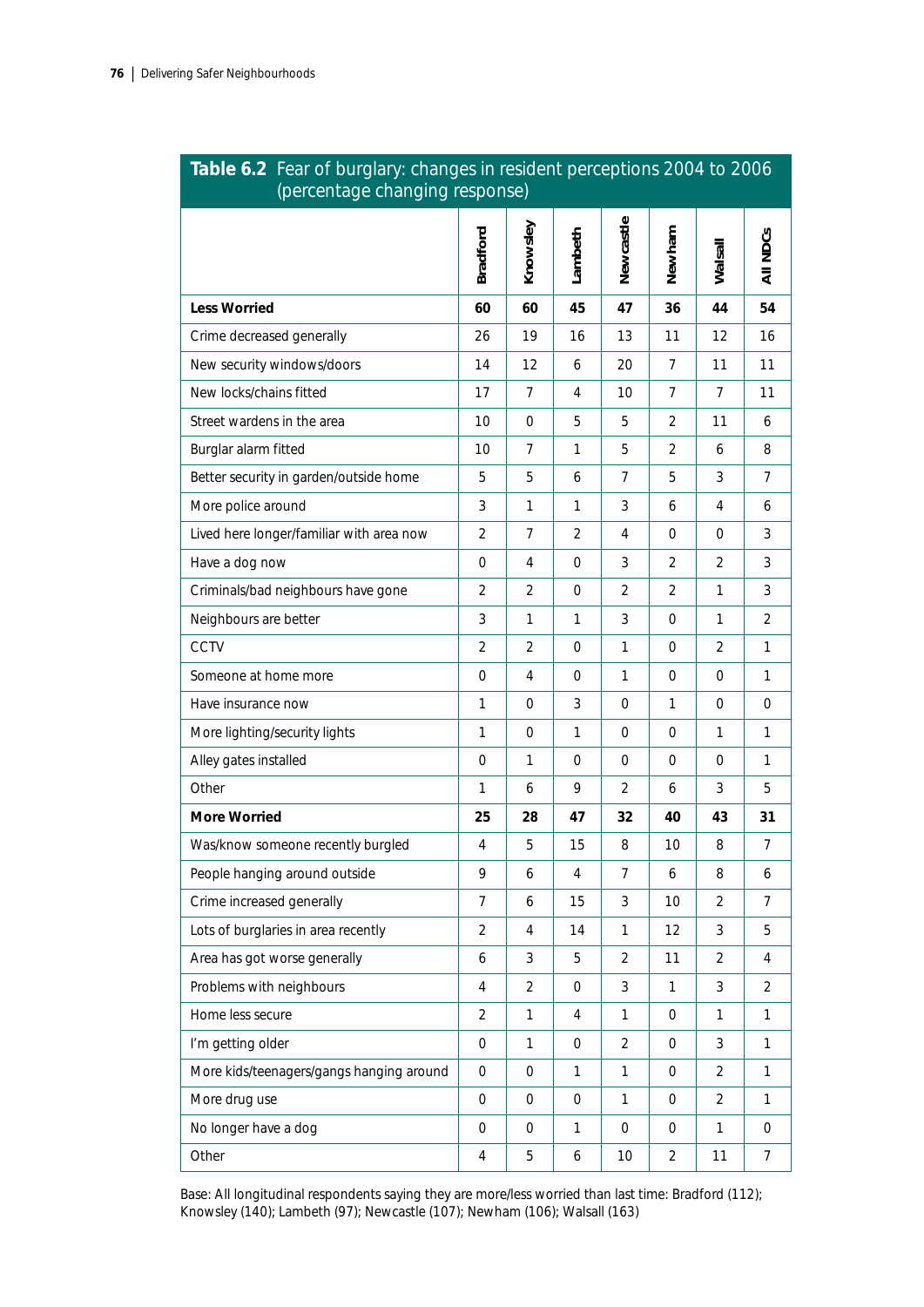- 6.8 Finally, even if usually expressed only tentatively, respondents also often have their views as to the plausible links between NDC interventions and outcomes. A brief overview in relation to all of the six case studies is outlined below.
- 6.9 In **Bradford**, respondents argue that changing outcomes are likely to have resulted in part from specific interventions implemented by the NDC. For example, deterrence and reassurance initiatives such as target hardening measures, better use of CCTV and community police/wardens/PCSOs, may have made the likelihood of theft, burglary and criminal damage less likely. However, it is also probable that the targeting of interventions around particular types of crime (e.g. Drugs Interactors), addressing issues of safety (Personal Safety training), and Arrest Referral may have both supported victims more effectively and also reduced the likelihood of (re)-offending. The area that remains a concern is around drugs use and drugs crime where continued efforts around three strands of the NDC's crime and community safety work appear to be warranted: policing and deterrence, support to victims and perpetrators, and education and diversion.
- 6.10 In **Lambeth** respondents pointed to a number of instances where specific interventions appear to have had a direct impact either on crime or fear of crime. For example the Drugs and Prostitution project helped contribute towards reductions in both the amount of open drug dealing and use in the area and the number of street-based prostitutes working in the area. Tackling both of these issues appears to have helped reduce the amount and the frequency to which residents are exposed to criminal activity. In addition funding of interventions such as the Safer Homes project have resulted in improved security for homes most at risk of burglary and this will have a direct influence on the likelihood of these homes being burgled. The fact that, to date, none of the houses with security improvements have been burgled highlights the direct contribution that this project will have made to the reduced burglary rate figures. The NDC has also developed projects that specifically seek to reduce the fear of crime. For example the personal safety and the CCTV project which both seek to make residents feel safer in the NDC area.
- 6.11 In **Knowsley** the point is made that there has been a reduction in fear of crime, together with a marked improvement in residents' perceptions of the area. It seems plausible to assume that this is due in part to a range of NDC sponsored reassurance and local improvement initiatives including:
	- vandalism and graffiti and arson: the environmental work of the Neighbourhood Action Team
	- abandoned and burnt out cars: the 'target hardening' work on 'St. Dom's Field', effectively removing the prime site for such activity
	- being insulted or pestered/teenagers hanging around the streets/hooliganism: a mix of youth alternative activities programmes and Section 30 dispersal notices on part of the estate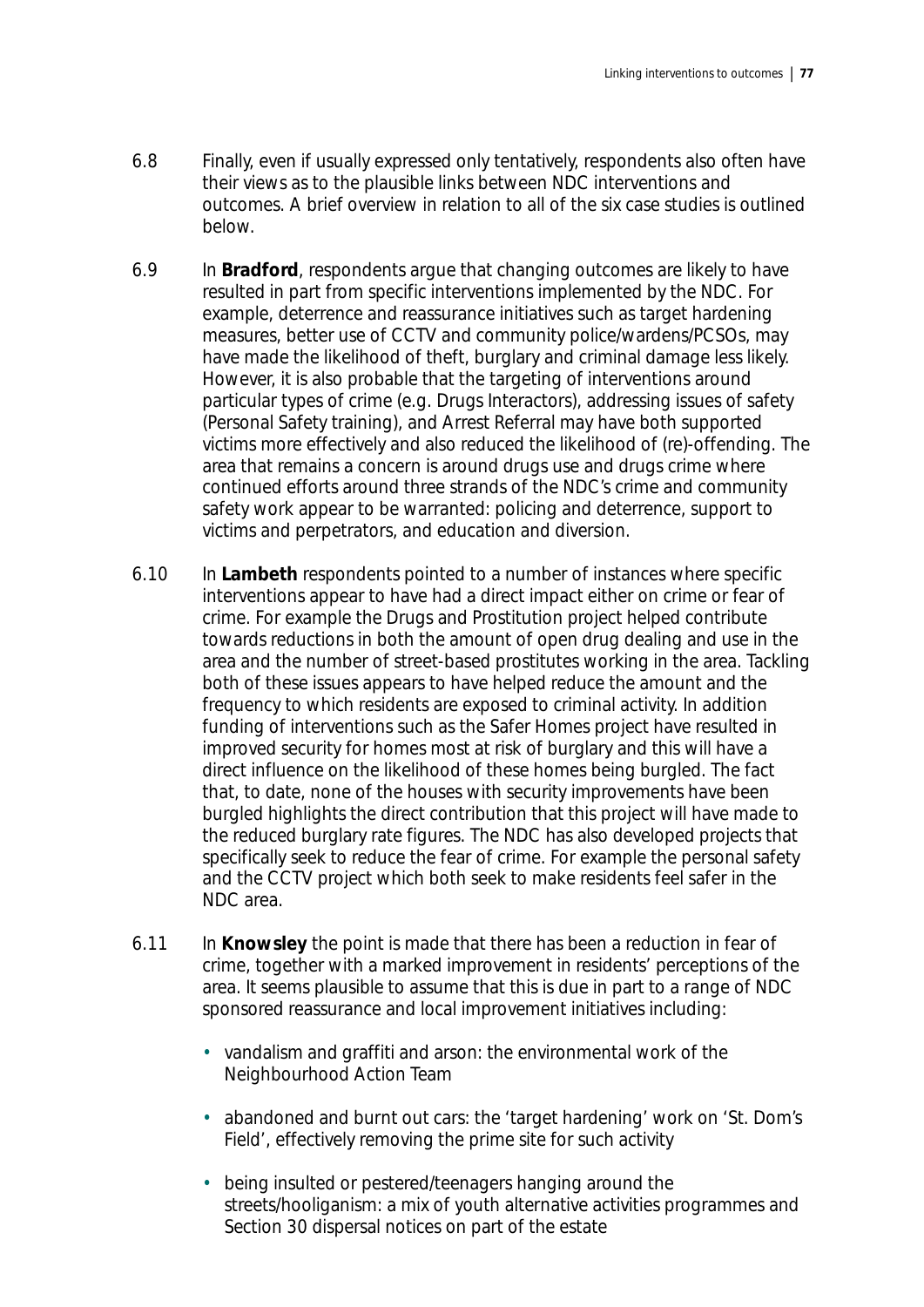- Drug dealing and usage: crackhouse closures undertaken by the Problem Solving Team/Chameleon project
- 'muggings and robbery': high visibility policing in the area.
- 6.12 In relation to violence and assault, it is possible that the Domestic Violence project might have contributed to a 10 percentage points reduction in those worried about being physically attacked by someone they know.
- 6.13 In **Newcastle**, it is the view of the police that the impact of extra officers in the NDC area has been significant in helping to secure falling levels of crime. One interviewee argued that reduced crime was due to a combination of increased levels of intelligence, together with additional visible and flexible police initiatives and operations. Additional resources have enabled high profile operations to occur such as the response to disorder in Nuns Moor Park area over a two month period. One respondent suggested that the ability of the police to use additional NDC resources in a flexible manner to meet evolving needs is reflected in more obvious signs of falling crime than has occurred in the in the bordering Neighbourhood Management Pathfinder area. It seems reasonable too to assume that the substantial reduction in burglary can be attributed at least in part to various target hardening initiatives**.** For instance, the 2006 Household Survey indicates that among those who are less worried about burglary there has been a slight increase in respondents stating the reason for this is new security windows/doors of new locks/chains fitted. The Partnership also argues an increased feeling of safety in the community has occurred in part due to awareness of the increased police presence:

*"There's been a high crime rate for many years. Three generations of families who are known villains. People were afraid to report crime. Community police and others are sorting it out. People are not so frightened to report. You can ring in if there's a problem and cameras can scan in on the area."*

6.14 The strong community involvement and development ethos adopted by the NDC is also seen to have had an impact on aspects of crime:

> *"The fact that NDC is community-led is a given, hammered home all the time. Community representation is now accepted by all officers and it's a genuine partnership, playing to each others strengths. Residents have come a long way from being involved in community engagement projects. The area has also moved forward – homes are fully let and there is demand'."*

6.15 In **Newham**, figures from the household survey suggest that local perceptions of crime are starting to catch up with the reality: the area does appear safer than it did five or six years ago, and this is starting to be recognised by the local community. During the NDC lifetime, critically, the Safer Neighbourhoods Teams have arrived, along with a variety of other changes in policing and the criminal justice system, all of which may have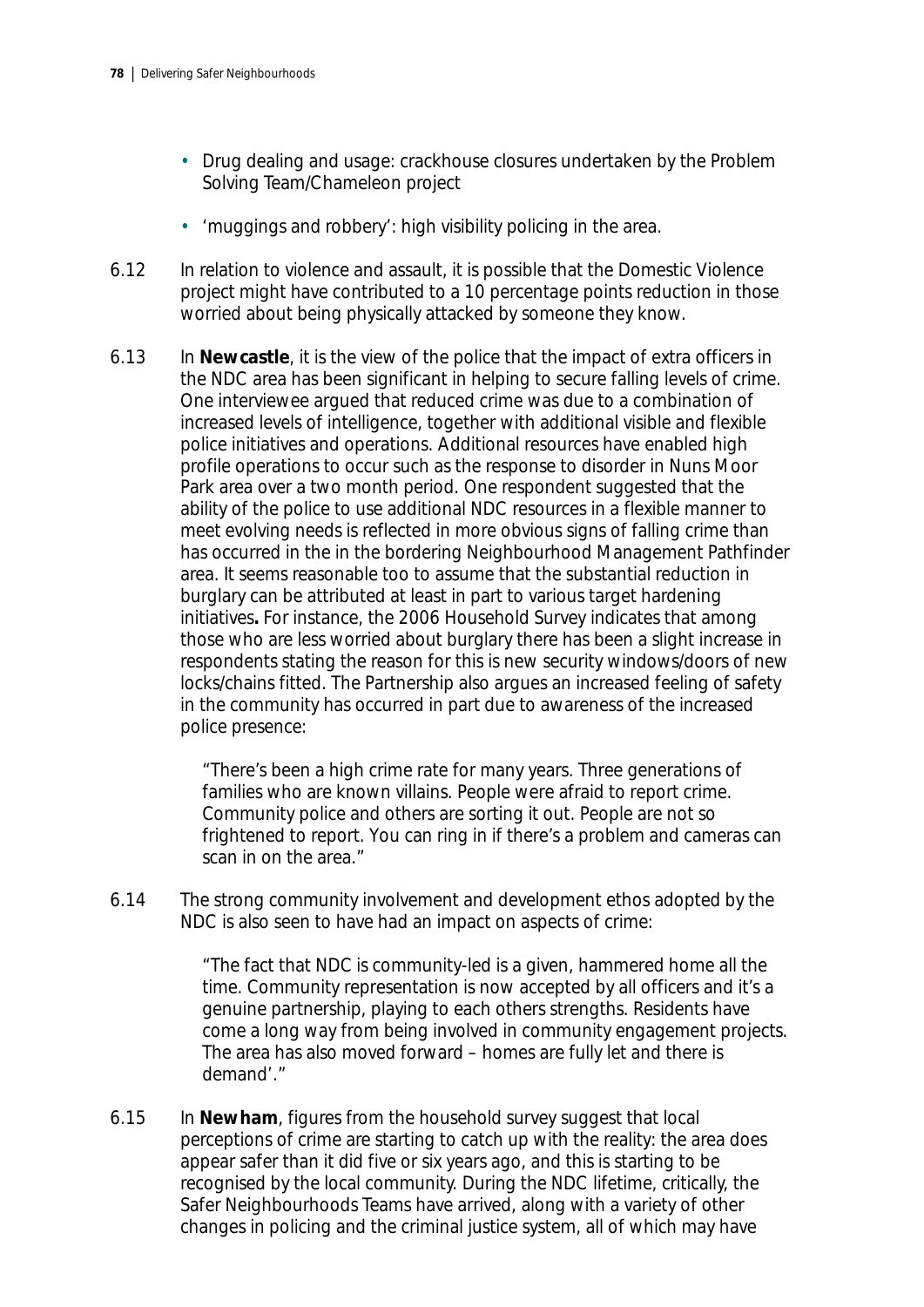contributed to the changes in recorded crime. At the same time, some of the positive changes introduced by or as a result of the NDC's presence may, paradoxically, have *adversely* affected crime figures. For example, the consensus amongst interviewees was that the improvements (including to lighting and other safety measures) to Memorial Park had led to a significant increase in usage which may be associated with an increase in the numbers of incidents. Similarly, both resident and police interviewees thought that the local community was more prepared to co-operate with the police than had been the case five years ago – thus perhaps leading to a greater readiness to report crime than before. Plausible links between NDC actions and positive crime and community safety outcomes include the following:

- according to police sources, NDC initiatives on burglary led to local reductions (even if there was some displacement)
- the reduction in levels of violent crime (in contrast to elsewhere) may be seen, to some extent, to derive from improved security in Memorial Park
- reduced criminal damage may reflect improved lighting and other security measures.
- 6.16 In **Walsall**, there is a belief that crime reduction has come primarily through extra resources that the area has been designated. These include a 10 person team and 250 police overtime hours per month, compared with 25 overtime hours in surrounding non-NDC areas, which generally anyway have smaller teams. Respondents highlight the positive impact on crime levels arising from the more intensive policing of the NDC area. They suggest that the increased police presence allows a quick and appropriate response to criminal activity and also acts as a deterrent, as potential offenders are aware that criminal activity will be responded to quicker than in other areas with less police resources. Interventions which are also seen as likely to have impacted on crime include the Block Grant project which has provided lights and alarms to a large number of buildings and sheds in the area, and the introduction of CCTV in particular areas. The focus of these activities has been on hotspots in line with a problem solving approach towards crime. Respondents closely aligned to the Block Grant and wardens argue that these projects have played *'a major role'* in reducing the fear of crime by securing properties and providing reassurance to the public through visible contact.
- 6.17 In focus groups residents were asked about their perceptions of the **impact** of NDCs and of **change** within their local communities. Very few participants were able to assess the impact of NDC in their areas. This is not surprising, as although most participants had heard of NDC and could attribute various initiatives to it they did not on the whole have a detailed knowledge of the aims and purpose of the programme. Furthermore, they often had difficulty differentiating NDC interventions from those implemented by other agencies and so found it difficult to tell which changes had occurred as a result of NDC and which were the result of other influences. However, residents did provide some important insights into the ways that the Case Study areas were changing as a result interventions. There were three key areas of discussion: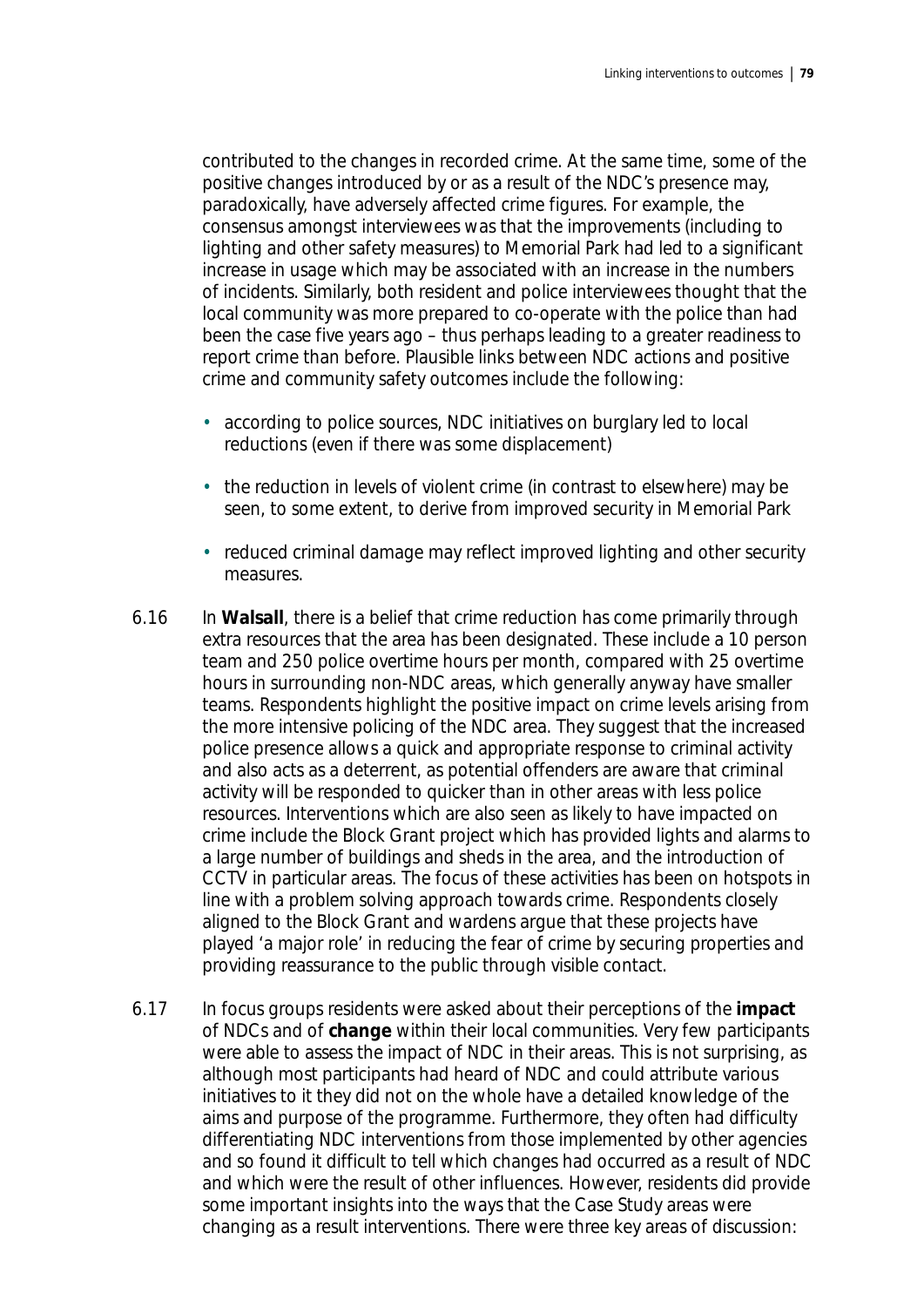- crime reduction: Improvements such as having more wardens and police available were welcomed but there was also a sense that these were short term measures and that the budget would eventually be cut and crime levels would rise again
- physical environment: Many residents noted significant improvements to housing stock and to the physical environment generally (e.g., new lighting, painting rails, new fences, landscaping to common space, etc)
- community facilities: There was a common perception across all six areas that there were increasingly more community activities available, but these were small and often not well known to the general population; there was a sense that once you had a 'reason' to know about different activities available (e.g., parents with young children), you were aware of the range of different things available to the community.

### Impact and outcomes: tensions and dilemmas

- 6.18 Work in these six case study NDC areas, has also revealed a number of more reflective issues which have impacted on the ability of Partnerships in their efforts **to assess and to interpret change** in the broad area of crime and community safety. Four issues are worth pointing out:
	- first, there is the issue of understanding **change through time**. This has emerged as an issue in Walsall for instance, where one respondent noted that *"reductions were easy at the beginning but now it is more difficult as the more challenging crimes have to be addressed"* .This could become a particular problem as the NDC attempts to close the gaps because surrounding areas, and indeed the district as a whole, are also doing well. As the NDC crime manager points out: *'to reduce crime to achieve the Walsall targets, taking into account the Walsall performance, I've got to reduce volume crime by 10% this year, 12% the year after, 15% the year after that, 17% the year after that and 21% the year after that. The performance that we've got to do is enormous".* NDCs in common with other renewal agencies may find that making some initial inroads into closing the gaps is relatively easy. It likely to be much more difficult to sustain an increasing rate of positive change
	- second, **relationships between fear, and experience of, crime are far from straightforward**. The comment has been made in the past by at least some NDC Partnerships that falling crime rates have not fed through to reduced fear of crime. When taken together evidence from across these six areas suggests this may have become less of an issue: in general fear of crime is dropping sharply. But relationships between crime and fear of crime, nevertheless, remain complex at the level of the individual NDC. Some relationships appear logical. According to the 2006 Household Survey Walsall saw the largest fall in fear of, and one of the sharpest reductions in actual, crime amongst these six. But, on the other hand, fear of crime fell in Newcastle when actual experience of crime appeared to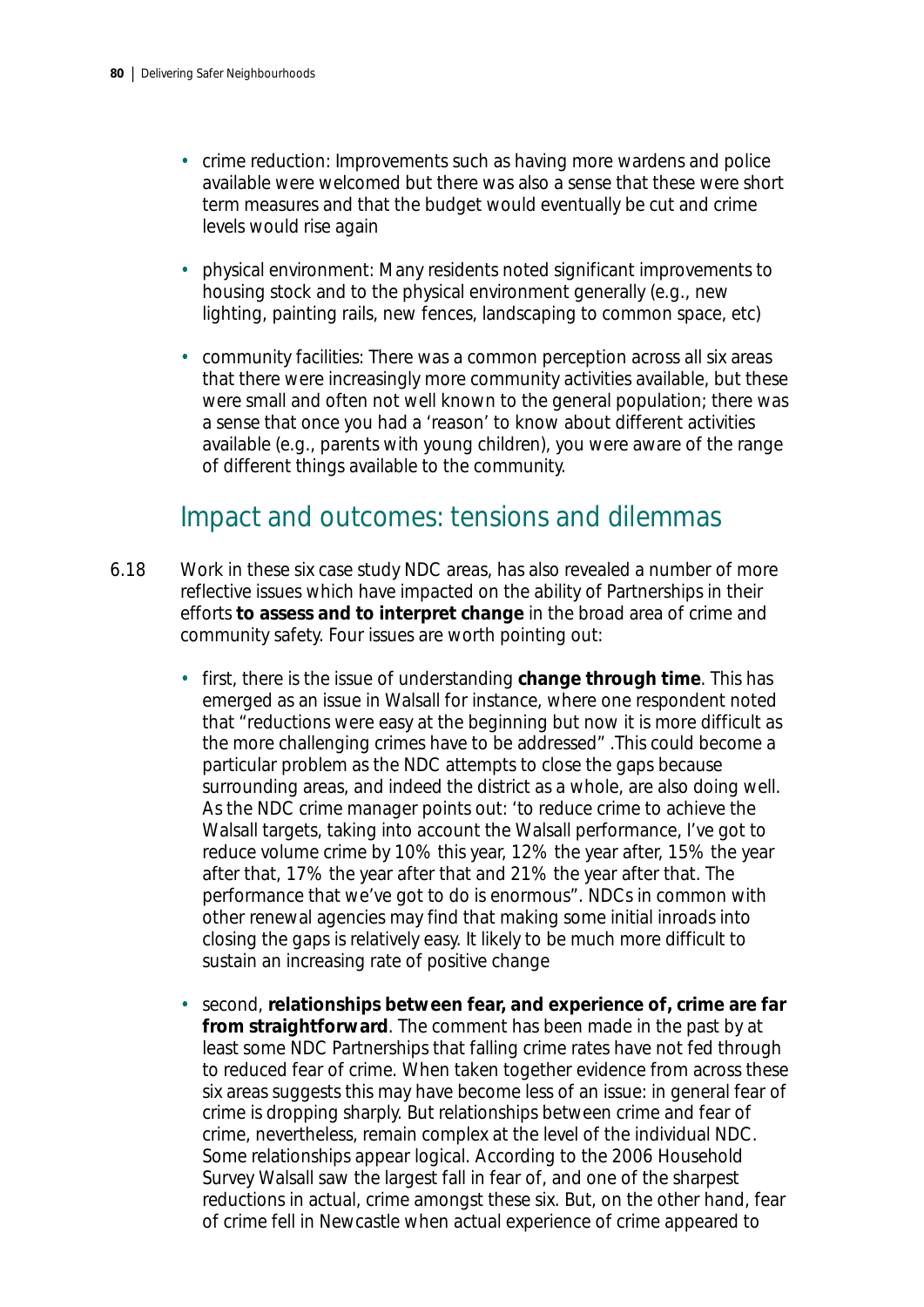rise. Fear of crime will be driven by a range of impulses of which actual crime is only one element

- third, NDCs point to instances where it is plausible to argue that crime or fear of crime have fallen as a result of 'non crime and community safety' activities and interventions being pursued by other agencies. But this may not always be the case. **Other agendas can impact in a negative fashion on crime and community safety outcomes**. In Walsall for instance, Bloxwich Housing Group (which forms part of Walsall Housing Group) has enacted a Housing Strategy, in conjunction with other partners including the NDC, an important and positive feature of which has been the demolition of a number of flats and houses in the area, which had an important impact on reducing signal crime and the fear of crime. However, BHG has also taken other decisions that might potentially have perverse implications. One example is the apparent lack of significant security in key housing development sites, resulting in an increase in reported criminal damage. Similarly, there is a view locally that Walsall Housing Group has had an impact on crime and community safety by moving particularly 'troublesome' tenants into the area. Although policies adopted by other agencies tend to support and complement NDC strategies designed to reduce fear and experience of crime, this may not always be the case. Other policy imperatives and financial requirements imposed on delivery can, unexpectedly, have a deleterious impact on the crime and community safety agenda
- fourth it is clear that an increasing number of local respondents are exploring the degree to which **positive changes crime and community safety outcomes can be sustained into the future**. In Lambeth for instance, there is a view that the area has benefited from having a theme manager acting as a conduit for local information, co-ordinating activity, and facilitating relationships amongst agencies. Local respondents are uncertain as to how, if at all, this might be taken on by Clapham Park Homes, which will oversee the planned redevelopment of the area. There is a strong sense that whilst funding for project activity might end in the next couple of years, there is still need for this co-ordinating role to continue in some form, particularly given the scale of redevelopment planned for the area. In Walsall too local respondents point to a challenging relationship with the local authority, as evidenced by the Council not approving continuation funding for borough-wide wardens. This has inevitably resulted in fewer wardens, a diminishing visible presence in the area and a reduced ability to consult communities.
- 6.19 The final chapter of this report outlines the implications arising from the research.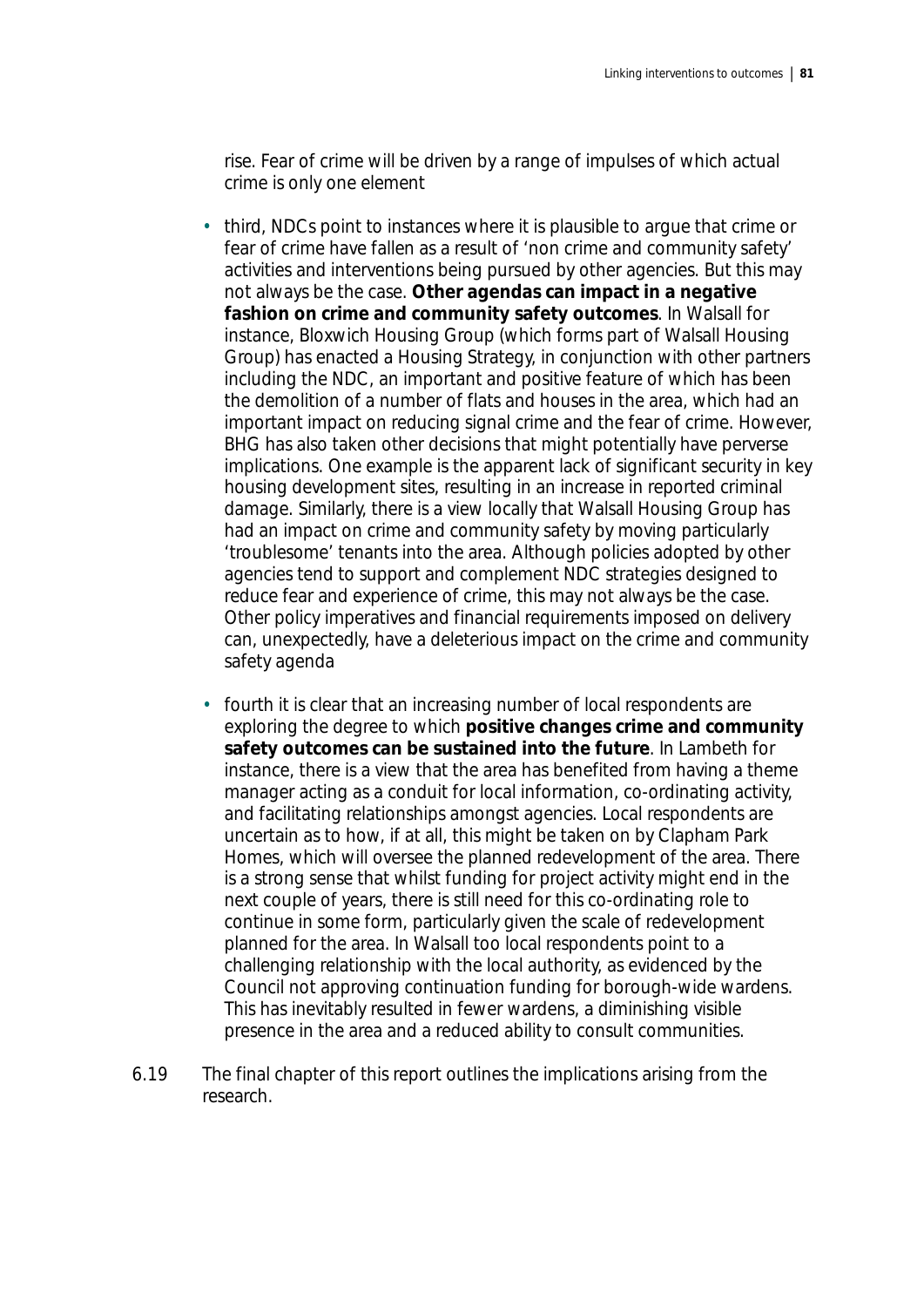# Chapter 7

## **Implications from the Research**

7.1 On balance, the case study NDCs have had some successes in their approaches to delivering safer neighbourhoods. In general, crime levels have fallen, residents' perceptions of crime and the fear of crime have improved and they are in general more optimistic about their communities and positive about quality of life indicators. Whilst there are limitations to the extent to which firm conclusions can be drawn about relationships between interventions and outcomes, there are clear indications from the Case Study NDCs that a holistic approach, which combines informed and integrated project delivery with a multi agency approach has much potential for addressing crime and community safety issues at the local level.

#### 7.2 The NDC Case studies have **added value** through:

- successfully engaging agencies and communities in the work in the theme
- providing a clear strategy for tackling crime and community safety issues
- bringing a neighbourhood focus to interventions and linking these interventions to multi-agency partnerships
- support for the problem-solving approach
- providing a forum for community and agencies, especially the police, to come together
- challenging agency agendas
- providing funding to enhance mainstream and agency approaches.
- 7.3 In the case studies where crime statistics have worsened, there are good grounds for understanding why this is the case in the short term due to major, ongoing physical redevelopment works and the proactive enforcement actively encouraged by the NDCs.
- 7.4 The case studies suggest a number of implications for policy and practice. These are outlined below.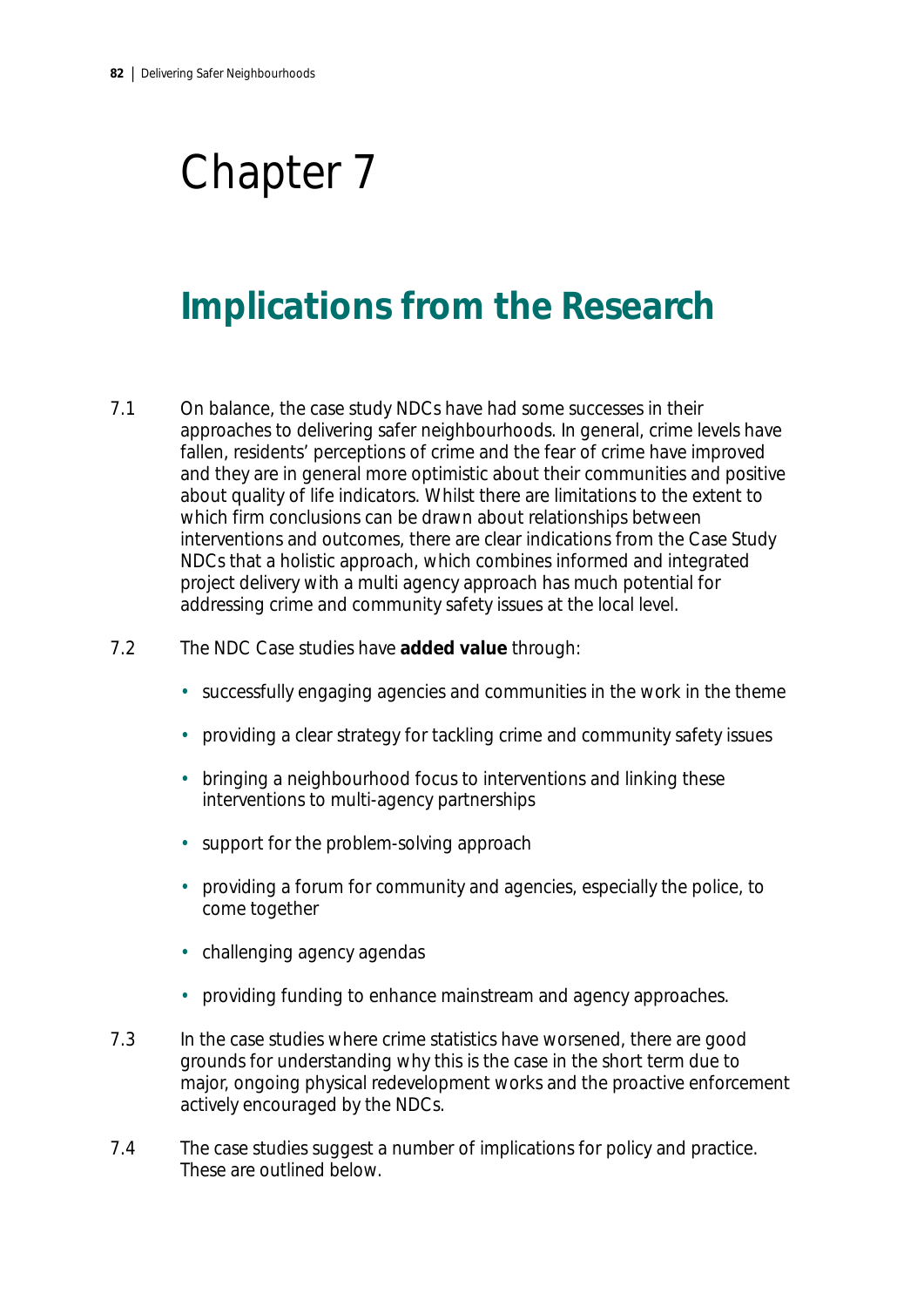- NDC resources have '**enhanced**' mainstream services providing additional services or flexibility in delivery – and there is evidence that these approaches have been successful in reducing crime by allowing for co-ordinated and immediate responses to problems and 'hotspots'. The flexible use of NDC resources to supplement mainstream police budgets has been highlighted by respondents as particularly beneficial and there may be scope for replicating this approach in other neighbourhood renewal programmes. However, despite commitments to mainstream some specific activities (Police Community Support Officers and additional beat police, for instance) police forces are unlikely in all cases to be able to maintain **current levels of service** beyond NDC. And it remains to be seen whether 'gains' in the reduction of crime levels in these NDC areas will be sustained in the absence of NDC resources
- the approach to delivering safer neighbourhoods within the case study NDCs has focused on **prevention, detection and enforcement**. There has less been emphasis on integration or restorative justice. In the context of Neighbourhood Renewal there may be limitations in an approach which leads to exclusionary outcomes for people caught up in criminal activity Whilst these issues may be beyond the scope of NDCs working alone, there may be long term implications for Neighbourhood Renewal if neighbourhood based organisations do not actively seek to create environments which help to **resettle offenders**
- evidence from the case studies suggests that **neighbourhoods** are an appropriate spatial scale at which to co-ordinate interventions and address some community safety issues: crimes against property, and anti-social behaviour and youth nuisance. The very local focus of NDCs has been valuable in addressing the problems caused by relatively small groups of young people and a key strength of NDCs has been their ability to **reflect local concern** in relation to ASB and to take action accordingly. But there may be some issues which require interventions beyond NDC resources and **spatial scales**, for instance drug-related crimes which cut across a range of deprived communities
- neighbourhood-based **multi-agency partnerships** that reach beyond the main criminal justice agencies (to include for example, social landlords, neighbourhood managers, and those responsible for housing maintenance) can provide valuable intelligence as well as mechanisms for crime prevention and project implementation and in the case study NDCs these partnerships have been central to the co-ordinated approach to local issues. It is important that these fora are linked into agencies/programmes with a wider geographical remit. There is limited evidence within the case study NDCs of any systematic links with Local Strategic Partnerships or Local Area Agreements. Only one of the case study NDCs, Bradford, has worked closely with the probation service, notably on target hardening projects in which offenders are required to install security in properties as part of their probation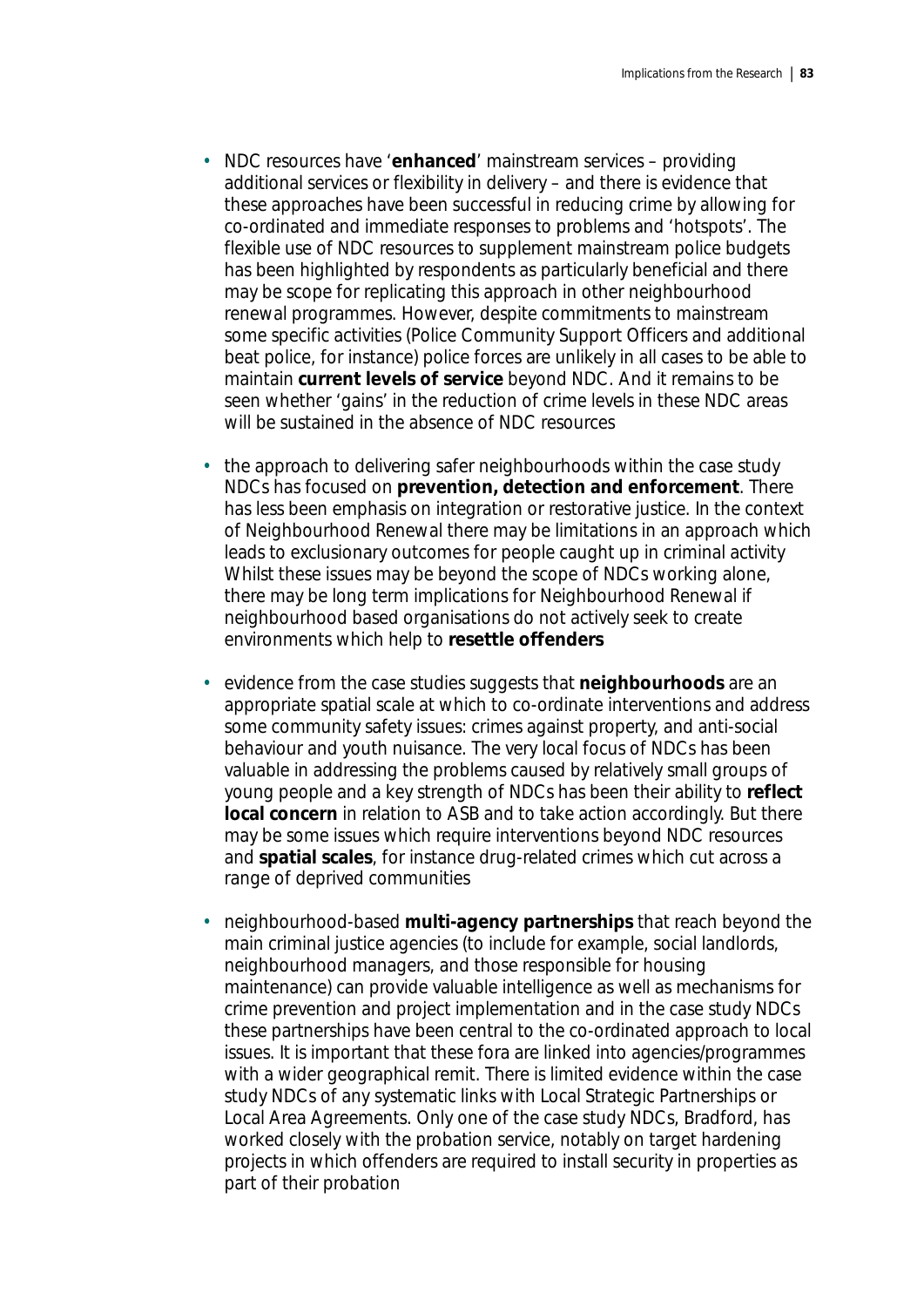- the police have clearly been a key agency in implementing the NDC's approach to safer neighbourhoods. But respondents in the NDC case studies suggest that **social infrastructure projects** will probably be most important in sustaining long-term change. Projects which focus on education, family support, youth activities, community facilities and employment were seen to play a crucial role in instigating the cultural change required to sustain reductions in crime levels. These projects are commonly delivered by third sector agencies but evidence to date is that these projects are the least likely to be **mainstreamed** or to attract secure funding from outside the NDC. Again, there may be implications for the long term sustainability of outcomes if alternative funding streams are not available to non-mainstream providers. The sustainability of integrated support services needs to include forward plans for projects outside of mainstream agencies. An **asset-based** strategy may not be sufficient to support social infrastructure projects which are unlikely to be adopted by mainstream service providers
- there are clear messages too about the importance of **holistic approaches** to crime and community safety; evidence from the case study NDCs it that it is vital to combine support for 'safer' communities with mechanisms which aim to build 'stronger' communities through the development of social capital and resources
- **community involvement** has been critical; communities are a key source of information for agencies and ultimately the resource on which safer neighbourhoods will depend. But it is important to recognise the limits to community engagement: an emphasis on community priorities can mean that some issues receive less attention (for instance violence) and there is an understandable tendency for communities to prioritise enforcement
- interventions which aim to **transform** communities through demolition and redevelopment might, in the short to medium term, result in increases in crime rates in particular 'hotspots'. There is a need in these instances for a 'long term' view and the recognition that closing the gap with local authority districts or other comparator areas might be difficult in the short to medium term
- it is important to use a range of **evidence and data** in planning and delivering interventions. In particular, developing an intelligence base that combines rigorous analysis with the informal intelligence that comes from residents is valuable. The case study NDCs have responded directly and clearly to key concerns raised by residents, through consultations and in the household survey
- a **strategic approach** based around core themes (policing and deterrence, support to victims and perpetrators, and education and diversion) and routed in a flexible, problem solving approach appears logical. This should be complemented by the coordinated delivery of projects: operational level partnerships appear to be an effective way of achieving this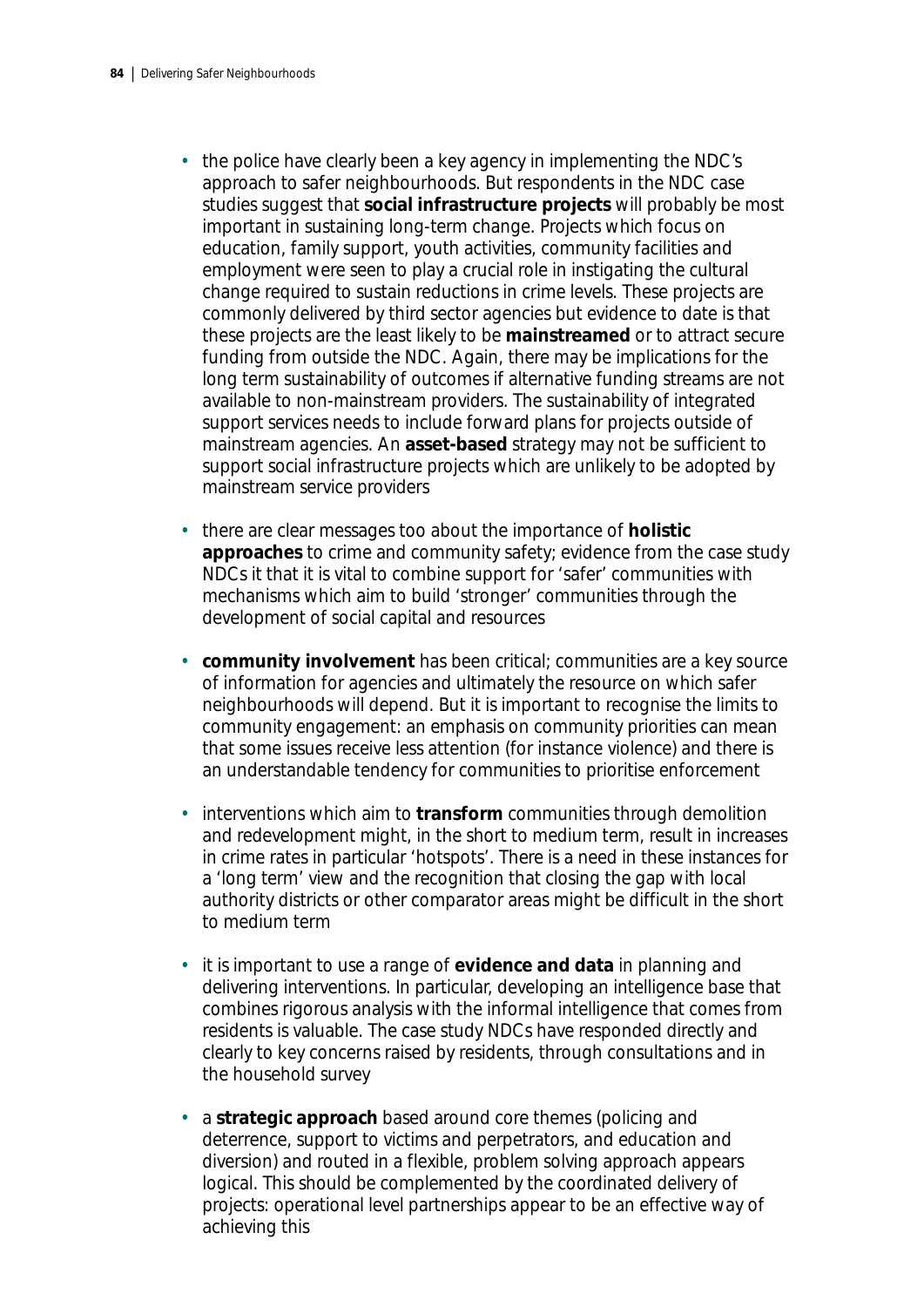• community based partnerships have a key role in working with local communities and can be effective in **brokering** and strengthening better relationships between communities and agencies, notably the police. **Communication** to residents through newsletters and consultation through community forums and organisations is vital in ensuring the vitality of crime and community safety programmes. These also serve to raise the profile of interventions and provide safe conduits for residents to provide agencies with intelligence.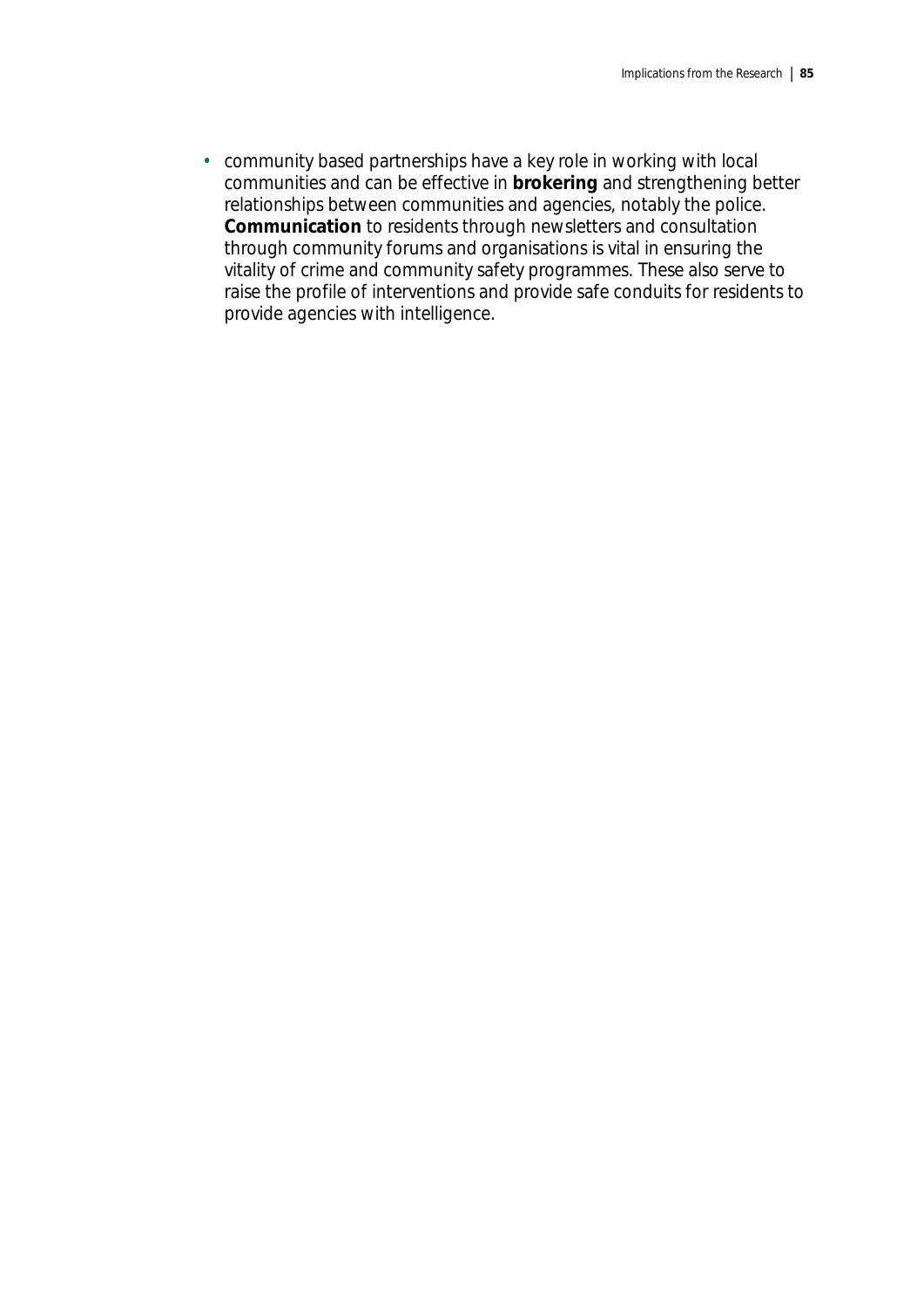# Appendix 1

## **Research Approach**

Four key research tasks were undertaken in the six case Study NDCs during 06/07:

- project reviews
- data analysis
- interviews
- focus groups

### Project Reviews

35 project reviews were undertaken across the Case Studies. Common workbooks were used to address issues around project planning and development, funding, community and agency engagement and outcomes.

### Data analysis

Analysis was undertaken of recorded crime and Ipsos Mori household survey data for the case study NDCs. Recorded crime data was used to produce the analysis of displacement and diffusion and analysis of changing patterns of crime over time. All sources of data have been analysed together to inform this report.

### Interviews

Semi-structured interviews were informed by data and topic guides tailored to reflect the particular circumstances in each case study NDC. Interviews were used to explore what lies behind changes and variations in outcomes and to build up explanations for how these outcomes have been achieved.

Approximately 8-10 interviews in each Case Study NDC: typically to including Crime and Community Safety theme leader, Board rep(s) involved in Crime and Community Safety theme groups, representatives of relevant agencies, partnerships and projects – police (Safer Neighbourhood Teams), Local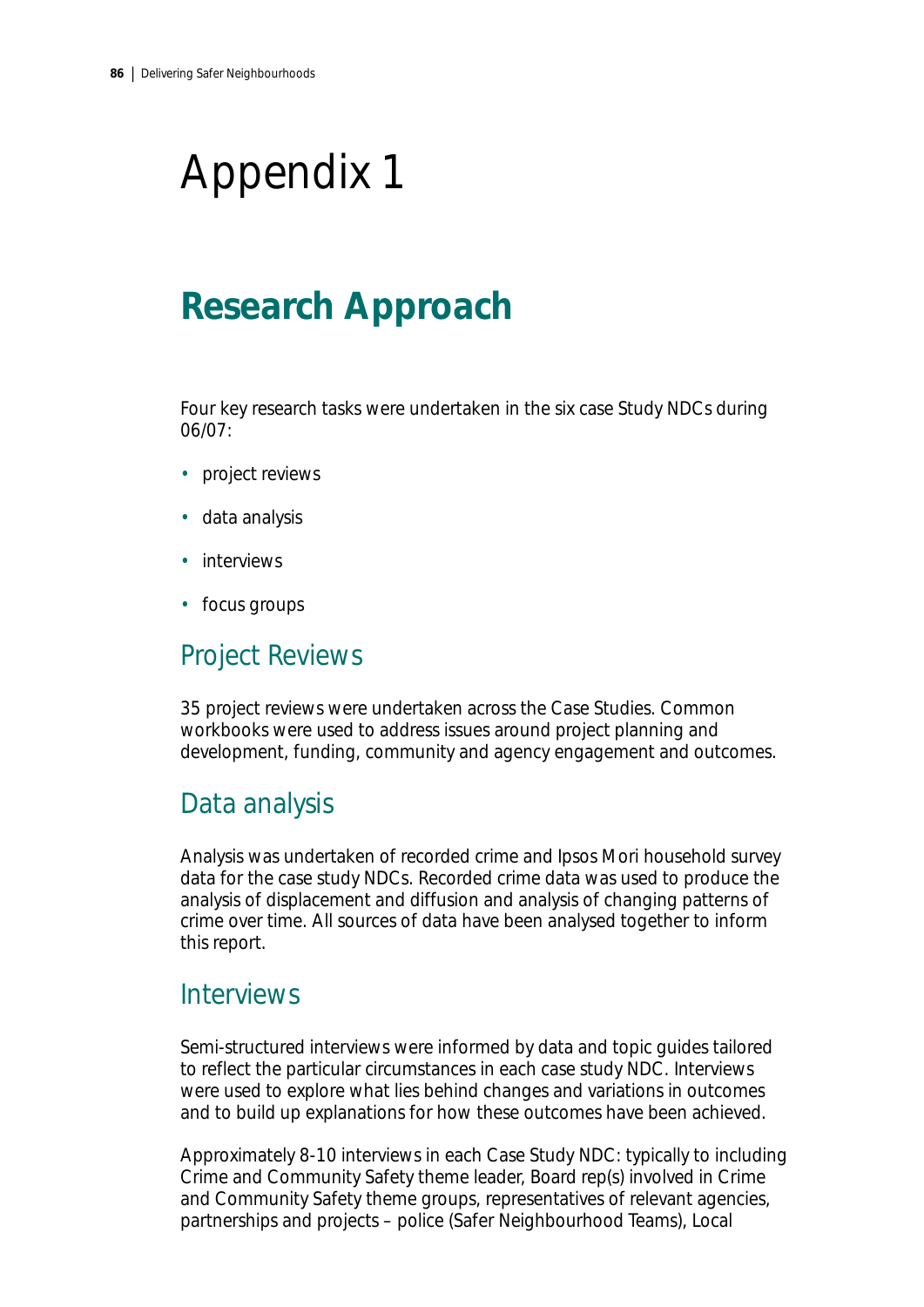Strategic Partnership, Youth Inclusion Programmes, Youth Offending Teams, local authorities, neighbourhood wardens – and other key local activists.

### Topic Guide

#### **Interviewee's role**

• What is the interviewee's role? What is the role in relation to the NDC? How long has s/he been associated with it?

#### **The nature of the problem**

- What is the nature of the 'problem' within the NDC area? prompt for crime, fear of crime, ASB, environmental problems, drugs. Try to get a sense of the relative importance of these issues – are some more prevalent than others? are some issues persistent and difficult to address?
- How has the nature of the problem changed over time?
- Do different issues affect different groups within the NDC population? prompt for young people, elderly, minority ethnic communities
- Do different issues affect different areas within the NDC neighbourhood? prompt for 'problem' estates, run down public space, crack houses, hotspots etc

#### **The NDC approach**

- How has the NDC approached crime and community safety issues? prompt for strategy, particular interventions, timing and phasing, targeting of particular areas/groups
- Why was this approach pursued? What is rationale or Theory of Change?
- What is the NDC aiming to achieve?
- What evidence has the NDC used to inform its approach?
- How is it measuring its impact? prompt for use of data, explore whether utilising evidence to measure impact/outcomes not captured by NET data
- What are the strengths and weaknesses of the NDC approach?

#### **Resources**

- What resources has the NDC committed to crime and community safety outcomes?
- Has this changed over time?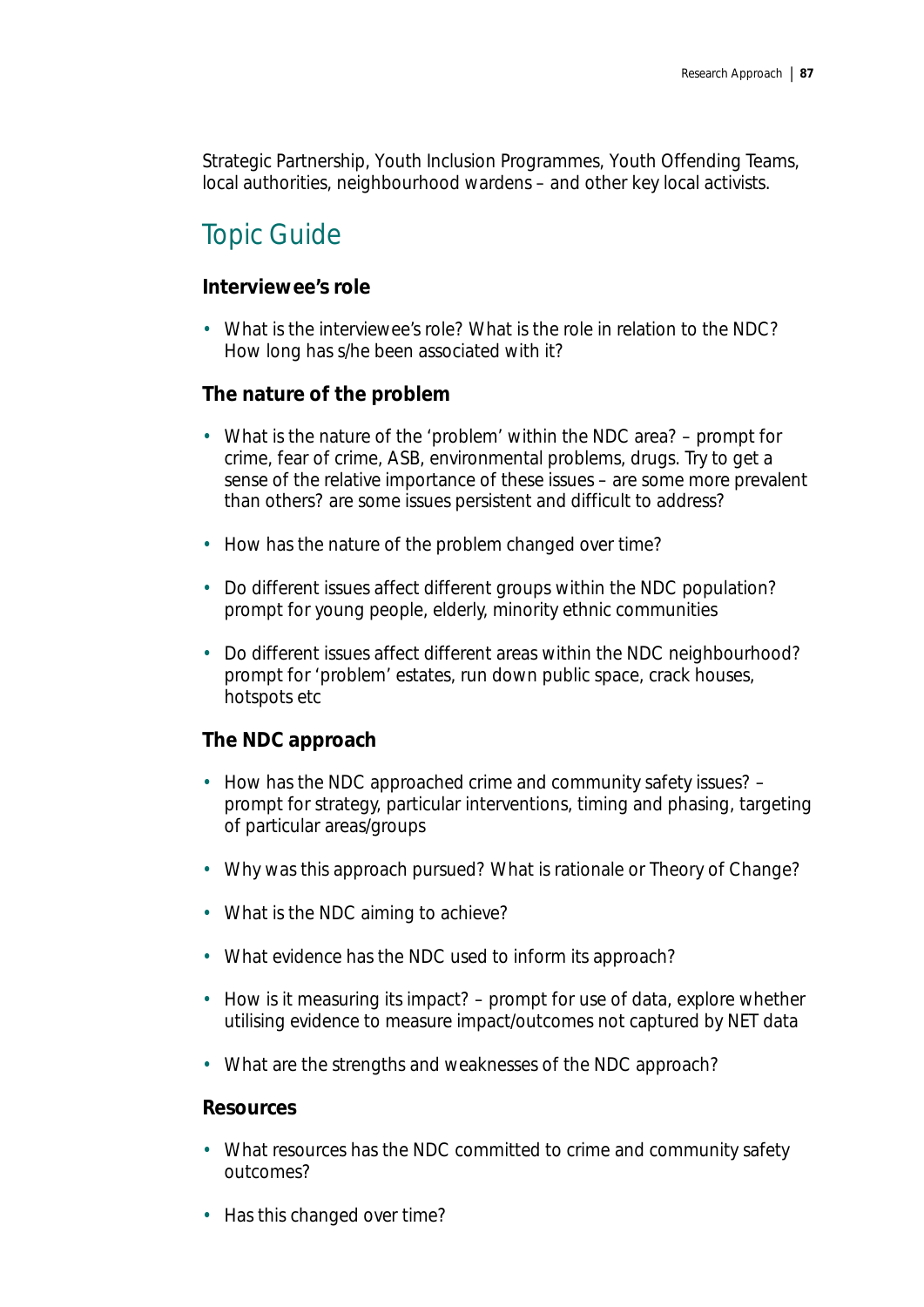- How does this compare to that committed by other agencies? prompt for detail and whether data is available
- Has the NDC planned its investment in the context of that of other agencies – e.g. by plugging gaps, or by withdrawing/reducing investment in relation to increasing input from other agencies

#### **Impact**

- What has the NDC achieved in relation to crime and community safety outcomes? What is the evidence for this?
- Has impact been different for different areas and in relation to different groups? Why is this?
- What have been the main drivers and barriers? prompt for relative importance, internal and external factors
- In what ways have changes within the NDC neighbourhood differed to those that have occurred elsewhere? (in the Borough, wider neighbourhood, other deprived communities) Why has this happened?
- Have positive outcomes in NDC areas resulted in negative impacts on surrounding communities? What evidence is there to support this?
- What would have happened in the absence of NDC?

#### **Community**

- How has the NDC engaged the community in crime and community safety activities?
- How well has this worked? prompt for involvement over time, whether CCS is a 'popular' theme, how interest has been maintained
- Have some groups been more involved than others? why is this? what effect does that have? – prompt for young people, elderly, black and minority ethnic communities, business sector, schools
- Have there been any tensions between community priorities in relation to crime and community safety and those of the NDC and agencies? How have these been overcome?
- What are the advantages and disadvantages of the NDC approach?
- What impact has community engagement had on crime and community safety outcomes? What evidence is there to support this?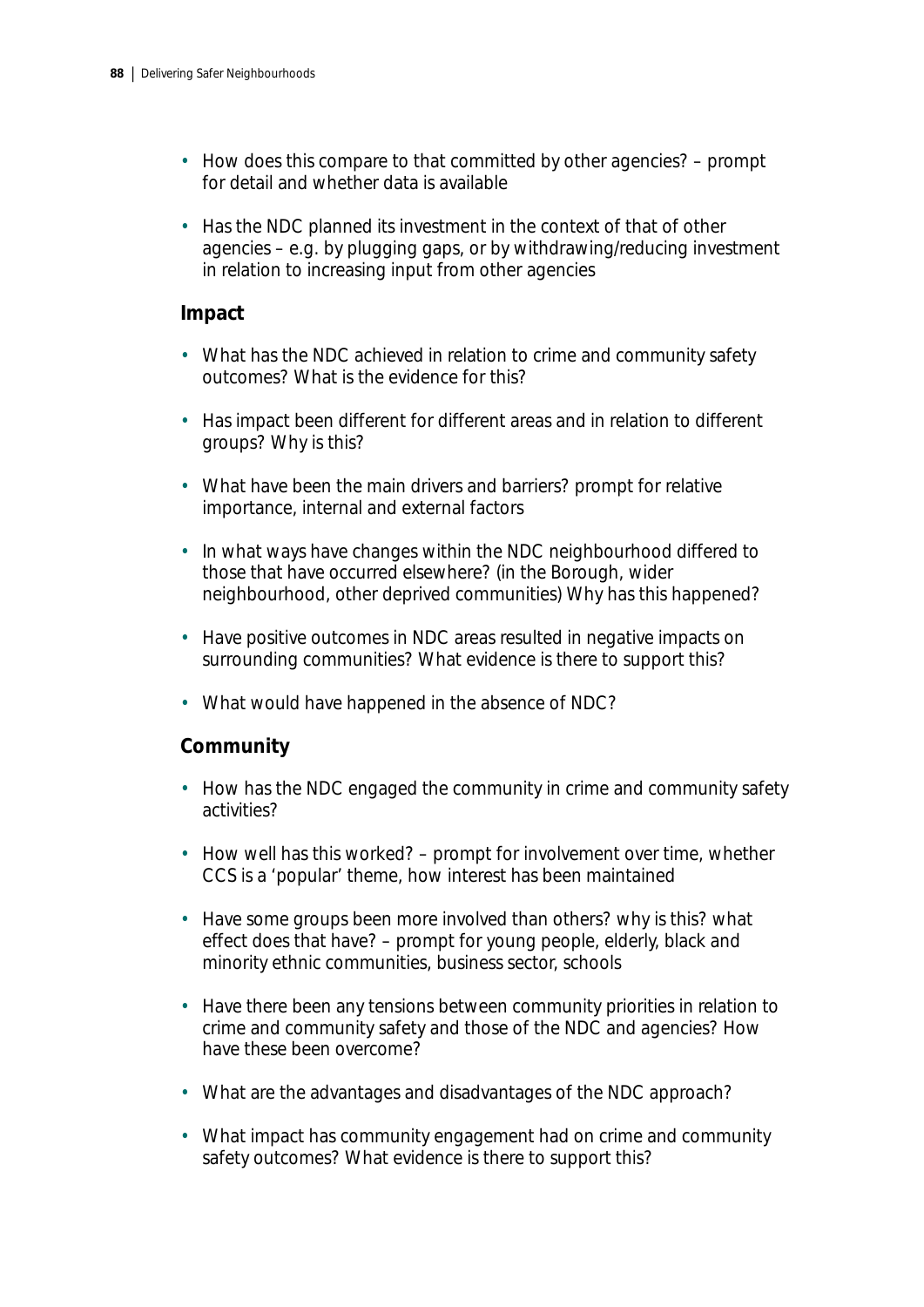#### **Agency**

- Which agencies have been involved in the planning and or delivery of crime and community safety interventions?
- How have they been involved? prompt for detail Board or project, who represents, length of time involved etc
- Have any agencies been absent? prompt for details, which, why?
- To what extent has delivery of NDC priorities been helped or hindered by agency involvement? prompt for specific examples and evidence of impact
- Have NDC priorities matched or clashed with those of other agencies? What impact has this had?
- Are there other ABIs involved in crime and community safety activities in the NDC area? How has the NDC engaged with these? What effect has this had?
- Has the NDC influenced the way that agencies deliver crime and community safety services in the NDC area? How? prompt for examples

#### **Sustainability**

- Have any NDC interventions been mainstreamed? Prompt for detail if yes, which, why these ones – if no, why not
- Are the NDC targets aligned with local LAA outcomes?
- What has the NDC done/will do to ensure the long term maintenance of positive crime and community safety outcomes?
- What are the critical factors?
- What will be the key challenges?

### Focus Groups

Ipsos Mori conducted one focus group in each Case Study NDC.

### Data synthesis and analysis

Local evaluators produced 10-20 page reports for each case study Partnership, drawing together evidence from each of the research tasks. These reports formed the evidence base for this report.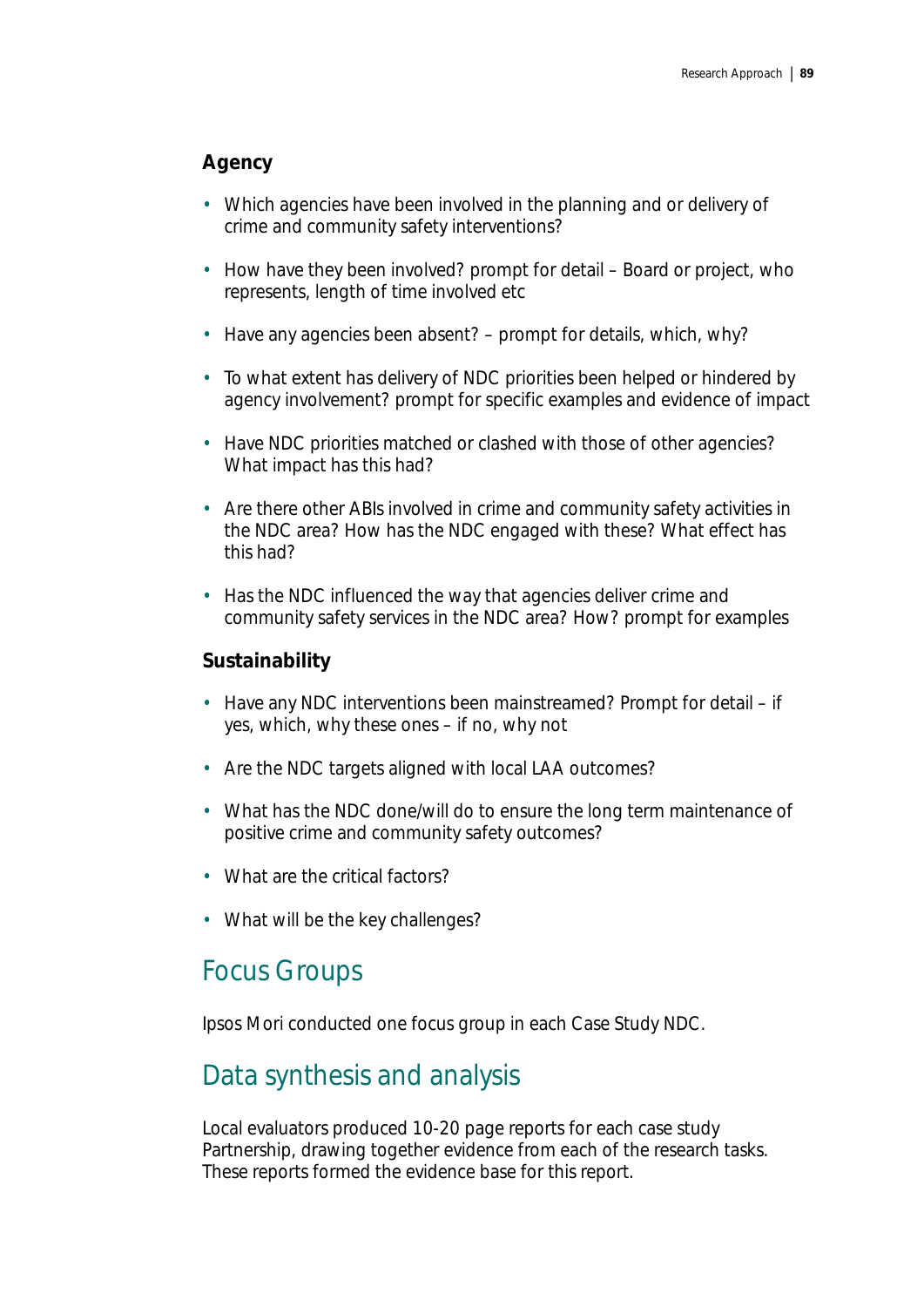# Appendix 2

## **Crime and Community Safety Indicators**

### Household Survey Data 2006

| <b>Table 1</b> Crime and Community Safety Indicators: all respondents 2006<br>(percentages) |                 |          |         |           |        |         |          |  |  |  |
|---------------------------------------------------------------------------------------------|-----------------|----------|---------|-----------|--------|---------|----------|--|--|--|
|                                                                                             | <b>Bradford</b> | Knowsley | Lambeth | Newcastle | Newham | Walsall | All NDCs |  |  |  |
| Satisfied with area                                                                         | 66              | 70       | 77      | 74        | 63     | 78      | 71       |  |  |  |
| Quality of life good                                                                        | 78              | 81       | 81      | 78        | 79     | 86      | 80       |  |  |  |
| High Lawlessness & Dereliction score <sup>36</sup>                                          | 9               | 21       | 11      | 13        | 15     | 10      | 15       |  |  |  |
|                                                                                             |                 |          |         |           |        |         |          |  |  |  |
| Feel part of the community                                                                  | 51              | 47       | 44      | 46        | 37     | 48      | 42       |  |  |  |
| Neighbours look out for each other                                                          | 68              | 67       | 45      | 54        | 49     | 75      | 61       |  |  |  |
|                                                                                             |                 |          |         |           |        |         |          |  |  |  |
| Feel unsafe after dark                                                                      | 46              | 32       | 43      | 43        | 50     | 43      | 45       |  |  |  |
| High fear of crime score                                                                    | 23              | 16       | 21      | 19        | 30     | 18      | 21       |  |  |  |
| Victim of at least one type of crime                                                        | 32              | 29       | 29      | 43        | 31     | 22      | 29       |  |  |  |
| Trust police                                                                                | 69              | 57       | 64      | 72        | 71     | 62      | 63       |  |  |  |

Base: All respondents; Walsall (402), Bradford (404), Knowsley (410), Lambeth (403), Newcastle (407) Newham (400), NDC (15,792)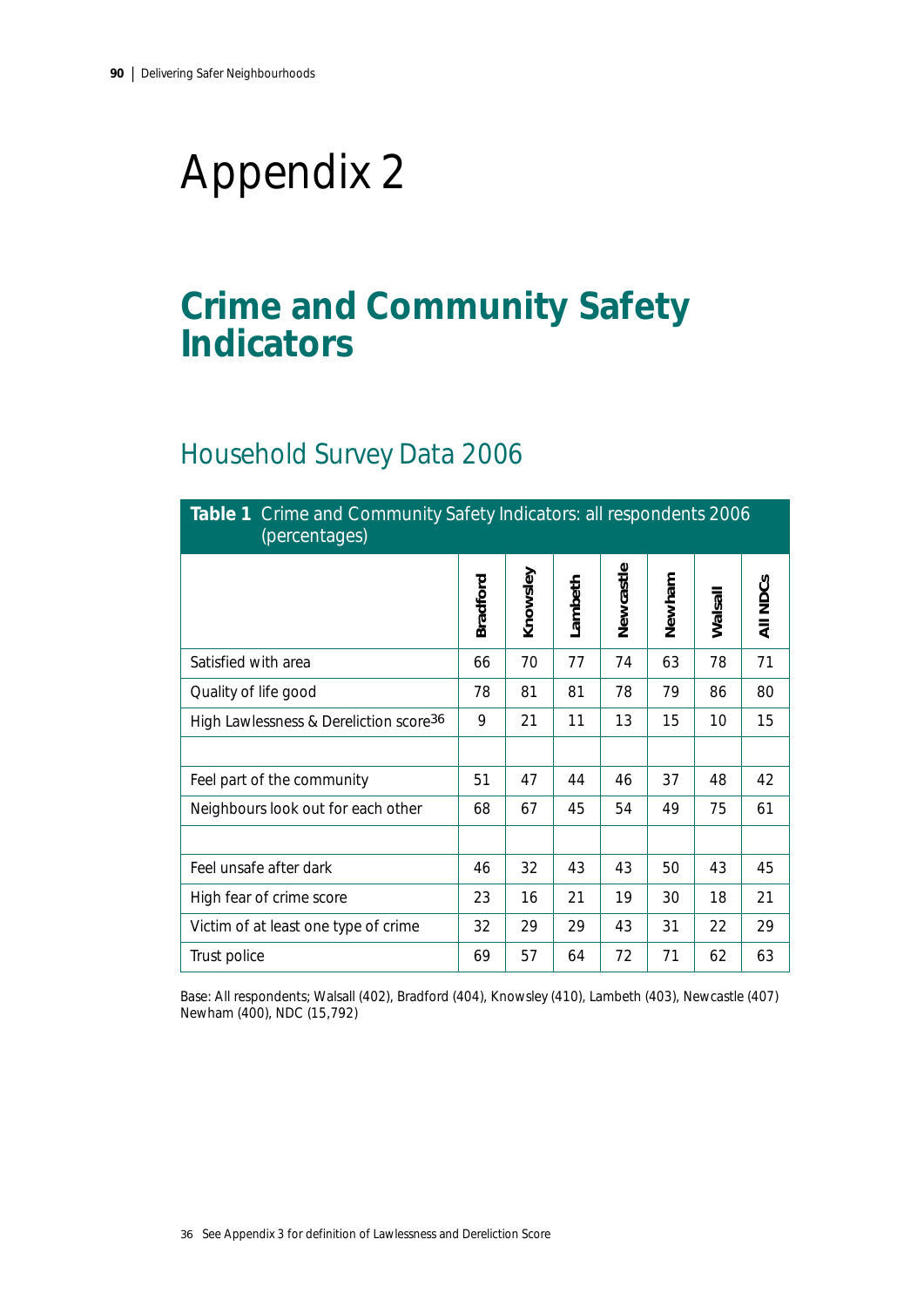| 10010E<br><b>Stationard Community Survey indicators, marchespondents 2000</b><br>(percentages) |                 |          |         |           |        |         |          |
|------------------------------------------------------------------------------------------------|-----------------|----------|---------|-----------|--------|---------|----------|
|                                                                                                | <b>Bradford</b> | Knowsley | Lambeth | Newcastle | Newham | Walsall | All NDCs |
| Satisfied with area                                                                            | 67              | 72       | 84      | 77        | 63     | 76      | 72       |
| Quality of life good                                                                           | 80              | 83       | 78      | 78        | 77     | 89      | 81       |
| High Lawlessness & Dereliction score                                                           | 9               | 22       | 8       | 9         | 10     | 12      | 14       |
|                                                                                                |                 |          |         |           |        |         |          |
| Feel part of the community                                                                     | 50              | 45       | 40      | 38        | 27     | 46      | 42       |
| Neighbours look out for each other                                                             | 61              | 60       | 44      | 48        | 45     | 72      | 59       |
|                                                                                                |                 |          |         |           |        |         |          |
| Feel unsafe after dark                                                                         | 35              | 18       | 34      | 34        | 35     | 36      | 33       |
| High fear of crime score                                                                       | 16              | 11       | 9       | 9         | 17     | 12      | 13       |
| Victim of at least one type of crime                                                           | 31              | 29       | 27      | 43        | 33     | 21      | 28       |
| Trust police                                                                                   | 71              | 60       | 67      | 70        | 71     | 52      | 62       |

## **Table 2** Crime and Community Safety Indicators: male respondents 2006

Base: All male respondents; Walsall (158), Bradford (185), Knowsley (131), Newcastle (213), Lambeth (153), Newham (141), NDC (6,367)

| <b>Table 3</b> Crime and Community Safety Indicators: female respondents<br>2006 (percentages) |                 |          |         |           |        |         |          |  |  |  |
|------------------------------------------------------------------------------------------------|-----------------|----------|---------|-----------|--------|---------|----------|--|--|--|
|                                                                                                | <b>Bradford</b> | Knowsley | Lambeth | Newcastle | Newham | Walsall | All NDCs |  |  |  |
| Satisfied with area                                                                            | 65              | 69       | 70      | 71        | 63     | 80      | 69       |  |  |  |
| Quality of life good                                                                           | 75              | 80       | 84      | 77        | 80     | 83      | 80       |  |  |  |
| High Lawlessness & Dereliction score                                                           | 9               | 19       | 15      | 16        | 19     | 9       | 17       |  |  |  |
|                                                                                                |                 |          |         |           |        |         |          |  |  |  |
| Feel part of the community                                                                     | 50              | 48       | 48      | 53        | 47     | 51      | 43       |  |  |  |
| Neighbours look out for each other                                                             | 75              | 73       | 47      | 60        | 53     | 77      | 63       |  |  |  |
|                                                                                                |                 |          |         |           |        |         |          |  |  |  |
| Feel unsafe after dark                                                                         | 58              | 42       | 52      | 53        | 64     | 49      | 57       |  |  |  |
| High fear of crime score                                                                       | 31              | 20       | 32      | 30        | 44     | 23      | 28       |  |  |  |
| Victim of at least one type of crime                                                           | 32              | 28       | 31      | 44        | 29     | 22      | 30       |  |  |  |
| Trust police                                                                                   | 67              | 55       | 61      | 74        | 72     | 71      | 64       |  |  |  |

Base: All female respondents; Walsall (244), Bradford (219), Knowsley (279), Newcastle (194), Lambeth (250), Newham (259), NDC (9,425)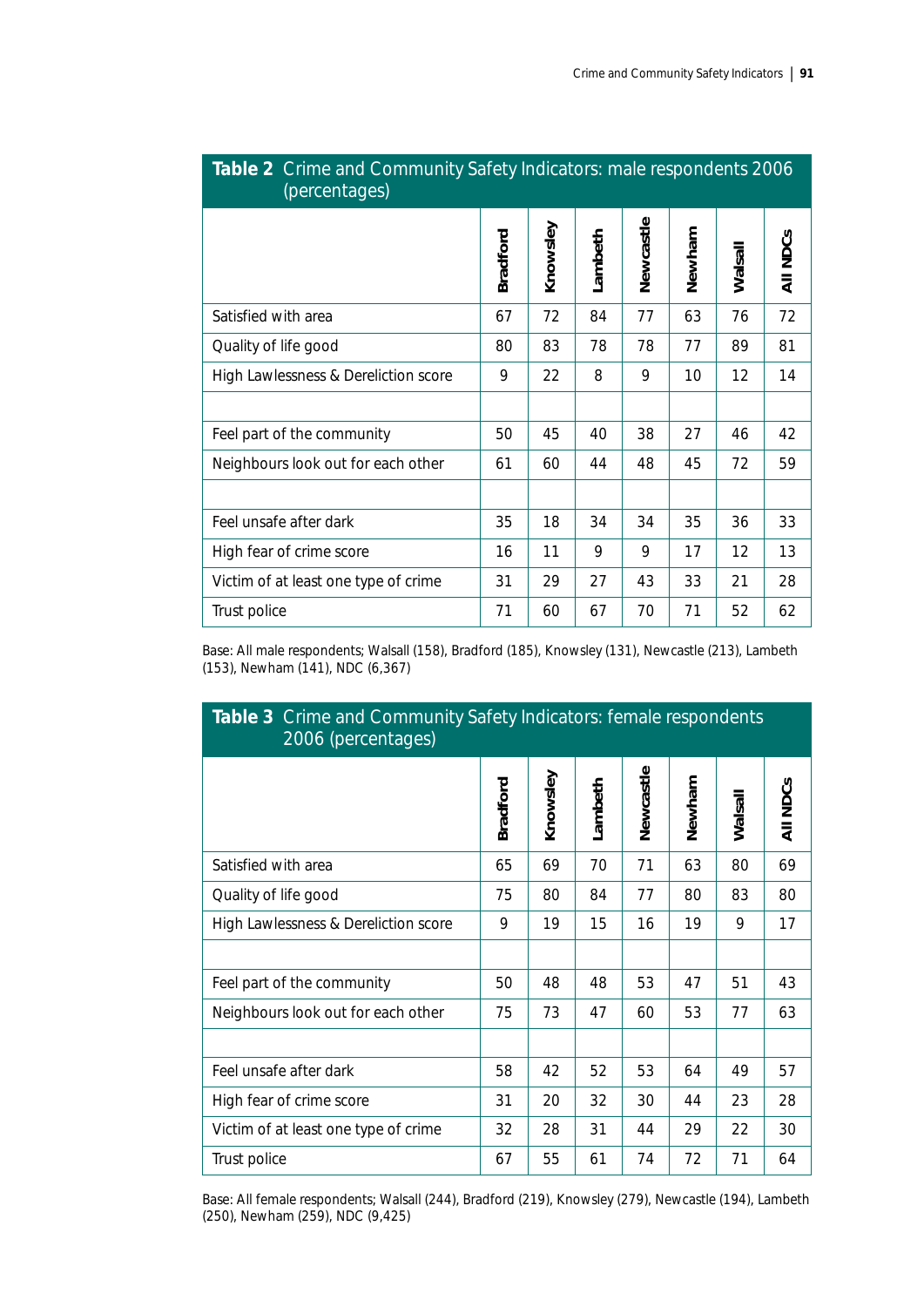| <b>Table 4</b> Crime and Community Safety indicators: respondents aged T6 to<br>24 2006 (percentages) |                 |          |         |           |        |         |          |  |  |
|-------------------------------------------------------------------------------------------------------|-----------------|----------|---------|-----------|--------|---------|----------|--|--|
|                                                                                                       | <b>Bradford</b> | Knowsley | Lambeth | Newcastle | Newham | Walsall | All NDCs |  |  |
| Satisfied with area                                                                                   | 61              | 64       | 70      | 72        | 81     | n/a     | 68       |  |  |
| Quality of life good                                                                                  | 76              | 90       | 84      | 83        | 87     | n/a     | 85       |  |  |
| High Lawlessness & Dereliction score                                                                  | 12              | 42       | 11      | 8         | 21     | n/a     | 20       |  |  |
|                                                                                                       |                 |          |         |           |        |         |          |  |  |
| Feel part of the community                                                                            | 43              | 40       | 26      | 31        | 43     | n/a     | 34       |  |  |
| Neighbours look out for each other                                                                    | 67              | 67       | 23      | 48        | 53     | n/a     | 54       |  |  |
|                                                                                                       |                 |          |         |           |        |         |          |  |  |
| Feel unsafe after dark                                                                                | 42              | 20       | 54      | 43        | 37     | n/a     | 42       |  |  |
| High fear of crime score                                                                              | 22              | 7        | 17      | 14        | 37     | n/a     | 19       |  |  |
| Victim of at least one type of crime                                                                  | 32              | 28       | 35      | 42        | 42     | n/a     | 34       |  |  |
| Trust police                                                                                          | 69              | 66       | 65      | 69        | 74     | n/a     | 62       |  |  |

## **Table 4** Crime and Community Safety Indicators: respondents aged 16 to

Base: All respondents aged 16 to 24; Walsall (24), Bradford (55), Knowsley (34), Newcastle (83), Lambeth (44), Newham (30), NDC (1,653)

| <b>Table 5</b> Crime and Community Safety Indicators: respondents aged 65<br>and over 2006 (percentages) |                 |          |          |           |        |         |                      |  |  |
|----------------------------------------------------------------------------------------------------------|-----------------|----------|----------|-----------|--------|---------|----------------------|--|--|
|                                                                                                          | <b>Bradford</b> | Knowsley | Lambeth  | Newcastle | Newham | Walsall | All NDC <sub>S</sub> |  |  |
| Satisfied with area                                                                                      | 76              | 82       | 80       | 71        | 57     | 85      | 79                   |  |  |
| Quality of life good                                                                                     | 79              | 78       | 80       | 81        | 75     | 88      | 82                   |  |  |
| High Lawlessness & Dereliction score                                                                     | 6               | 3        | $\Omega$ | 10        | 16     | 2       | 6                    |  |  |
|                                                                                                          |                 |          |          |           |        |         |                      |  |  |
| Feel part of the community                                                                               | 47              | 44       | 56       | 58        | 31     | 46      | 47                   |  |  |
| Neighbours look out for each other                                                                       | 75              | 70       | 53       | 59        | 34     | 74      | 66                   |  |  |
|                                                                                                          |                 |          |          |           |        |         |                      |  |  |
| Feel unsafe after dark                                                                                   | 67              | 38       | 49       | 47        | 52     | 52      | 53                   |  |  |
| High fear of crime score                                                                                 | 19              | 14       | 15       | 24        | 24     | 13      | 15                   |  |  |
| Victim of at least one type of crime                                                                     | 22              | 15       | 17       | 18        | 24     | 9       | 15                   |  |  |
| Trust police                                                                                             | 76              | 63       | 68       | 77        | 82     | 57      | 66                   |  |  |

Base: All respondents aged 65 and over; Walsall (125), Bradford (69), Knowsley (106), Newcastle (56), Lambeth (55), Newham (62), NDC (3,518)

## **Table 5** Crime and Community Safety Indicators: respondents aged 65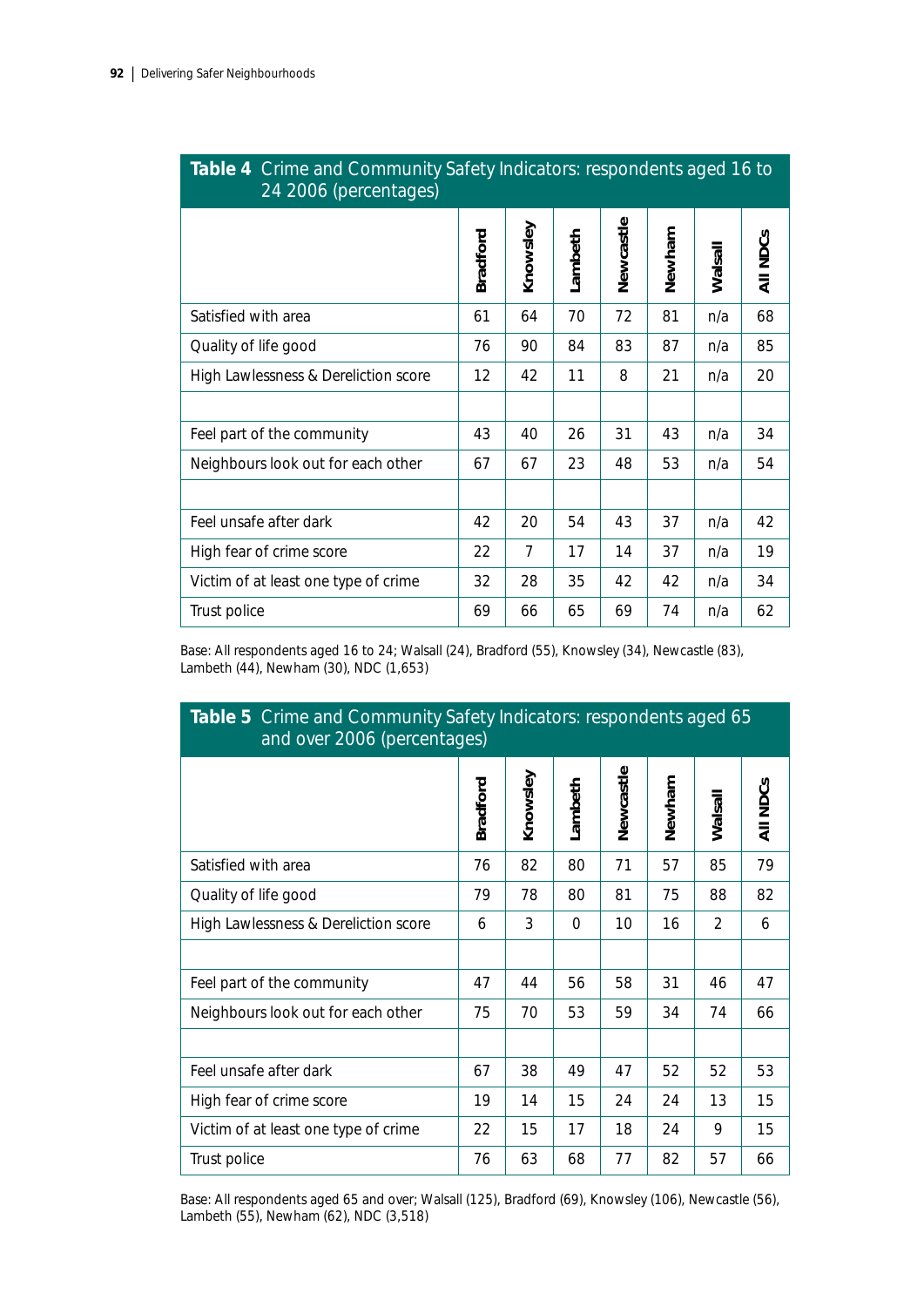| <b>RESPONSED OF SHIPS COMMUNISTIC SCIENCE IN SECTION CONTROLLED AND LOOP</b><br>(percentages) |          |          |         |           |        |         |                      |
|-----------------------------------------------------------------------------------------------|----------|----------|---------|-----------|--------|---------|----------------------|
|                                                                                               | Bradford | Knowsley | Lambeth | Newcastle | Newham | Walsall | All NDC <sub>S</sub> |
| Satisfied with area                                                                           | 56       | 70       | 75      | 74        | 50     | 78      | 70                   |
| Quality of life good                                                                          | 73       | 82       | 81      | 77        | 74     | 86      | 81                   |
| High Lawlessness & Dereliction score                                                          | 10       | 21       | 12      | 14        | 18     | 10      | 16                   |
|                                                                                               |          |          |         |           |        |         |                      |
| Feel part of the community                                                                    | 30       | 47       | 43      | 42        | 30     | 48      | 40                   |
| Neighbours look out for each other                                                            | 56       | 67       | 46      | 54        | 47     | 75      | 63                   |
|                                                                                               |          |          |         |           |        |         |                      |
| Feel unsafe after dark                                                                        | 64       | 32       | 46      | 41        | 54     | 42      | 46                   |
| High fear of crime score                                                                      | 22       | 16       | 21      | 18        | 24     | 17      | 19                   |
| Victim of at least one type of crime                                                          | 35       | 29       | 34      | 39        | 33     | 21      | 30                   |
| Trust police                                                                                  | 57       | 57       | 65      | 67        | 69     | 62      | 62                   |

## **Table 6** Crime and Community Safety Indicators: white respondents 2006

Base: All white respondents; Walsall (395), Bradford (176), Knowsley (408), Newcastle (278), Lambeth (221), Newham (211), NDC (11,772)

| <b>Table 7</b> Crime and Community Safety Indicators: non-white respondents<br>2006 (percentages) |                 |          |         |           |        |         |          |  |  |
|---------------------------------------------------------------------------------------------------|-----------------|----------|---------|-----------|--------|---------|----------|--|--|
|                                                                                                   | <b>Bradford</b> | Knowsley | Lambeth | Newcastle | Newham | Walsall | All NDCs |  |  |
| Satisfied with area                                                                               | 71              | n/a      | 78      | 75        | 75     | n/a     | 74       |  |  |
| Quality of life good                                                                              | 79              | n/a      | 82      | 80        | 83     | n/a     | 79       |  |  |
| High Lawlessness & Dereliction score                                                              | 9               | n/a      | 11      | 10        | 12     | n/a     | 14       |  |  |
|                                                                                                   |                 |          |         |           |        |         |          |  |  |
| Feel part of the community                                                                        | 59              | n/a      | 44      | 52        | 45     | n/a     | 49       |  |  |
| Neighbours look out for each other                                                                | 74              | n/a      | 45      | 55        | 52     | n/a     | 55       |  |  |
|                                                                                                   |                 |          |         |           |        |         |          |  |  |
| Feel unsafe after dark                                                                            | 38              | n/a      | 38      | 46        | 47     | n/a     | 43       |  |  |
| High fear of crime score                                                                          | 24              | n/a      | 21      | 21        | 37     | n/a     | 25       |  |  |
| Victim of at least one type of crime                                                              | 30              | n/a      | 24      | 50        | 30     | n/a     | 26       |  |  |
| Trust police                                                                                      | 75              | n/a      | 62      | 79        | 73     | n/a     | 66       |  |  |

Base: All non-white respondents; Walsall (7), Bradford (226), Knowsley (2), Newcastle (128), Lambeth (178), Newham (187), NDC (3,949)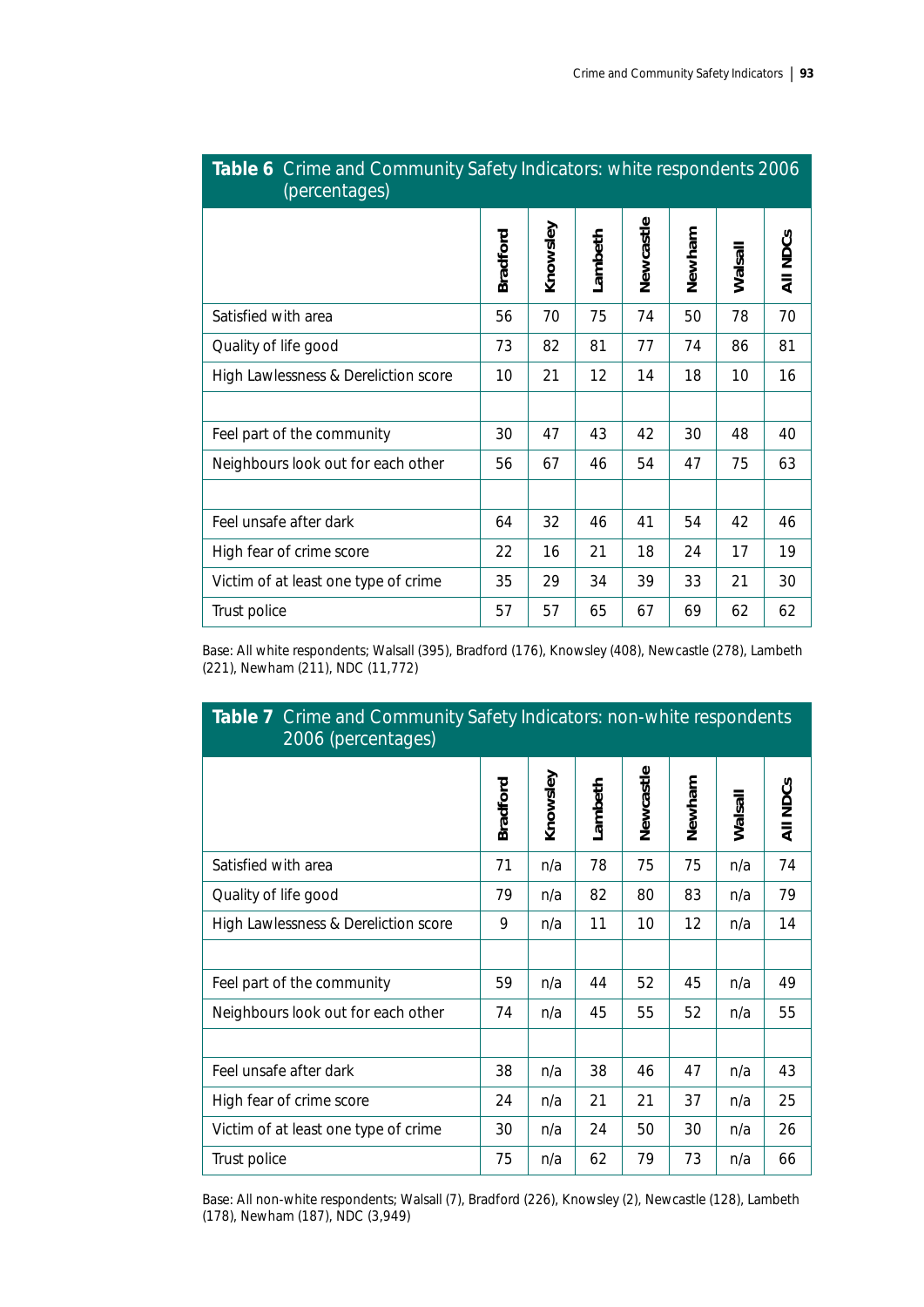### Household Survey Data: Change 2002 – 2006

#### **Table 8** Crime and Community Safety indicators: all respondents change 2002 to 2006 (percentage point change)

|                                                                 | <b>Bradford</b> | Knowsley | Lambeth | Newcastle | Newham | Walsall        | All NDC <sub>S</sub> |
|-----------------------------------------------------------------|-----------------|----------|---------|-----------|--------|----------------|----------------------|
| Satisfied with area                                             | 18              | 11       | 9       | 11        | 16     | 8              | 11                   |
| Quality of life good                                            | $\overline{7}$  | 5        | 5       | 1         | 6      | 4              | $\overline{4}$       |
| High Lawlessness & Dereliction score                            | $-20$           | $-18$    | $-12$   | $-3$      | $-17$  | $-19$          | $-16$                |
|                                                                 |                 |          |         |           |        |                |                      |
| Feel part of the community                                      | 8               | 13       | $-1$    | 9         | 13     | 3              | 7                    |
| Neighbours look out for each other                              | $-1$            | $-7$     | $-1$    | $\Omega$  | 6      | $\overline{4}$ | $\overline{2}$       |
|                                                                 |                 |          |         |           |        |                |                      |
| Feel unsafe after dark                                          | $-13$           | $-9$     | 1       | $-8$      | $-17$  | $-12$          | $-10$                |
| High fear of crime score                                        | $-14$           | $-9$     | $-5$    | $-3$      | $-13$  | $-12$          | $-12$                |
| Victim of at least one type of crime (in<br>the last 12 months) | $-3$            | $-6$     | 1       | 9         | $-5$   | $-2$           | $-6$                 |
| Trust police                                                    | -6              | $-3$     | 8       | 1         | 5      | $\overline{7}$ | 5                    |

Base: All respondents; Walsall 2002 (500), 2006 (402); Bradford 2002 (517), 2006(404); Knowsley 2002 (508), 2006 (410); Newcastle 2002 (501), 2006 (407); Lambeth 2002 (500), 2006 (403); Newham 2002 (501), 2006 (400); NDC 2002 (19,574), 2006 (15,792)

#### change 2002 to 2006 (percentage point change) **Bra dford Kn o w sle y La m b eth Ne w ca stle Ne w h a m Walsall All N D C s** Satisfied with area 25 | 25 | 26 | 27 | 27 | 22 Quality of life good 12 3 –3 1 9 9 4 High Lawlessness & Dereliction score  $\begin{vmatrix} -21 & -18 & -15 & -3 & -12 & -20 & -16 \end{vmatrix}$ Feel part of the community 10 12 –13 –1 7 1 6 Neighbours look out for each other  $\vert$  -12  $\vert$  -10  $\vert$  -7  $\vert$  -9  $\vert$  2  $\vert$  -3  $\vert$  1 Feel unsafe after dark –19 –4 1 –3 –7 –8 –9 High fear of crime score  $\begin{array}{|c|c|c|c|c|c|c|c|c|c|c|c|} \hline -5 & -8 & -7 & -7 & -7 & -4 & -8 \ \hline \end{array}$ Victim of at least one type of crime (in Victim of at least one type of crime (in  $-4$   $-7$   $-7$   $7$   $8$   $-5$   $-4$   $-4$   $-6$ Trust police 3 –7 11 2 –1 16 5

Base: All male respondents; Walsall 2002 (206), 2006 (158), Bradford 2002 (234), 2006 (185), Knowsley 2002 (178), 2006 (131), Newcastle 2002 (237), 2006 (213), Lambeth 2002 (207), 2006 (153), Newham 2002 (198), 2006 (141), NDC 2002 (8,033), 2006 (6,367)

## **Table 9** Crime and Community Safety indicators: male respondents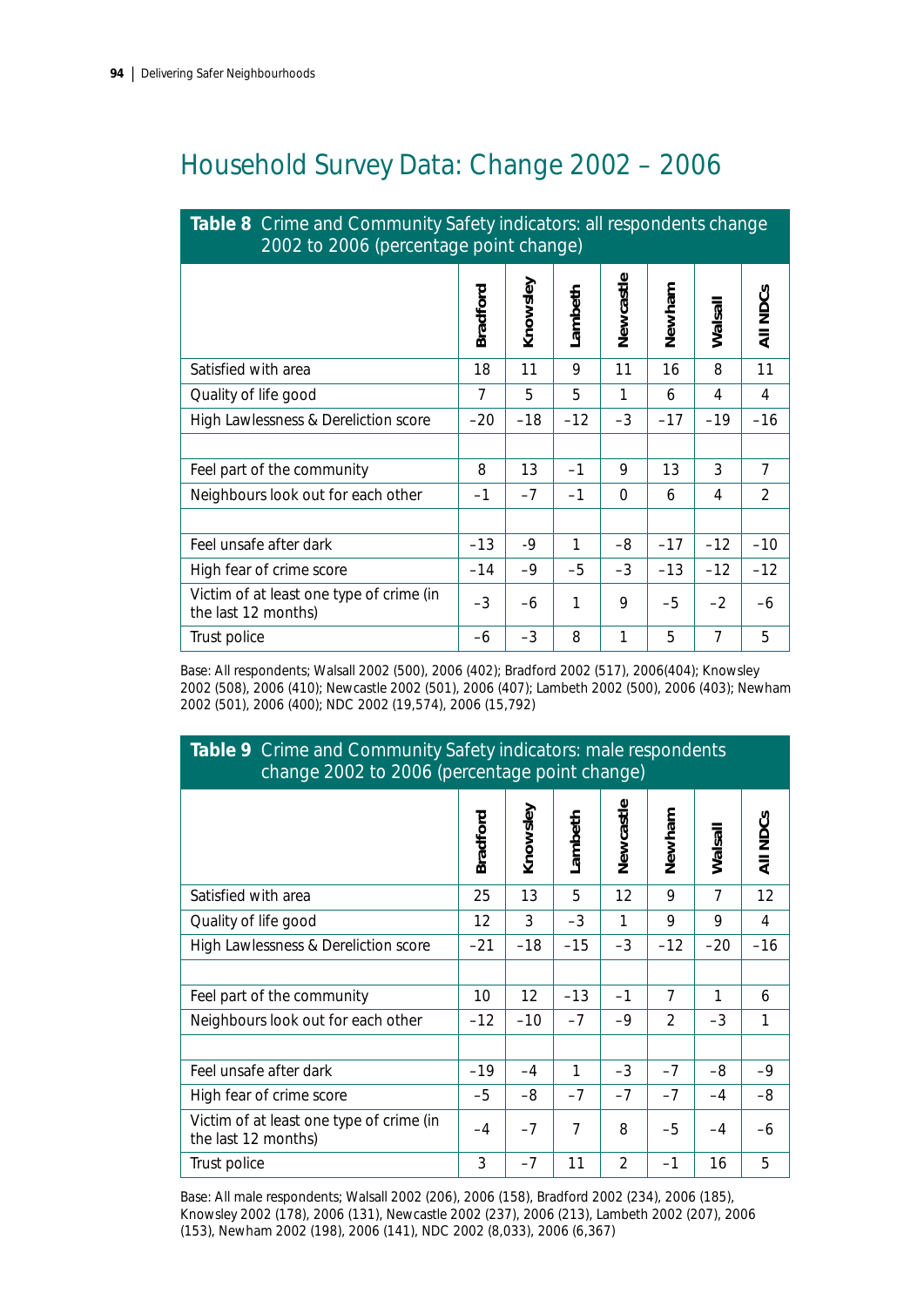| change 2002 to 2006 (percentage point change)                   |                 |          |                |           |        |          |                      |  |  |
|-----------------------------------------------------------------|-----------------|----------|----------------|-----------|--------|----------|----------------------|--|--|
|                                                                 | <b>Bradford</b> | Knowsley | Lambeth        | Newcastle | Newham | Walsall  | All NDC <sub>S</sub> |  |  |
| Satisfied with area                                             | 12              | 8        | 13             | 11        | 22     | 10       | 10                   |  |  |
| Quality of life good                                            | 3               | 8        | 12             | 1         | 3      | $\Omega$ | 4                    |  |  |
| High Lawlessness & Dereliction score                            | $-19$           | $-17$    | $-9$           | $-4$      | $-21$  | $-19$    | $-15$                |  |  |
|                                                                 |                 |          |                |           |        |          |                      |  |  |
| Feel part of the community                                      | 6               | 14       | 11             | 19        | 18     | 4        | 8                    |  |  |
| Neighbours look out for each other                              | $\overline{7}$  | $-4$     | 5              | 9         | 9      | 10       | 3                    |  |  |
|                                                                 |                 |          |                |           |        |          |                      |  |  |
| Feel unsafe after dark                                          | $-8$            | $-15$    | $\overline{2}$ | $-14$     | $-27$  | $-15$    | $-11$                |  |  |
| High fear of crime score                                        | $-21$           | $-9$     | $-3$           | $\Omega$  | $-18$  | $-20$    | $-15$                |  |  |
| Victim of at least one type of crime (in<br>the last 12 months) | $-2$            | $-5$     | $-4$           | 10        | $-5$   | $\Omega$ | $-5$                 |  |  |
| Trust police                                                    | $-12$           | 1        | 6              | $\Omega$  | 10     | $-3$     | 4                    |  |  |

## **Table 10** Crime and Community Safety indicators: female respondents

Base: All female respondents; Walsall 2002 (294), 2006 (244), Bradford 2002 (283), 2006 (219), Knowsley 2002 (330), 2006 (279), Newcastle 2002 (264), 2006 (194), Lambeth 2002 (293), 2006 (250), Newham 2002 (303), 2006 (259), NDC 2002 (11,541), 2006 (9,425)

| Table 11 Crime and Community Safety indicators: respondents aged 16<br>to 24 change 2002 to 2006 (percentage point change) |                 |          |         |           |        |         |                |  |  |  |
|----------------------------------------------------------------------------------------------------------------------------|-----------------|----------|---------|-----------|--------|---------|----------------|--|--|--|
|                                                                                                                            | <b>Bradford</b> | Knowsley | Lambeth | Newcastle | Newham | Walsall | All NDCs       |  |  |  |
| Satisfied with area                                                                                                        | 1               | 6        | 34      | 9         | 10     | n/a     | 13             |  |  |  |
| Quality of life good                                                                                                       | 5               | 4        | 9       | $\Omega$  | 7      | n/a     | 5              |  |  |  |
| High Lawlessness & Dereliction score                                                                                       | $-7$            | $-15$    | $-12$   | $-12$     | $-23$  | n/a     | $-16$          |  |  |  |
|                                                                                                                            |                 |          |         |           |        |         |                |  |  |  |
| Feel part of the community                                                                                                 | $-12$           | $\Omega$ | 7       | $-2$      | 25     | n/a     | 3              |  |  |  |
| Neighbours look out for each other                                                                                         | $-4$            | $-18$    | 13      | $-4$      | 17     | n/a     | $\overline{2}$ |  |  |  |
|                                                                                                                            |                 |          |         |           |        |         |                |  |  |  |
| Feel unsafe after dark                                                                                                     | $-14$           | 11       | $-10$   | $-11$     | $-32$  | n/a     | $-10$          |  |  |  |
| High fear of crime score                                                                                                   | $-34$           | $-12$    | $-1$    | $-5$      | $-30$  | n/a     | $-16$          |  |  |  |
| Victim of at least one type of crime (in<br>the last 12 months)                                                            | $-18$           | $-7$     | 19      | 4         | 3      | n/a     | -6             |  |  |  |
| Trust police                                                                                                               | 1               | $-8$     | 15      | $-5$      | $-5$   | n/a     | $\overline{2}$ |  |  |  |

Base: All respondents aged 16 to 24; Walsall 2002 (44), 2006 (24), Bradford 2002 (88), 2006 (55), Knowsley 2002 (73), 2006 (34), Newcastle 2002 (113), 2006 (83), Lambeth 2002 (60), 2006 (44), Newham 2002 (64), 2006 (30), NDC 2002 (2,726), 2006 (1,653)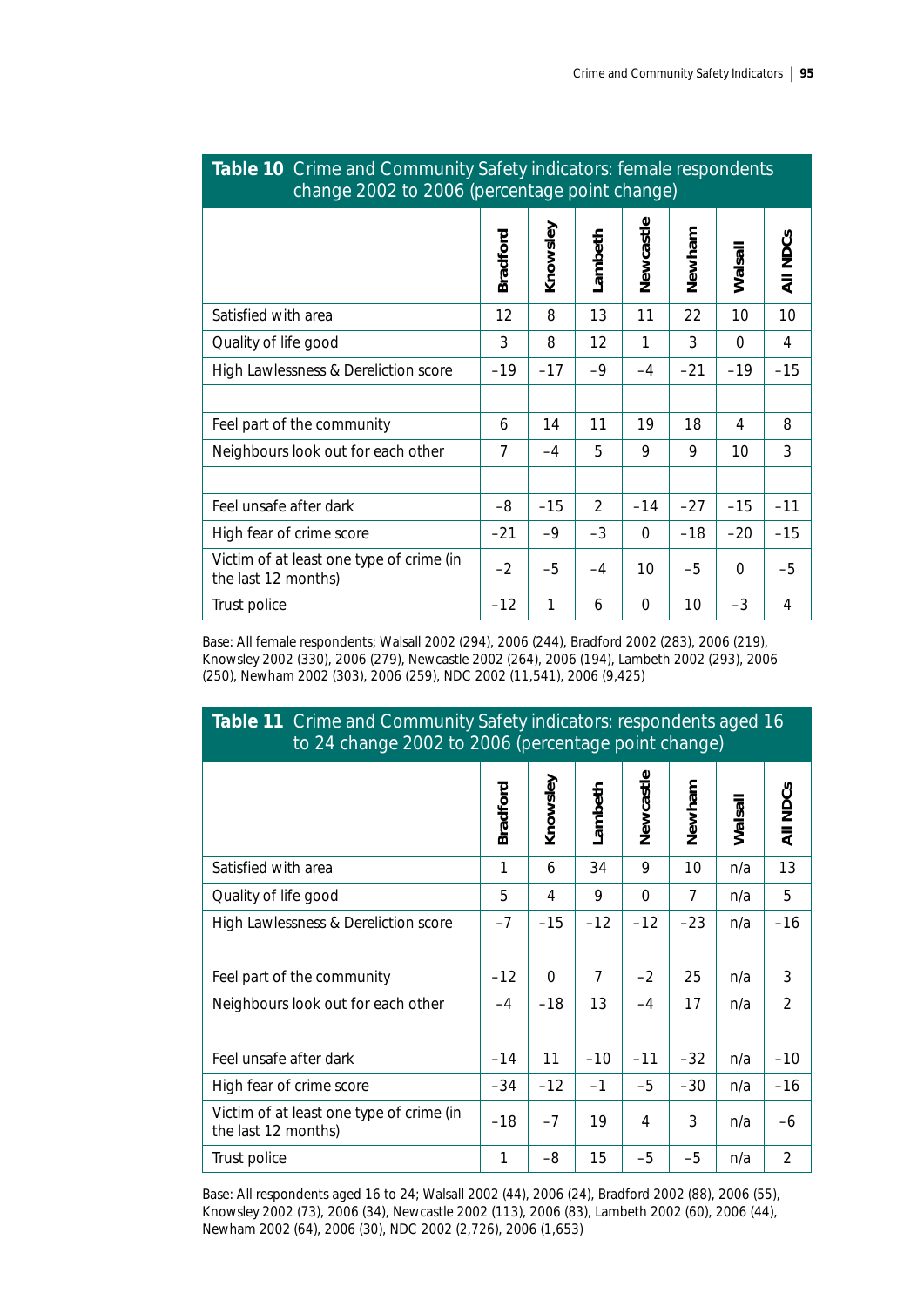| and over change 2002 to 2006 (percentage point change)          |                 |          |         |                |        |                |                      |
|-----------------------------------------------------------------|-----------------|----------|---------|----------------|--------|----------------|----------------------|
|                                                                 | <b>Bradford</b> | Knowsley | Lambeth | Newcastle      | Newham | Walsall        | All NDC <sub>S</sub> |
| Satisfied with area                                             | 24              | $-3$     | $-2$    | $\Omega$       | 15     | 17             | 11                   |
| Quality of life good                                            | 5               | $-2$     | $-3$    | 4              | 4      | $\overline{7}$ | $\overline{2}$       |
| High Lawlessness & Dereliction score                            |                 | $-15$    | $-1$    | 1              | $-8$   | $-17$          | $-11$                |
|                                                                 |                 |          |         |                |        |                |                      |
| Feel part of the community                                      |                 | 31       | 1       | 26             | 5      | 11             | 9                    |
| Neighbours look out for each other                              |                 | $-5$     | $-30$   | $\overline{2}$ | 3      | 20             | $\mathbf{1}$         |
|                                                                 |                 |          |         |                |        |                |                      |
| Feel unsafe after dark                                          |                 | $-17$    | $-11$   | $-15$          | $-11$  | $-5$           | $-14$                |
| High fear of crime score                                        |                 | $-5$     | $-10$   | 4              | $-3$   | $-3$           | $-10$                |
| Victim of at least one type of crime (in<br>the last 12 months) |                 | 5        | 5       | $\overline{2}$ | $-7$   | $-5$           | $-6$                 |
| Trust police                                                    | 4               | 11       | 27      | 18             | 2      | 19             | 8                    |

## **Table 12** Crime and Community Safety indicators: respondents aged 65

Base: All respondents aged 65 and over; Walsall 2002 (155), 2006 (125), Bradford 2002 (87), 2006(69), Knowsley 2002 (101), 2006 (106), Newcastle 2002 (78), 2006 (56), Lambeth 2002 (44), 2006 (55), Newham 2002 (76), 2006 (62), NDC 2002 (3,772), 2006 (3,518)

| <b>Table 13</b> Crime and Community Safety indicators: white respondents<br>change 2002 to 2006 (percentage point change) |                 |          |                |           |        |          |                |  |
|---------------------------------------------------------------------------------------------------------------------------|-----------------|----------|----------------|-----------|--------|----------|----------------|--|
|                                                                                                                           | <b>Bradford</b> | Knowsley | Lambeth        | Newcastle | Newham | Walsall  | All NDCs       |  |
| Satisfied with area                                                                                                       | 18              | 10       | 4              | 8         | 16     | 14       | 11             |  |
| Quality of life good                                                                                                      | 7               | 2        | 1              | $-3$      | 5      | 6        | 3              |  |
| High Lawlessness & Dereliction score                                                                                      |                 | $-19$    | $-12$          | $-3$      | $-17$  | $-25$    | $-16$          |  |
|                                                                                                                           |                 |          |                |           |        |          |                |  |
| Feel part of the community                                                                                                | 8               | 16       | $-4$           | 10        | 13     | $-5$     | 6              |  |
| Neighbours look out for each other                                                                                        |                 | $-7$     | $-6$           | $-1$      | 5      | $\Omega$ | 3              |  |
|                                                                                                                           |                 |          |                |           |        |          |                |  |
| Feel unsafe after dark                                                                                                    |                 | $-10$    | $\overline{2}$ | $-10$     | $-18$  | $-7$     | $-10$          |  |
| High fear of crime score                                                                                                  |                 | $-3$     | $-11$          | $\Omega$  | $-14$  | $-14$    | $-12$          |  |
| Victim of at least one type of crime (in<br>the last 12 months)                                                           |                 | $-2$     | $\Omega$       | 10        | $-6$   | $-1$     | $-5$           |  |
| Trust police                                                                                                              | $-5$            | $-2$     | 10             | $\Omega$  | 5      | $-2$     | $\overline{4}$ |  |

Base: All white respondents; Walsall 2002 (487), 2006 (395), Bradford 2002 (273), 2006 (176), Knowsley 2002 (505), 2006 (408), Newcastle 2002 (391), 2006 (278), Lambeth 2002 (287), 2006 (221), Newham 2002 (287), 2006 (211), NDC 2002 (15,227), 2006 (11,772)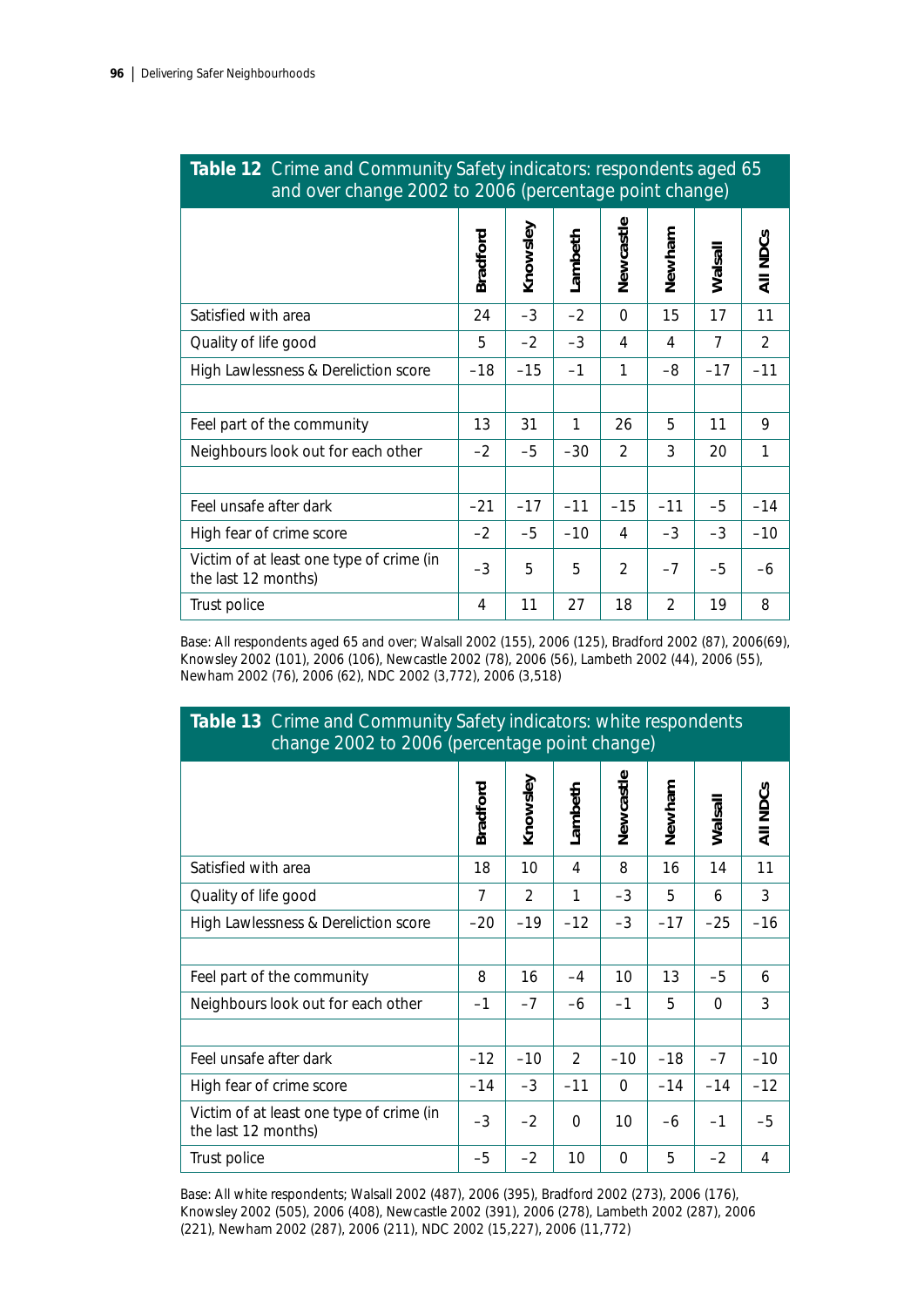| change 2002 to 2006 (percentage point change)                   |                 |          |                |                |                |         |                      |  |
|-----------------------------------------------------------------|-----------------|----------|----------------|----------------|----------------|---------|----------------------|--|
|                                                                 | <b>Bradford</b> | Knowsley | Lambeth        | Newcastle      | Newham         | Walsall | All NDC <sub>S</sub> |  |
| Satisfied with area                                             | $-50$           | n/a      | 12             | 19             | 13             | n/a     | 10                   |  |
| Quality of life good                                            |                 | n/a      | 9              | 12             | 50             | n/a     | 8                    |  |
| High Lawlessness & Dereliction score                            |                 | n/a      | $-12$          | $-1$           | $-17$          | n/a     | $-14$                |  |
|                                                                 |                 |          |                |                |                |         |                      |  |
| Feel part of the community                                      |                 | n/a      | $\overline{2}$ | $\mathcal{P}$  | 1              | n/a     | 7                    |  |
| Neighbours look out for each other                              |                 | n/a      | 5              | $\overline{2}$ | 19             | n/a     | $\mathbf{1}$         |  |
|                                                                 |                 |          |                |                |                |         |                      |  |
| Feel unsafe after dark                                          |                 | n/a      | $\overline{2}$ | $-5$           | $\overline{7}$ | n/a     | $-9$                 |  |
| High fear of crime score                                        |                 | n/a      | $\mathbf 0$    | $-12$          | 24             | n/a     | $-13$                |  |
| Victim of at least one type of crime (in<br>the last 12 months) | $-50$           | n/a      | 4              | 2              | 38             | n/a     | $-6$                 |  |
| Trust police                                                    | $-50$           | n/a      | 6              | $-1$           | 4              | n/a     | 5                    |  |

## **Table 14** Crime and Community Safety indicators: non white respondents

Base: All non-white respondents; Walsall 2002 (13), 2006 (7), Bradford 2002(244), 2006 (226), Knowsley 2002 (2), 2006 (2), Newcastle 2002 (110), 2006 (128), Lambeth 2002 (213), 2006 (178), Newham 2002 (212), 2006 (187), NDC 2002 (4,309), 2006 (3,949)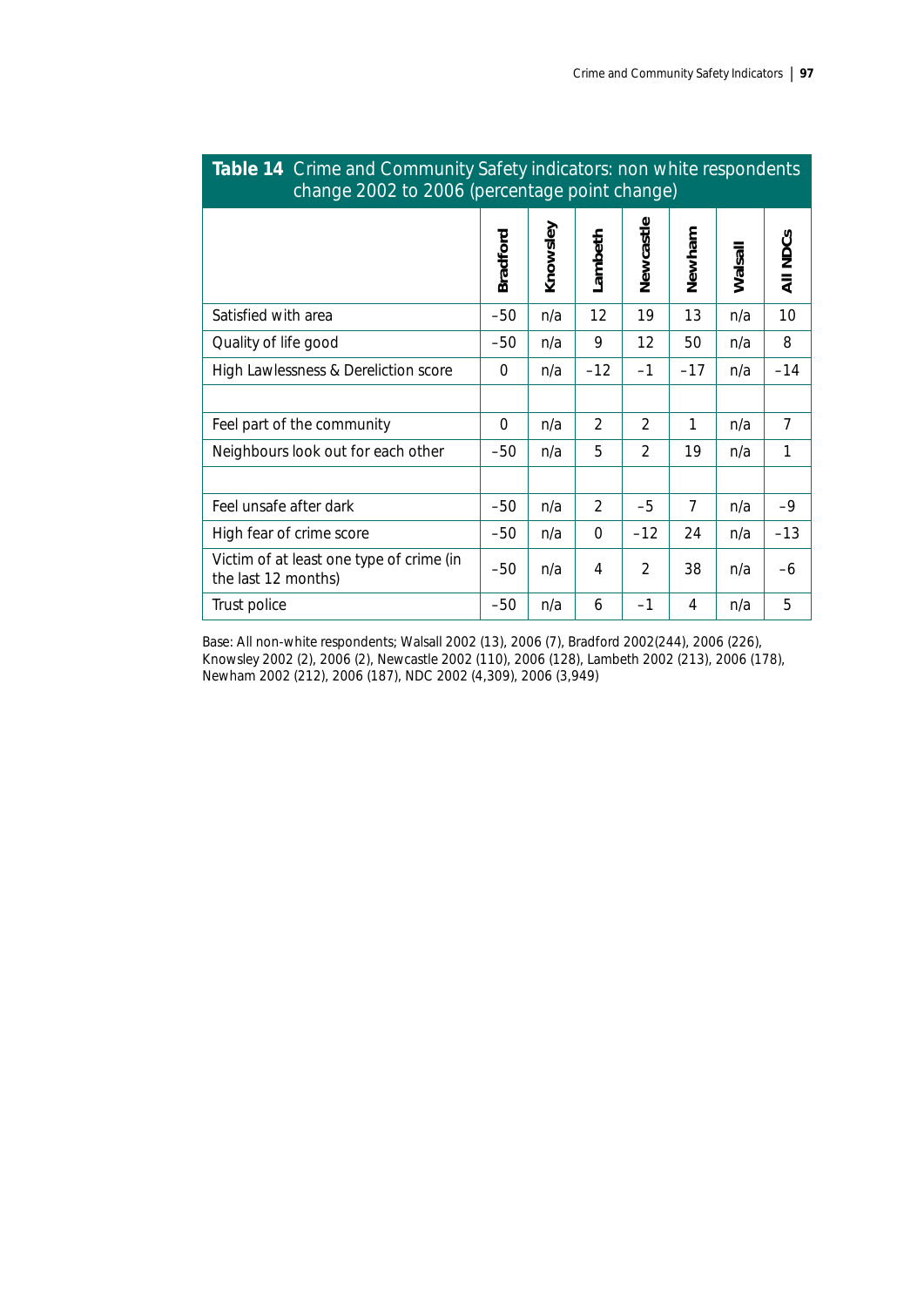# Appendix 3

## **Lawlessness and Dereliction Score**

#### **Lawlessness and Dereliction score**

#### **QUESTION QQL3:**

I am going to read out a list of things that can cause problems for people in their area. I would like you to tell me whether each of them is a problem in this area?

#### **Ten components included within lawlessness and dereliction composite score:**

- D Run down or boarded up properties
- E Abandoned or burnt out cars
- I Vandalism, graffiti and other deliberate damage to property
- K People being attacked or harassed
- L Household burglary
- M Car crime (e.g. damage, theft and joyriding)
- N Teenagers hanging around on the streets
- O Drug dealing and use
- P Property being set on fire
- Q Disturbance from crowds or hooliganism

| <b>Responses:</b>                       | Contribution towards composite<br>score |
|-----------------------------------------|-----------------------------------------|
| A serious problem in this area          | 3                                       |
| A problem in this area, but not serious | $\mathcal{D}$                           |
| Not a problem in area                   |                                         |
| Don't know                              |                                         |
|                                         |                                         |

#### **Lawlessness and Dereliction score: classification**

#### **lawlessness & dereliction**

Low (10-14) Moderate (15-20) High (21-30)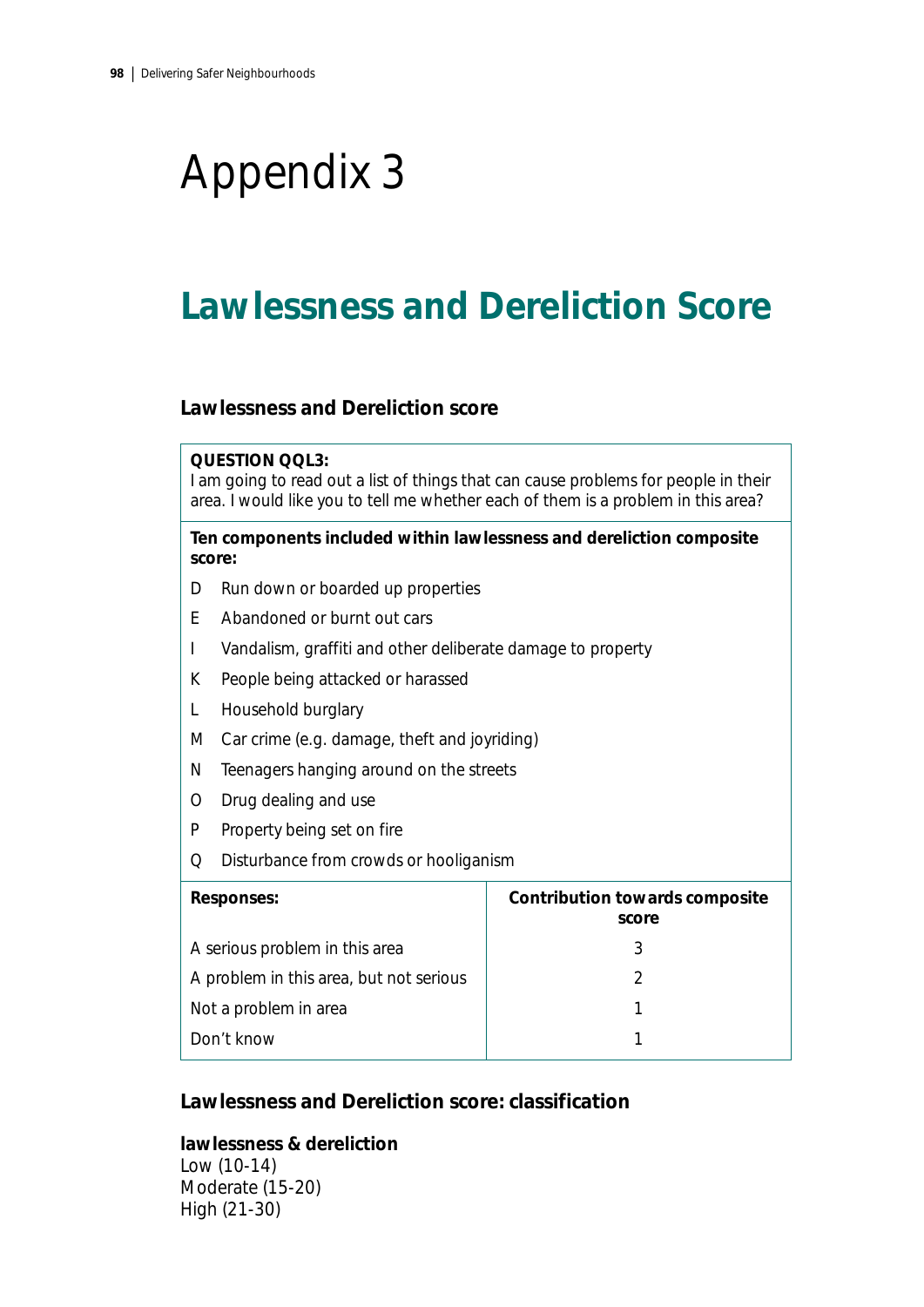# Appendix 4

## **Selection of Case Study NDCs**

Four criteria were used to inform the selection:

- 'good performance '
- regional spread
- type of neighbourhood
- strategic approach

### Good performance

An overarching aim of case study work is to achieve a better understanding of good practice in NDC Partnerships and to disseminate what is working to the neighbourhood renewal community more generally. Therefore case studies were selected from amongst better performing NDCs. 'Good performance' was identified using:

- Performance Management Framework scores
- Index of Relative change: performance of each NDC area between 2001/2 and 2004 against that achieved in the other 38 NDC areas
- Closing the gap with parent Local Authorities.

The six preferred NDCs are amongst the top performers on the basis of this evidence.

**It should be stressed that this selection was based on evidence available to the national evaluation team as of early 2006.**

### Regional spread

In order to ensure wider contextual issues are captured there was always a strong case for a **regional spread** of case study NDCs. Two were selected in London because: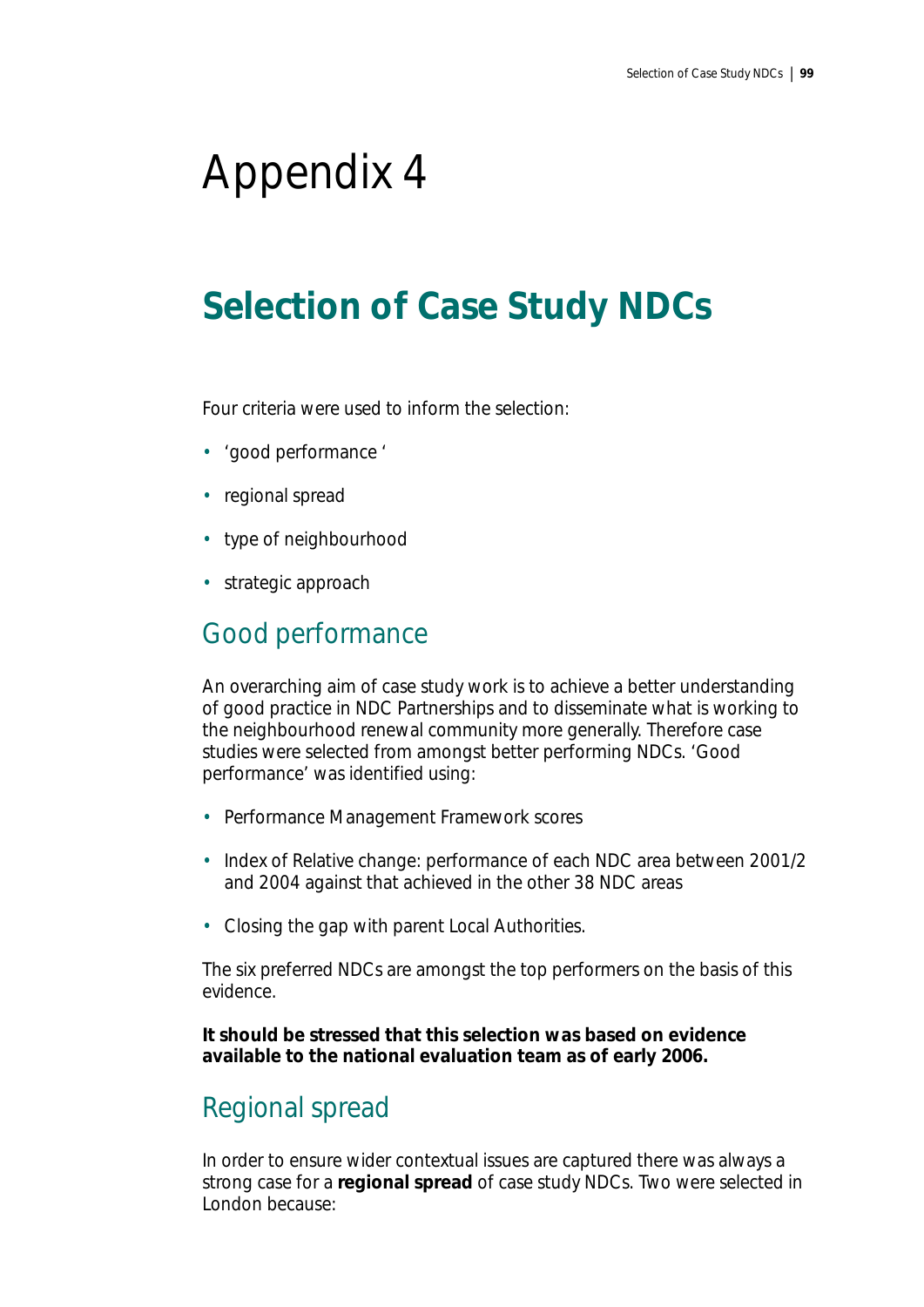- 10 NDCs are located there
- London NDCs tend collectively to be rather different to other Partnerships e.g. major pressures in terms of housing demand, but often higher than NDC Programme wide averages in relation to some indictors such as educational attainment
- methodologically it is useful to have 2 case studies located within one city in order to provide a 'common institutional/market context' within which to explore why and how change is occurring
- there is the argument that more is happening in London which is likely to impact on NDC performance e.g. the 2012 Olympics
- the two NDCs involved, Lambeth and Newham, are different in strategic approach: the former being part of a major redevelopment proposal, the latter adopting more of an incremental approach.

The remaining four NDCs are located in those 'non-London regions' accommodating most NDCs: the North-East; the North-West; the West Midlands; and Yorkshire and the Humber.

### Type of neighbourhood

In addition the six selected case studies represent a range **across key sociodemographic variables**:

- Tenure profile: proportion of social renters ranges from 36 per cent (Bradford) to 68 per cent (Knowsley), the NDC average being 55 per cent
- Proportion of residents from black and minority ethnic communities: ranges from one per cent (Knowsley) to 64 per cent (Bradford) compared with a NDC wide range of one per cent to 82 per cent and an average of 27 per cent.

### Strategic approach

The overall strategic approach has been addressed using four indicators (Tables 1 and 2):

- existence of an exit strategy: three of the six had a formal exit strategy in late 2005 compared with 15 out of the 39 NDCs
- legal status: all six are companies limited by guarantee
- proportion of resident board members ranges from 41 per cent (Lambeth) to 67 per cent (Walsall) compared with a Programme wide average of 54 per cent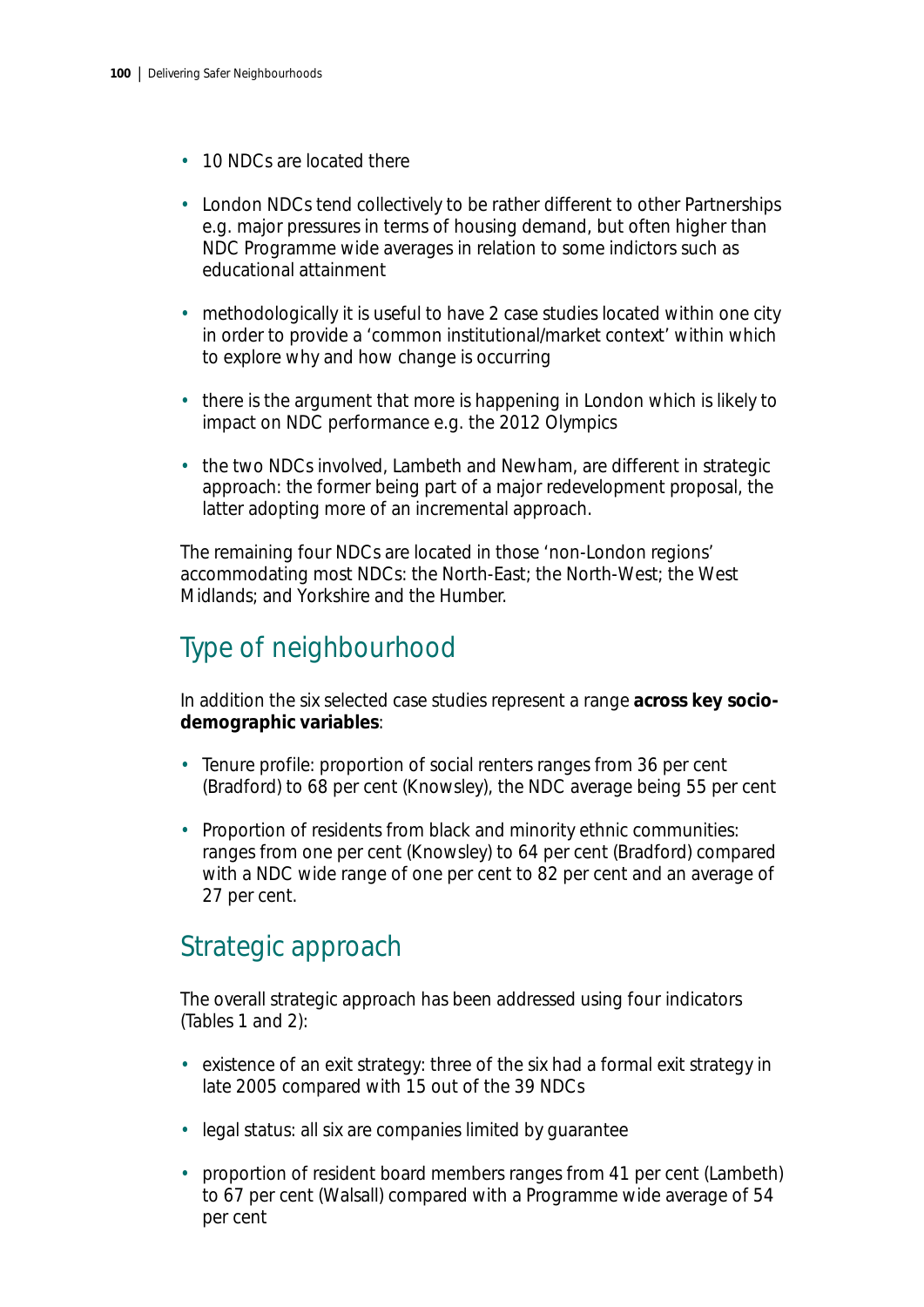• the mix of spend across themes appears largely representative of the Programme as a whole: for example, the proportion of total spend directed towards community safety outcomes ranges from six per cent (Newham) to 28 per cent (Walsall) compared with a range of three per cent to 28 per cent across the Programme; there is also a useful range across the six in relation to the relative allocation of overall expenditure; for instance health varies from one per cent to 14 per cent, worklessness four per cent to 20 per cent; crime six per cent to 28 per cent and ; HPE 19 per cent to 51 per cent.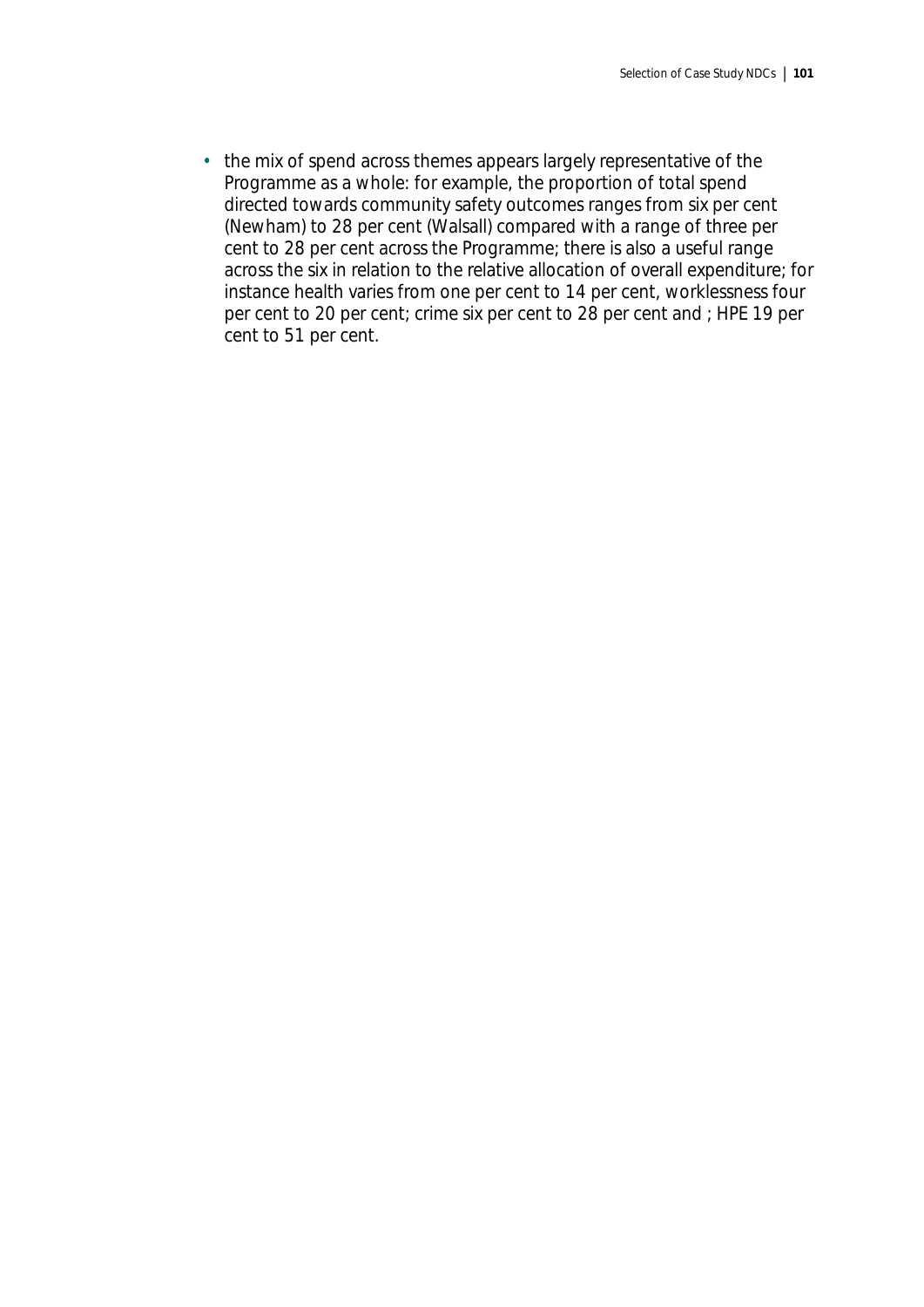| Table 1 Strategic approach |                                |                                                   |                                        |  |  |  |
|----------------------------|--------------------------------|---------------------------------------------------|----------------------------------------|--|--|--|
| <b>NDC</b>                 | % resident<br>board<br>members | Does the<br>partnership have<br>an exit strategy? | <b>Legal Status</b>                    |  |  |  |
| Birmingham A               | 53                             | Νo                                                | Other                                  |  |  |  |
| Birmingham KN              | 57                             | Yes                                               | Co. Ltd. by guarantee                  |  |  |  |
| <b>Bradford</b>            | 48                             | Yes                                               | Co. Ltd. by guarantee/CD trust/Charity |  |  |  |
| <b>Brent</b>               | 63                             | No                                                | No legal status                        |  |  |  |
| Brighton                   | 50                             | Yes                                               | Co. Ltd. by guarantee                  |  |  |  |
| <b>Bristol</b>             | 57                             | Yes                                               | Co. Ltd. by guarantee/Charity          |  |  |  |
| Coventry                   | 45                             | Yes                                               | No legal status                        |  |  |  |
| Derby                      | 46                             | <b>No</b>                                         | Charity                                |  |  |  |
| Doncaster                  | 48                             | Yes                                               | No legal status                        |  |  |  |
| Hackney                    | 67                             | <b>Yes</b>                                        | Co. Ltd. by guarantee/Charity          |  |  |  |
| Haringey                   | 38                             | No                                                | No legal status                        |  |  |  |
| Hartlepool                 | 52                             | Yes                                               | No legal status                        |  |  |  |
| H'smith & Fulham           | 47                             | No                                                | No legal status                        |  |  |  |
| Hull                       | 44                             | No                                                | Co. Ltd. by guarantee/CD trust/Charity |  |  |  |
| Islington                  | 67                             | <b>No</b>                                         | No legal status                        |  |  |  |
| Knowsley                   | 56                             | <b>No</b>                                         | Co. Ltd. by guarantee                  |  |  |  |
| Lambeth                    | 41                             | <b>No</b>                                         | Co. Ltd. by guarantee                  |  |  |  |
| Leicester                  | 80                             | No                                                | Co. Ltd. by guarantee                  |  |  |  |
| Lewisham                   | 48                             | No                                                | No legal status                        |  |  |  |
| Liverpool                  | 31                             | No                                                | Co. Ltd. by guarantee                  |  |  |  |
| Luton                      | 73                             | No                                                | Co. Ltd. by guarantee/CD trust         |  |  |  |
| Manchester                 | 50                             | Yes                                               | No legal status                        |  |  |  |
| Middlesbrough              | 42                             | No                                                | Co. Ltd. by guarantee                  |  |  |  |
| <b>Newcastle</b>           | 55                             | <b>No</b>                                         | Co. Ltd. by guarantee                  |  |  |  |
| Newham                     | 59                             | Yes                                               | Co. Ltd. by guarantee                  |  |  |  |
| Norwich                    | 60                             | Yes                                               | Co. Ltd. by guarantee/CD trust         |  |  |  |
| Nottingham                 | 72                             | No                                                | Co. Ltd. by guarantee                  |  |  |  |
| Oldham                     | 37                             | No                                                | No legal status                        |  |  |  |
| Plymouth                   | 41                             | Yes                                               | No legal status                        |  |  |  |
| Rochdale                   | 41                             | No                                                | Society to benefit the community       |  |  |  |
| Salford                    | 65                             | No                                                | No legal status                        |  |  |  |
| Sandwell                   | 55                             | No                                                | No legal status                        |  |  |  |
| Sheffield                  | 48                             | <b>No</b>                                         | Co. Ltd. by guarantee                  |  |  |  |
| Southampton                | 63                             | No                                                | No legal status                        |  |  |  |
| Southwark                  | 70                             | <b>No</b>                                         | No legal status                        |  |  |  |
| Sunderland                 | 54                             | No                                                | Co. Ltd. by guarantee                  |  |  |  |
| <b>Tower Hamlets</b>       | 61                             | No                                                | Co. Ltd. by guarantee                  |  |  |  |
| Walsall                    | 67                             | Yes                                               | Co. Ltd. by guarantee/Charity          |  |  |  |
| Wolverhampton              | 60                             | No                                                | Co. Ltd. by guarantee                  |  |  |  |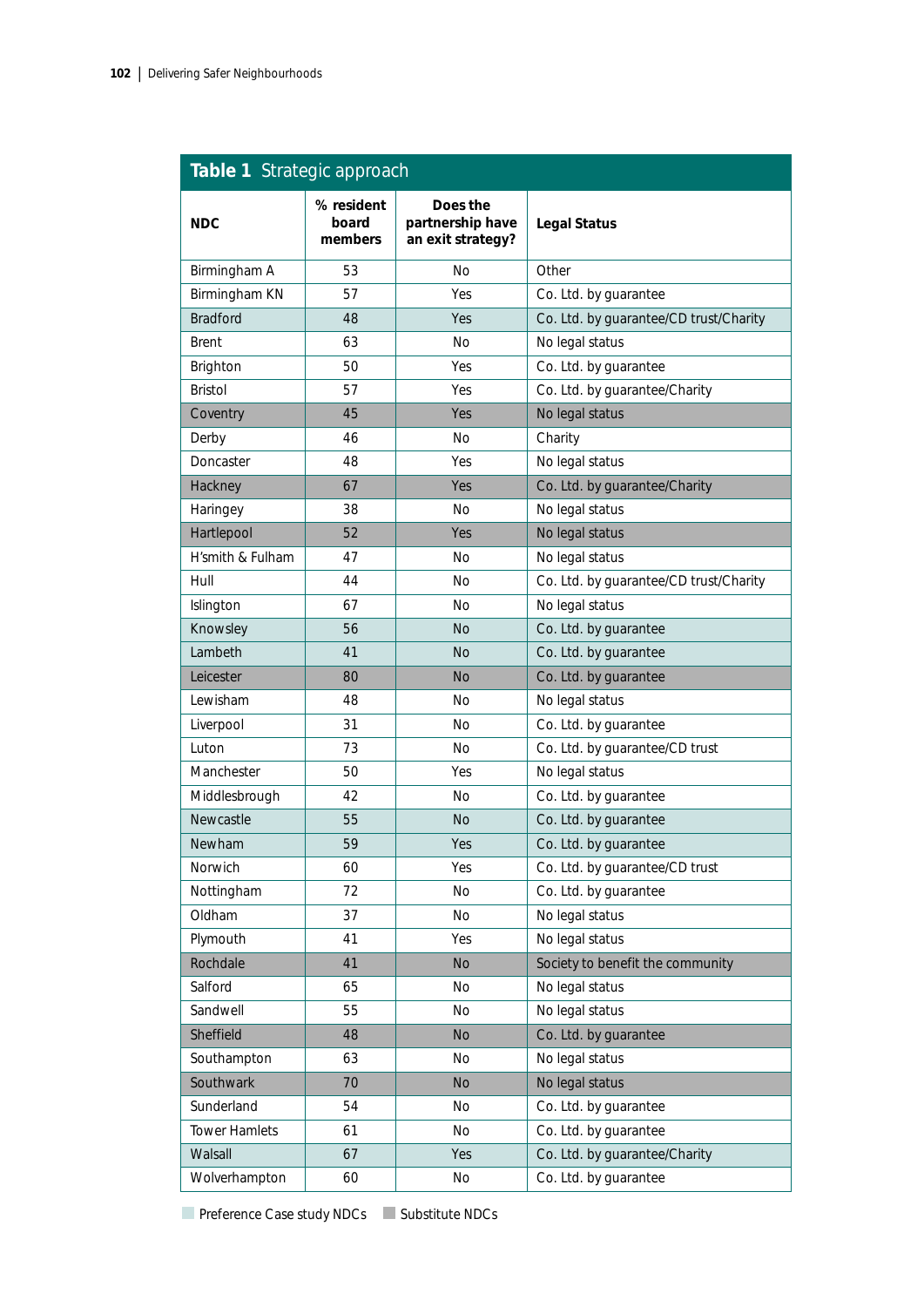| Table 2 Theme expenditure to 2004-05: % of total spend |                          |                |                |                |                                  |                |  |
|--------------------------------------------------------|--------------------------|----------------|----------------|----------------|----------------------------------|----------------|--|
| <b>NDC</b>                                             | Community<br>development | Safety         | Education      | <b>Health</b>  | Housing &<br>Physical<br>Environ | Worklessness   |  |
| Birmingham A                                           | 5                        | 13             | 20             | 23             | 10                               | 16             |  |
| Birmingham KN                                          | 35                       | 14             | 9              | $\overline{2}$ | 18                               | 5              |  |
| <b>Bradford</b>                                        | 16                       | 9              | 11             | $\overline{7}$ | 31                               | 20             |  |
| <b>Brent</b>                                           | 14                       | 9              | 25             | 4              | 33                               | 3              |  |
| Brighton                                               | 30                       | 8              | 17             | 8              | 23                               | 13             |  |
| <b>Bristol</b>                                         | 32                       | 5              | $\overline{7}$ | 22             | 8                                | 24             |  |
| Coventry                                               | 10                       | $\overline{7}$ | 53             | $\overline{4}$ | 11                               | 5              |  |
| Derby                                                  | 18                       | 13             | 36             | 20             | 1                                | 13             |  |
| Doncaster                                              | 21                       | 17             | 14             | 5              | 17                               | 13             |  |
| Hackney                                                | 14                       | 3              | 12             | $\overline{4}$ | 14                               | 48             |  |
| Haringey                                               | 8                        | 14             | 17             | 28             | 24                               | 5              |  |
| Hartlepool                                             | 20                       | 18             | 17             | $\overline{4}$ | 22                               | 11             |  |
| H'smith & Fulham                                       | 22                       | 6              | 14             | 5              | 30                               | $\overline{4}$ |  |
| Hull                                                   | 31                       | 6              | 18             | 6              | 26                               | 8              |  |
| Islington                                              | 10                       | $\overline{7}$ | 15             | 21             | 17                               | 9              |  |
| Knowsley                                               | 11                       | 6              | 8              | 1              | 51                               | 10             |  |
| Lambeth                                                | 22                       | 11             | 9              | 1              | 19                               | 15             |  |
| Leicester                                              | 18                       | 3              | 5              | 12             | 49                               | $\overline{7}$ |  |
| Lewisham                                               | 9                        | 27             | 16             | 10             | 16                               | $\overline{7}$ |  |
| Liverpool                                              | 13                       | 17             | 18             | 9              | 26                               | 10             |  |
| Luton                                                  | 55                       | 10             | 9              | 6              | $\overline{4}$                   | 6              |  |
| Manchester                                             | 8                        | $\overline{4}$ | 10             | $\overline{7}$ | 61                               | 8              |  |
| Middlesbrough                                          | 10                       | 14             | 26             | $\overline{4}$ | 30                               | 14             |  |
| Newcastle                                              | 8                        | 13             | 28             | 13             | 20                               | 18             |  |
| Newham                                                 | 13                       | 6              | 17             | 11             | 42                               | $\overline{4}$ |  |
| Norwich                                                | 4                        | 11             | 31             | 13             | 1                                | 36             |  |
| Nottingham                                             | 22                       | 13             | 11             | 10             | 5                                | 28             |  |
| Oldham                                                 | $\, 8$                   | 8              | 5              | 60             | $\overline{7}$                   | 9              |  |
| Plymouth                                               | 13                       | 19             | 14             | 9              | 26                               | $\overline{7}$ |  |
| Rochdale                                               | $\overline{7}$           | 11             | 6              | $\overline{4}$ | 58                               | 5              |  |
| Salford                                                | 13                       | 6              | 39             | 8              | 25                               | 3              |  |
| Sandwell                                               | 33                       | 15             | 28             | 3              | 5                                | $\overline{7}$ |  |
| Sheffield                                              | 26                       | 13             | 23             | 17             | 17                               | 5              |  |
| Southampton                                            | 21                       | 11             | 15             | 6              | 22                               | $\overline{7}$ |  |
| Southwark                                              | 28                       | $\, 8$         | 11             | 5              | 13                               | 21             |  |
| Sunderland                                             | 12                       | 12             | 51             | $\overline{2}$ | $\overline{2}$                   | 16             |  |
| <b>Tower Hamlets</b>                                   | 15                       | 19             | 23             | 6              | 20                               | $\overline{4}$ |  |
| Walsall                                                | 19                       | 28             | $\overline{7}$ | 14             | 23                               | $\overline{4}$ |  |
| Wolverhampton                                          | 12                       | 19             | 16             | $\mathbf{1}$   | 34                               | 3              |  |

Preference Case study NDCs Substitute NDCs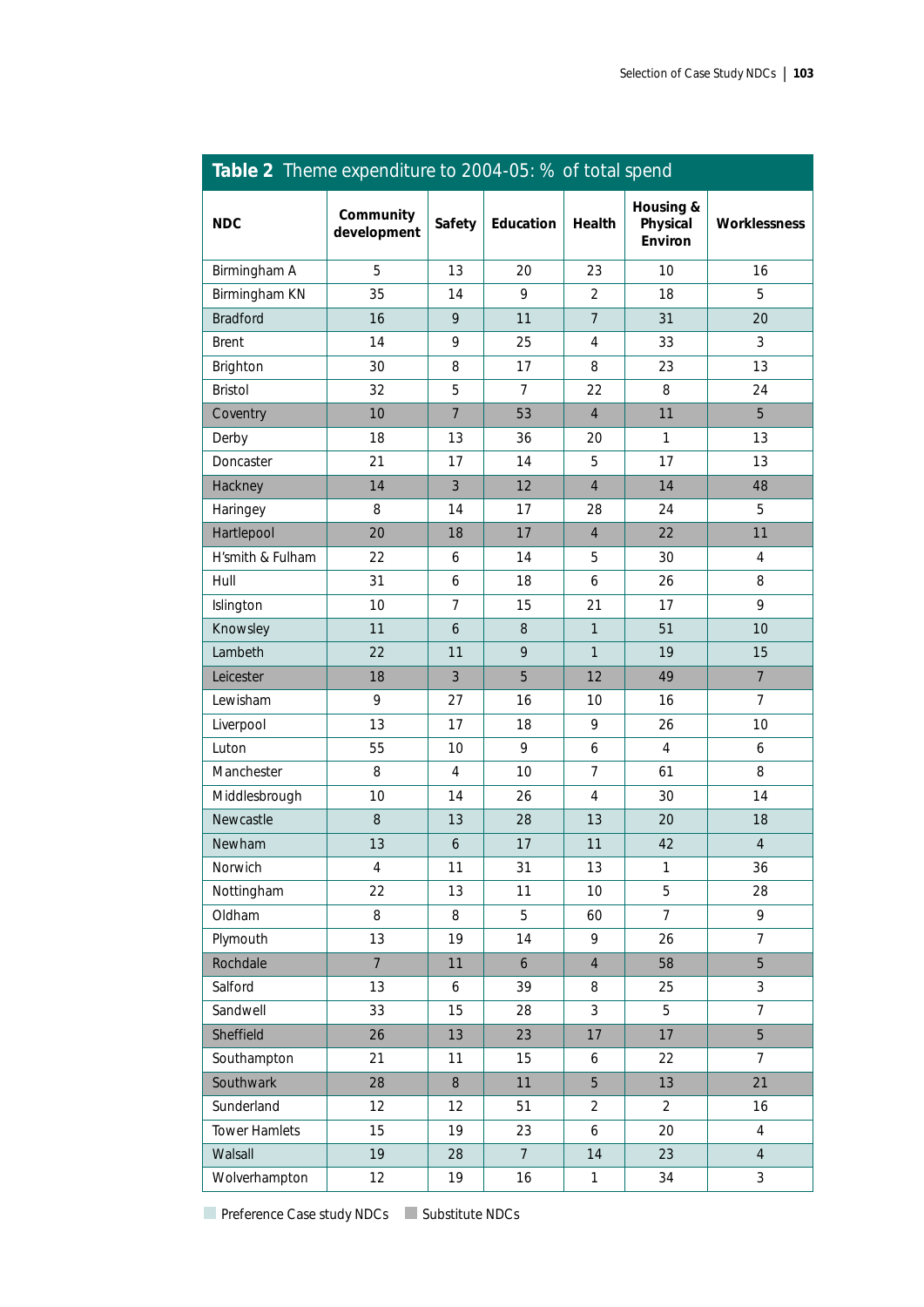# Appendix 5

## **NDC Interventions**

These project examples are drawn from a series of project reviews undertaken in the Case Study NDCs. In part, these reviews were intended to provide information on projects to inform programme-wide assessments in relation to value for money, but they also provide valuable insights into the kinds of interventions supported by the Case Study Partnerships. A brief description is given for each project, together with an outline of the project's objectives and a brief reflection on the NDC's experience of project implementation and partnership working. Where possible a description of projects outcomes is also given, along with examples of 'lessons' arising from the project. There is some variation in the level of outcomes data available; more evidence of outcomes is generally available for those projects which have been subject to local evaluations. However, it should be noted that these do not represent the totality of interventions, nor have they been particularly chosen to represent 'good' practice. It is also true that there are other interventions in place in the case study NDCs which could have an impact on crime but which have not been included in this study as they do not sit within the NDC crime theme. In Walsall, for instance, the community engagement team is heavily focused on youth engagement and although the team does not have any crime reduction targets there are clearly strong linkages with projects aiming to reduce crime and ASB.

### Improvements to local environments and public space

**Name of NDC – Newham Name of Project – Memorial Park Security Package Dates (to and from) – 1st March 2003 – 30th April 2004 Total NDC funding – £196,434**

#### **Brief project description**

The Memorial Park Recreation Ground has a history of high levels of vandalism, antisocial behaviour and perception of crime which, in effect, have made it a no-go area for local residents. It was one of two main crime hotspots identified by the NDC crime analysis and tracking system. The project aimed to get local people back into the park by making it safer and creating a sense of ownership. The major component of the package was a sophisticated CCTV system to protect the new Resource Centre, linked to Newham's Central Control System, implemented along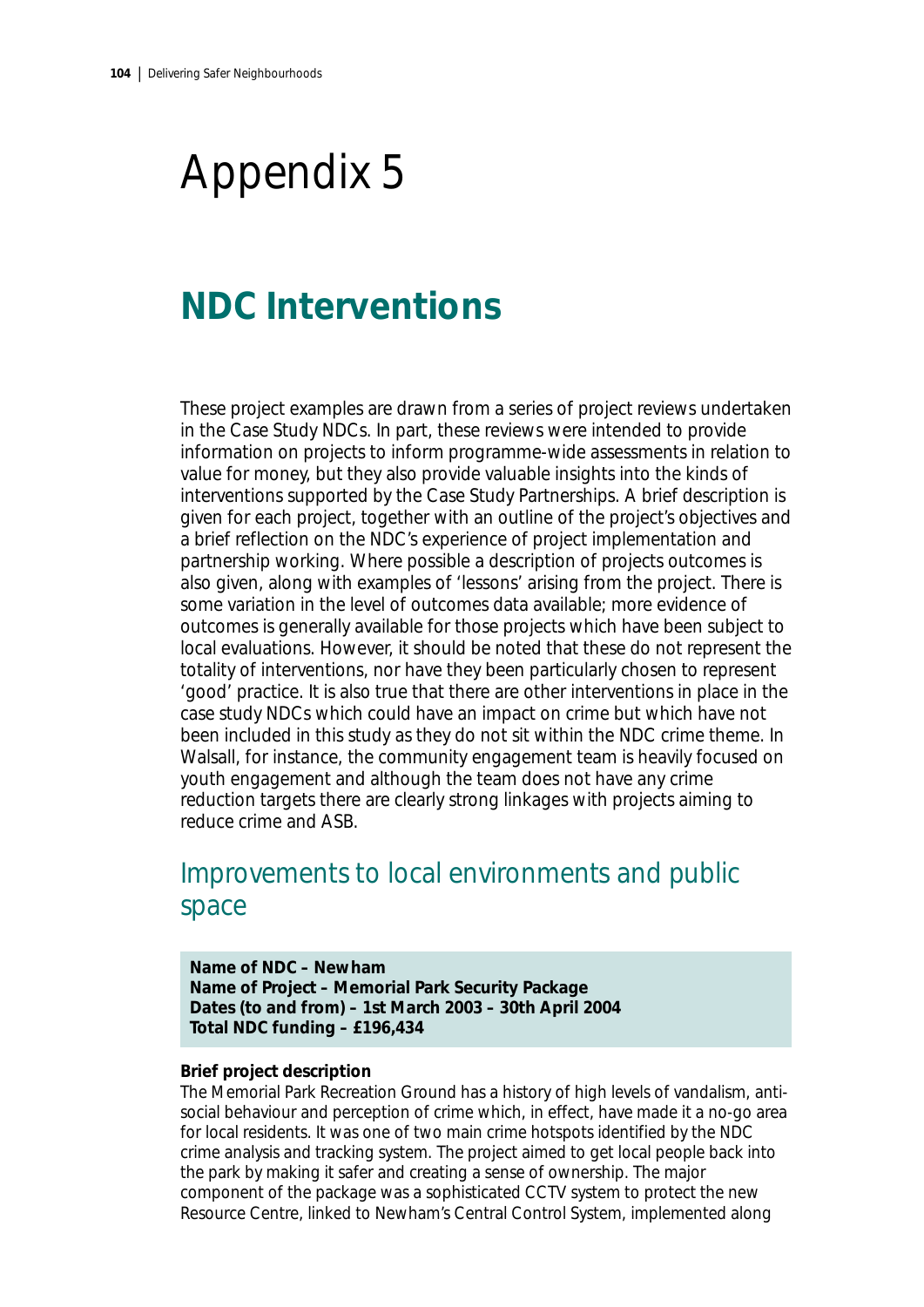with complementary projects such as a resource centre, youth play areas, family areas, new pathways, lighting, etc.

It was felt that the project would provide a secure environment and increase the numbers who want to live in the area. It would reduce the number of actual crime related incidents and would contribute to a reduction in the fear of crime by providing surveillance, evidence and a means of reporting incidents. It would contribute to high quality urban space and encourage community life.

#### **Objectives**

*Aim:* To improve security within the park to help create a friendly and safe environment which will be used by all residents

#### *Objectives:*

To improve community safety as a deterrent to the perception of crime and actual crime

To improve the security of the new Resource Centre to protect investment and facilitate greater use

#### **Implementation**

The project was relatively simple to implement and no specific problems were encountered. The security package was part of a wider programme of improvements taking place in the park which included the building of a new resource centre, improved play areas and environmental improvements. Contractors were employed to install the CCTV and lighting and Newham Council supervised the implementation.

The London Borough of Newham is widely recognised as leading in the field of Town Centre CCTV systems. They are pioneers in the field of facial recognition via CCTV. Security experts from around the world have visited the Control Centre to learn from their example of good practice. The NDC Crime Theme Manager worked in the control centre for 12 months and has since worked with Bristol University on automatic identification of pre-crime activity via CCTV. He acted as advisor to the project.

#### **Partnership Working**

The London Borough of Newham drew up the specification and tender documentation and worked in partnership on a range of design projects and commercial contractors designed and carried out the work.

#### **Outcomes and evaluation**

The main achievements of the project have been implementing a combined electronic security system, linked to the London Borough of Newham Control Centre, to protect the new Resource Centre and an adjacent play area. This, combined with other improvements, such as lighting and park patrols, has led to greatly increased use of the park and regular high usage of the Resource Centre by local residents

No crime or community safety data is available relating solely to the Park. However, there is observational evidence that the park is in much greater use now the Resource Centre is securely in place. The linkage with other projects such as the Sport and Physical Activity Project means that young people are also using the sports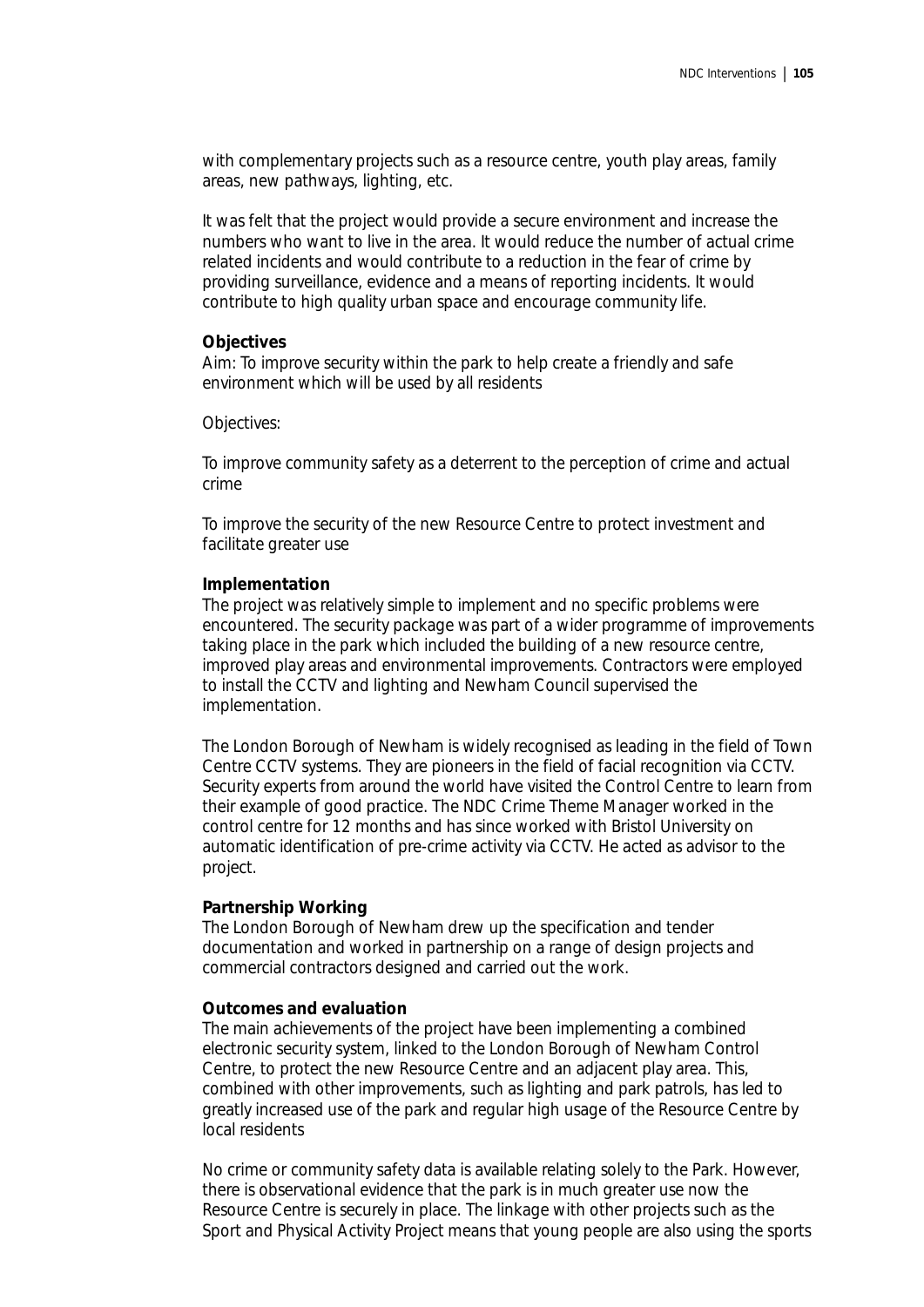facilities more often and in much greater numbers and there is much greater use by families due, in part, to the presence of the Sure Start centre.

#### **Lessons**

The project is simple and approved by users of the Resource Centre

It is visible and is part of the Newham Council CCTV suite which has an excellent reputation which gives people confidence.

It is linked to the dispatch centre for the Parks Constabulary thus ensuring a rapid response to incidents

However, CCTV is a remote form of security which does not have the benefits (e.g. reassurance, intelligence) of officers on the ground.

### Diversionary activities for young people

**Name of NDC – Newcastle Name of Project – Youth Inclusion Programme Dates (to and from)- November 2005 – March 2008 Total NDC funding – £460,359.00**

#### **Brief project description**

Works with young people at risk of involvement in crime and young people in general.

#### **Objectives**

To reduce young people's involvement in crime by engaging with young people at risk from involvement in crime; providing a negotiated programme of activities.

#### **Implementation**

Young people work in peer groups, meeting for 2 hours on a weekly basis. Programme of activities is flexible and negotiated with the young people; includes education re drugs, crime, and sexual health. Youth workers work with individual young people and support the group work.

#### **Partnership Working**

Youth Offending Team, Education Welfare Service, Social Services, local schools sit on the steering group and make referrals to the project. Project would benefit from greater integration with Youth Service and Connexions.

#### **Outcomes and evaluation**

Youth crime and disorder has not reduced significantly in the NDC area. 887 young people have benefited from personal and social development opportunities.

#### **Lessons:**

Working with the target group is resource intensive and long term. The project has identified that there are more young people who might benefit than the project has the capacity to engage with. There is a need for a more coordinated partnership approach confirmed through partnership working agreements.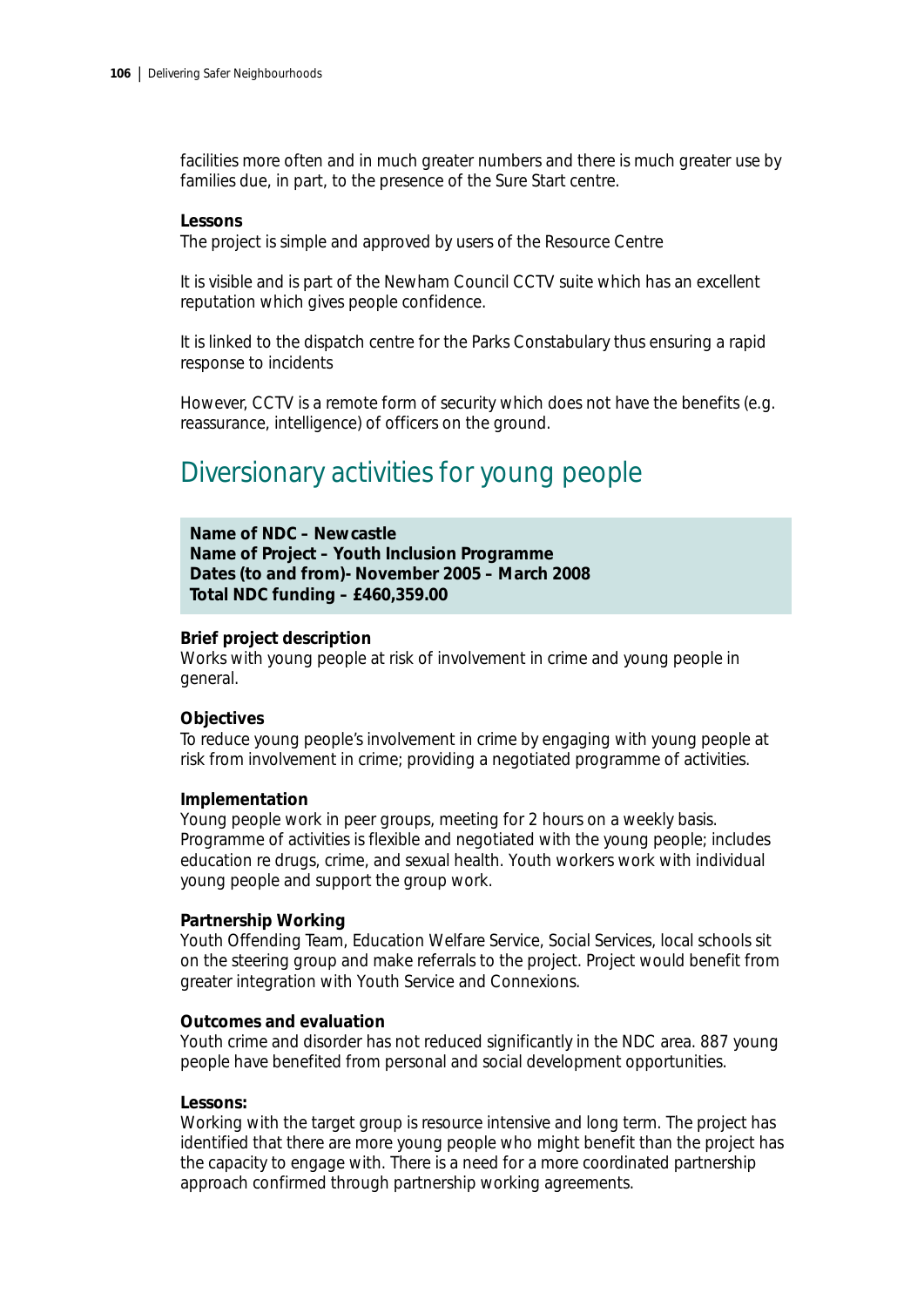**Name of NDC – Lambeth Name of Project – Junior Youth Inclusion Programme (YIP) Dates (to and from) – April 2005 to March 2007 Total NDC funding – £120,724**

#### **Brief project description**

The project targets high risk young people (8-12 year olds) and seeks to include them in society and steer them away from crime. This is achieved through a variety of different methods including one-to-one support, mentoring, after school provision, group programmes and parenting support.

#### **Objectives**

The overarching aim of the project is to provide a range of inclusion and diversionary opportunities to those young people most at risk of offending. With in this the project's specific objectives are: to reduce crime levels; to support other services to help them deal more effectively with young people; to include young people more in society; and to help with young people's personal development.

#### **Implementation**

The project was managed and delivered by Rainer, a national charity for "under supported young people".

#### **Partnership Working**

Rainer have worked in close partnerships with a number of organisations including local schools, Lambeth Police, the Youth Offending Service, the Children's Fund, the Lambeth Crime Prevention Trust and the Youth Inclusion Support Panel who all refer young people to the YIP.

#### **Outcomes and evaluation**

The project's main achievement to date has been its ability to provide a range of different services to young people and to have engaged with a worked with a significant number of young people. The hope is that through this work there will, in the future, be a reduction in crime as nationally, Youth Inclusion Programmes have a very high success rate: national data suggests that over 70% of young people referred to Youth Inclusion Projects do not go on to offend/re-offend37. However, at the time the data was collected too early to see whether this outcome will be realised.

#### **Lessons**

As a result of the project a number of lessons have emerged:

Ensure that when working with younger age groups the work is more focused on childhood rather than youth work aspects

The need to focus on specific age groups as there is a big difference in the way that you work with 8 years olds and the way that you work with 12 year olds

Targeted work is more effective than generic after school activities.

<sup>37</sup> Evaluation of the Youth Inclusion Programme: Phase 1 Report, Morgan Harris Burrows, July 2003, http://www.yjb.gov.uk/Publications/Resources/Downloads/YIP-Evaluation03.pdf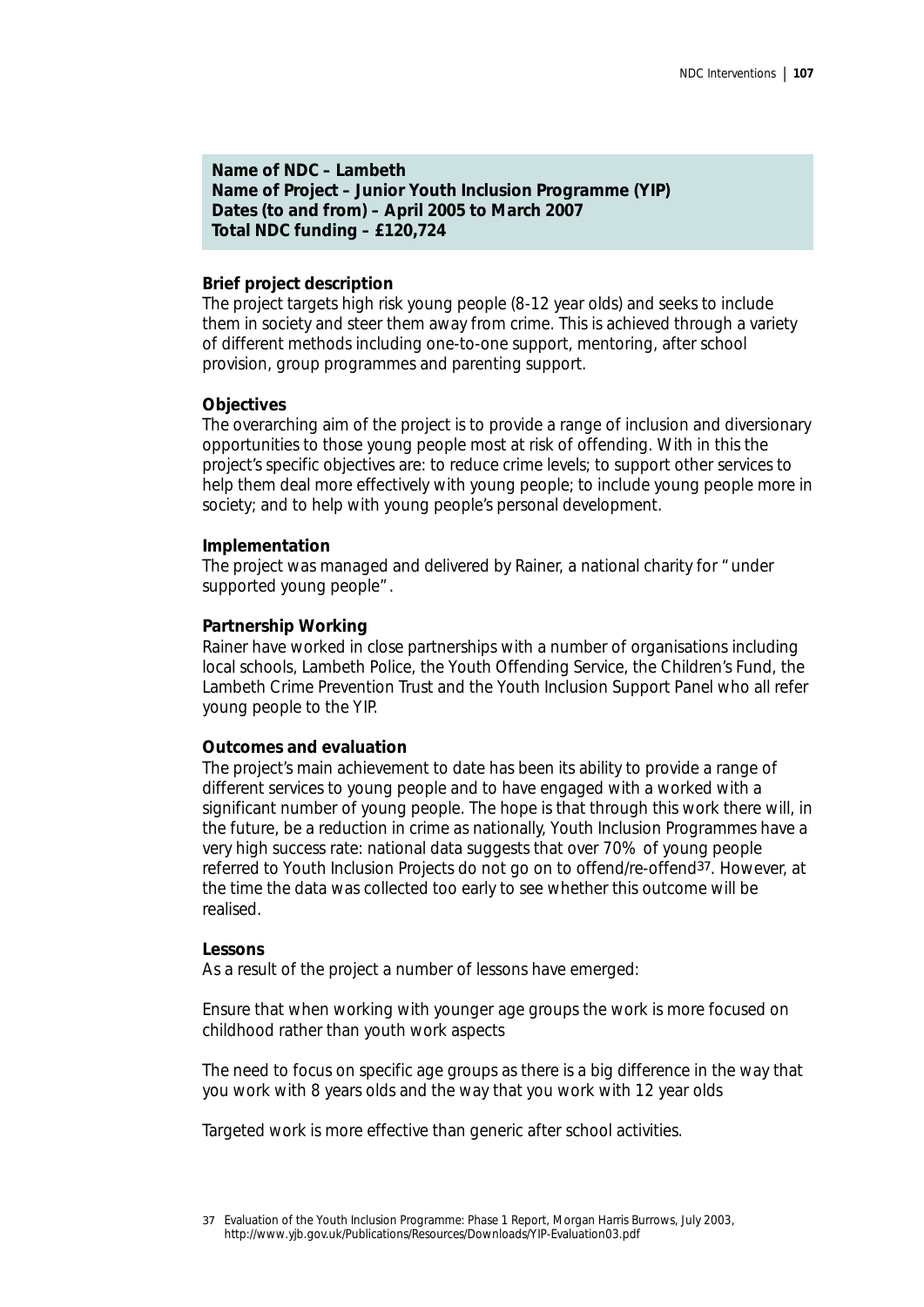**Name of NDC – Knowsley Name of Project – ESCAPE Project Dates – March 2004 to March 2006 Total NDC funding – £161,600**

# **Brief project description**

The ESCAPE project was a youth development programme designed to reduce the risk and likelihood of offending by young people and to provide secure learning opportunities. It aimed to challenge the attitudes and core beliefs of young people, ESCAPE standing for 'Experience Success by Challenging Attitudes, Perceptions and Expectations'. It had been successfully piloted on a relatively small scale on two estates in North Huyton and NDC funding allowed it to be extended across the New Deal area through a series of programmes of activity (initially twelve, eventually eight), each lasting for twelve weeks and involving between eight and twelve young people.

# **Objectives**

To develop positive attitudes of participants towards

Drug and alcohol misuse.

Relationships with peers, parents, police and the community.

Sexual health and promiscuity.

Involvement in crime and disorder.

Organisation of leisure time.

Active and healthy lifestyles.

Positive view of the future.

To raise the self-esteem and confidence of participants.

To develop the personal skills of participants including assertiveness, organisation and communication skills.

# **Implementation**

The programmes were led by youth workers in partnership with police officers and local residents with the young people themselves involved in designing the activities of individual programmes. Training was delivered at a range of venues including local community centres, the Magistrates Court, Police Station and schools. Classroom based activities included planning and problem solving and specialist lessons on drugs, alcohol and sexual health. Residential weekends involving 'outward-bound' activities were also used to help build the self-esteem of the young people involved.

# **Partnership Working**

The project involved joint working between the police and youth workers and, somewhat unusually, with the police officer based in the youth service offices.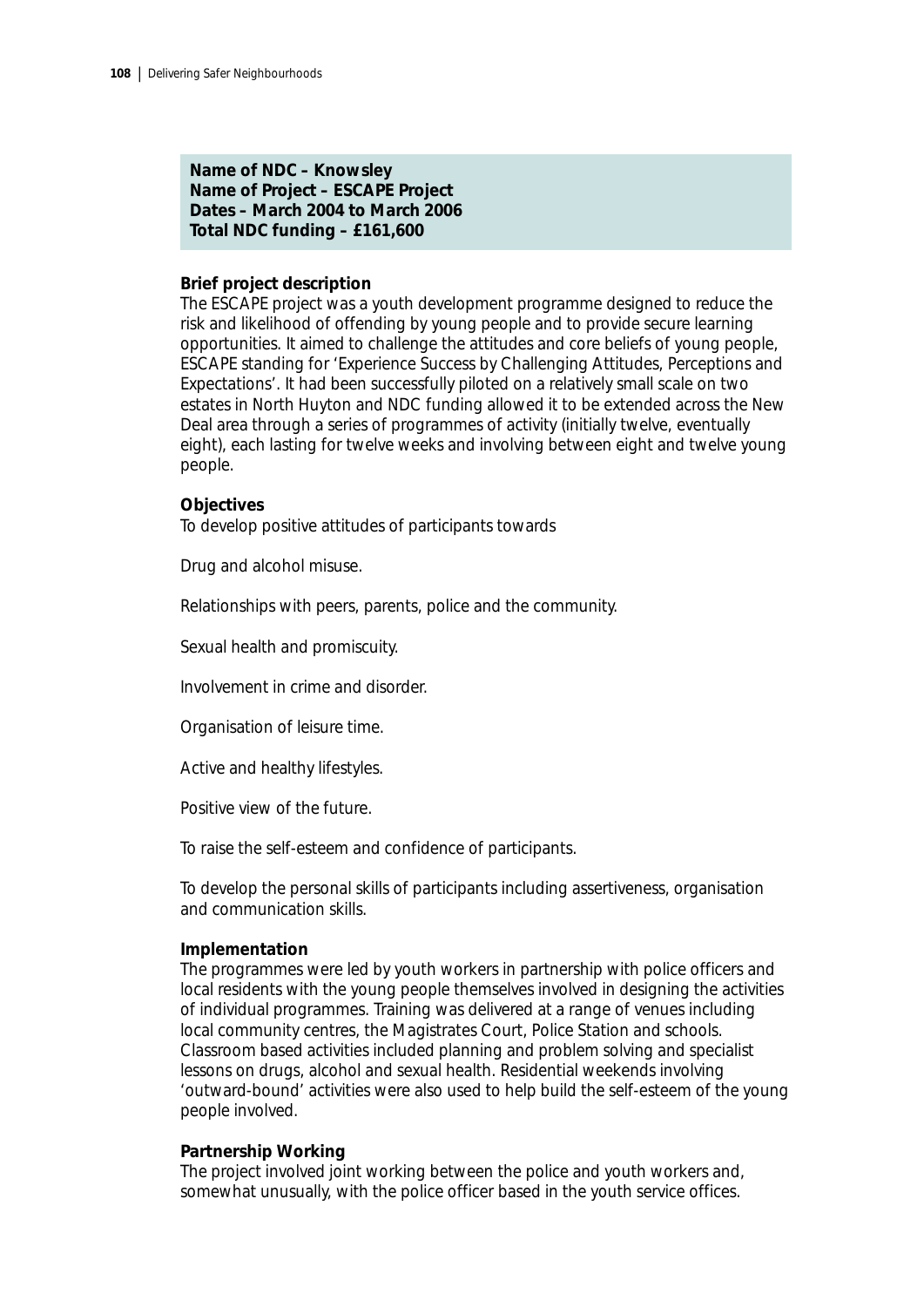#### **Outcomes and evaluation**

An interim evaluation showed that the ESCAPE programme had:

successfully reinforced positive attitudes amongst participants towards the dangers of using drugs;

encouraged the development and maintenance of positive relationships by participants towards friends, family, parents, youth workers and the police;

reduced young people's concerns about sexual health issues;

fostered very strong views in young people towards offending over a range of offence types;

helped the young people involved to organise their leisure time differently and to take advantage of organised activities such as sport, reducing significantly the number of them 'hanging around' on the street or watching television in their homes;

increased the self-esteem of participants and maintained a high sense of achievement on their part.

While there has been no formal end-of-project evaluation, Youth Service knowledge and service data show that:

the project has significantly helped to shape youth development work in the Borough as a whole;

resident groups involved in the ESCAPE project have gone on to raise in the region of £34,000 in small grants to help support continuing youth development work in the area (an example of 'community development/capacity building' fostered by the programme);

the progression of individuals from the programme: with a significant number of participants involved in ongoing youth development activities (e.g. Duke of Edinburgh's Award Scheme) and forming 'detached groups'; one individual going on to work as a part-time youth development worker in the Borough.

# **Lessons**

Have a clear agreement at the outset of the programme on the roles and responsibilities of all partners (including community representatives).

Team building before embarking on the programme (in the shape, for example, of team days with youth workers, police and representatives of community groups).

Be prepared to take risks in delivering the programme – "*don't be scared*" (of engaging with young people, trying out different activities, bringing groups together etc.)

Involve young people in the design of programmes (choice of activities) and in areas where the programme is repeated have previous participants acting as mentors for participants in the new programme.

Involve local residents as volunteer assistants and in more general support/observing role.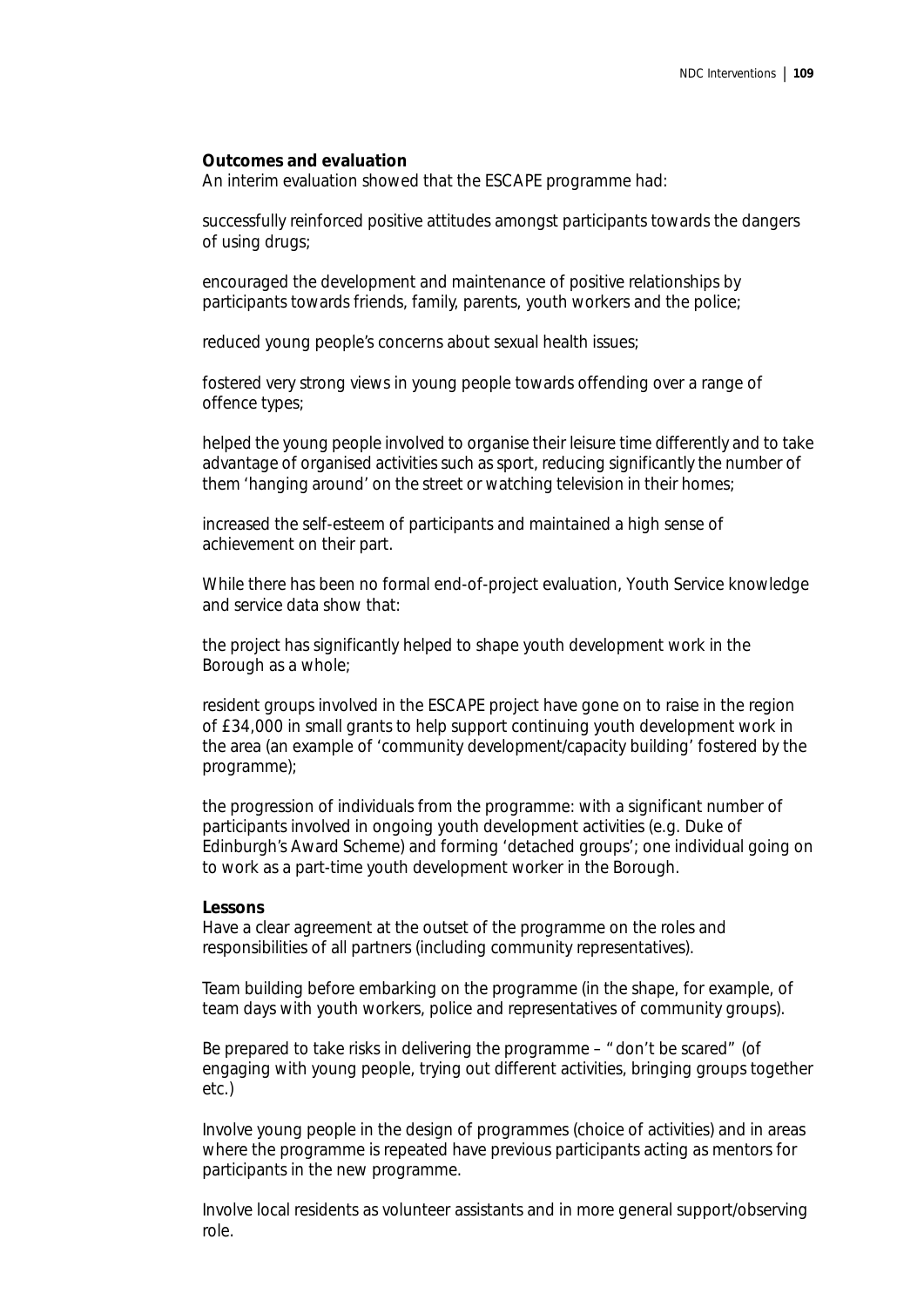# Reactive interventions to tackle immediate issues

**Name of NDC – Lambeth Name of Project – Combating Drugs and Prostitution Dates (to and from) – September 2005 to June 2007 Total NDC funding – £328,236**

# **Brief project description**

In order to address the major problems of drugs and prostitution the project delivered improved security to a number of blocks of flats in the area as well as providing enforcement action, with the Police, across various prostitution and kerb crawling 'hot-spots'.

# **Objectives**

The projects objectives were to: dramatically reduce both prostitution and the supply and 'open use' of drugs in the area; offer an integrated and holistic approach that was appropriate to the needs of the area; and use a multi-agency partnership to provide security improvements, enforcement action and diversionary activity.

# **Implementation**

Managed by the NDC the project worked very closely with a number of partners. These included: the Police, around enforcement operations; Clapham Park Homes, around the security improvements to the blocks of flats; and Trust, a local charity, around diversionary work with Prostitutes.

# **Partnership Working**

Partnership working was essential to the project as it worked with different partners to address different issues as highlighted above.

#### **Outcomes and evaluation**

The project has contributed to a reduction in prostitution and kerb crawling and drug dealing and use in the local area, according to local police data.

#### **Lessons**

As a result of the project a number of key lessons have emerged:

There is a need for flexibility in order to meet the specific needs of the police and their enforcement operations

A strong relationship with partners is essential to be able to adequately address the issues

There is a need to support prostitutes through diversionary activities and not just enforcement

Kerb crawling can be effectively addressed through a warning system, a process where the first offence results in a non-legal warning and only subsequent offences are dealt with using legal processes and arrests

Additional Funding was received from Lambeth Council and the Police to provide longer and more sustainable operations.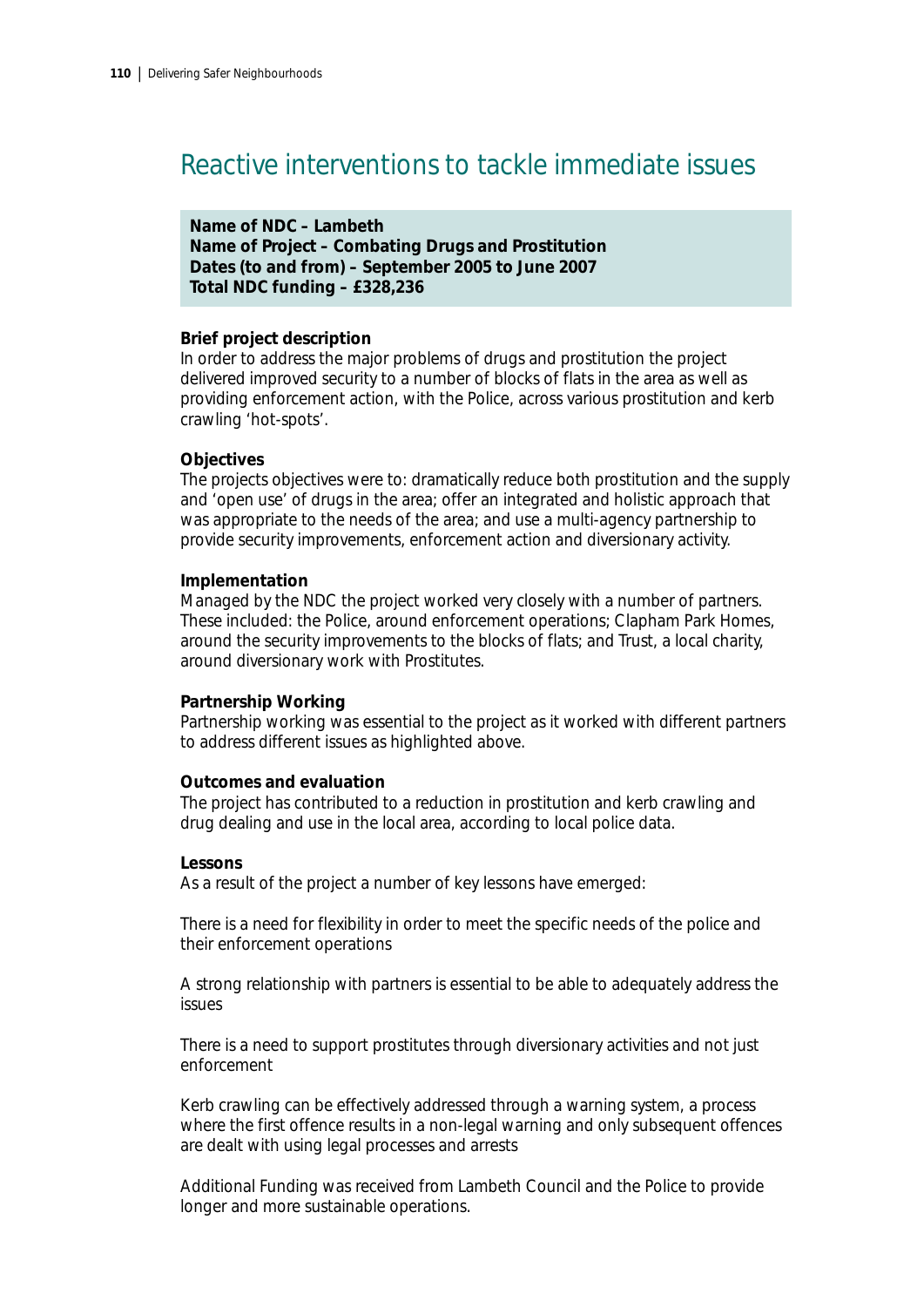# Crime prevention

**Name of NDC – Newcastle Name of Project – SafeHome Dates (to and from) – June 2003 to March 2008 Total NDC funding – £316,735**

# **Brief project description**

Provide domestic crime prevention advice to all households in the NDC area, assess homes to determine what their security needs are, develop a referral system so that those in priority need benefit first, carry out security improvements, quality check all work carried out and develop a customer satisfaction survey.

#### **Objectives**

To reduce the levels of burglary, criminal damage and arson in the area, and to create confidence for residents to encourage and enable them to stay in the area by reducing crime and anti-social behaviour; ensuring appropriate levels of victim support; increasing the number of people in training and employment; improving the condition of all types of housing; improving the area and people's perception of it.

# **Implementation**

Victims of burglary are referred to the project; they are visited within 24 hours by the project's fitter and additional security fitted to their home. The NDC area has been leafleted to inform all residents of the free service available. The original management posts in the project were deleted and the management was taken in house at Safe Partnership head office in Dorset.

#### **Partnership Working**

The SafeHome project linked with the Police Community Support Officers to deliver SmartWater security property marking. Safe Partnership is a member of the NDC Crime and Community Safety Focus Group and participates in SNAPS meetings. Police, neighbourhood wardens and Victim Support – referrals. Arson Task Force – fire alarms. Private Rented Project and Our Home Newcastle – identification of residents and helping obtain landlord permissions.

# **Outcomes and evaluation**

Reduce crime and the fear of crime through a one-stop service to victims of burglary and a proactive service to other members of the community. From experience elsewhere and independent research it is known that improving the security of homes that have been burgled or that are thought likely to be burgled reduces burglary year on year by 10% and reduces repeat victimisation to below 5%. A key mechanism is a robust referral system that identifies victims and potential victims then prioritises them in order of need putting victims first then those who are vulnerable. Following a referral the victim is visited within 24 hours and security fitted there and then or within the next 24 hours.

#### **Lessons**

This is a tried and tested model applied with local flexibility to meet local needs.

Involve the local community. Don't impose a template but adapt to meet local needs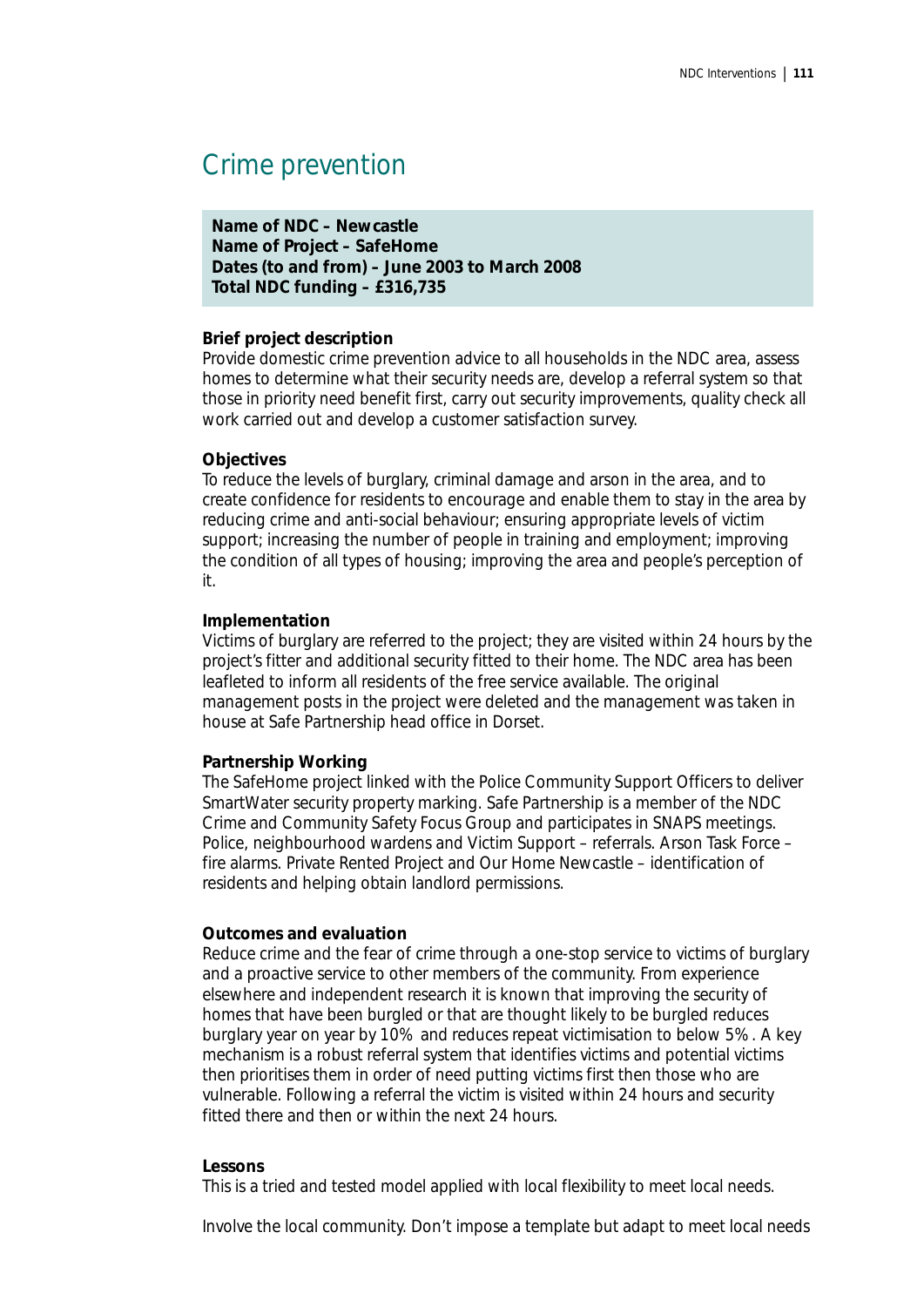Engage directly with the LSP, LAA, CDRP. NDC needs to link in to support exit strategy for projects by accessing LA funds through LAA blocks

Don't contemplate this being suitable as a social enterprise. Needs a level of funding to ensure quality standards, uniformity and delivery and understanding of the victim's needs.

**Name of NDC – Walsall Name of Project – Block Grant Dates (to and from) – 2003 to 2006 Total NDC funding – £50,000**

#### **Brief project description**

This project provides a limited fund managed by the New Deal programme which is accessible to the community to carry out relatively small, short term and self contained projects or initiatives that are intended to reduce the level of crime or the fear of crime.

# **Objectives**

The projects must aim to reduce crime or the fear of crime and specifically address any of the following New Deal priorities:

Reduce house burglary

Address the misuse of illegal drugs or alcohol

Reduce violent crime

Address anti-social behaviour

Reduce criminal damage

Enhance or improve community safety

Reduce Youth offending

#### **Implementation**

This project was managed by the NDC. The local police Crime Reduction Officer conducts a qualitative assessment of the application to assess its effectiveness and verify if funding is available from other sources. The Crime and Community Safety Theme Group nominate two community board members to sit on an approval panel together with the Theme Leader. Any application will be scrutinised by this panel to ensure that the application is suitable, relevant and appropriate.

# **Partnership Working**

The Police support the implementation and monitoring of the project.

# **Outcomes and evaluation**

Around 223 properties had their security upgraded. Qualitative evidence suggests that the project has made (older) people feel safer through the fitting of alarms and lights. Contribution to a reduction in burglary and the fear of crime.

#### **Lessons**

Need to include ongoing maintenance costs in the project budget.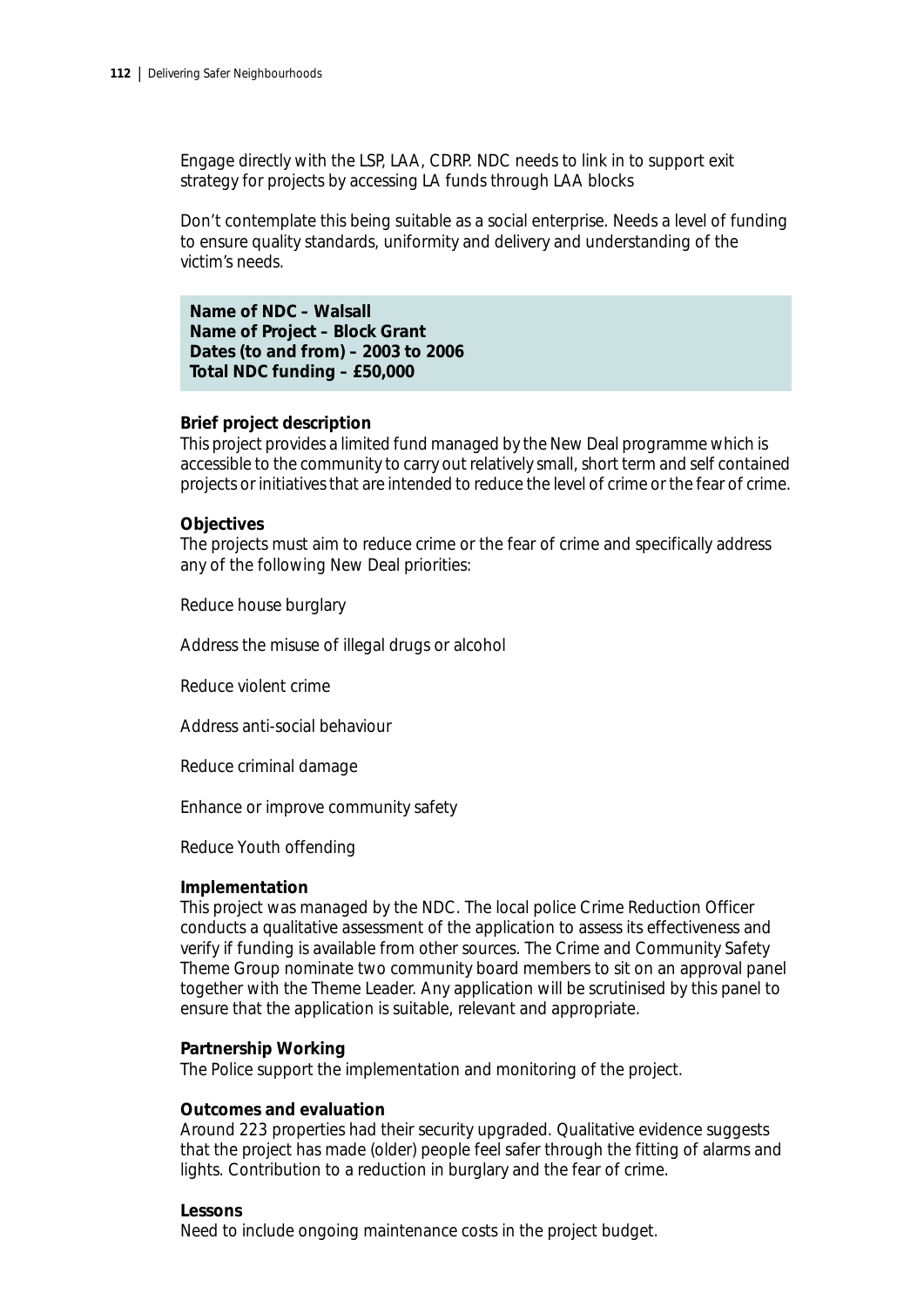**Name of NDC – Lambeth Name of Project – CCTV and Lighting Dates (to and from) – 2003-2005 Total NDC funding – £139,566**

# **Brief project description**

Originally the project was designed to provide improved lighting and permanent CCTV cameras at three locations in the NDC area as well as a rapid deployment CCTV camera for use in conjunction with the police in crime 'hotspot' areas for short, intensive surveillance. However, the improved lighting was not implemented after a local survey indicated that existing lighting was adequate. Instead the funding was used to purchase a second rapid deployment camera.

# **Objectives**

The objective of the project was to reduce the fear of crime and actual crime levels in the area by using the CCTV cameras to, one, make the residents feel safer and, two, to act as a deterrent and to help gather evidence to convict criminals.

#### **Implementation**

The project was managed by the NDC and delivered in conjunction with the Police and Lambeth Council.

# **Partnership Working**

Both the Police and Lambeth council were key delivery partners. The Police worked closely with the NDC and regularly made use of the rapid deployment CCTV camera for operations whilst Lambeth Council monitored and maintained the CCTV cameras that were in the NDC area.

#### **Outcomes and evaluation**

The project has helped contribute towards a reduced fear of crime in the area as well as contributing towards reductions in the levels of actual crime. It has also helped to build a strong working relationship with the Police.

# **Lessons**

As a result of the project three key lessons have emerged:

Fixed CCTV cameras are popular with the local community but they are not as effective at tackling crime as rapid deployment cameras

The strong working relationship with the Lambeth Council and the Police has meant that the equipment purchased has been used to maximum benefit

The use of one of the rapid deployment cameras by local Police resulted in the arrest of 4 prolific drug suppliers involved in the sale of heroin and crack cocaine in the DC area.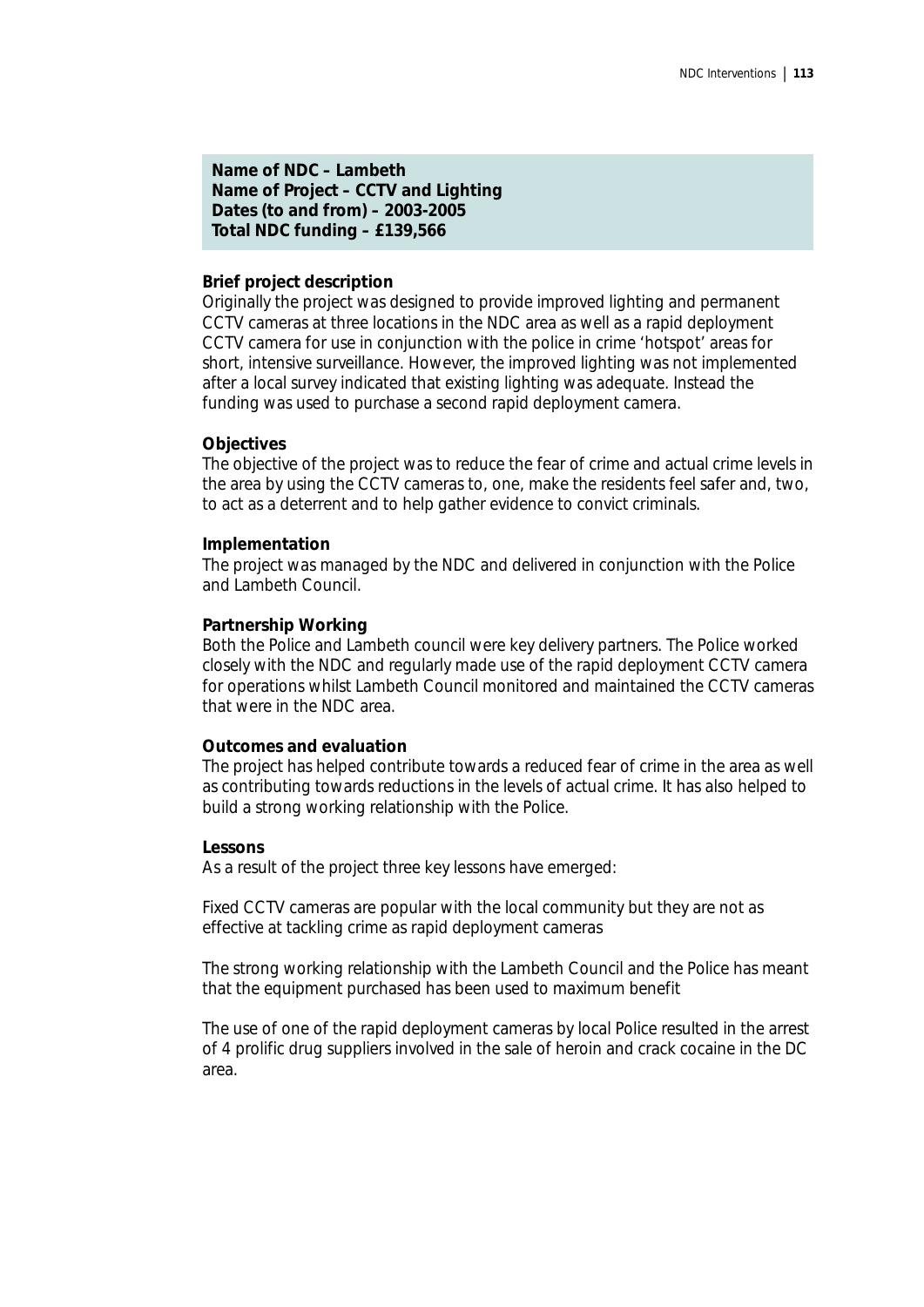**Name of NDC – Knowsley Name of Project – Rapid Deployment CCTV Dates – October 2002 ongoing (currently under review) Total NDC funding – £103,200**

#### **Brief project description**

The project was set up to provide three Rapid Deployment CCTV cameras for mobile use across the area, primarily to act as a deterrent to criminal and anti-social behaviour, and also as a means of detecting and prosecuting crimes. The cameras were to be located at identified 'hot spots' for a range of anti social behaviour including youth disorder, crime hot spots and fly-tipping and on a mobile or semi permanent basis.

The cameras are operated via a mobile telephone link and recordings can be viewed, controlled, and images downloaded remotely by computer and are directly linked to Knowsley Contract Services monitoring station. The aim also was for the NDC Neighbourhood Action Team and Merseyside Police will have direct access to the system from a laptop computer.

# **Objectives**

To make criminal and anti-social behaviour more visible.

To reduce crime and anti-social behaviour, particularly fly tipping and youth disorder.

# **Implementation**

The NDC's Neighbourhood Action Team manages the project with Knowsley Contract Services acting as day-to-day operator and monitor of the cameras.

# **Partnership Working**

NDC: Neighbourhood Action Team for project management and Crime and Community Safety Task Group in consultation role on camera locations as well as acting as referral agents for hot spots.

Merseyside Police: advice on potential 'hot spots' and response to incidents of anti social behaviour.

Knowsley Contract Services: day-to-day operator and monitor.

# **Outcomes and evaluation**

Neighbourhood Action Team monitoring of CCTV camera hotspots shows a reduction in fly tipping and anti-social behaviour in the areas covered.

Attribution is difficult without surveys of residents specifically in the 'hotspot' areas where the cameras are located and also because other crime and community safety initiatives have also been in operation. The MORI household surveys do show, however, that for NDC residents as a whole, there has been a pronounced improvement in a wide range of crime and community safety indicators relating to fear of crime in general and perceptions of the seriousness of the particular types of crime. While it would be clearly wrong to attribute this improvement to the CCTV project in the absence of detailed evaluation, it seems plausible that, along with the other initiatives, it might have had some effect. The surveys certainly do not show an increase in the fear of crime or specific types of crime.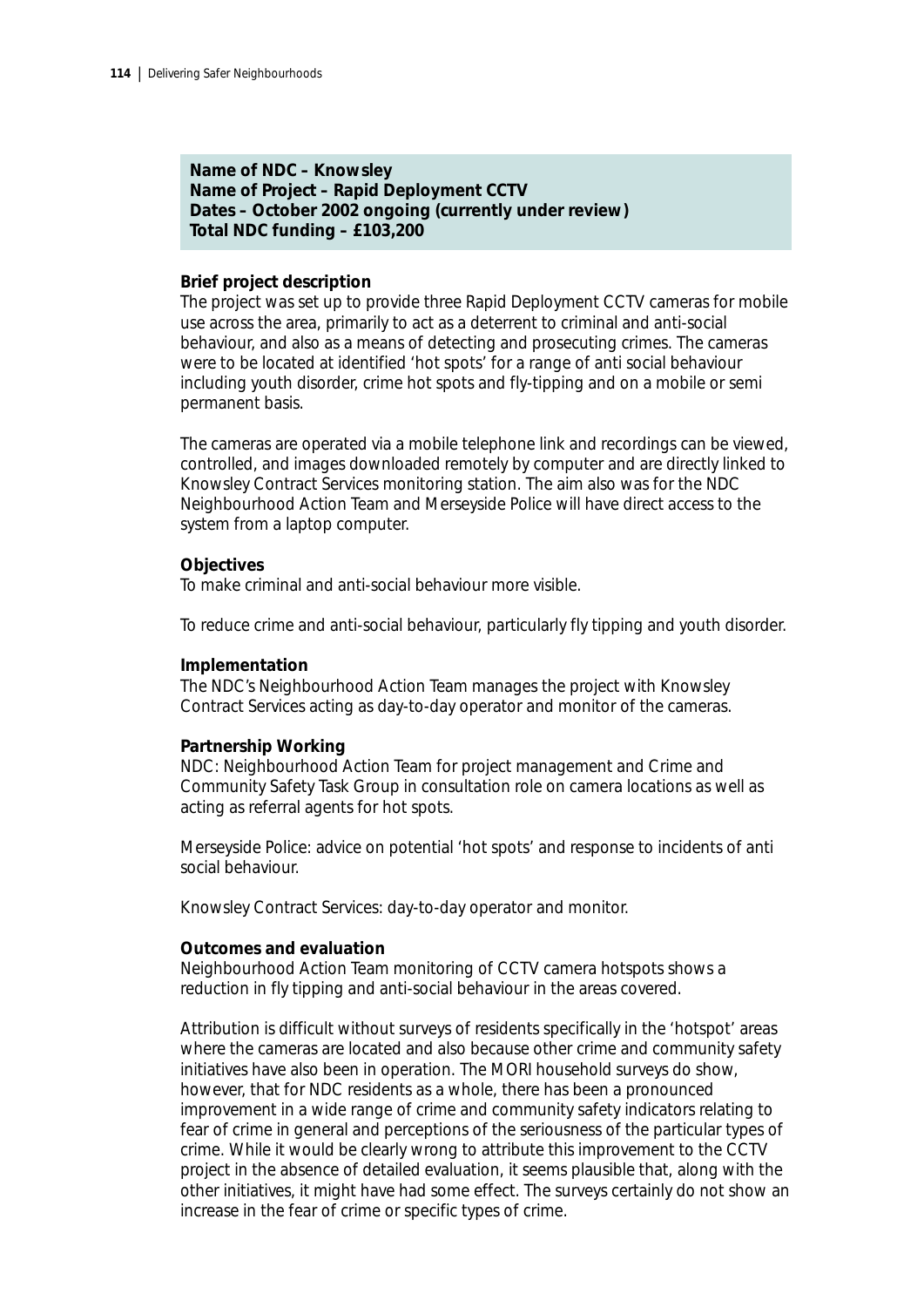# **Lessons**

Community links through Crime and Community Safety Task Group to legitimise what can be a contested form of intervention (and which needs sensitive public consultation).

The need to publicise that the systems are being used by the police for collecting evidence on crime and anti-social behaviour.

The need to invest in the latest technology and not to cut costs in terms of the technology being used or in system monitoring.

**Name of NDC – Walsall Name of Project – CCTV Dates (to and from) – 2006-2009 Total NDC funding – £75,000**

# **Brief project description**

This project provides revenue funding to operate a fully monitored CCTV system operated and managed by Walsall MBC for the High Street and surrounding areas. It provides surveillance and monitoring coverage of business premises, residential premises, local public spaces and roads in the commercial centre and main arterial route within the area.

# **Objectives**

The overall impact intended by this project is to reduce the level of crime and the fear of crime, and to enhance the area as a viable local trading centre. Improving the security and reassurance to the public travelling through the area on public transport and reduce violent crime levels, criminal damage and anti-social behaviour, which will encourage people to continue trading in the area as well as attracting more people to shop.

# **Implementation**

The project is being managed by the Walsall CCTV Control Room.

#### **Partnership Working**

The project is funded by the NDC, managed the Walsall CCTV Control Room and links in with the local policing team.

#### **Outcomes and evaluation**

The project has only been in place for a short period.

# **Lessons**

None as yet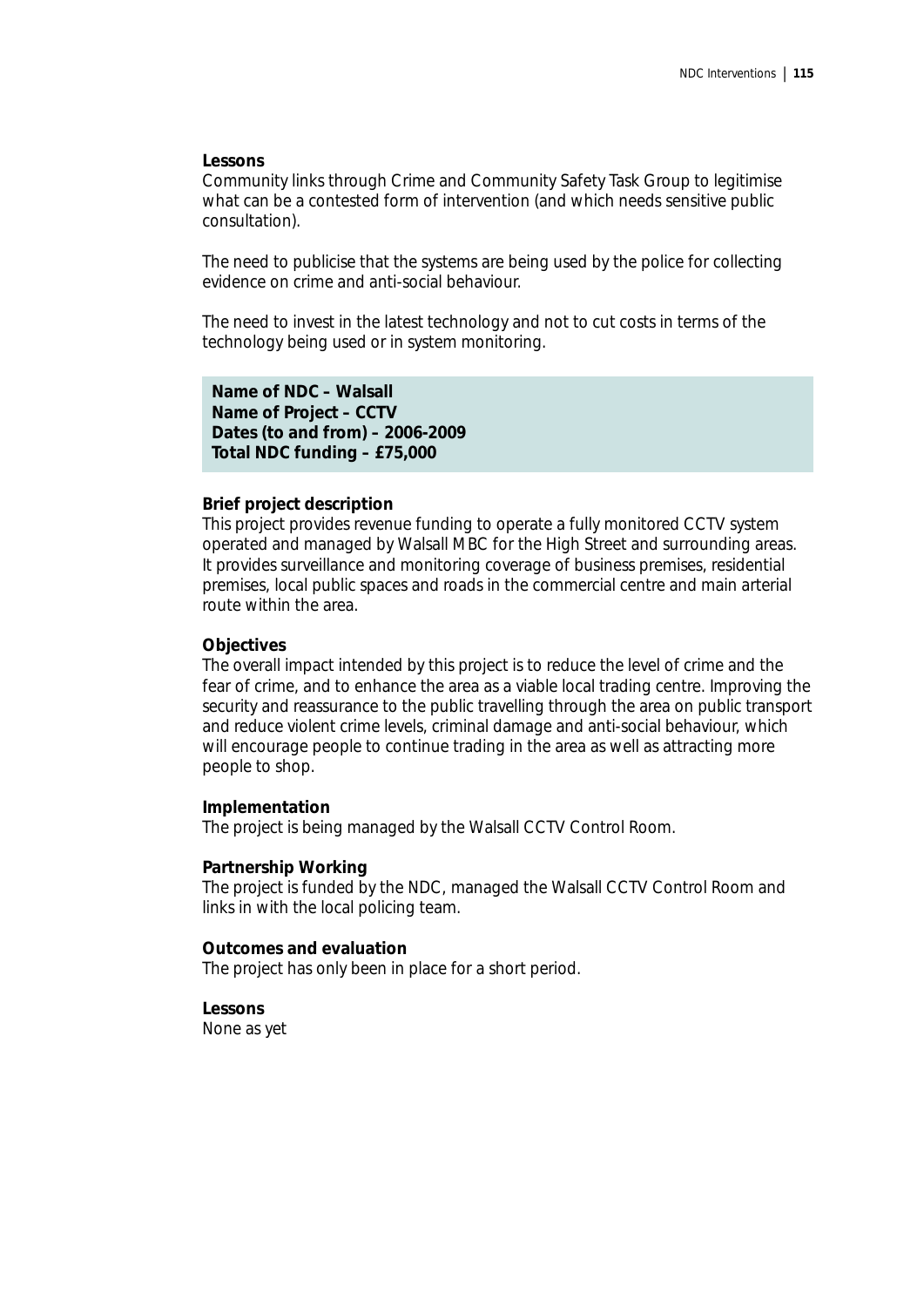# Reassurance measures

**Name of NDC – Walsall Name of Project – Early Impact on Crime Phase II Dates (to and from) – 2004-present Total NDC funding – 564,276.84**

# **Brief project description**

This project provides additional police resources to the area through NDC funding of a Field Intelligence Officer, Schools Beat Officer and Admin. Support Officer.

# **Objectives**

The purpose of the project is to provide additional resources and functions to support mainstream policing, particularly through 'targeting offenders, victims and hot spot areas'. The approach is integral to problem orientated policing and an intelligence led approach, which makes it possible for the Police to respond rapidly to crimes as they arise. The emphasis is one of reducing crime and increasing community safety for all NDC objectives:

Reduce the fear of crime at night

Reduce incidents of anti-social behaviour

Reduce the level of young offenders

Sustain current crime reduction levels and continue to reduce all crime

Sustain and continue to impact on reduction in house burglary levels

Sustain current reduction in violent crime levels and continue to reduce violent crime

Increase detection rates of all Class A drug offences

Sustain and continue to reduce vehicle crime levels

#### **Implementation**

The team is managed by the seconded Police Inspector who is the crime theme lead at the NDC. There is a sergeant who directs a team of eight constables, the Field Intelligence Officer, Schools Beat Officer and Admin. Support Officer. These are located at the Blakenall Information Centre (BiC).

#### **Partnership Working**

There is close partnership working between the Police and the NDC in the delivery of this project. Location at a village centre provides an important mechanism in which to interact with other agencies for particular issues.

# **Outcomes and evaluation**

There is a belief that the project has been integral to the reduction in overall crime in the area, and is presently making progress towards addressing violent crime, vehicle crime and criminal damage.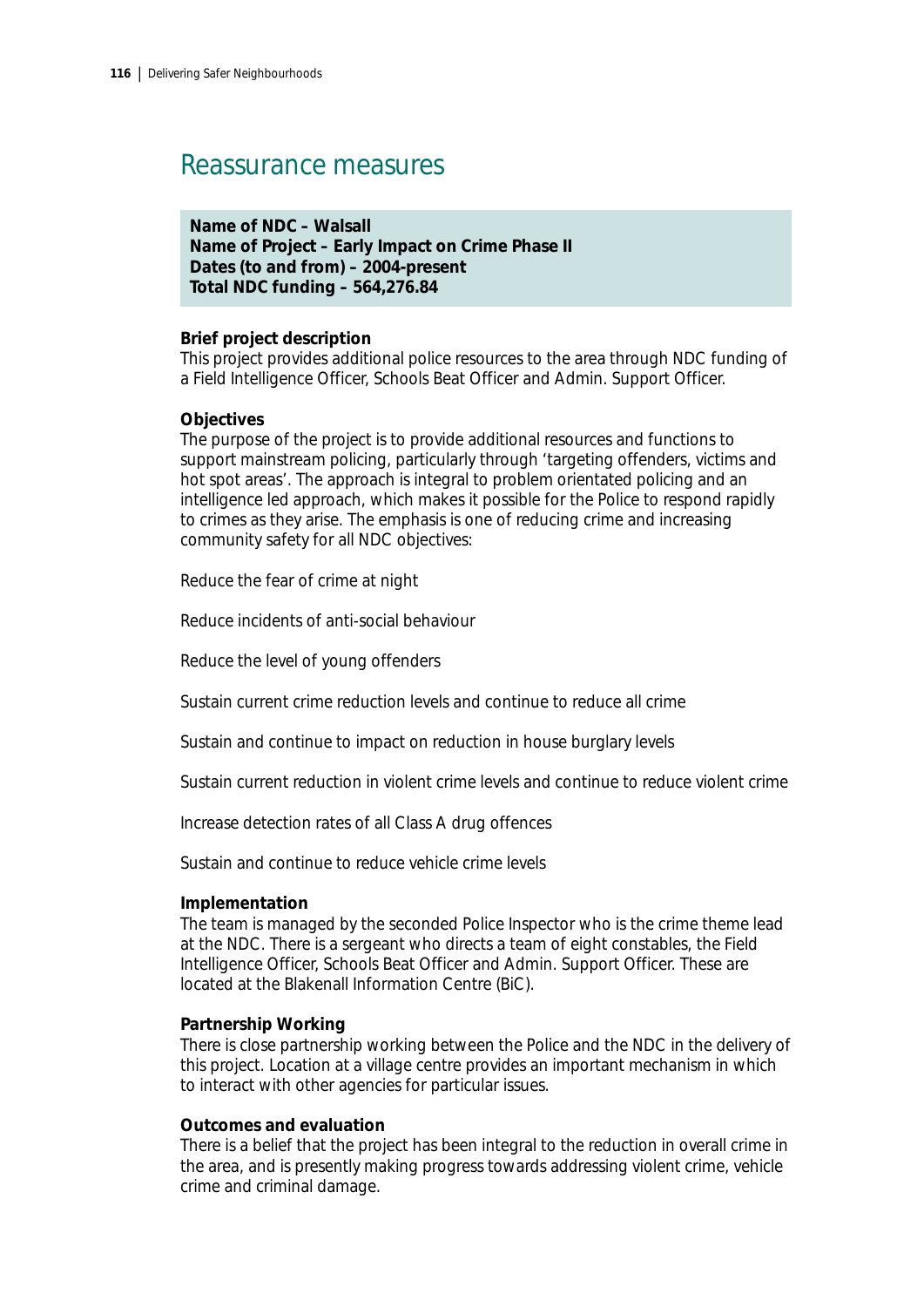#### **Lessons**

This is considered by respondents to be a key factor in the success of the NDC and Police in reducing levels of crime. Important elements of this include the use of a seconded Police Inspector to the NDC, localisation of the Police team within the NDC area, along with the utilisation of problem orientated policing and an intelligence led approach.

**Name of NDC – Newcastle Name of Project – Neighbourhood Wardens Dates (to and from) – December 2003 – May 2008 Total NDC funding – £344,177**

# **Brief project description**

Twelve Neighbourhood Wardens to patrol the NDC area and provide reassurance to residents and make sure that problems are dealt with quickly e.g. vandalism, fly tipping etc.

# **Objectives**

To make the area safer, greener and cleaner by improving the local environment; reducing the fear of crime; reducing anti social behaviour; working with vulnerable groups.

# **Implementation**

The wardens provide a visible street presence and engage with the community by attending resident meetings. The Wardens collect intelligence which is then directed to the relevant agency for action. They also undertake targeted projects such as football coaching, kerbcraft and a wheelie bin campaign to clear up back lanes. The project has had good staff retention but has experienced difficulties in recruiting local residents.

#### **Partnership Working**

Other partners give/receive intelligence and make referrals: Your Homes Newcastle (ALMO), Arson Task Force, ASB Unit Northumbria Police, Youth Inclusion Project, residents groups. The wardens have worked closely with the police and other agencies to gather evidence leading to the awarding of 4 ASBOs to local youths.

# **Outcomes and evaluation**

The 2004 MORI household survey data asked questions about a small number of specific NDC projects, one of which was the NDC wardens in Newcastle. 62 per cent of residents had heard of the wardens. Of these, 23 per cent felt that they had benefited from them. 48 per cent felt that the wardens had improved the quality of life a great deal or a fair amount in the NDC area.

#### **Lessons**

Once people understand the role of the Wardens and how this differs from the police, there is a willingness to engage and provide information.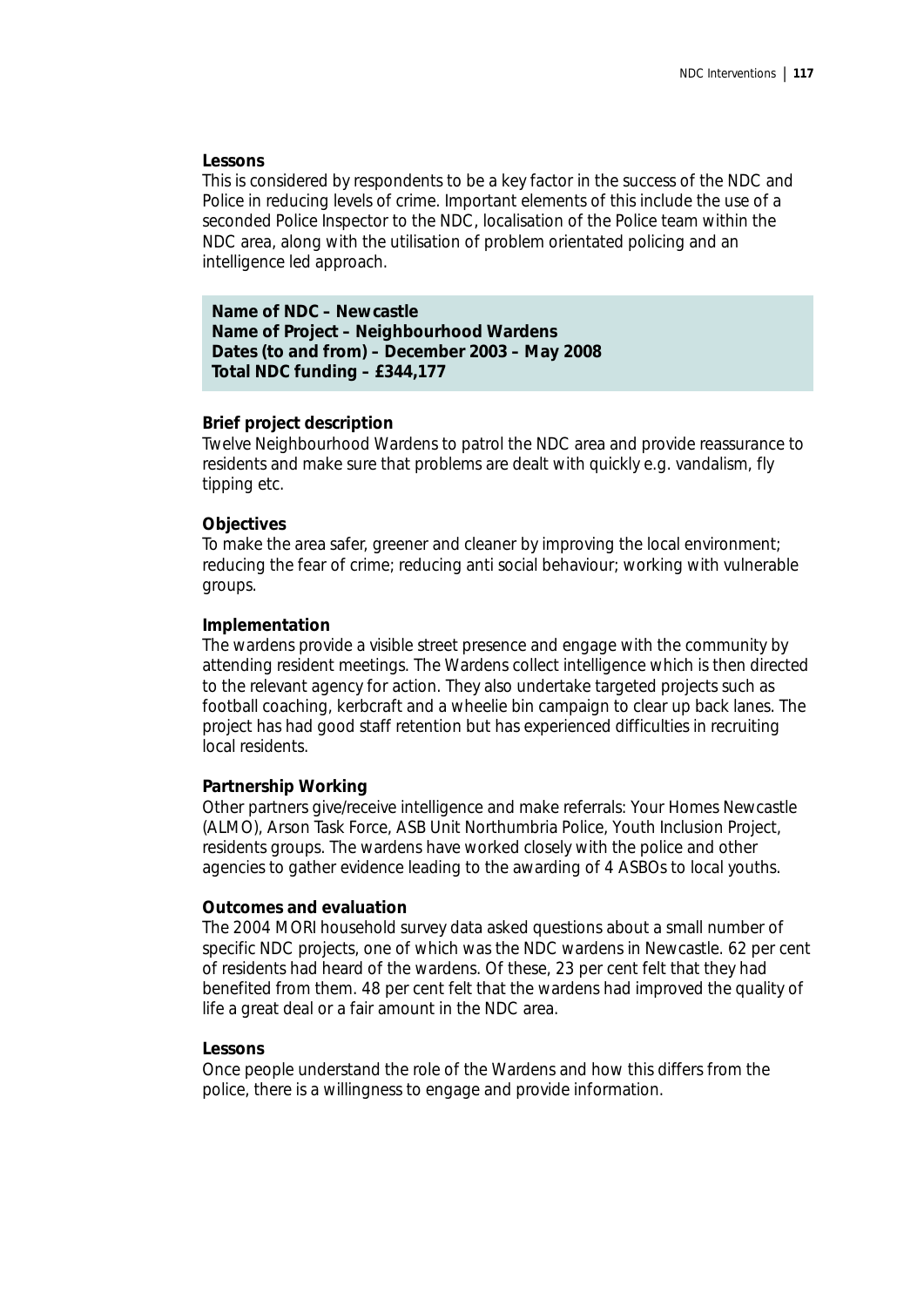**Name of NDC – Walsall NDC Name of Project – Neighbourhood Wardens Project Dates (to and from) – 2002-present Total NDC funding – £502,779**

# **Brief project description**

This delivers a jointly managed community wardens' scheme between the NDC, Police and Walsall CCTV Control Room. It provides a complimentary service to crime reduction and community safety within the area.

# **Objectives**

The purpose of this project is to provide an early intervention on crime and reduce the fear of crime through visible presence. This will be achieved by the following objectives:

To reduce crime, sub-criminal behaviour and street crime through a nonconfrontational, targeted patrolling surveillance unit

To build community confidence (through a range of activities including Wardens attendance at local community meetings and events; the development of links with schools; with faith and other community organisations)

# **Implementation**

Originally there were six wardens in post, this has been reduced following the end of the initial project and a decision by the council not to fund wardens across the borough. The wardens are jointly managed and tasked by their co-ordinator, who liaises with the Police sergeant. Officers have a presence in the Community Shop, and work alongside and in partnership with the Wardens to brief and debrief them regarding hotspots and problems in the area.

#### **Partnership Working**

The wardens are jointly managed and co-ordinated by the NDC, Police and Walsall CCTV Control Room. Respondents do note however that the wardens were considered difficult to control, with one respondent suggesting that they were poorly managed.

# **Outcomes and evaluation**

Attributing change by wardens to crime and community safety levels is highly problematic. At best we can comment that wardens have been in place at the same time as there has been a reduction in overall crime and fear of crime, but establishing a link is highly tenuous.

#### **Lessons**

Ensure job stability for wardens to prevent turnover.

Ensure there is co-location and close cross working between the Police and wardens.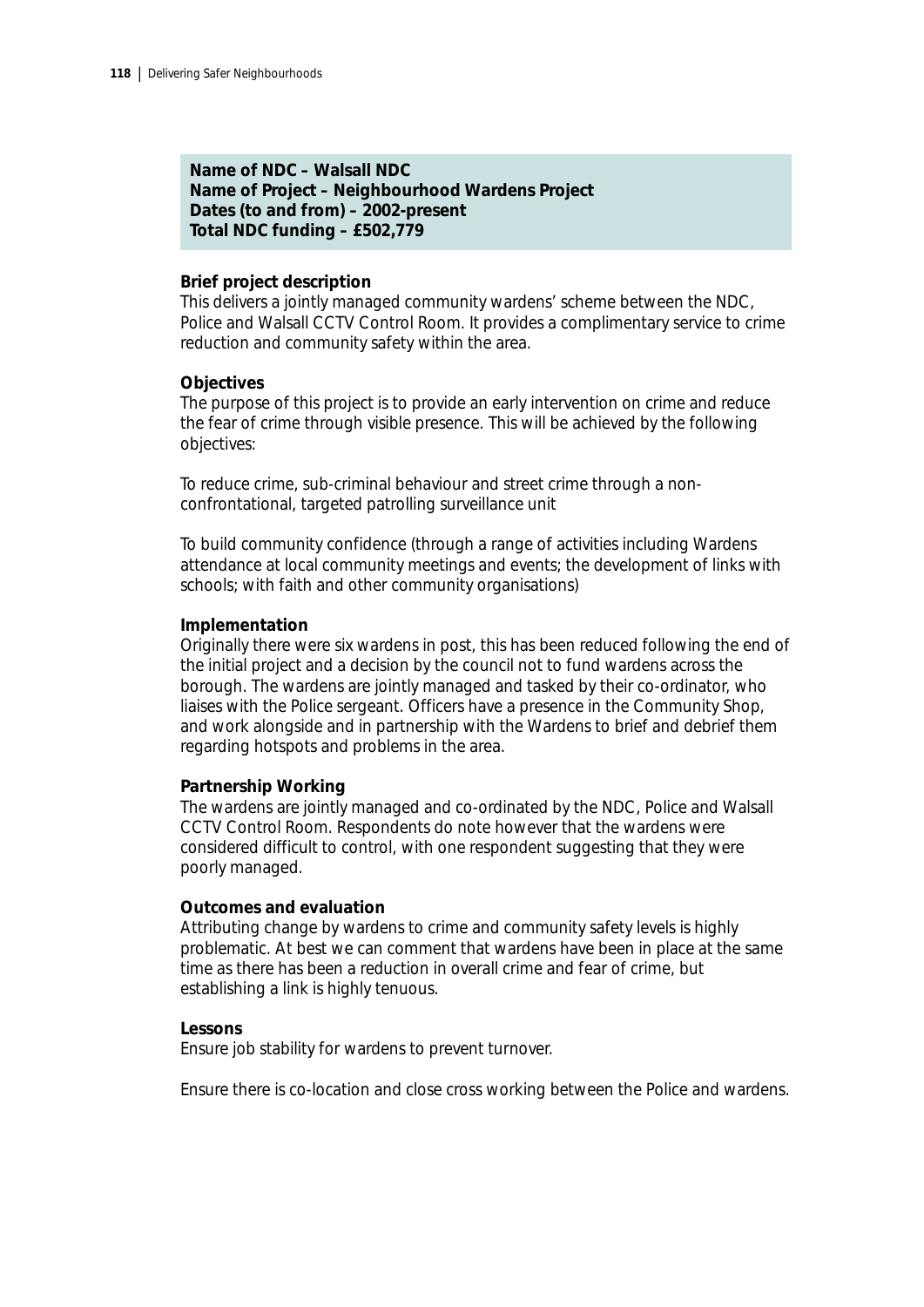# Support, information and awareness raising projects

**Name of NDC – Walsall Name of Project – Domestic Violence Project Dates (to and from) – 2004-present Total NDC funding – £740,460**

# **Brief project description**

The Project provides a range of services designed to complement and build on existing domestic violence interventions. Working together with voluntary agencies and statutory services the project aims to address the complex packages of support that families require in order to improve their living situation. The main problems it sets out to achieve include:

Cultural acceptance that violence within relationships is the 'norm'.

Insufficient agency resources to enable collaborative work in addressing the problem.

Domestic Violence is not seen as a priority for agencies.

Poor data collection and the lack of quality information sharing.

Insufficient agency resources to make a significant impact on Domestic Violence.

#### **Objectives**

To break the cycle of abuse within the community by implementing a comprehensive package of education, training, support and publicity which will increase confidence within the community and thereby reduce the level of repeat incidents of Domestic Violence.

To create a holistic package of intervention for families from prevention to crisis, thereby reducing the level of Domestic Violence within the Footprint area.

Women and children will be able to access appropriate services immediately following an incident thus reducing the risk of further harm.

Victims of Domestic Violence will be given advice and information that will then enable them to make an informed choice about their future plans, thus reducing stress, which will result in the long-term improvement of physical and mental health.

An effective education package will provide ongoing education within schools to reduce the numbers of future victims and perpetrators.

Agencies, once trained, will have information at their fingertips, allowing them to access appropriate support for clients. The implementation of the Crisis Intervention Service will give agency staff more time thus allowing them to deal with Domestic Violence issues more effectively.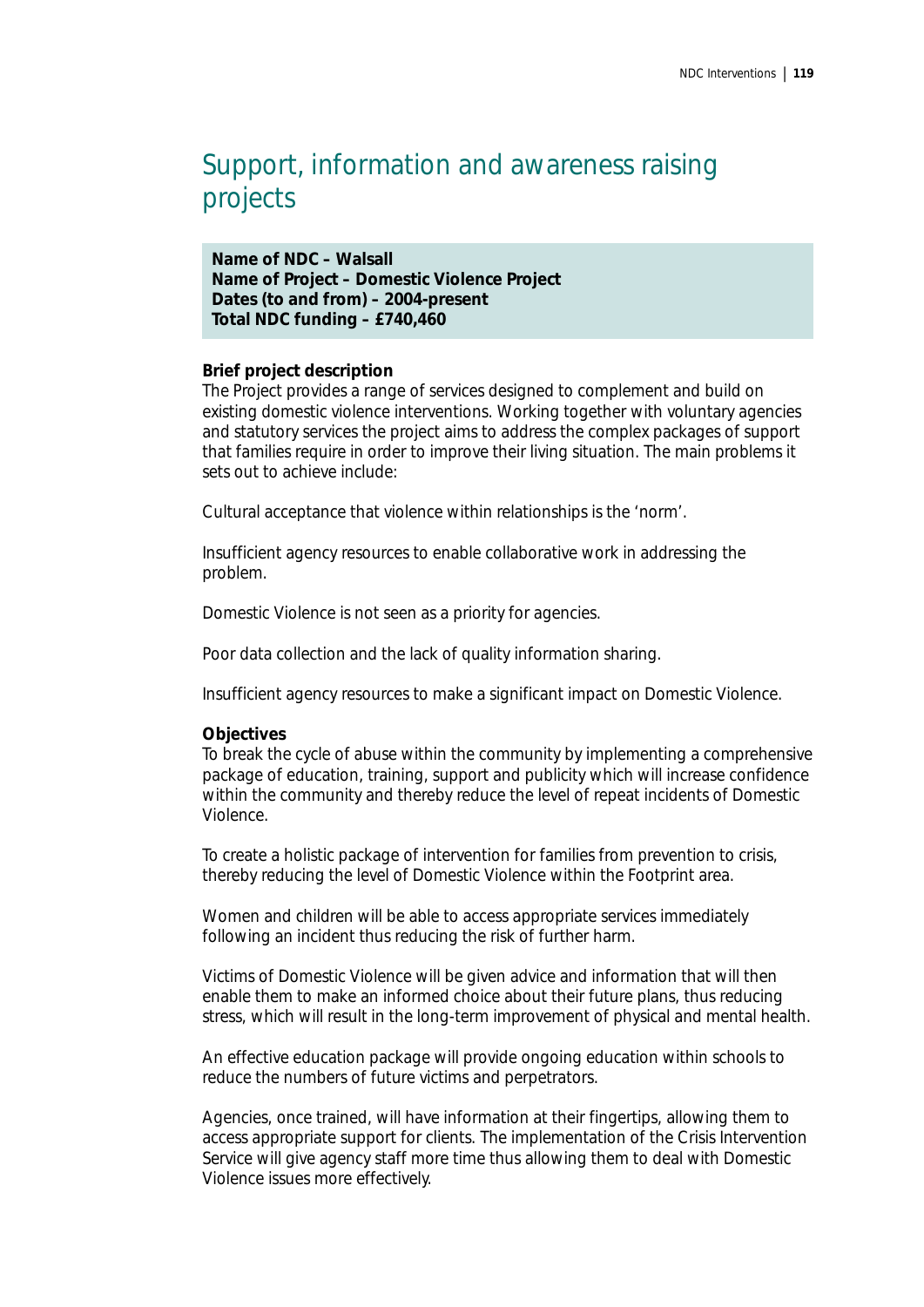Implementation of screening services by Community Health Workers will assist in the early identification of those enduring Domestic Violence.

Ongoing recruitment will increase the numbers of trained volunteers, who will become experienced in work relating to domestic violence, this may lead to future paid employment in relevant areas.

Children able to access ongoing support that minimises emotional, physical and psychological harm.

Development of a data-base for information sharing and statistical gathering.

# **Implementation**

The project is implemented by Walsall Domestic Violence Forum.

#### **Partnership Working**

In delivering a range of services the contractor works with a broad range of partners, including the Police, Social Services, health authorities, Blakenall Health Start, The Responsible Authorities Group, and local schools. In particular, Social Services and the PCT are important in providing referrals.

#### **Outcomes and evaluation**

There has been no recorded reduction in domestic violence. However, the project has supported victims of domestic violence, increased public reporting of domestic violence, and a number of educational programmes have been implemented.

There have also been some innovative elements that can be considered process outcomes:

Crisis intervention service provides a complete service from the start (e.g. transport away from an abusive household) to end (e.g. support during criminal justice proceedings).

The project seeks to empower victims, for example by helping them make and attend appointments for various services.

The project is very much victim-led by being sensitive and responding to the individual demands of victims

The project runs a training programme for various professionals, helping them to spot the signs of domestic violence and want to do.

#### **Lessons**

Difficulty getting Police information, only able to contact people that have given their consent to the Police to be contacted by the project.

Crisis intervention service provides a complete service from the start (e.g. transport away from an abusive household) to end (e.g. support during criminal justice proceedings).

The project seeks to empower victims, for example by helping them make and attend appointments for various services.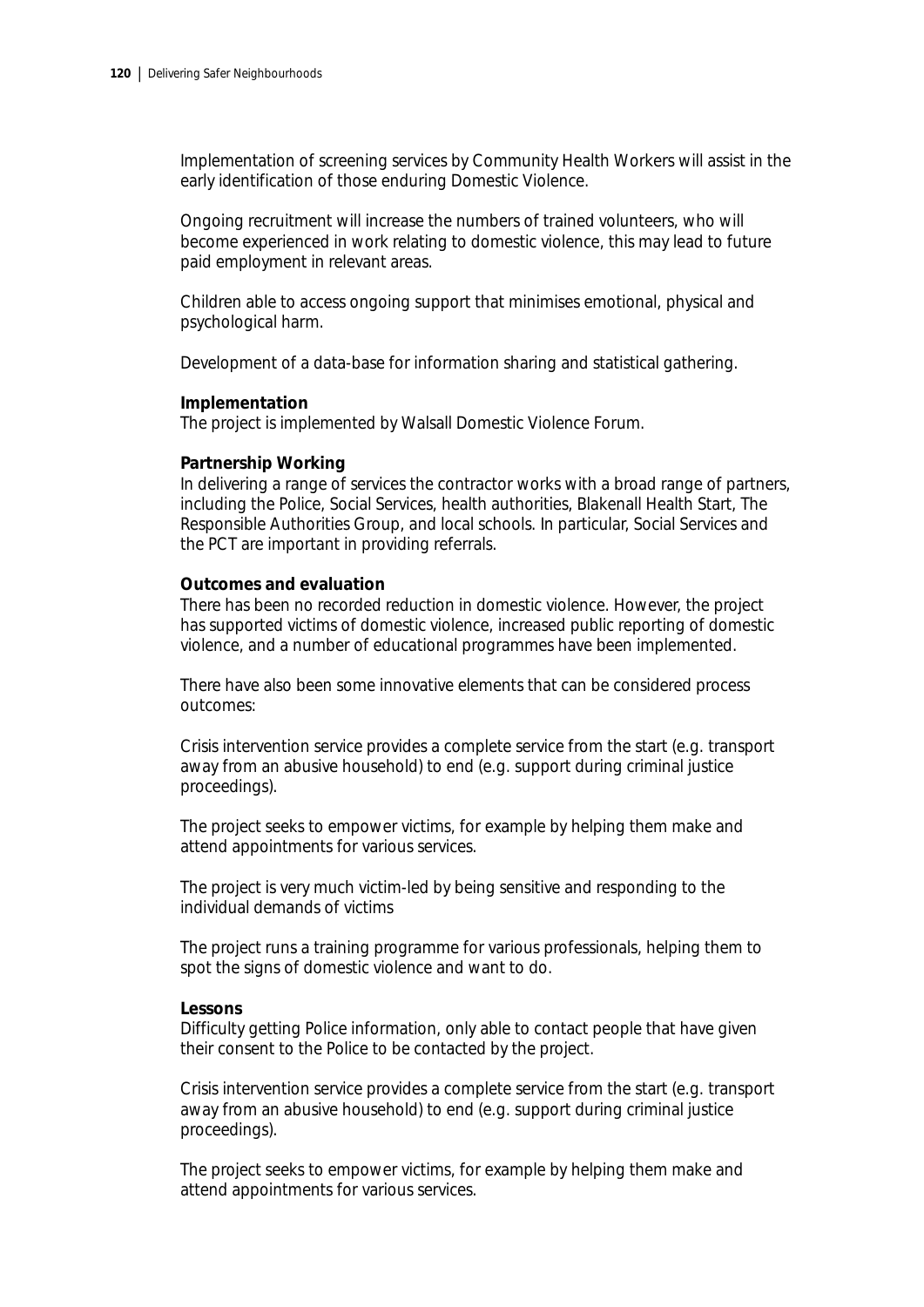The project is very much victim-led by being sensitive and responding to the individual demands of victims

The project runs a training programme for various professionals, helping them to spot the signs of domestic violence and want to do.

Domestic violence is cross cutting across crime, health and education themes. It should not be pigeon-holed within one theme.

**Name of NDC – Bradford Name of Project – Community Drug Interactors Dates (to and from) – April 2004 to March 2007 Total NDC funding – £73,000**

#### **Brief project description**

The project delivers drugs education and awareness events and works in the community to raise drugs awareness. The "Interactors" form networks within their areas in order to bring communities and agencies together and to encourage the development of solutions. Training is provided to volunteers (the Interactors) by the University of Lancaster.

The project is seeking to address a concern that drugs are the principal source of the decline of the area. For example, secondary data show that the comparative drugs misuse figure for Little Horton is 297 compared to the England average of 100. PCT commissioned research and community consultation highlighted that drugs education needed to more effectively address drugs use amongst populations from black and minority ethnic communities.

# **Objectives**

The overall aim of the project is to provide drugs education and training to the community. The objectives of the project are:

Deliver 30 community based drug education programmes and awareness raising events

20 community/voluntary groups to each receive a comprehensive drugs misuse needs assessment

Produce annual reports to detail the activity

Recruit local volunteers to act as community interactors

Develop and deliver 'Training for Tomorrow' accredited training programme for a minimum of 20 local volunteers to enable then to act as community interactors

Regularly visit community groups and provide ongoing support with their drug related activities

Identify and secure funding from other agencies in order to undertake follow-up work related to the findings of the community group needs assessment

Support the continued development of the Bradford Trident Substance misuse strategy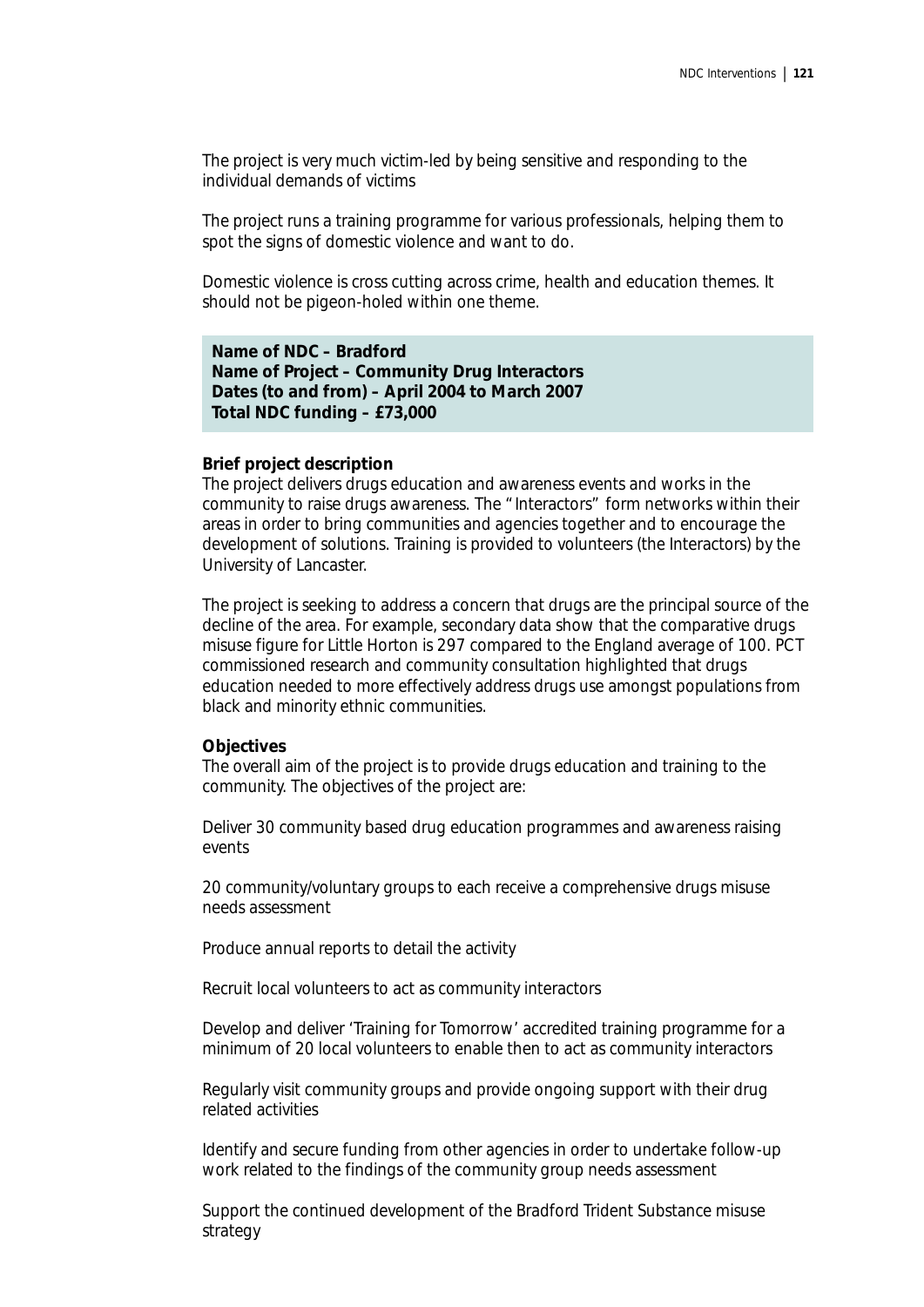Ensure that substance misuse and drug related crime issues are considered and reflected on within the NDC strategy: crime and community safety, jobs and education, health, housing and the environment, youth and education.

# **Implementation**

The project is overseen by a steering group drawn from different agencies and projects.

# **Partnership Working**

The project was developed in partnership between the Drug and Alcohol Abuse Action Team, the Ripple drugs project and Local Authority Social Services drugs commissioning group. It is implemented by a steering group including the police, the neighbourhood wardens, NDC projects and voluntary sector organisations. The project reports to the NDC crime and community safety working group, which includes, the Youth Offending Team, Probation Service and NDC resident directors.

# **Outcomes and evaluation**

An evaluation of the project is currently being written up.

# **Lessons**

The project appears to have worked well in attracting volunteers, with over 100 volunteers involved, seven volunteers remaining for the duration of the project and volunteers drawn from across the community. A weakness of the project is that the coordinator was only employed part-time: a full time worker was probably required.

**Name of NDC – Newcastle Name of Project – Agencies Against Racial Crime and Harassment (ARCH) Dates (to and from) – November 2003 – March 2007 Total NDC funding – £126,488**

# **Brief project description**

ARCH is the multi-agency forum in the city to combat racist incidents. NDC funded a project to co-ordinate action against racism within the NDC area. The project funds a part-time development post that has established and coordinated the roll out of ARCH's reporting system to agencies and community organisations in the NDC area. A part-time Training Officer provides training about the reporting system and conflict management with partners. Victim Support workers provide specialist support and there is a fund to support anti-racist work in the NDC area.

# **Objectives**

To provide a coordinated approach in order to tackle racism and racist incidents in the NDC area by increasing the proportion of racist crimes and incidents in the NDC area that are reported; increasing support for victims of racist crimes and incidents; providing a reactive fund to carry out educational preventative work; tackling racist perpetrators.

#### **Implementation**

Reporting centres have been located in community facilities. Information is fed into a confidential web based reporting system which sets up a victim homepage with email links to all relevant support agencies. Each report acts as a multi-agency casework file that encourages collaborative working between agencies; cases are overseen by the ARCH Development Workers via the web. Conflict management training has been delivered to frontline workers and within schools. Some of the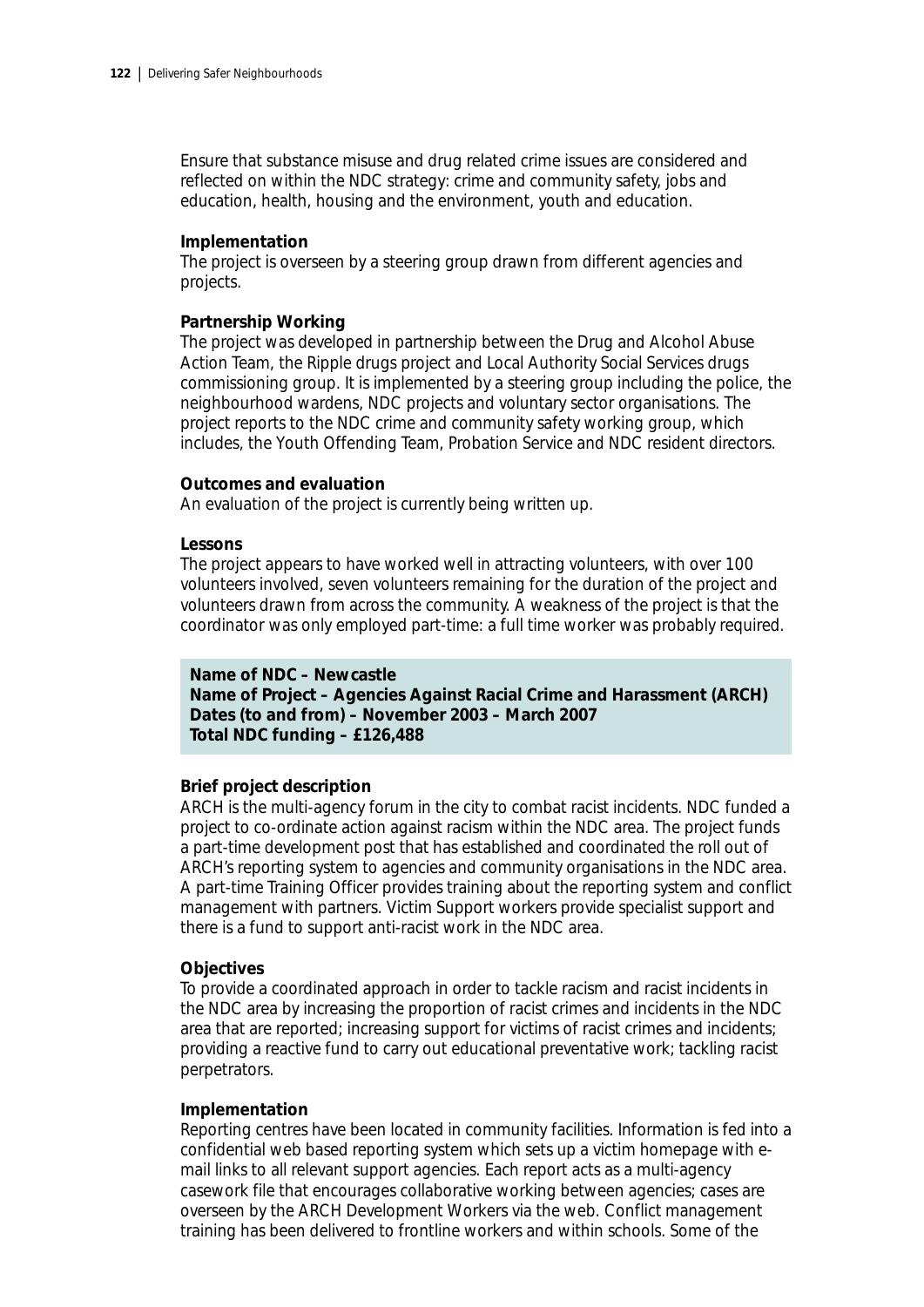funds from the project have been channelled through Victim Support, contributing towards 2 posts that focus on support for victims of racist incidents. Not much work has been done with perpetrators of racism.

#### **Partnership Working**

The location of reporting centres in community facilities has encouraged information sharing with local projects. Intelligence is drawn together from frontline workers through SNAPS (Safer Neighbourhoods Action Problem Solving) meeting. The project is housed within the City Council Community Safety Unit and an Operational Support Group meets bi-monthly to monitor the reporting system and any emerging trends. Drawn from referral agencies – Police, Your Homes Newcastle (RSL), Victim Support, City Council Racial Harassment Prevention Team. The project is based within the City Council Community Safety Unit.

# **Outcomes and evaluation**

The project has contributed to an increased awareness and co-ordination between agencies. There has also been an increased recognition of racist incidents and potential conflict and agencies are more receptive to adopting a proactive conflict management approach.

#### **Lessons**

Building trust with established black and minority ethnic communities needs additional work and can take a long time. Working with middle managers is key to culture change in agencies.

**Name of NDC –Lambeth Name of Project – Personal Safety Dates (to and from) – February 2004 to February 2006 Total NDC funding – £97,003**

# **Brief project description**

Working in partnership with Premier Self Defence (an organisation registered with the Self Defence Federation) the project provides training in self defence techniques and personal safety awareness to residents.

#### **Objectives**

The objective of the project is to equip participants with effective personal safety awareness and easy to remember physical self-defence techniques so that they can identify and then avoid different risk situations.

#### **Implementation**

The project was managed by the NDC and delivered by Premier Self Defence.

# **Partnership Working**

Premier self defence were the key partner providing the self defence training and personal safety advice.

# **Outcomes and evaluation**

The project has helped contribute to a reduction in robbery in the area and has helped reduce the fear of crime amongst those residents receiving training.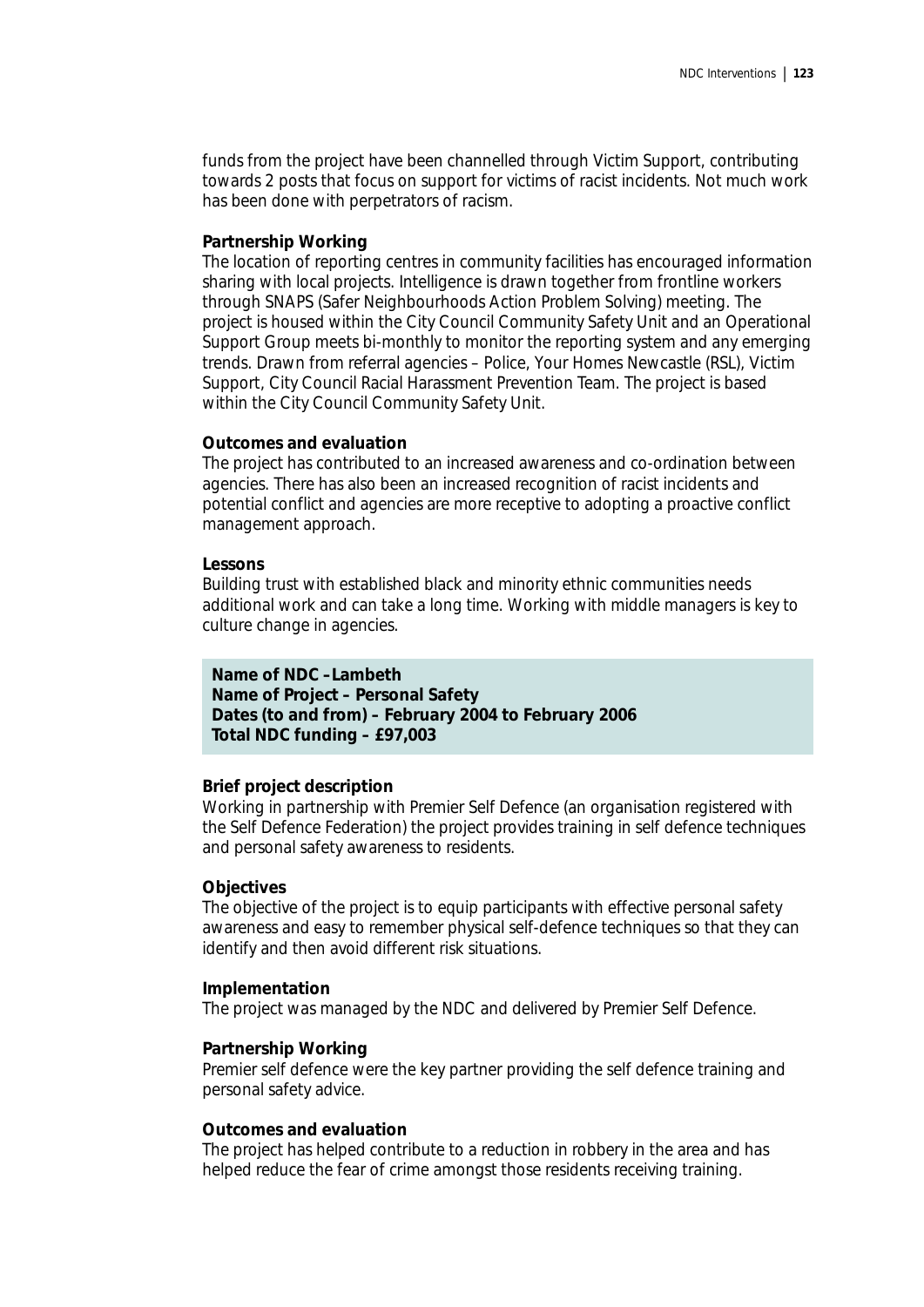#### **Lessons**

As a result of the project a number of lessons have emerged:

The need to target specific groups within the community (e.g. Youth Workers or Health Workers) and tailor the courses to meet their needs

The need to run courses in work places that are tailored to specific employee needs

Arrange courses for times when residents will find it most convenient to attend

Through partnership working with local schools it is possible to get the training into the curriculum – self defence replaced PE for six weeks in local schools

The course only equips people for the short term and without refresher courses skills and techniques will be forgotten.

**Name of NDC – Knowsley Name of Project – Domestic Violence Project Dates – October 2004 to October 2006 Total NDC funding – £73,000**

#### **Brief project description**

Employment of a full-time worker to co-ordinate a domestic violence project within the NDC North Huyton area. The Co-ordinator provided a primary point of contact and support for victims/survivors of domestic violence in the NDC area.

#### **Objectives**

The overall aim was to raise awareness of domestic violence issues amongst residents, community organisations and relevant agencies and specific objectives to reduce the incidence and impact of domestic violence in the NDC area by:

raising levels and accessibility of support services;

highlighting issues of domestic abuse to promote a coordinated response to the problem in the NDC area;

offering a volunteer programme as part of the wider regeneration of the NDC area.

#### **Implementation**

The project was managed by the manager of Knowsley Domestic Violence Support Services (KDVSS), which in turn is managed by a Board of Trustees drawn from the Knowsley Community.

The Coordinator was based in the NDC's Neighbourhood Action Team, which provided support including, importantly, direct links with local communities.

# **Partnership Working**

A range of partners were involved: North Huyton NDC, Merseyside Police, Knowsley Counselling Service, Knowsley MBC Social Services, Knowsley MBC Neighbourhood Wardens, Knowsley Housing Trust, the Benefits Agency, the Criminal Justice System, South Knowsley Community Drugs Team, Health Services (PCT, Mental Health), Sure Start, local solicitors and local schools.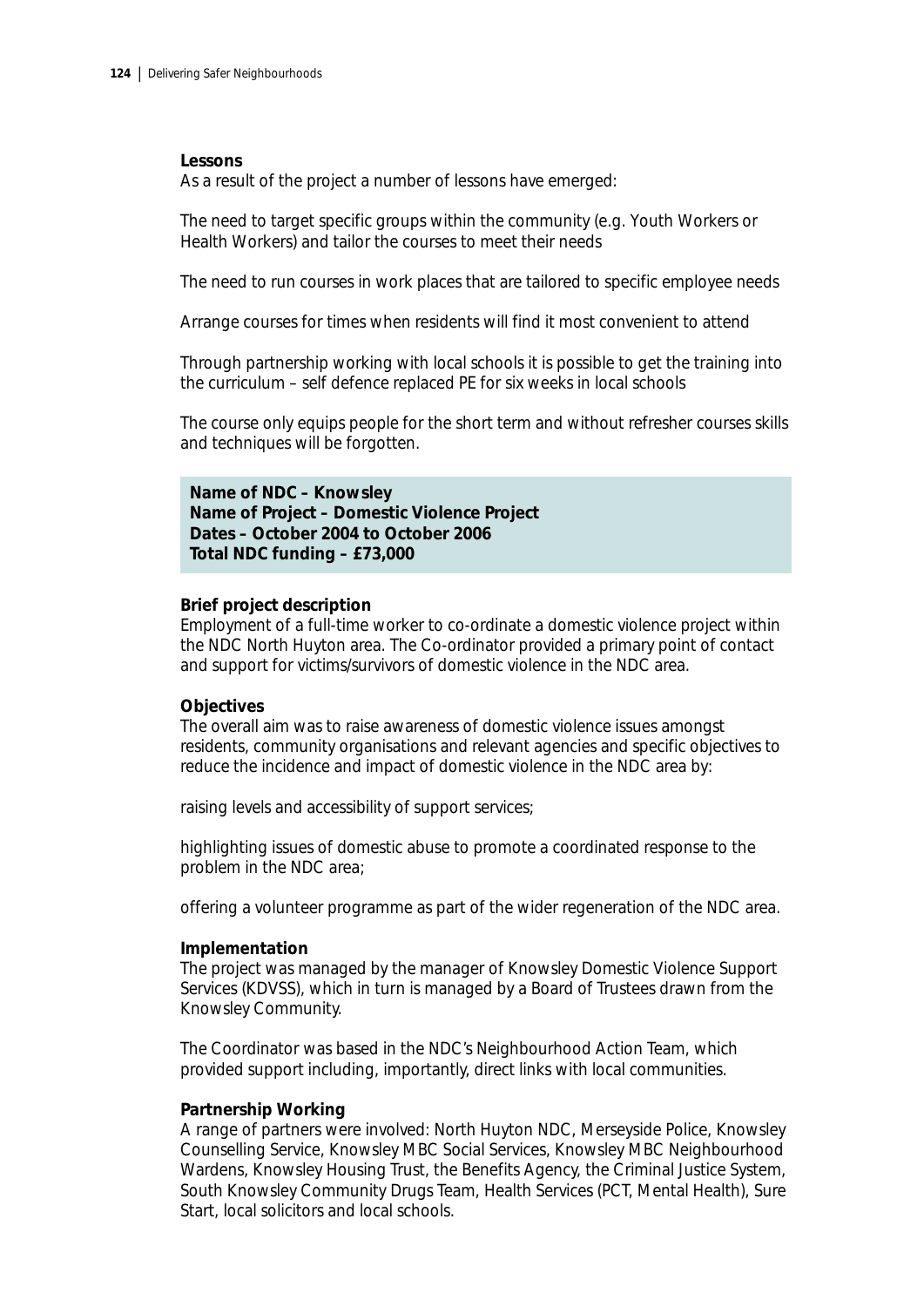Key partnership roles have been:

provision of project base and support (North Huyton NDC Neighbourhood Action Team);

cross-referral of clients (between project and agencies and between agencies);

help in raising awareness of project (through newsletters, leafleting etc.);

provision of rooms/facilities for outreach work with clients.

# **Outcomes and evaluation**

Awareness raising:

approximately 20 Network Meetings attended;

all local NDC events attended at which promotional material (pens, balloons etc.) was distributed;

training events facilitated for approximately 60 people

Support for victims/survivors of domestic violence:

100 NDC residents supported (including five former residents);

Support groups meeting weekly (attended by approximately 27 women)

Training:

12 volunteer workers trained – with one moving on to full-time employment

Partnership working:

15 organisations providing outreach venues for support and training sessions.

Key to these achievements, in terms of both awareness raising and service provision, have been outreach and partnership working. Key elements of this have been:

Promotional activity: posters, leafleting, interviews on local radio, local press coverage etc.

Coordinator based in Neighbourhood Action Team facilitating community contact.

Coordinator attending meetings of NDC Thematic Groups and Residents Groups (in the six constituent estates of the NDC area).

Coordinator attending NDC events (like the Summer Festival – which led directly to some client referrals).

Coordinator meeting with clients in locations provided by partners across the NDC area.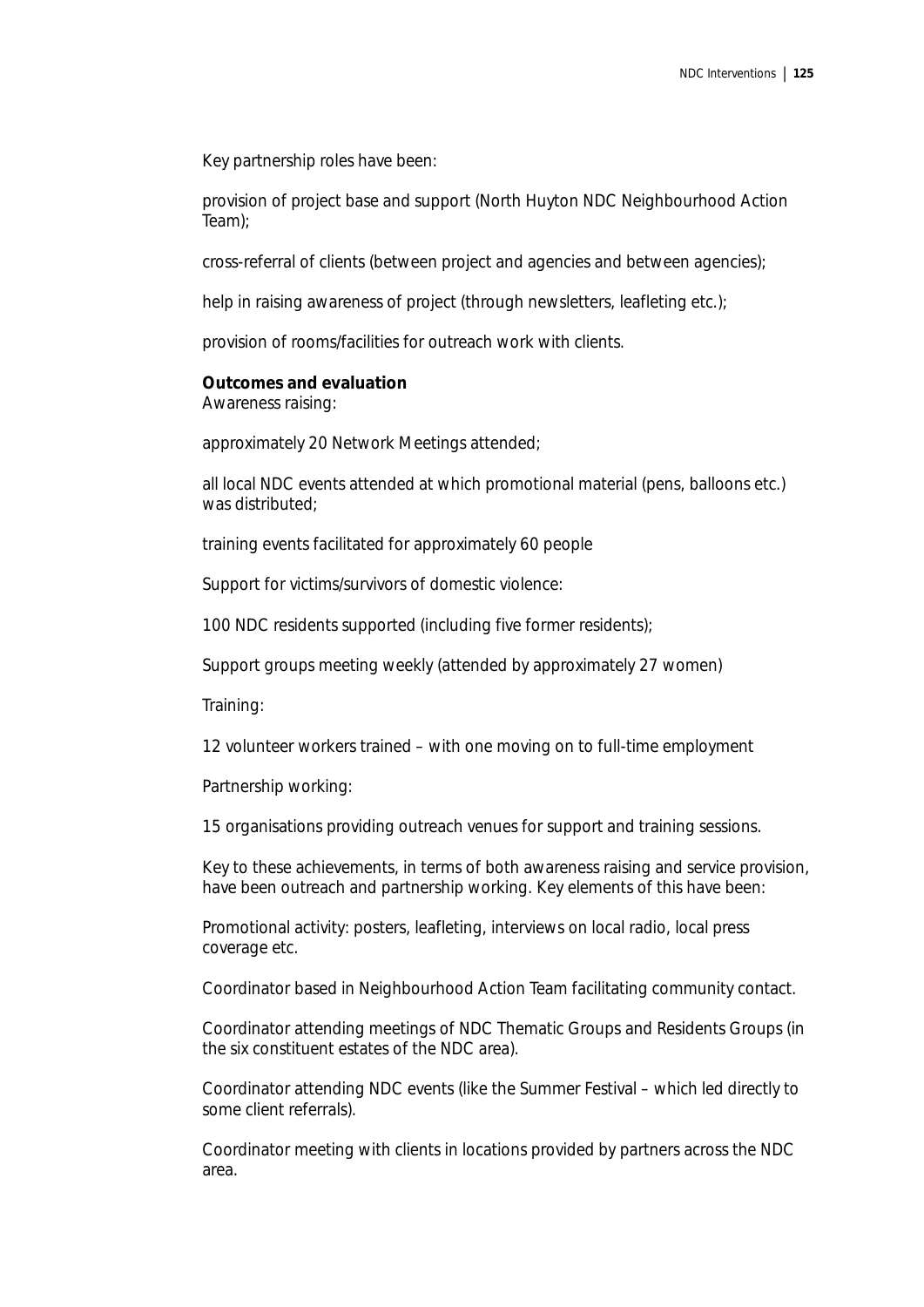# **Lessons**

The need to integrate domestic violence work into Crime and Disorder Reduction Partnership strategies and the local Children's' Plan.

The importance of outreach work: "Take the project out to the community" and "know the local community" (basing the project in the NDC's Neighbourhood Action Team was important for this outreach work).

The importance of partnership working with other agencies (including, importantly, 15 agencies providing rooms/venues for support and training sessions).

The need to provide an independent (from police and other statutory agencies) service working from a local community base (in the NDC's Neighbourhood Action Team).

Community engagement and development through a volunteer development programme.

The need for long-term funding.

**Name of NDC – Walsall NDC Name of Project – Community Shield Dates (to and from) – 2003 to 2006 Total NDC funding – £50,000**

#### **Brief project description**

The project is aimed at encouraging members of the community to come forward and provide intelligence or evidence about criminal activity or anti social behaviour in the area by being able to offer follow up support to them. This should result in agencies being able to provide greater re-assurance and support than that which is currently available from them.

# **Objectives**

Crime and Community Safety

Reduce the level of crime

Reduce the level of the fear of crime

Health and Well Being

Improve the overall health status of people living in the area

Develop innovative good practice and tackle deep rooted issues

Empowerment

Make the area a safer place for young people

Regeneration and Opportunities

Created safer cleaner environments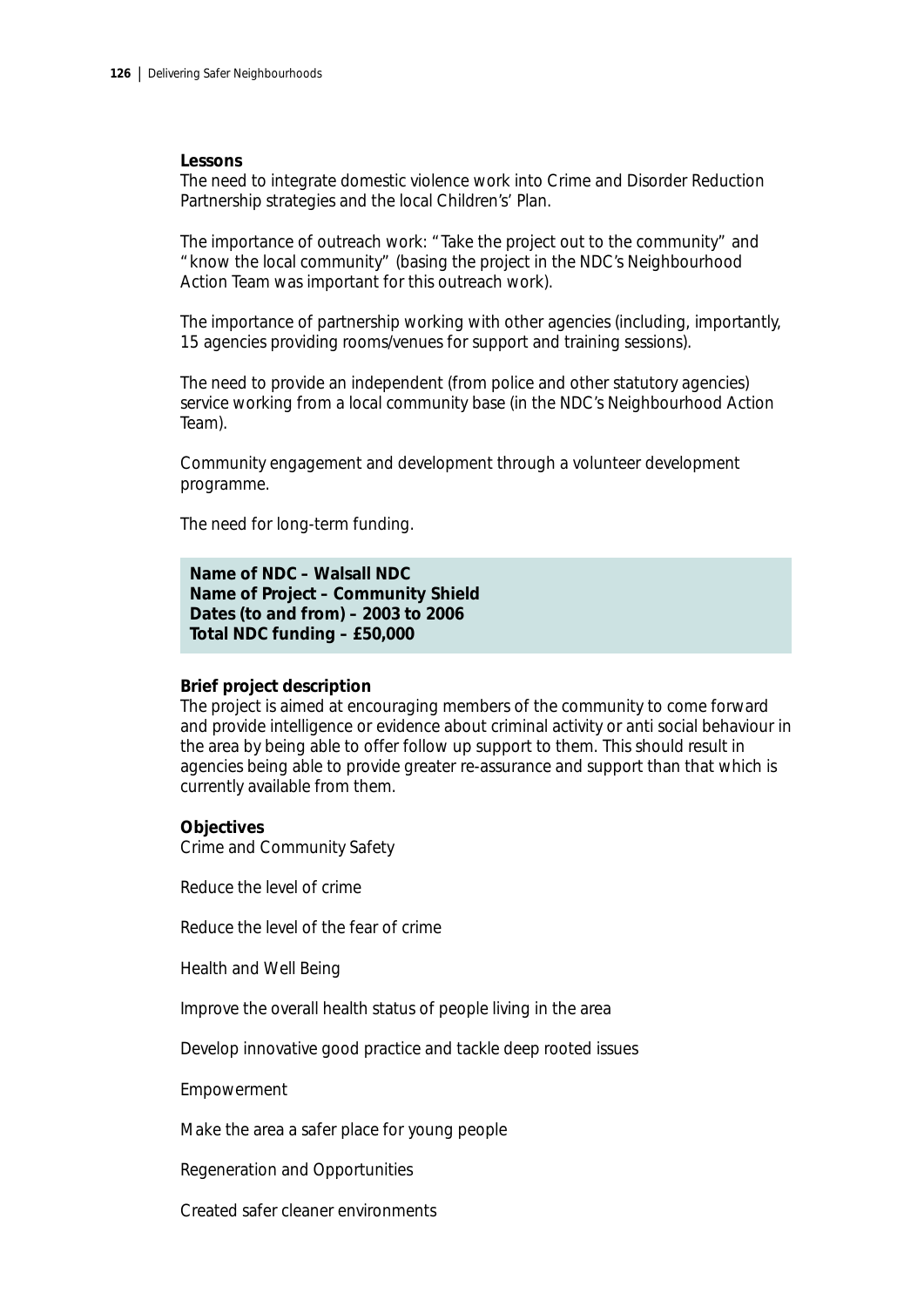Capacity Building and Infrastructure

Raise the awareness within the community of New Deal

# **Implementation**

The project was managed by the NDC. The community-led theme group acted as the steering group for this project and the deployment of the system was discussed at the theme meetings.

# **Partnership Working**

The West Midlands Police and Walsall MBC work in partnership with this programme to provide support in terms of providing resources to transfer and install the equipment and promoting the project.

# **Outcomes and evaluation**

Contribution to the reduction in certain crimes and to a reduction in fear if crime. Increase in the number of reported crimes.

# **Lessons**

Importance of supporting particularly vulnerable groups such as the elderly or black and minority ethnic communities

Importance of agency collaboration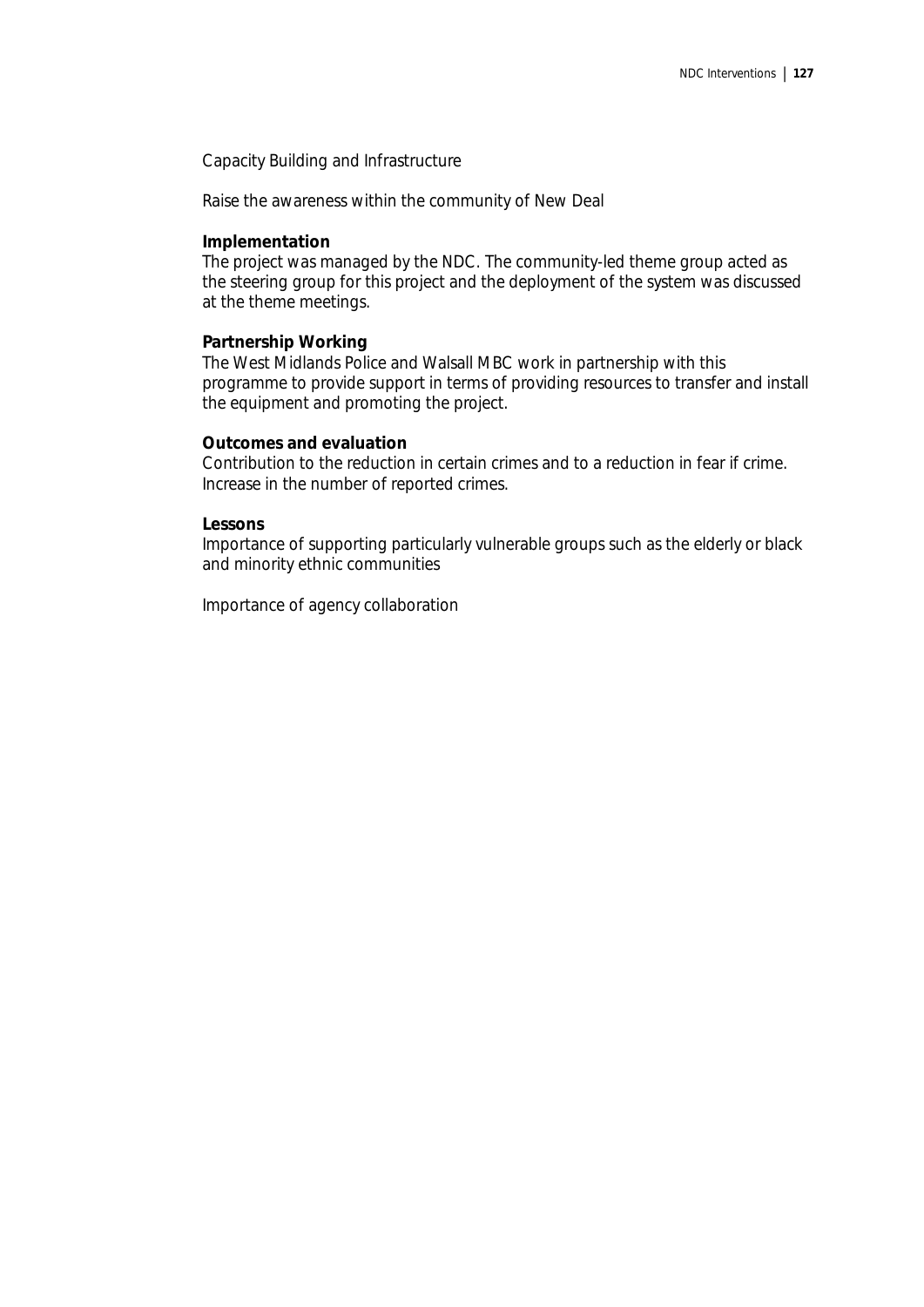# | Delivering Safer Neighbourhoods